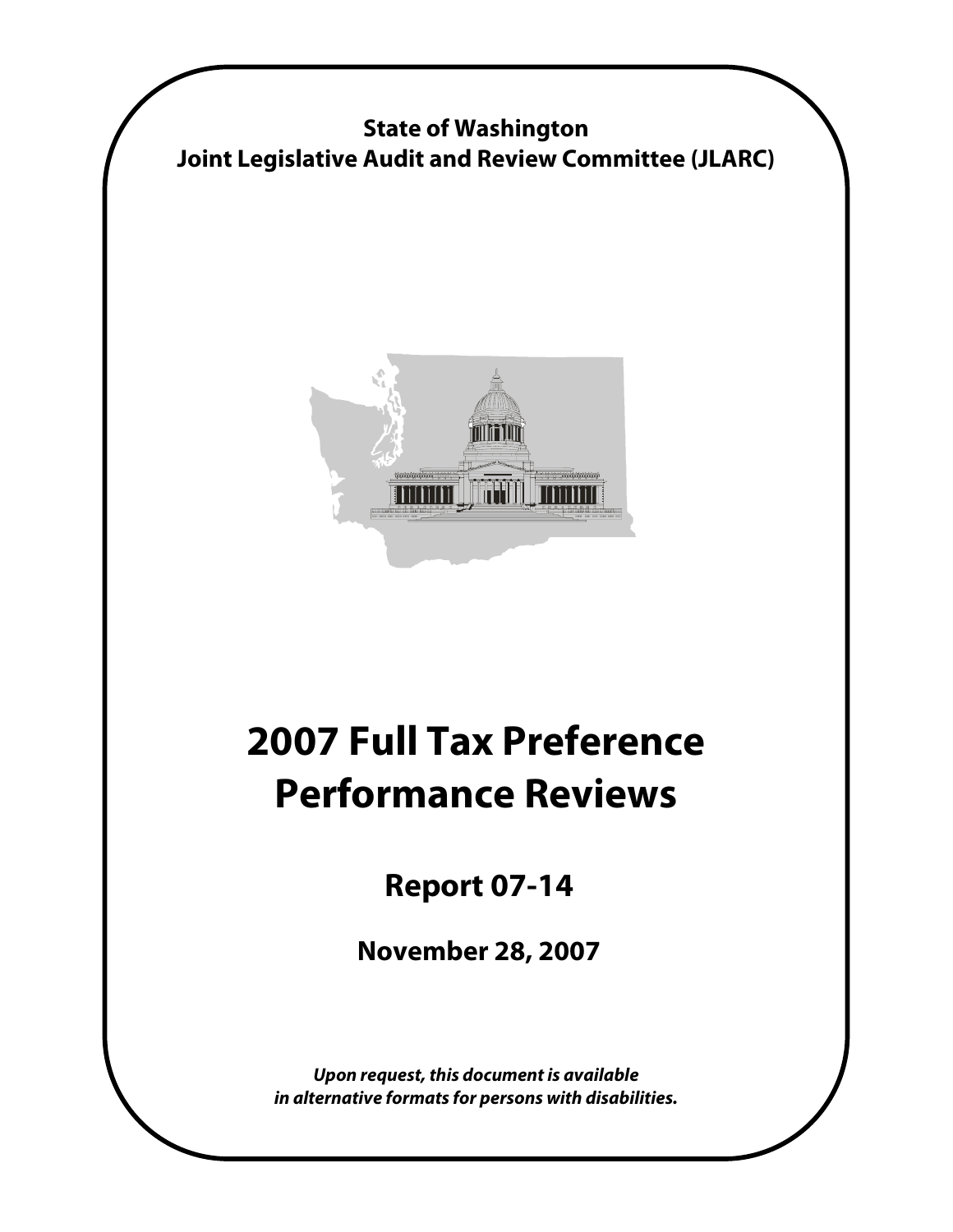#### **JOINT LEGISLATIVE AUDIT AND REVIEW COMMITTEE**

506 16th Avenue SE PO Box 40910 Olympia, WA 98501-2323 (360) 786-5171 (360) 786-5180 Fax www.jlarc.leg.wa.gov

#### Committee Members

#### **SENATORS**

Janéa Holmquist Jeanne Kohl-Welles Eric Oemig Linda Evans Parlette, Asst. **Secretary** Cheryl Pflug Craig Pridemore Phil Rockefeller, Chair Joseph Zarelli

#### REPRESENTATIVES

Gary Alexander, Vice Chair Glenn Anderson Ross Hunter, Secretary Fred Jarrett Troy Kelley Kelli Linville Dan Roach Deb Wallace

#### LEGISLATIVE AUDITOR

Ruta Fanning

#### **Audit Authority**

The Joint Legislative Audit and Review Committee (JLARC) works to make state government operations more efficient and effective. The Committee is comprised of an equal number of House members and Senators, Democrats and Republicans.

JLARC's non-partisan staff auditors, under the direction of the Legislative Auditor, conduct performance audits, program evaluations, sunset reviews, and other analyses assigned by the Legislature and the Committee.

The statutory authority for JLARC, established in Chapter 44.28 RCW, requires the Legislative Auditor to ensure that JLARC studies are conducted in accordance with Generally Accepted Government Auditing Standards, as applicable to the scope of the audit. This study was conducted in accordance with those applicable standards. Those standards require auditors to plan and perform audits to obtain sufficient, appropriate evidence to provide a reasonable basis for findings and conclusions based on the audit objectives. The evidence obtained for this JLARC report provides a reasonable basis for the enclosed findings and conclusions, and any exceptions to the application of audit standards have been explicitly disclosed in the body of this report.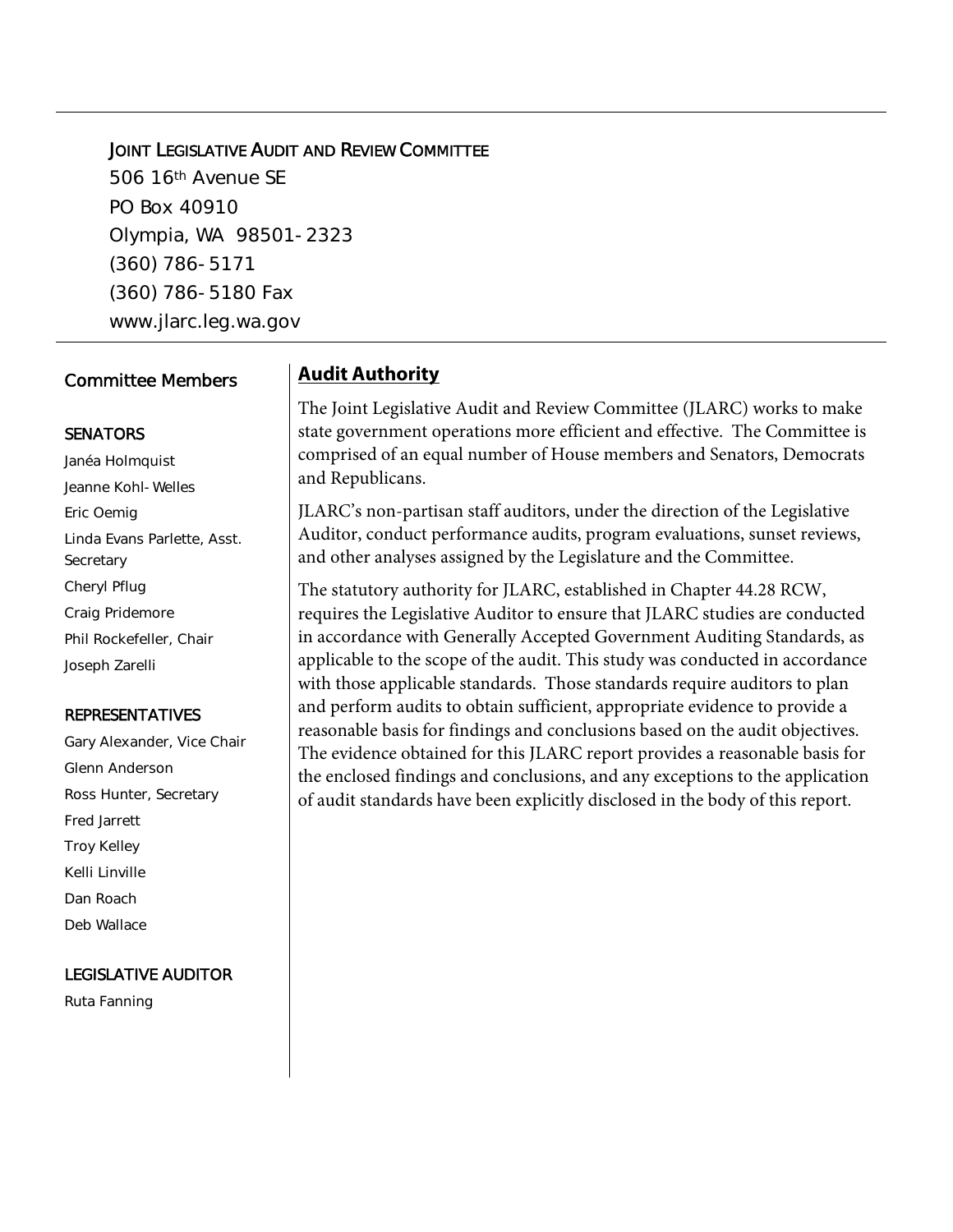# **TABLE OF CONTENTS**

| APPENDIX 2 - TAX PREFERENCE COMMISSION AND AGENCY RESPONSES 95 |  |
|----------------------------------------------------------------|--|
|                                                                |  |
|                                                                |  |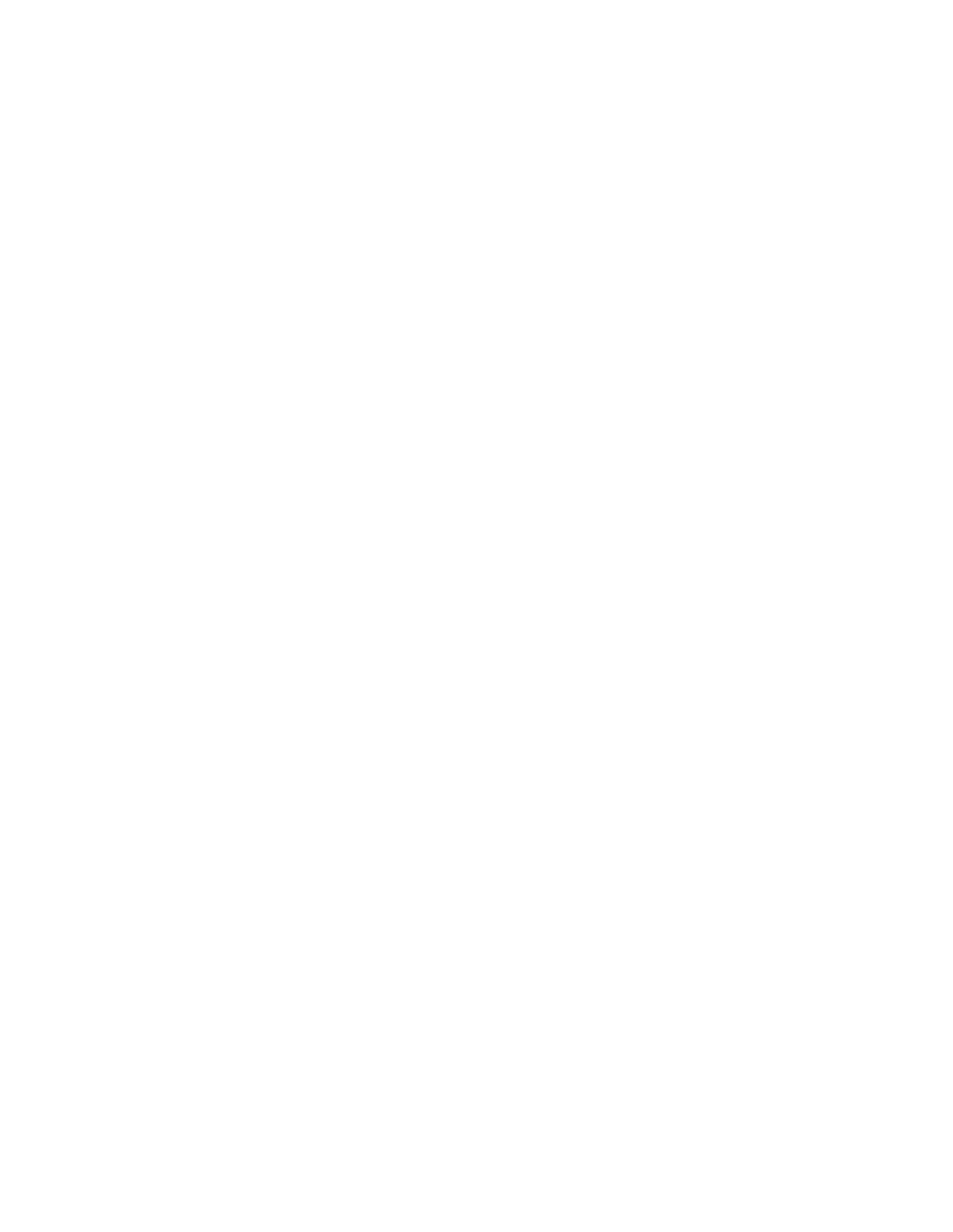## <span id="page-4-0"></span>2007 Tax Preference Performance Reviews

Report 07-14





STATE OF WASHINGTON **JOINT LEGISLATIVE AUDIT AND** REVIEW COMMITTEE

> **STUDY TEAM** Lizbeth Martin-Mahar Gary Benson

> **PROJECT SUPERVISOR** Keenan Konopaski

**LEGISLATIVE AUDITOR** Ruta Fanning

Copies of Final Reports and Digests are available on the JLARC website at:

**www.jlarc.leg.wa.gov** 

or contact

Joint Legislative Audit & Review **Committee** 506 16<sup>th</sup> Avenue SE Olympia, WA 98501-2323 (360) 786-5171 *(360) 786-5180 FAX*

## Report Summary

## **What Is a Tax Preference?**

Tax preferences are exemptions, exclusions, or deductions from the base of a state tax; a credit against a state tax; a deferral of a state tax; or a preferential state tax rate. Washington has more than 500 tax preferences.

## **Why a JLARC Review of Tax Preferences?**

## **Legislature Creates a Process to Review Tax Preferences**

In 2006, the Legislature expressly stated that periodic reviews of tax preferences are needed to determine if their continued existence or modification serves the public interest. The Legislature enacted Engrossed House Bill 1069 to provide for an orderly process for the review of tax preferences. The legislation assigns specific roles in the process to two different entities. The Legislature assigns the job of scheduling tax preferences, holding public hearings, and commenting on the reviews to a new Citizen Commission for Performance Measurement of Tax Preferences. The Legislature assigns responsibility for conducting the reviews to the staff of the Joint Legislative Audit and Review Committee (JLARC).

### **Citizen Commission Sets the Schedule**

EHB 1069 directs the Citizen Commission for Performance Measurement of Tax Preferences to develop a schedule to accomplish a review of tax preferences at least once every ten years. The legislation directs the Commission to omit certain tax preferences from the schedule such as those required by constitutional law.

The Legislature also directs the Commission to consider two additional factors in developing its schedule. First, the Commission is to schedule tax preferences for review in the order in which the preferences were enacted into law, except that the Commission must schedule tax preferences that have a statutory expiration date before the preference expires. This means that Washington's longest-standing tax preferences are evaluated first.

Second, the legislation gives the Commission the option to schedule an expedited review for any tax preference that has an estimated biennial fiscal impact of \$10 million or less. Expedited reviews incorporate a less detailed analysis than the full reviews of tax preferences.

In January 2007, the Commission adopted its first ten-year schedule for the tax preference reviews. The schedule for 2007 included a total of 22 tax preferences with 14 property tax, four business and occupation tax, three fuel tax, and one sales tax deferral. Of these 22, six tax preferences were slated to undergo the full review process.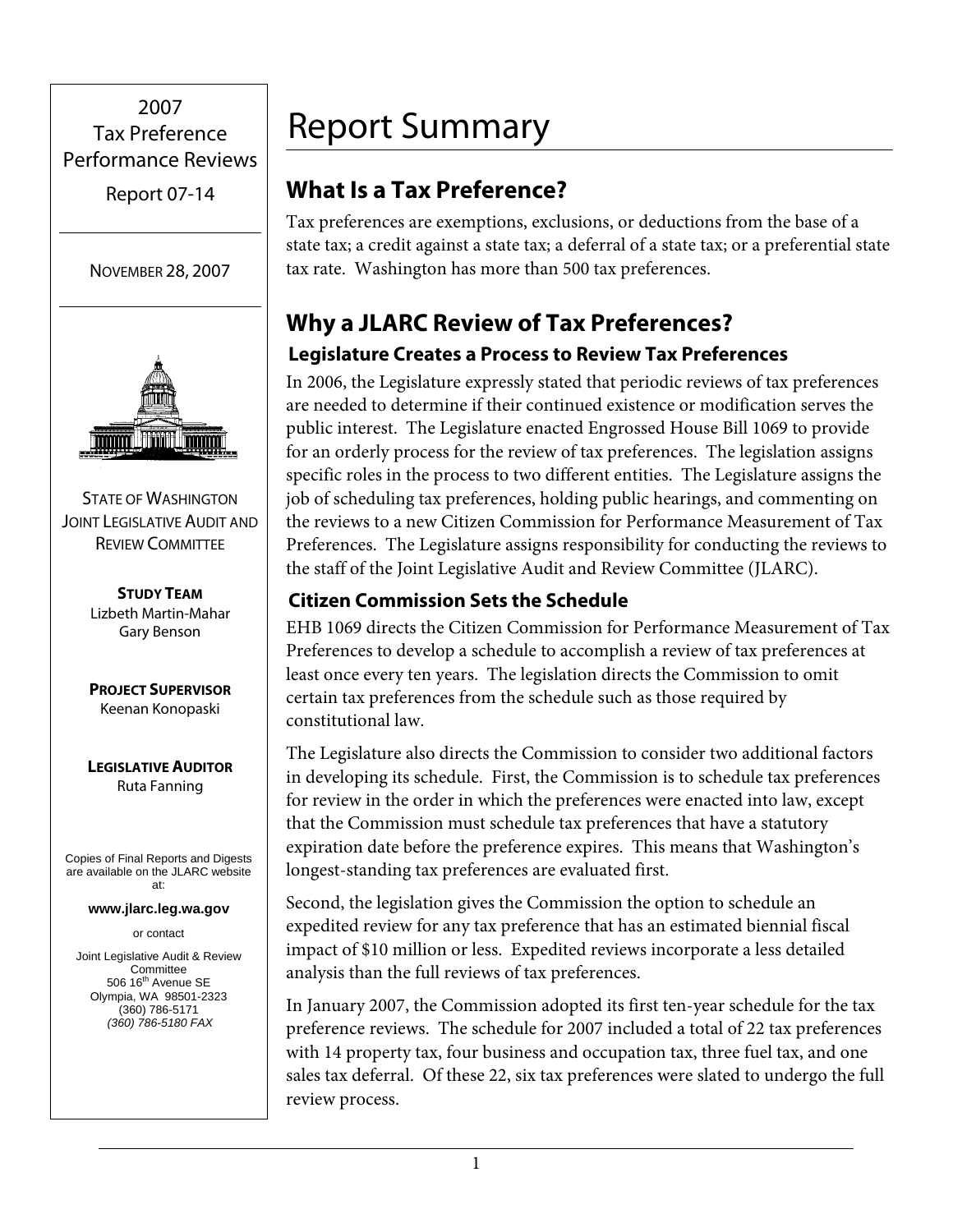## **JLARC Staff Conduct the Tax Preference Reviews**

JLARC's assignment from EHB 1069 is to conduct the reviews of tax preferences according to the schedule developed by the Commission and consistent with the guidelines set forth in statute. This report presents JLARC's reviews for the six tax preferences scheduled by the Commission for full review.

## **JLARC's Approach to the Tax Preference Reviews**

Consistent with the Scope and Objectives for conducting the full tax preference reviews, JLARC has evaluated the answers to a set of ten questions for each tax preference:

#### **Public Policy Objectives:**

- 1. What are the public policy objectives that provide a justification for the tax preference? Is there any documentation on the purpose or intent of the tax preference?
- 2. What evidence exists to show that the tax preference has contributed to the achievement of any of these public policy objectives?
- 3. To what extent will continuation of the tax preference contribute to these public policy objectives?
- 4. If the public policy objectives are not being fulfilled, what is the feasibility of modifying the tax preference for adjustment of the tax benefits?

#### **Beneficiaries:**

- 5. Who are the entities whose state tax liabilities are directly affected by the tax preference?
- 6. To what extent is the tax preference providing unintended tax benefits to entities other than those the Legislature intended?

#### **Revenue and Economic Impacts:**

- 7. What are the past and future tax revenue and economic impacts of the tax preference to the taxpayer and to the government if it is continued?
- 8. If the tax preference were to be terminated, what would be the negative effects on the taxpayers who currently benefit from the tax preference and the extent to which the resulting higher taxes would have an effect on employment and the economy?
- 9. If the tax preference were to be terminated, what would be the effect on the distribution of liability for payment of state taxes?

#### **Other States:**

10. Do other states have a similar tax preference and what potential public policy benefits might be gained by incorporating a corresponding provision in Washington?

## **Methodology**

JLARC staff analyzed the following evidence in conducting these full reviews: 1) legal and public policy history of the tax preferences; 2) public policy objectives of the tax preferences; 3) beneficiaries of the tax preferences; 4) government data pertaining to the utilization of these tax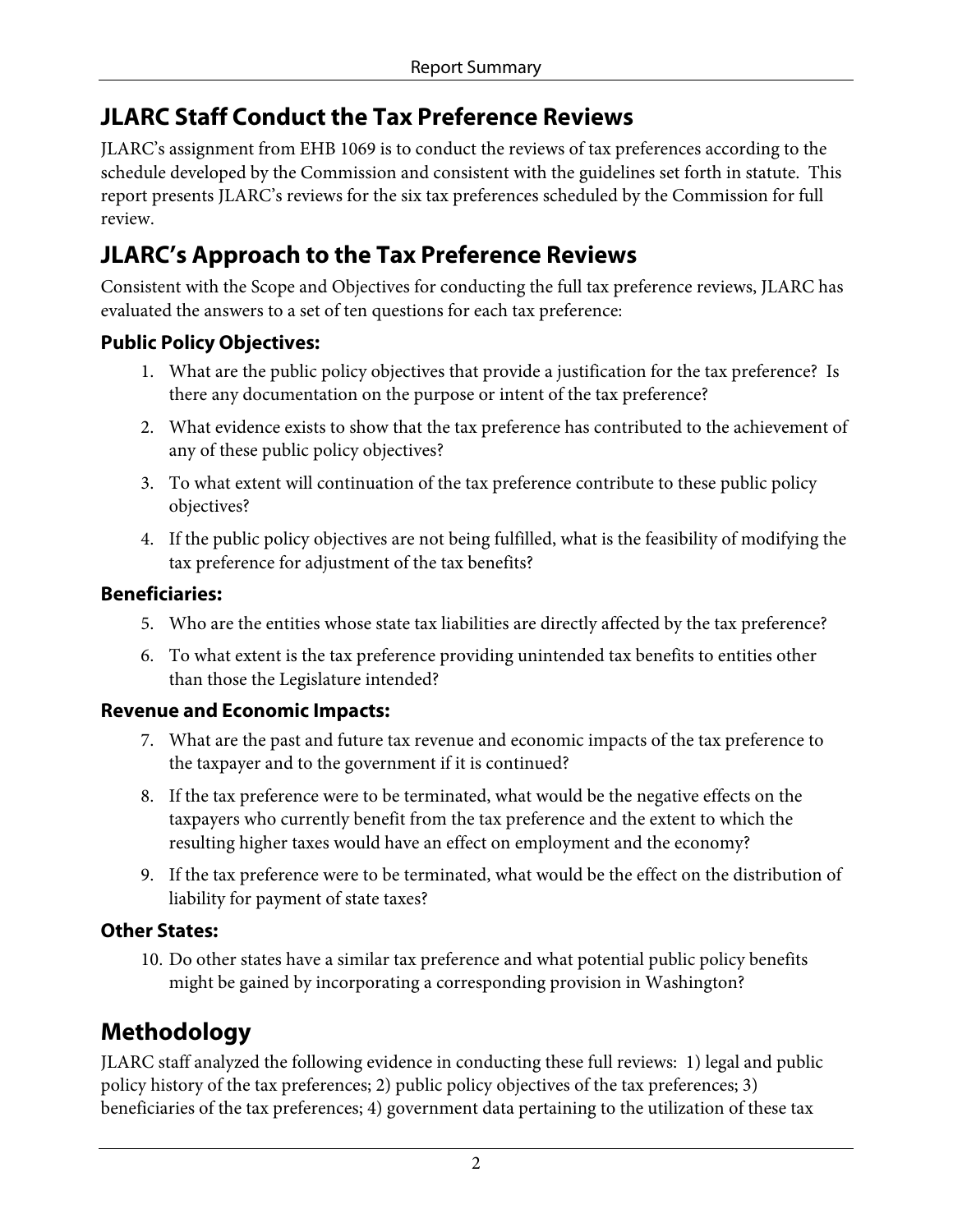preferences and other relevant data; 5) economic and revenue impacts of the tax preferences; and 6) other states' laws to identify any similar tax preferences.

Staff placed particular emphasis on the legislative history of the tax preferences, researching the original enactments as well as any subsequent amendments. Staff reviewed State Supreme Court, lower court, or Board of Tax Appeals decisions relevant to each tax preference. JLARC staff conducted extensive research on other state practices using the Commerce Clearing House database of state laws and regulations.

Staff interviewed the agencies that administer the tax preferences (primarily the Department of Revenue and the Department of Licensing), as well as several county assessors. These parties provided data on the value and usage of the tax preference and the beneficiaries. Data was also obtained from other state and federal agencies to which the beneficiaries are required to report. In several cases, additional information was provided to JLARC staff from the beneficiaries of the tax preference or other agencies that had special knowledge of either the tax preference or the beneficiaries.

It is not within the purview of these reviews to resolve or draw definitive conclusions regarding any legal issues that are discussed within the reviews.

## **Summary of the Results from JLARC's Reviews**

The table on page 5 provides a summary of the results from JLARC's analysis of the tax preferences scheduled for full review in 2007. Of the six tax preferences included in this volume, this report recommends that the Legislature continue four of the current tax preferences. The report raises issues for the Legislature's consideration for two of the current tax preferences.

## **Organization of This Report**

This report includes a separate section for each of the six tax preferences. Each section begins with a summary of the findings and recommendations from JLARC's analysis of that individual tax preference. Then, each chapter provides additional detail on that tax preference, including additional information supporting the answers to the questions outlined in the approach. Appendices provide the text of current law for each preference as well as an explanation of JLARC's property tax estimation procedure.

## **Additional Background Information on Charitable and Nonprofit Organizations**

At the Legislature's direction, many of Washington's oldest tax preferences are being reviewed first in this overall tax preference review process. Several of these date back to legislative actions in early statehood or even Territorial days. The majority of these earliest exemptions reviewed in 2007 involve charitable and nonprofit organizations. To provide context for the individual sections that follow, this report summary concludes with some general information about tax preferences for charitable and nonprofit organizations.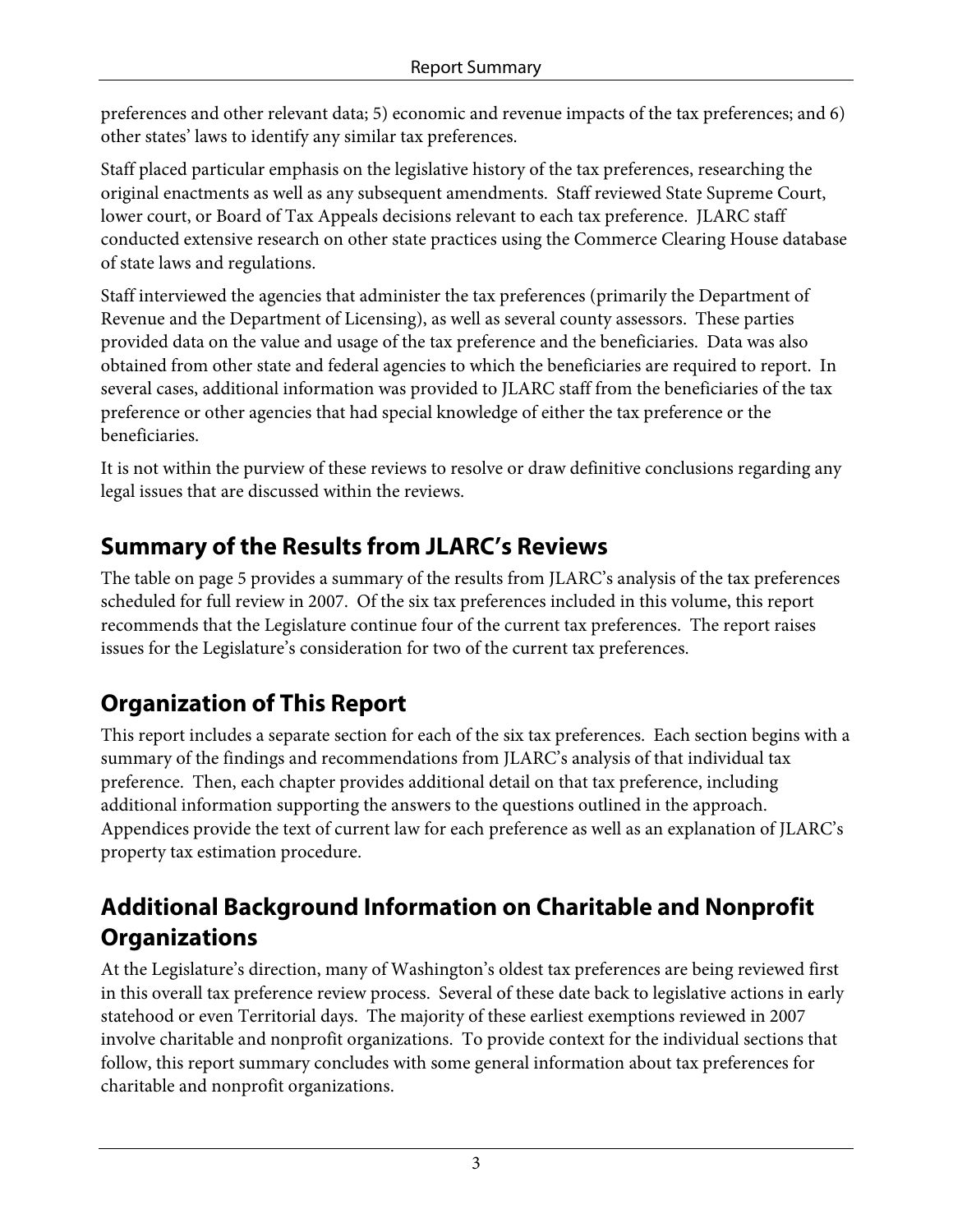Some of the oldest tax preferences in Washington are property tax exemptions for charitable organizations such as churches, cemeteries, orphanages, hospitals, homes for the aged, and libraries. This is consistent with the general history of the United States and with the treatment of such institutions in the colonies under British law, with some exemptions dating as far back as 1601.

By 1904, the State of Washington had recorded 250 charitable organizations. Charitable organizations have grown and diversified over the ensuing years. In 2006, the Secretary of State registered 21,850 exempt public charities, as well as more than 50,000 nonprofit corporations. Nonprofit organizations cover a wide variety of institutions including entities that provide services in education, health care, credit unions, labor unions, chambers of commerce, and many others.

It is common to describe charitable organizations as nonprofit organizations. However, the term "nonprofit" comes with several specific qualifications. In state law, all regular nonprofit corporations have guidelines outlined in Chapter 24.03 RCW. There are various types of nonprofit organizations distinguished in federal law. Nonprofit organizations apply to the federal Internal Revenue Service (IRS) to establish their tax exempt status. A public benefit nonprofit organization is organized and eligible for tax exempt status under 26 U.S.C.  $501(c)(3)$ . These nonprofit organizations are common and are referred to as "public charities." Nonprofit organizations have a wide range of public charitable activities and purposes. According to federal law, the promotion of health for the benefit of the community is considered a charitable purpose.

Some of the primary requirements that all nonprofits must meet are organizational restrictions on what can be done with the organizations' profits. Essentially, a nonprofit may not lawfully pay its profits to owners or to anyone associated with the organization. In addition, upon dissolution of the nonprofit, its assets must be distributed exclusively for charitable purposes. Another requirement is that the organization must have only a small part of its activities which is not furthering its charitable purpose. In addition to a restriction on the distribution of profits, a "nonprofit" designation also requires limitations on lobbying efforts and in political activities or efforts to influence legislation.

For charitable health care providers, there is an additional requirement of demonstrating community benefits. The standard adopted in 1969, and still in place today, does not require health care organizations to provide a specific level of care to the poor in order to qualify for the tax exemption. Instead, the IRS has established a "community benefit" standard, allowing the IRS to weigh several factors regarding provision of services to the community as a whole.

In exchange for the constraints on distribution of profits and business activities, nonprofits receive a variety of tax and subsidy benefits. At the federal level, nonprofits do not pay corporate taxes. At the state and local level, many nonprofits are eligible for one of several property tax exemptions. Nonprofits also receive an exemption for the state business and occupation tax for their income from contributions and donations, membership dues and fees, and grants.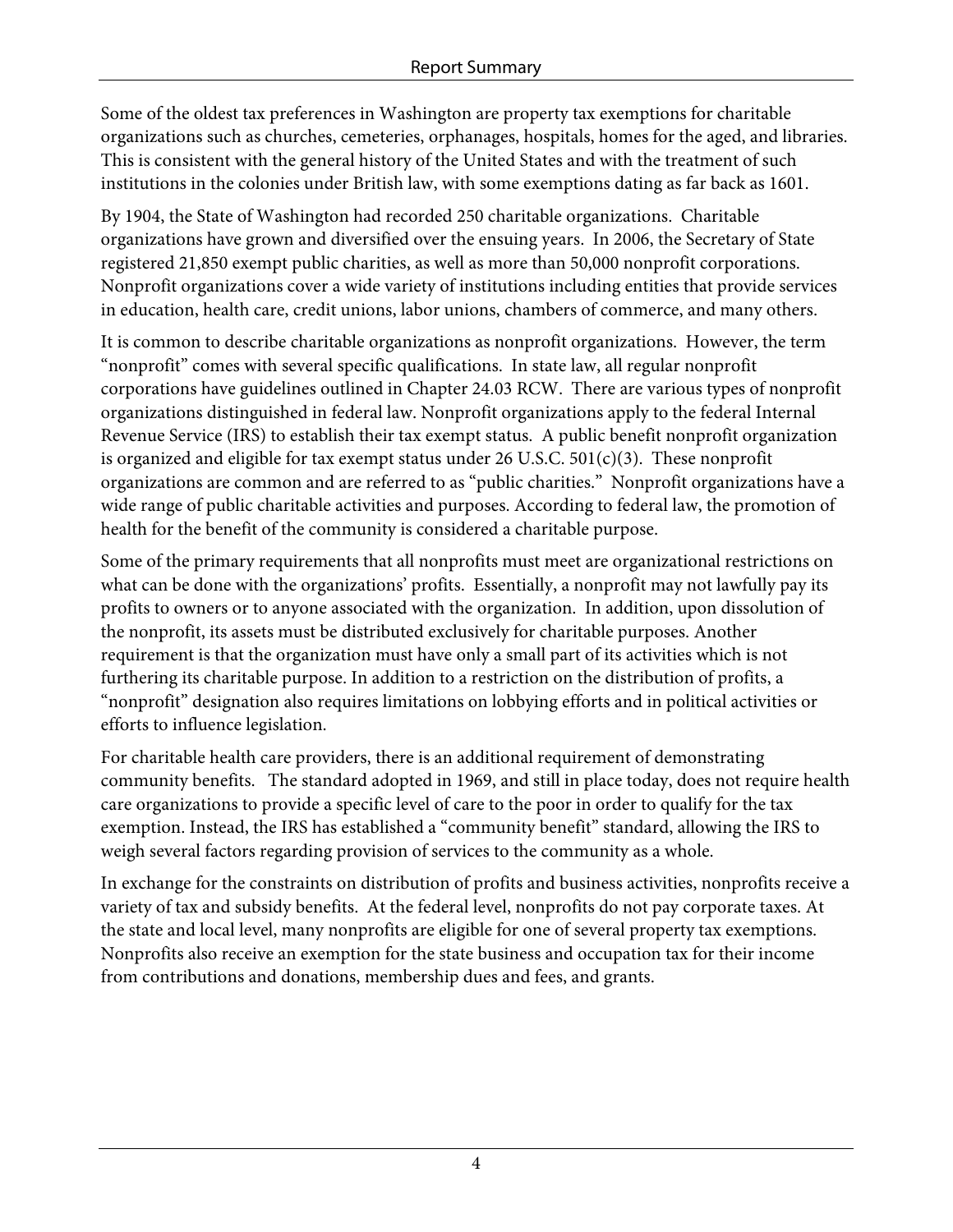| $\overline{\mathsf{T}}$ ax<br>Preference        | Year<br><b>Enacted</b> | <b>RCW</b><br><b>Citation</b>     | # of Claimants<br>in 2006<br>$(5 amount)$ | <b>Summary of</b><br>Recommendation         |
|-------------------------------------------------|------------------------|-----------------------------------|-------------------------------------------|---------------------------------------------|
| Churches, parsonages<br>and convents (p. 31)    | 1854                   | RCW 84.36.020                     | 5,137<br>$(566$ million)                  |                                             |
| Cemeteries (p. 59)                              | 1854                   | RCW 84.36.020                     | 196<br>$(57.4$ million)                   | Legislature should                          |
| Household goods (p. 71)                         | 1935                   | RCW 84.36.110(1)                  | 2.4 million<br>$(5341$ million)           | continue the<br>tax preference              |
| Refund of fuel tax for<br>exported fuel (p. 83) | 1923                   | RCW 82.36.300<br>RCW 82.38.180(2) | 89<br>$(51.3$ million)                    |                                             |
| Nonprofit hospitals (p. 7)                      | 1886                   | RCW 84.36.040(1)(e)               | 45<br>$(547$ million)                     | Legislature should<br>re-examine or clarify |
| Nonsectarian<br>organizations (p. 43)           | 1915                   | RCW 84.36.030(1)                  | 651<br>$(517$ million)                    | the intent of the<br>tax preference*        |

#### Summary of Recommendations – 2007 Tax Preference Reviews

\* See specific sections for detail on the issues recommended for the Legislature's consideration.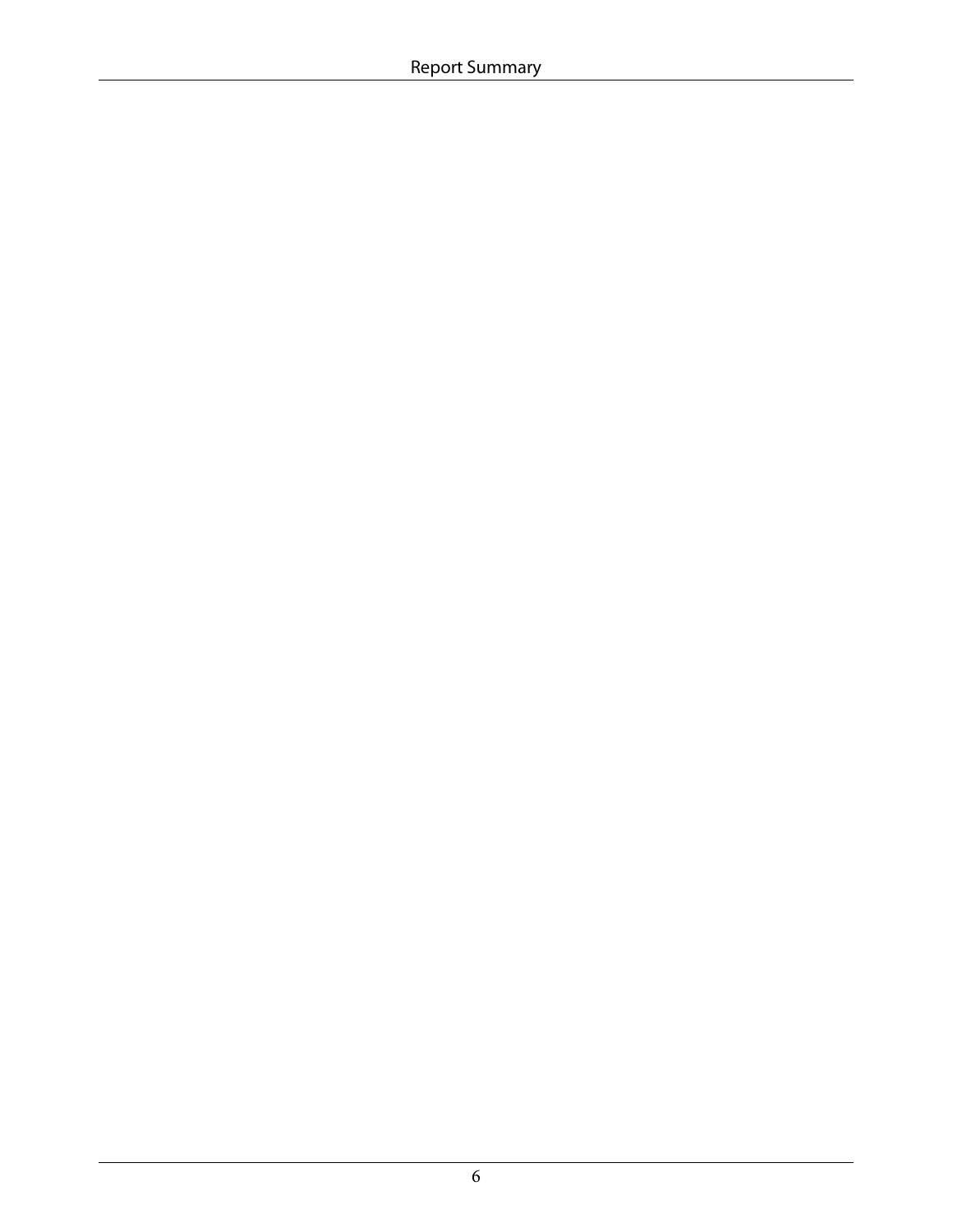# <span id="page-10-0"></span>**NONPROFIT HOSPITALS** – SUMMARY

## **Current Law**

Under current law, all real and personal property of nonprofit hospitals are exempt from property taxes. The main requirements for this tax exemption in state law are that the property be used exclusively for the purposes of the hospitals and that the benefits of the exemption inure to the user, the nonprofit entity. Appendix 3 includes the current law statute, RCW 84.36.040(1)(e), which provides for the property tax exemption.

## **Findings and Recommendations**

This review of Washington's nonprofit hospitals' property tax exemption has evaluated the legal history, public policy objectives, economic and revenue impacts, and other states' similar tax preferences. The following were determined through this audit:

## **Legal History and Public Policy Objectives**

- The property tax exemption for hospitals dates back to an 1854 section exempting "benevolent, charitable, literary, or scientific" institutions, various government properties, schools, cemeteries, and public libraries from the tax base. A public policy objective of this tax preference, as it was initially written, was to define the property tax base.
- An 1895 law established that hospitals had to be supported in whole by public appropriation or by private charity, or had to ensure that all income and profits were devoted to charitable purposes. This indicates an historic public policy objective that hospitals had to be performing charitable services to communities.
- The original property tax exemption applied to all hospitals that met the charity conditions. In 1973, the Legislature narrowed the exemption to nonprofit hospitals only. The 1973 legislation did not include a clear statement of the Legislature's intent in making this change.
- The 1973 legislation created a direct connection between qualifying for this tax preference and meeting the federal requirements for nonprofit organizations in order to receive the "nonprofit" designation. There are various federal requirements for nonprofit organizations, which restricts their distribution of income and includes a requirement to provide community benefits.
- In 1984, the Legislature specified that this property tax exemption is only allowed for the property of a hospital that is used exclusively for the purposes for which the exemption is granted, e.g. hospital purposes. Due to a lack of clarity in state law, court cases and board rulings are defining which hospital properties and services are eligible for the property tax exemption. It is unclear which hospital services the Legislature intended to be exempt when this language was enacted.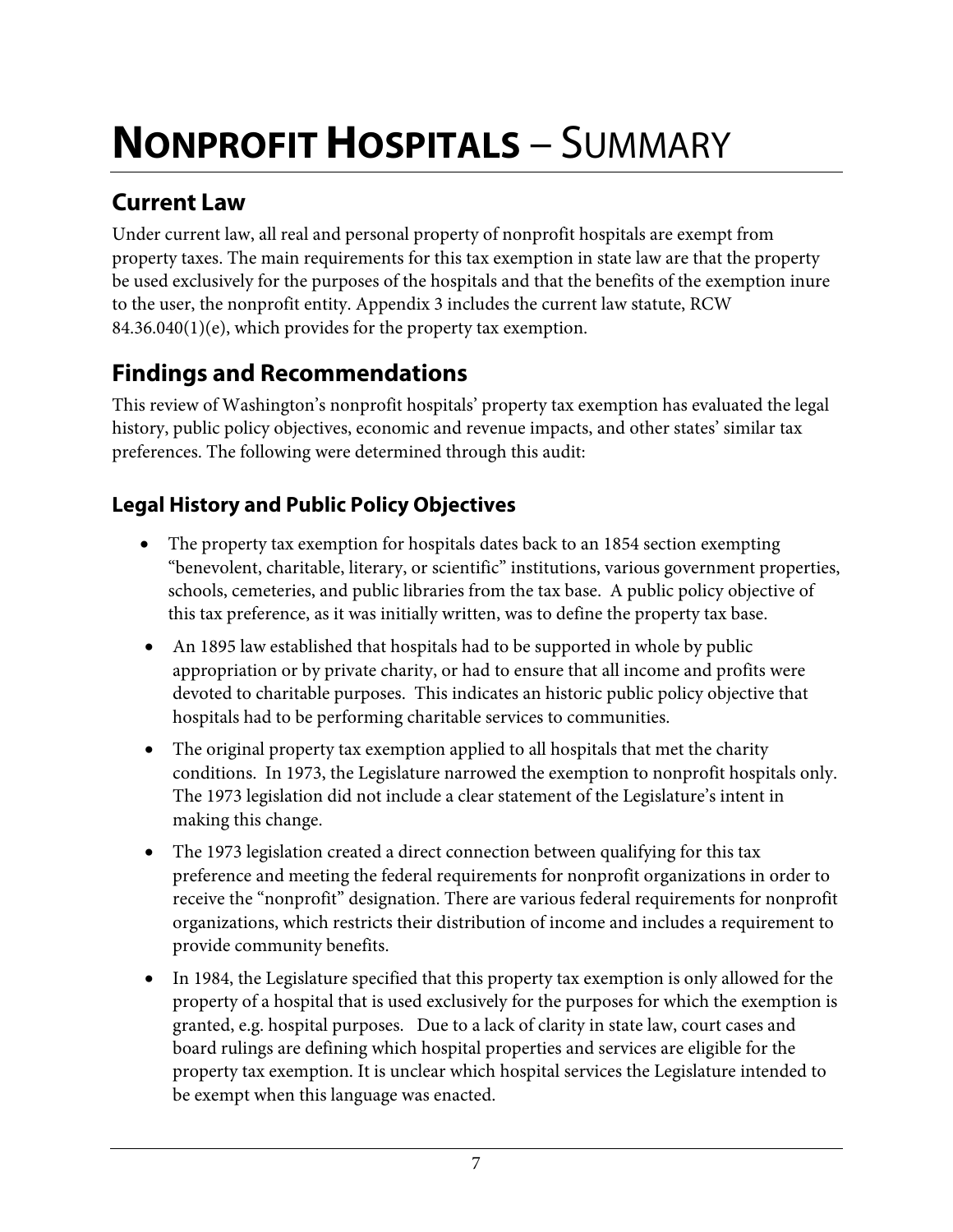- This tax preference has achieved the public policy objective of defining the property tax base to provide property tax relief to nonprofit hospitals in order to support hospital services for the sick.
- It is not clear how well nonprofit hospitals have met expectations for charitable services and community benefits as compared to the performance of private for-profit hospitals.

#### **Beneficiaries**

- The beneficiaries from this property tax exemption are 45 nonprofit hospitals that received an exemption in property tax year 2006-07.
- There is no indication of this tax preference providing unintended benefits to other hospitals.

#### **Economic and Revenue Impacts**

- In property tax year 2006-07, the nonprofit hospitals had an annual property tax savings of approximately \$47 million.
- The future property tax savings for nonprofit hospitals over the next three years is between \$50 and \$58 million per year.
- According to Washington Employment Security Department data for 2005, Washington general medical and surgical hospitals had nearly 62,000 employees and paid more than \$2 billion in wages. Based on Department of Health report for 2005, nonprofit hospitals employed 72 percent of all full-time equivalent hospital employees.

#### **Other States**

• Forty states and the District of Columbia, have specific provisions to exempt certain hospitals from property taxes as charitable institutions. There are 11 states that do not specify hospitals as an exempt class of property, but some hospitals may qualify for the property tax exemption in these states as a charitable institution. The majority of states have no restrictions on the hospital property other than it must be owned by a nonprofit organization. Some states, however, have imposed restrictions and specific threshold tests for nonprofit organizations to meet in order to qualify for a property tax exemption.

Due to the fact that this tax preference was originally enacted to exclude all hospitals from the property tax base and that the beneficiaries of the tax preference are hospitals, this tax preference has achieved its first public policy objective of defining the tax base. There is little guidance in state law regarding which services are exclusively hospital service so it is unclear which hospital services the Legislature intended to be tax exempt for nonprofit hospitals.

With regard to the second public policy objective, it is clear from the legislative history that there was an early connection between this tax exemption and hospitals' provision of charitable services to local communities. It is less clear what the Legislature's additional intentions were in restricting the tax preference to nonprofit hospitals beginning in 1973. In the administration of this tax preference, the Department of Revenue has connected to the federal requirements of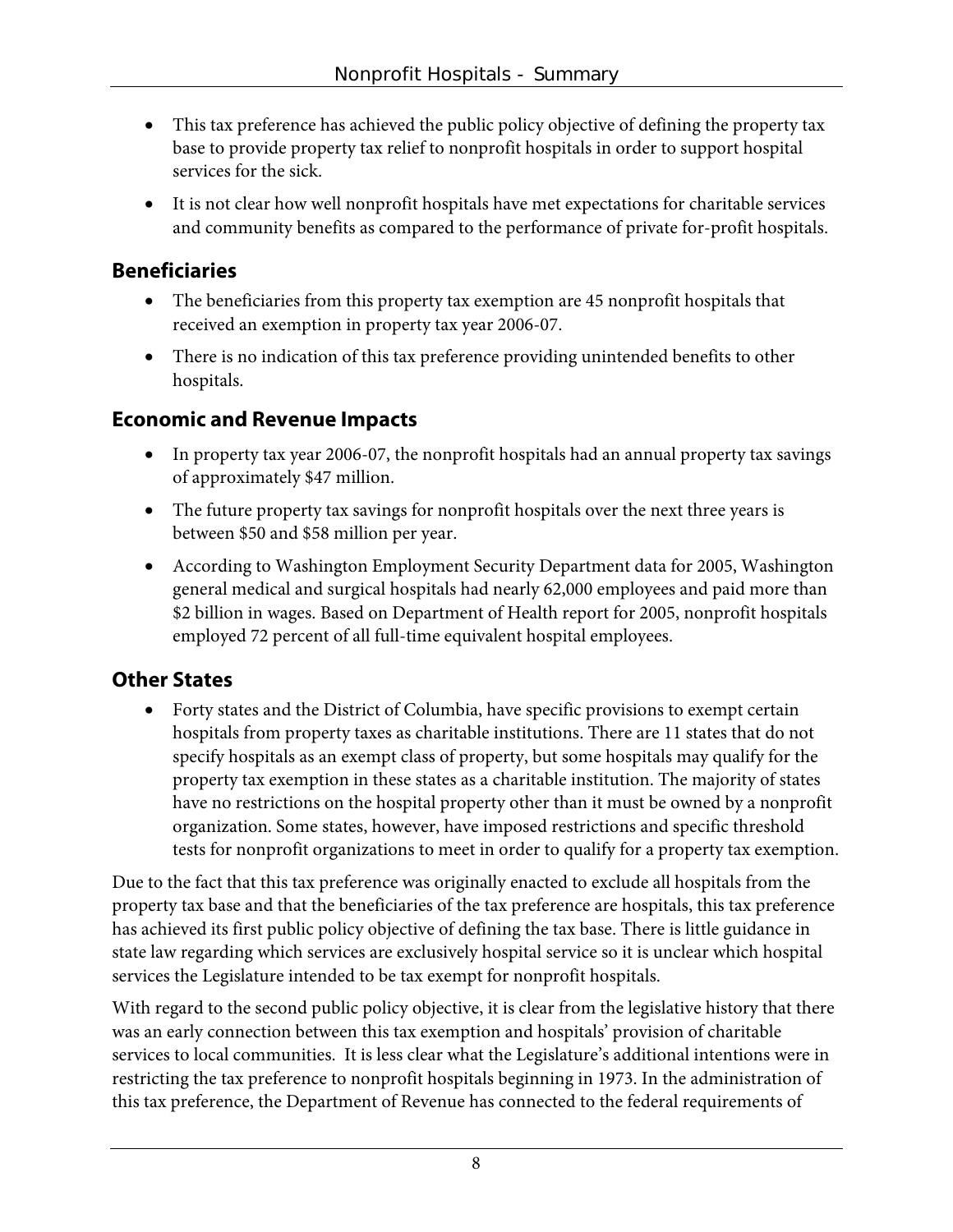nonprofits in order to qualify for this tax preference but it is unclear what the expectations were for nonprofit organizations. The federal law has a "community benefit standard" to determine if hospitals qualify and can retain their tax-exempt status as nonprofits. The "community benefits standard" does not specify a certain amount of charity care or even any charity care be provided by hospitals to qualify for tax-exempt status, even though it is a component of community benefit. In addition, there are limitations in federal law on the distribution of profits and assets of nonprofit organizations but it is unclear what characteristics the Legislature intended nonprofit hospitals to possess.

In terms of meeting this second policy objective, JLARC's analysis shows that private for-profit hospitals (that do not receive the property tax exemption) have traditionally had a higher percentage of total revenue from low-income Medicaid patients. In recent years, there are mixed results about whether nonprofit hospitals are providing more charity care as a percent of adjusted revenue than for-profit hospitals not receiving the tax exemption. Overall, the data do not support the premise that the nonprofit hospitals are serving more low-income patients than other hospitals, in terms of percentage of hospital revenue. Information is not available that would allow for a comparison among all hospitals of other community benefits that hospitals may provide, such as educational seminars or medical screening programs. So it is not clear that the current tax preference is accomplishing a public policy objective related to provision of additional charitable services or community benefits, as compared to other types of hospital ownerships.

Currently, there is different tax treatment among hospitals because for-profit hospitals are typically serving more low-income Medicaid residents and providing nearly comparable charity care without a property tax exemption. In addition, other nonprofit nonsectarian organizations, also seeking a property tax exemption, have to meet a gift giving test that demonstrates that the nonprofit organization is providing services at or below costs or is providing other charitable services to local communities. This test is not required of nonprofit hospitals.

#### **Recommendation 1**

**If the Legislature intended to provide a nonprofit hospital property tax exemption under the assumption that these organizations were providing more charity or low-income care than other hospitals, then the Legislature should modify the property tax exemption to be dependent on meeting a threshold of charity or low-income care.** 

| <b>Legislation Required:</b> | Yes                                                                            |
|------------------------------|--------------------------------------------------------------------------------|
| <b>Fiscal Impact:</b>        | A change in revenue could be possible depending on how this is<br>implemented. |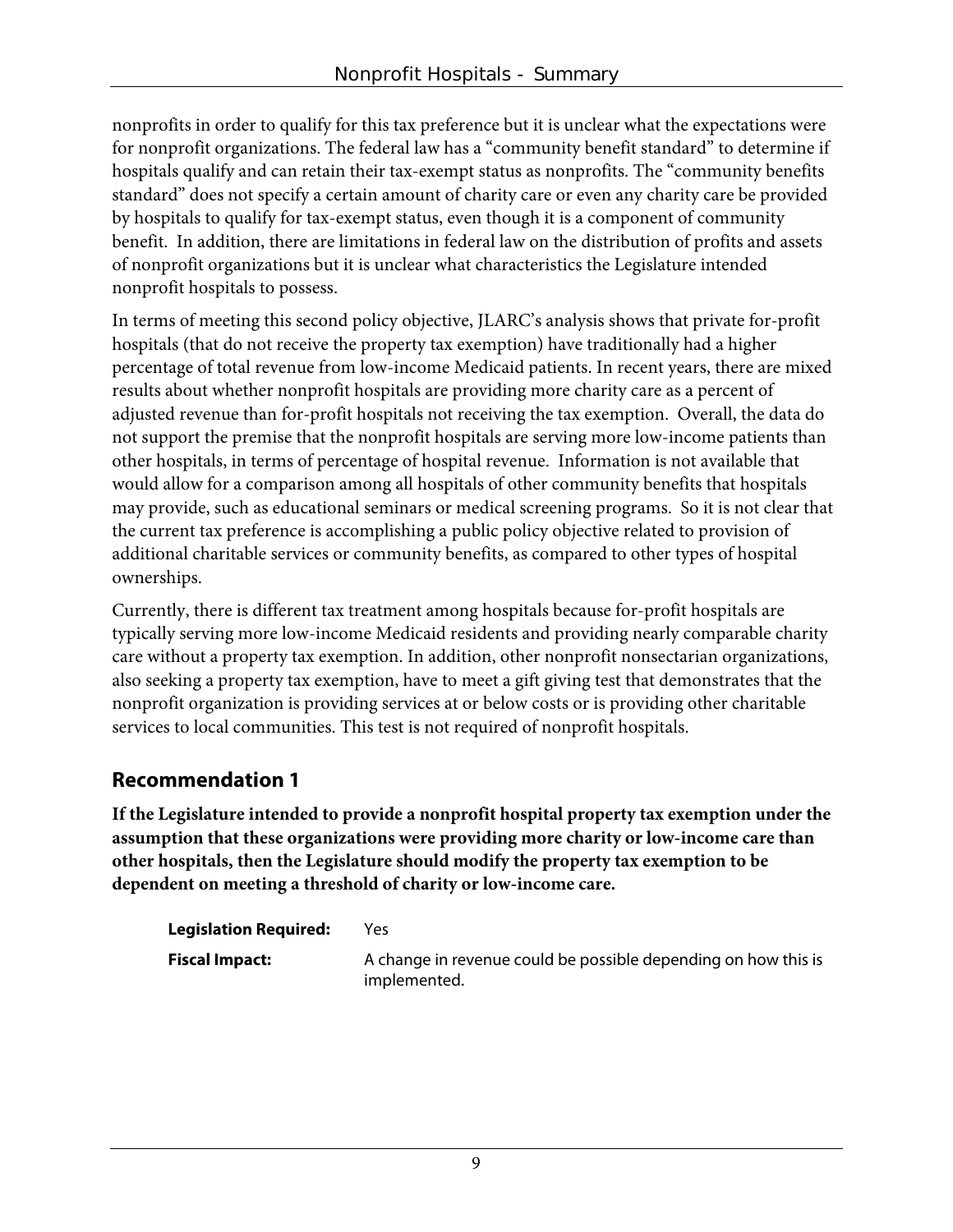#### **Recommendation 2**

**If the Legislature wants additional information on community service activities performed by hospitals, then it should require hospitals to report an annual community services inventory.** 

| <b>Legislation Required:</b> | Yes |
|------------------------------|-----|
| <b>Fiscal Impact:</b>        | N/A |

#### **Recommendation 3**

**The Legislature should clarify which specific services provided by nonprofit hospitals qualify for a property tax exemption.** 

| <b>Legislation Required:</b> | Yes                                                       |
|------------------------------|-----------------------------------------------------------|
| <b>Fiscal Impact:</b>        | A change in revenue could be possible depending how it is |
|                              | implemented.                                              |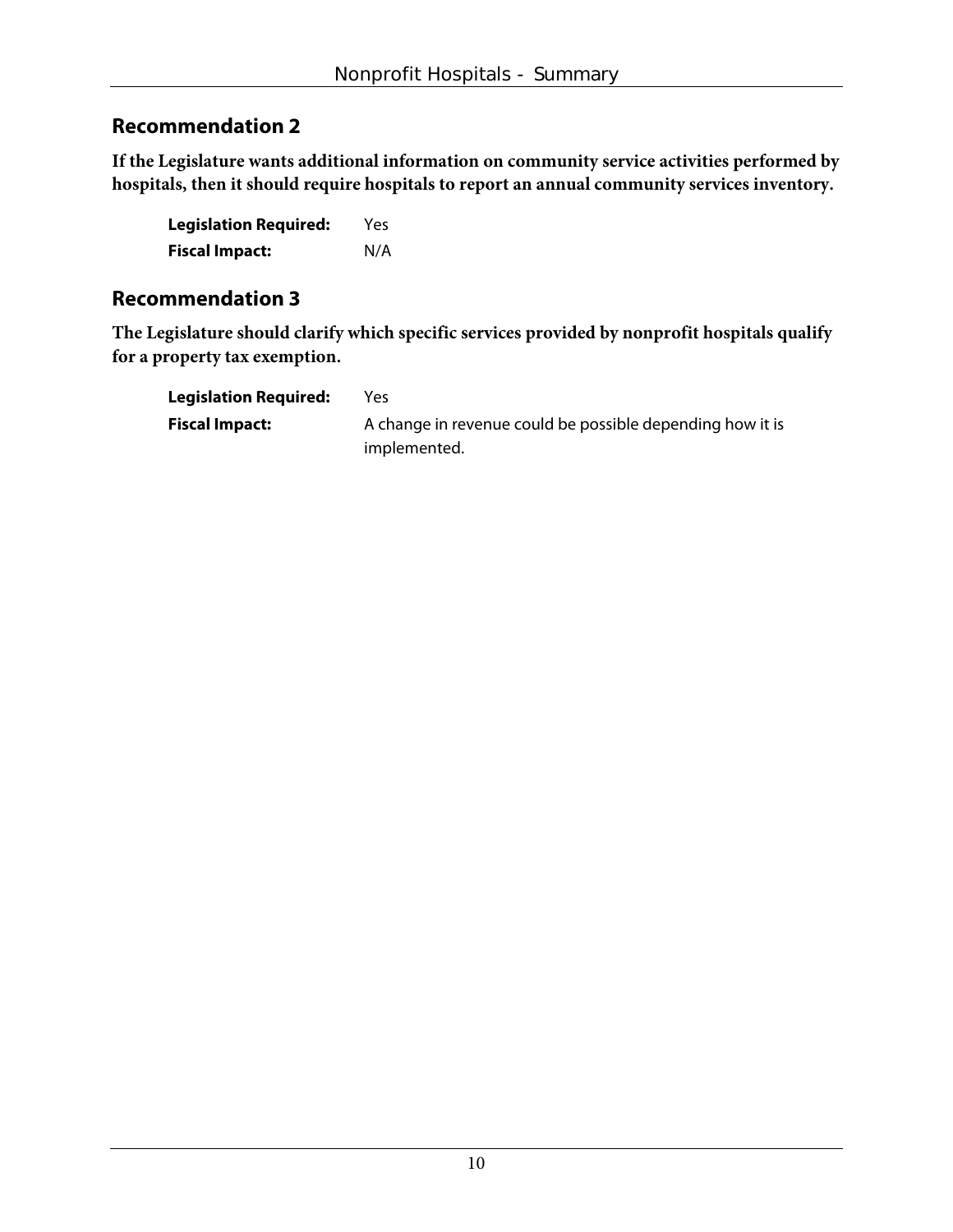# **NONPROFIT HOSPITALS** – REPORT DETAIL

## **Statutory History**

The property tax exemption for hospitals predates the establishment of the state and is consistent with the general history of the U.S. and the colonies under British law, which exempted charitable institutions from various taxes as far back as 1601. The general exemption for hospitals dates back to an 1854 section exempting "benevolent, charitable, literary, or scientific" institutions, various government properties, schools, cemeteries, and public libraries from the tax base. This tax preference is a definition of the tax base.

The specific tax exemption for hospitals was initially an 1891 section stating that hospitals were not to be part of the tax base:

All property in this section shall be exempt from taxation: all free…, hospitals…, homes for the aged and infirm, …;

In 1893, the law restricted the size of the exempt parcel of land to 120 feet by 200 feet. In addition, the law required the grounds to be used exclusively for purposes of the exempt organization. In 1895, the law placed a requirement on hospitals that they must be supported in whole by public appropriation or by private charity or must be supported in part by charity and all of the income and profits had to be devoted to charitable purposes.

In addition to this specific requirement related to charitable purposes, the Legislature also added record-keeping requirements, which it then adjusted in the ensuing years. In order to qualify for the property tax exemption in 1895, the state Board of Health, county, and city officials had to have access to the financial records of the institutions, and the manager of the hospital had to swear before the county assessor that all income had been applied to actual expenses of maintaining the hospital and to charitable purposes. The hospital had to annually file a report to the state Board of Health describing the source of its receipts and the expenses that were paid. The law required that the hospitals allow the mayor of the city and the chairman of the board of the county commissioners, where the institution was located, to be on its board of trustees.

In 1925, the Legislature adjusted the law to allow hospitals to rent or lease property for use in their institutions, and all the property used would qualify for the property tax exemption. In 1933, the Legislature removed the requirement that the mayor and chairman of the county commissioners needed to serve on the hospital board. In addition, the law required that just the state Board of Health, not the city and county officers, had access to the hospitals' financial records.

In 1969, the reporting and auditing requirement for hospitals changed from the state Department of Health to the Department of Revenue. The law deleted the requirement that the manager of the hospital take an oath before the assessor and instead required the hospital's manager to sign a statement that the income and receipts had been applied to the actual expenses of maintaining the institution.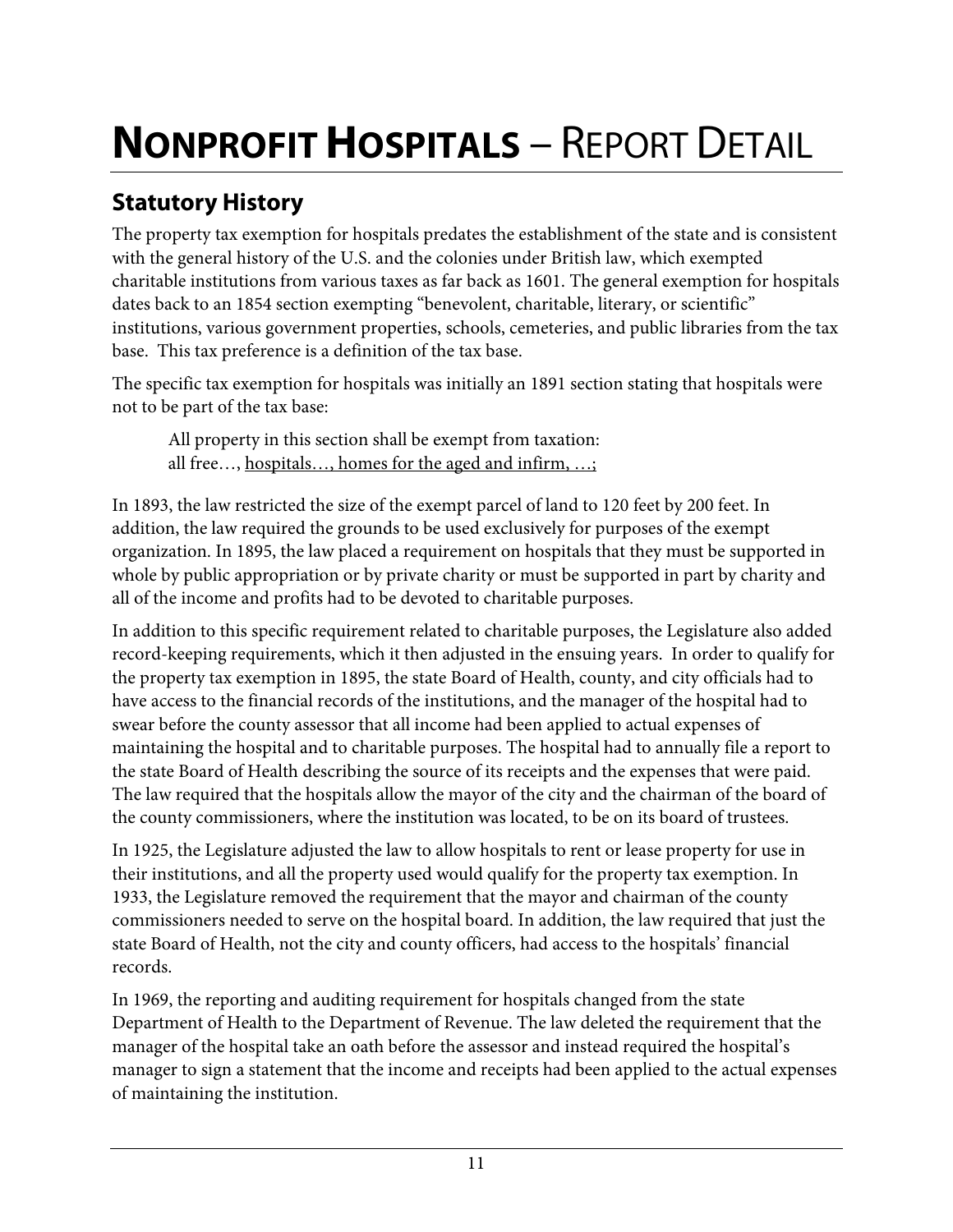The Legislature made major changes in 1973 to the statutes regarding the property tax exemption for many nonprofits including hospitals. The Legislature narrowed the exemption from all hospitals to only nonprofit hospitals. The Legislature also defined "nonprofit" in statute to mean that no part of income could be paid directly or indirectly to members, directors, stockholders, officers, or trustees except for services rendered and the salary paid to officers had to be comparable to public officials' salaries.<sup>[1](#page-15-0)</sup> The revised property tax exemption was dependent on the property being used exclusively for the purposes of the nonprofit organizations, and the benefits of the exemption had to accrue to the nonprofit organization. All of the annual report filing requirements for hospitals were moved to another section of law that required most organizations to report to the Department of Revenue annually in order to receive a property tax exemption.<sup>[2](#page-15-1)</sup>

In 1984, the Legislature specified that all property must be used exclusively for the purposes for which the exemption is granted, which are exclusively hospital purposes.

## **Federal Requirements for Nonprofits**

The state Legislature's change in 1973, to narrow the tax exemption to nonprofit hospitals, created a direct connection between qualifying for this tax preference and meeting the federal requirements for organizations to receive the "nonprofit" designation. According to federal law, the promotion of health for the benefit of the community is a charitable purpose. A hospital may qualify for tax-exempt status under IRC  $501(c)(3)$  provided it is organized and operated exclusively for charitable purposes. There are various federal requirements for nonprofit organizations including organizational tests and meeting a "community benefits" standard.

## **Organizational Test**

The organizational test is the same for health care organizations as it is for any other IRC  $501(c)(3)$  $501(c)(3)$  $501(c)(3)$  organizations.<sup>3</sup> The health care organization must be operated exclusively for charitable purposes and that upon dissolution of the nonprofit, its assets must be distributed exclusively for charitable purposes. Another requirement for nonprofit organizations is that the organization must have only a small part of its activities which is not furthering its charitable health purpose. The federal law also stipulates that no part of an organization's net earnings can be distributed in whole or part to benefit private shareholders or individuals. Essentially, a nonprofit may not lawfully pay its profits to owners or to anyone associated with the organization. These requirements are also in Washington State law.<sup>[4](#page-15-3)</sup> Along with these tests, there are also restrictions placed on lobbying efforts and political activities to influence legislation.

 $\overline{a}$ 

<span id="page-15-0"></span> $1$  RCW 84.36.800(4).

<span id="page-15-1"></span><sup>&</sup>lt;sup>2</sup> RCW 84.36.840.

<span id="page-15-2"></span><sup>&</sup>lt;sup>3</sup> "Health Care Provider Reference Guide," IRS by Janet Gitterman and Marvin Friedlander.

<span id="page-15-3"></span><sup>&</sup>lt;sup>4</sup> RCW 24.03.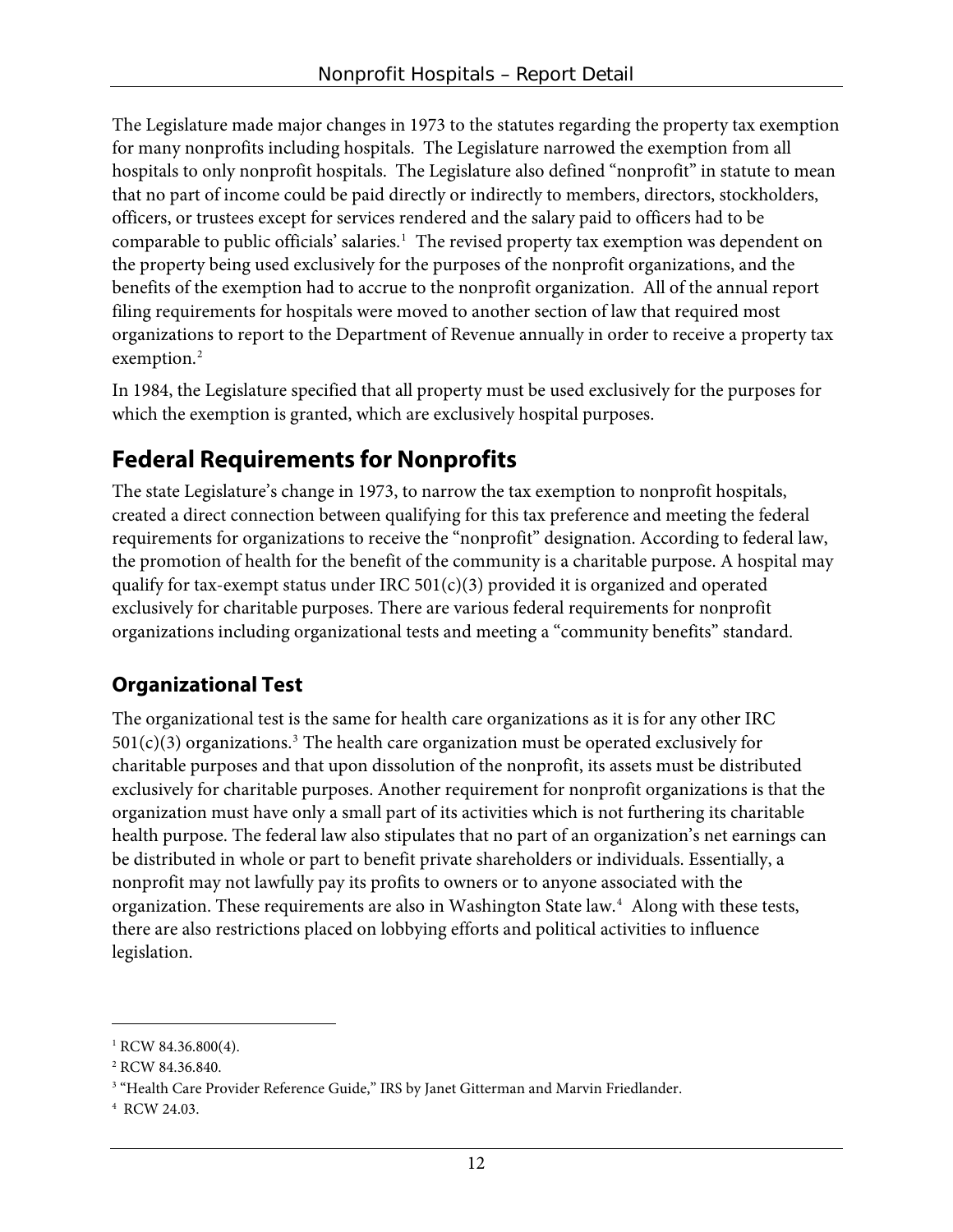## **Community Benefits**

 $\overline{a}$ 

Federal policy requires hospitals to provide community benefits in order to qualify as tax exempt nonprofit entities. Prior to 1969, when the Internal Revenue Service adopted the community benefit standard, indigent care was the primary measure for the federal tax exemption. The standard adopted in 1969 and still in place today does not require hospitals to provide a specific level of care to the poor in order to qualify for tax exemption. Instead, health care organizations must demonstrate that they provide sufficient benefits to the community.<sup>[5](#page-16-0)</sup> Other factors that demonstrate that the hospital is operating for the benefit of the public may also be considered. Some factors that may be considered are whether the hospital conducts medical training or research activities, engages in activities to educate the public on health matters or provides types of health care services not otherwise available in the community.

Washington State does not require health care organizations to identify and inventory their community benefits but the Washington State Hospital Association (WSHA) has conducted surveys of 32 of their nonprofit hospitals to completed Community Benefits Inventory Reports on Washington Hospitals. The most recent report on hospital activities in fiscal year 2005 determined that nonprofit hospitals spent \$502.89 million in community benefits. Of that \$500 million, 80 percent, or \$400 million, of that was for low-income patient care shortfalls and the remaining 20 percent was spent on community services.<sup>[6](#page-16-1)</sup> This WSHA report estimated the total value of all federal, state and local tax benefits for these surveyed nonprofit hospitals at \$269.3 million. JLARC did not verify the accuracy of the findings in this report.

## **Board of Tax Appeals and Court Cases on Administration of the Tax Preference**

The property tax exemption for nonprofit hospitals is quite technical to administer, given the language in the statute that the property be used exclusively for hospital purposes. Hospitals are often times performing different health care functions based on the availability of other health care services in local communities; this adds to the complexity in administering this hospital tax exemption.

There have been numerous cases before the Board of Tax Appeals over the years due to difficulty in administering this tax exemption. Since the property tax exemption does not apply to all facilities and services performed by a hospital but only to those that are exclusively for hospital purposes, there must be a division made between different types of health care services and facilities. The property tax exemption is determined on a parcel-by-parcel basis and is based on the particular service performed at that facility. Some parcels are only partially tax exempt if certain services are performed in those facilities which are not exclusively for the care of the sick.

Based in part on court decisions and board rulings, there are now criteria defining which property qualifies for this tax preference. There is a requirement that the exempt hospital

<span id="page-16-0"></span><sup>5</sup> "A Review of the Tax-Exempt Hospital Sector," written statement of Mark Everson Commissioner of Internal Revenue Before the Committee on Ways and Means United States House of Representatives May 26, 2005.

<span id="page-16-1"></span>Community Benefits Inventory Annual Report, Washington State Hospital Association, December 2006. 6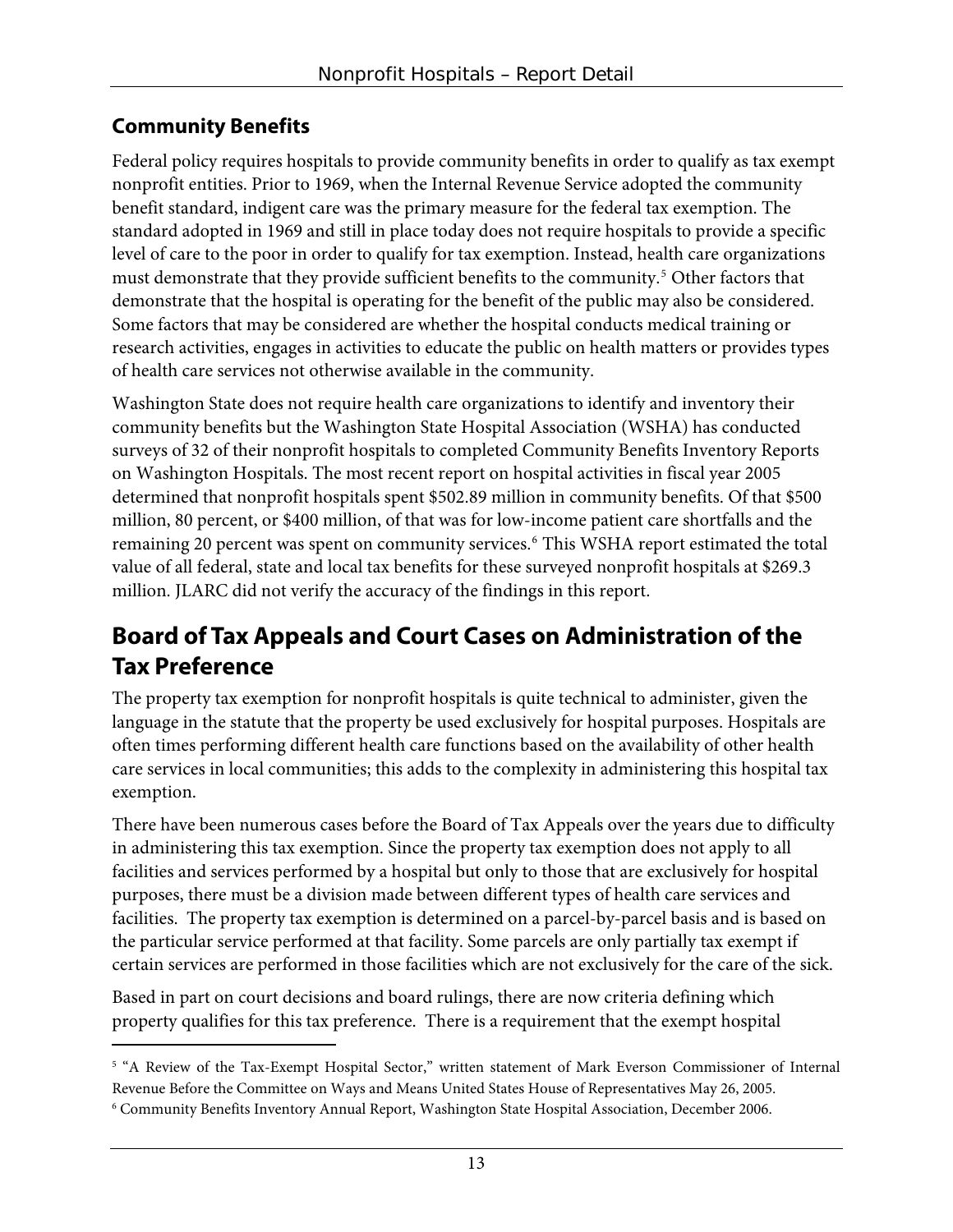property generally be for a facility that provides 24-hour care and is an essential part of the central functions of the hospital.[7](#page-17-0) In another case, Northwest Hospital v. DOR, the Board of Tax Appeals found that the Department of Revenue was correctly assessing property taxes on certain hospital buildings but one facility was a surgery ambulatory center.[8](#page-17-1) The Board found that the hospital should have been allowed the property tax exemption for that building as well. Criteria used to determine if facilities are taxable include the following:

- Does the hospital own the facility which is providing the services? To what degree is the hospital serving outpatients at that facility?
- Are the facility's services typically provided in a hospital or medical clinic setting?
- Do the services provided at the facility meet the definition of hospital (defined in RCW 70.41.020(4))?
- Is the facility an integrated part of the main hospital campus?
- Is the use of the facility exclusively for the hospital purpose of providing care to the sick?
- Is the function provided by the facility necessary for operating the hospital?

Typically, property which has outpatient care services has not qualified for a property tax exemption.<sup>[9](#page-17-2)</sup>

In the Yakima Valley Memorial Hospital v. DOR case, a hospital claimed that its home health facility owned by the hospital should be considered an integral part of the hospital even though it provided strictly outpatient home health care to former patients of the hospital.<sup>[10](#page-17-3)</sup> The Board noted the following in that case:

Much of the difficulty in establishing the line between taxable and nontaxable hospital services stems from the changing role of the hospital in the health care system. Medical practice changes, at least partly attributable to economics, have resulted in shorter hospital stays and the development of alternatives to hospitalization.

The Board noted further that, "We must examine with care exemption claims which are based on the status of the exempt organizations rather than on the type of service provided."

The Board found in this case that the home health care facility of the hospital should not be property tax exempt because many of the types of services performed by the facility are not

-

<span id="page-17-0"></span><sup>7</sup> In the case Group Health Cooperative of Puget Sound, Inc. v. Washington State Tax Commission (1967), the Court ruled that certain physicians' offices and examining rooms were exempt from property tax because the medical clinic functions were located within the main campus of the hospital and formed an integral, interrelated and essential part of the central facility. The clinic also provided the same 24-hour care and emergency services which are part of a normal hospital.

<span id="page-17-1"></span><sup>&</sup>lt;sup>8</sup> Northwest Hospital v. Washington State Department of Revenue, (1989), Docket Nos. 88-6, 88-12 & 88-13.

<span id="page-17-2"></span><sup>9</sup> In the Board of Tax Appeals cases Kadlec Medical Ctr v. Department of Revenue (1987) and Virginia Mason. Hospital Ass'n and Virginia Mason Clinic v. Department of Revenue, both cases found that services provided on an outpatient basis do not qualify for a property tax exemption.

<span id="page-17-3"></span><sup>&</sup>lt;sup>10</sup> Yakima Valley Memorial v. Washington State Department of Revenue, (1998), Docket No. 49902.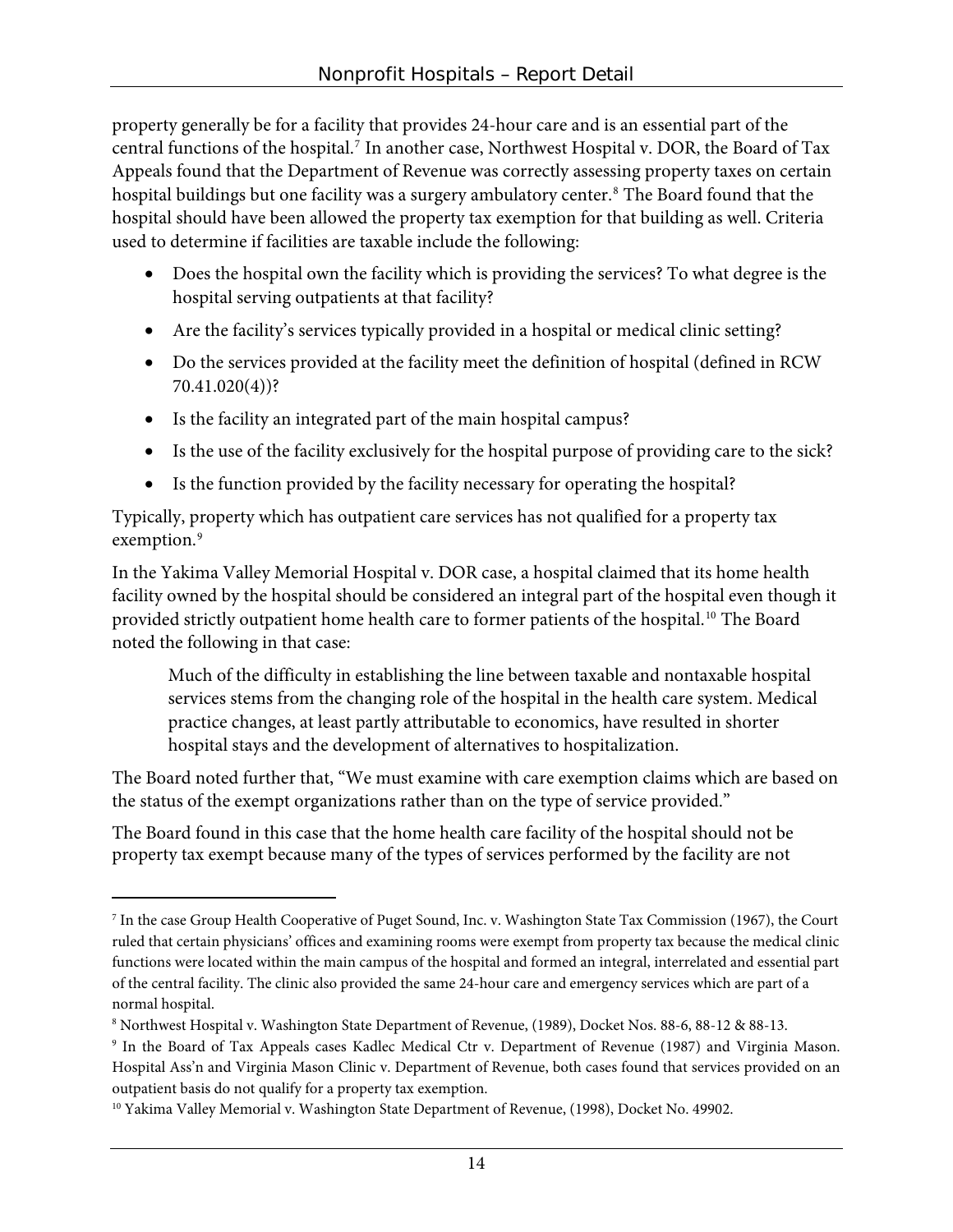performed exclusively by hospitals. These services are also performed in private, for-profit nursing homes and other types of care centers. In addition, the home health care facility did not provide continuous services to "inpatients" of the hospital and therefore did not meet the criterion of "exclusive use."

## **Additional Background on Washington Hospitals**

Washington has a long history of providing care to the sick. The first hospital, St. Joseph Hospital, opened in 1858 at Fort Vancouver and provided a variety of health care services to pioneers. By 1900, 12 Washington cities had hospitals: Vancouver, Aberdeen, Port Angeles, Olympia, Port Townsend, Everett, Seattle, Tacoma, Yakima, Walla Walla, Spokane, and Colfax. Many of the early hospitals were started by religious organizations. Most of the early hospitals, up until 1900, were started by religious or other charitable organizations with a few exceptions.

More than 100 years later, in 2005, there were 97 hospitals operating in the state with a range of ownership configurations: 45 nonprofit hospitals, 42 hospitals from special public hospital taxing districts, seven hospitals owned by private for-profit companies, one hospital owned by King county (Harborview Medical Center), one hospital owned by Pierce county (Puget Sound Behavioral Health), and one hospital owned by the state (University of Washington Medical Center).<sup>[11](#page-18-0)</sup> Figure 1 identifies the location of these hospitals by county with the shaded counties





 $\overline{a}$ 

<span id="page-18-0"></span><sup>&</sup>lt;sup>11</sup> The Washington State Department of Health – CHS/Hospital and Patient Data, 2005.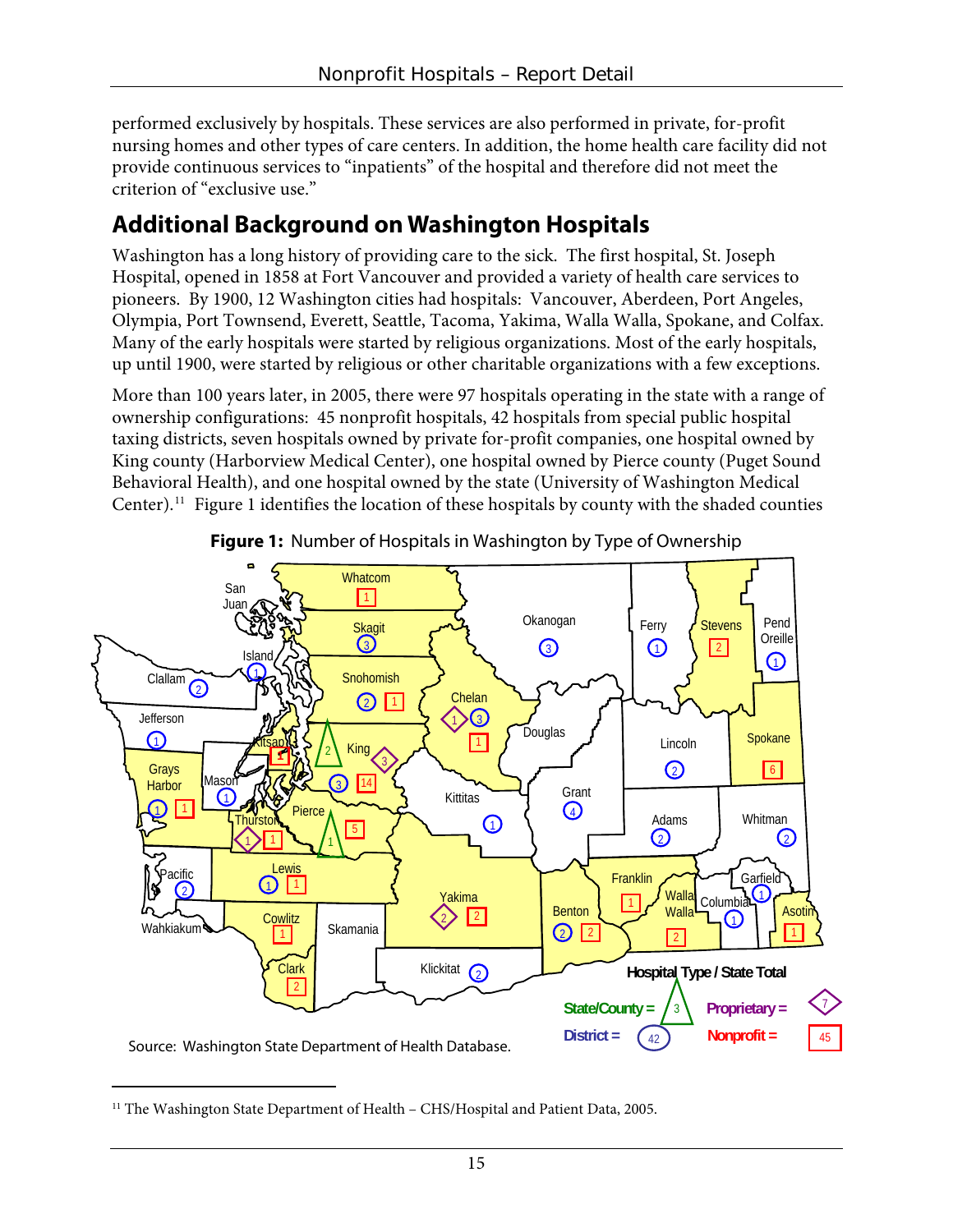having at least one nonprofit hospital. The majority of the nonprofit hospitals are in more urban counties like King, Snohomish, Spokane, Pierce and Thurston.

In 2005, operating revenue for all hospitals totaled \$11 billion. Nonprofit hospitals accounted for 75 percent of this total (\$8.29 billion), followed by government-owned hospitals at 22 percent (\$2.39 billion) and private for-profit hospitals at three percent (\$334 million).[12](#page-19-0)

## **Public Policy Objectives**

#### **What are the public policy objectives that provide a justification for the tax preference? Is there any documentation on the purpose or intent of the tax preference?**

The statutory history for this tax preference indicates several public policy objectives for this tax preference. Tax base defining theory states that at the time Legislatures are developing a tax, they will define the elements that will be subject to the tax and the elements excluded. The first objective of this tax preference is one of defining the property tax base since this exemption was enacted at the time of statehood and is consistent with the general history of the U.S. and with exemptions for charitable institutions dating back to colonial days under British law. There has been a traditional public policy objective of exempting hospitals from the tax base under one or more of the benevolent, charitable, or scientific institution categories. In an 1866 case, the U.S. Supreme Court recognized this long-standing exemption of hospitals from taxes:

It is known as sound policy that, in every well regulated and enlightened state or government, certain descriptions of property, and also certain institutions—such as churches, hospitals, academies, cemeteries, and the like—are exempt from taxation; but these exemptions have never been regarded as disturbing the rates of taxation, even where the fundamental law had ordained that it should be uniform.<sup>[13](#page-19-1)</sup>

A second public policy objective for hospitals relates to hospitals' work for charitable purposes and community benefits. In 1895, the Legislature placed a requirement on all hospitals that they must be supported in whole by public appropriation or by private charity or must be supported in part by charity and all of the income and profits had to be devoted to charitable purposes. While this provision is no longer in place, in 1973, the Legislature narrowed the use of the tax exemption from all hospitals to nonprofit hospitals only. As discussed earlier, there are federal requirements related to charitable purposes and community benefits that the nonprofit hospitals must meet in order to receive their official designation as a nonprofit organization.

Since 1895, all hospitals, receiving this property tax exemption, had annual reporting requirements in which they had to provide information on their revenue sources and expenditures. A third public policy objective for this property tax exemption was that this property tax exemption be limited to nonprofit hospitals due to the profit and asset restrictions

 $\overline{a}$ 

<span id="page-19-0"></span> $^{12}$  The Washington State Department of Health – CHS/Hospital and Patient Data.  $^{13}$  People v. Commissioners, 71 U.S. 244, 256 (1866).

<span id="page-19-1"></span>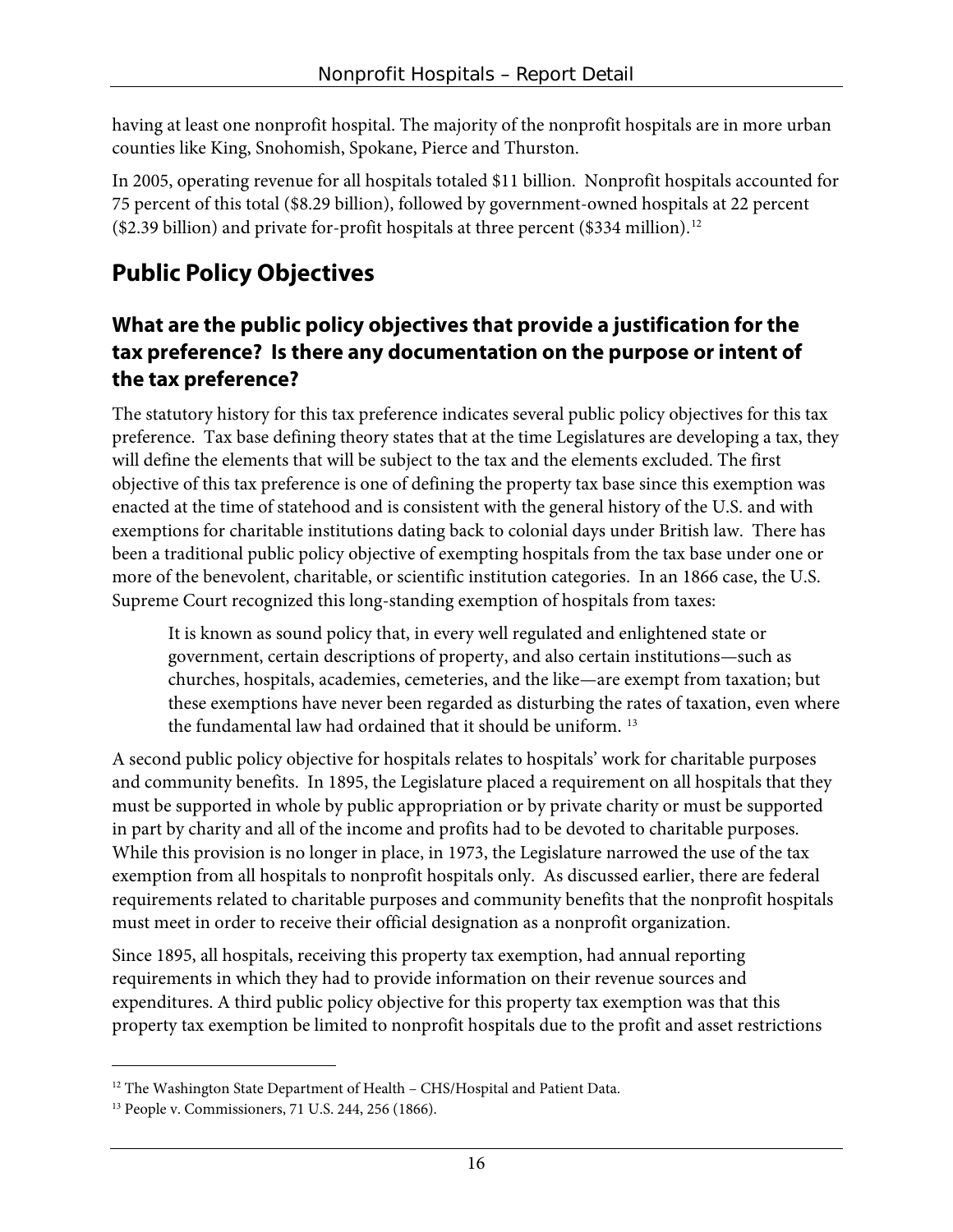placed on these organizations so the net earnings will be used for charitable purposes. From the beginning of this tax preference, there was a public policy objective that these quasi public institutions should be accountable for the sources of their revenue as well as their expenditures. It appears that the Legislature assumed in 1973 that in restricting the property tax exemption to nonprofits, it would be meeting those requirements by connecting to the federal definition and requirements of charitable hospitals. There was not a clear statement of any further change in public policy objective in the Legislature's narrowing of the exemption to nonprofit hospitals only.

A fourth public policy objective of this property tax exemption for hospitals was that the exempt property had to be used exclusively for hospital purposes. The property tax exemption is only allowed on property of a hospital that is used exclusively for the purposes for which the exemption is granted. The purpose of the property tax exemption is for hospitals to care for the sick and infirm patients. Over the years, as the types of services provided by hospitals has grown, the definition of a hospital's purpose as treating sick inpatients has generally not included outpatient services for the property tax exemption. This public policy objective of which hospital property is taxable and which is exempt is being driven by court cases and board rulings.

Another objective of this property tax exemption for nonprofit hospitals is that it provides them with the same tax treatment as government owned public hospitals. There are other reasons noted by academics on why nonprofit organizations in the health arena have been tax exempt. One argument is that universities and hospitals were expensive to build and the owners needed access to capital. One of the best sources of capital was voluntary, community-based endowments which were more likely to be given to nonprofit organizations.

## **What evidence exists to show that the tax preference has contributed to the achievement of any of these public policy objectives?**

After examining the Department of Revenue's property tax exemption database, the entities claiming this property tax exemption are nonprofit hospitals so this tax preference has achieved its objective of providing a tax preference to certain hospitals which are nonprofit as part of defining the property tax base. This tax preference does meet the objective of providing equal tax treatment for most hospitals in Washington since both government run and nonprofit hospitals have a property tax exemption. It is unclear if the public policy objective of allowing the property tax exemption for property used exclusively for hospital purposes is being fulfilled. In the administration of this tax preference, it does not appear to be providing uniform tax treatment to all types of hospital services. For example, certain doctor's clinics, owned by nonprofit hospitals, which are located within the main part of the hospital campus and are providing services exclusively for the patients of the hospital which is a necessary function for the operation of the hospital, are likely exempt from property taxes. On the other hand, another doctor's clinic, which is owned by a nonprofit hospital, which is not part of the main hospital campus and is serving a large portion of outpatients and is not an integrated and necessary function for the operation of the hospital is likely not property tax exempt.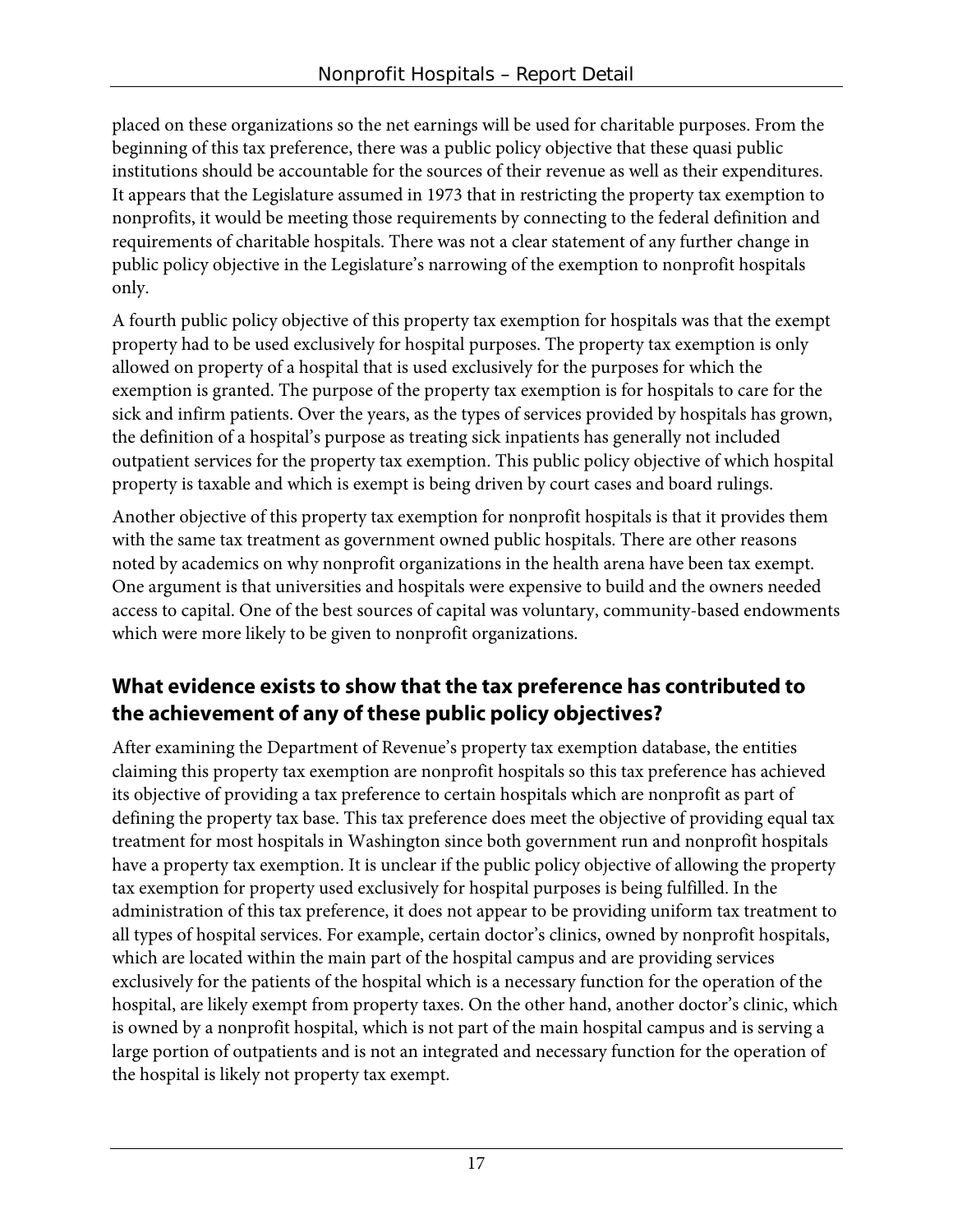• To assess whether the tax preference has achieved the second public policy objective of providing charitable services to local communities, JLARC staff analyzed the available information on hospital data by different ownership types for charitable services and community benefits using three factors: 1) charity care; 2) Medicaid patients; and 3) other types of community benefits. The first two factors are based on the Department of Health – CHS/Hospital and Patient Data Systems that includes reports that hospitals must file annually. The hospitals are separated as either nonprofit, private and others.<sup>[14](#page-21-0)</sup>

#### **1) Charity Care**

 $\overline{a}$ 

Charity care is hospital care rendered to people who are unable to pay for the care or to pay for the deductibles or co-insurance amounts required by a third-party payer. A person qualifies for charity care if the family income is below 200 percent of the federal poverty level. Typically, hospitals restrict their uncompensated health care programs to individuals unable to access entitlement programs such as Medicaid,<sup>[15](#page-21-1)</sup> unable to pay for medical obligations or to those with limited financial resources.<sup>[16](#page-21-2)</sup>





Source: Washington Department of Health Hospital and Patient database.

<span id="page-21-0"></span><sup>&</sup>lt;sup>14</sup> This includes public hospital districts, county owned hospitals and a state owned hospital.

<span id="page-21-1"></span><sup>&</sup>lt;sup>15</sup> Medicaid is health insurance for low-income individuals and families who fit into an eligibility group that is recognized by federal and state law.

<span id="page-21-2"></span><sup>&</sup>lt;sup>16</sup> Examples of patients that could be classified as a charity care patient would be the following: recently unemployed, employer does not provide health insurance, those whose health insurance requires high deductibles or co-payments, homeless, retired persons not yet eligible for Medicare or the elderly who have limited or no Medicare supplemental insurance coverage.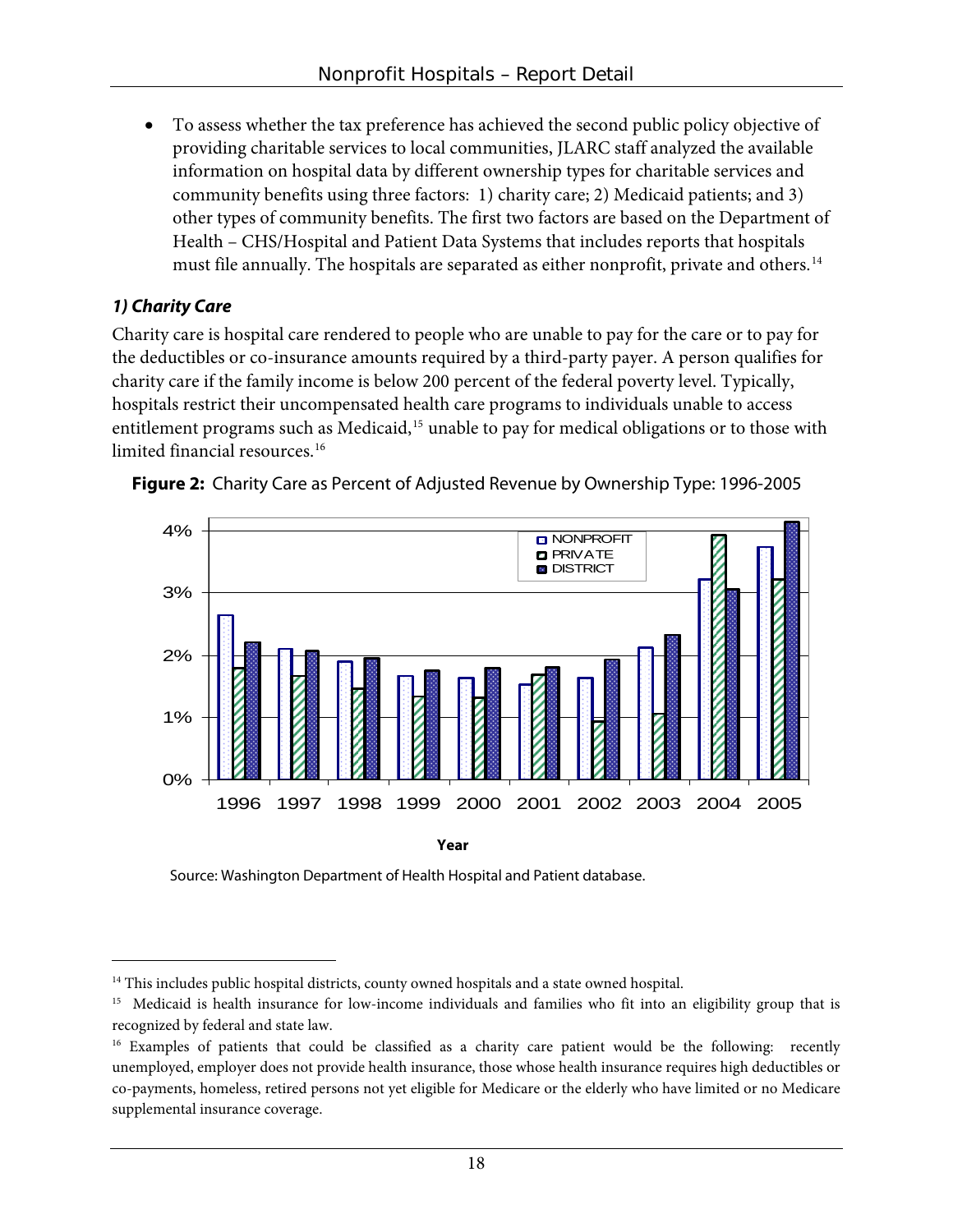Since 1991, the Washington Legislature has required all hospitals to provide some charity care, regardless of type of ownership.<sup>[17](#page-22-0)</sup> Annually, each hospital reports to the Department of Health total charges for charity care and bad debt as part of the hospital's year end financial report.<sup>[18](#page-22-1)</sup> Washington hospitals' charity care has been rising rapidly. Over the past ten years, the total amount of charity care provided by Washington hospitals has grown from \$101.4 million in calendar year 1996 to \$521 million in 2005. The amount of charity care ranged from \$0 to \$139 million in calendar year 2005 which reflects hospital differences in their size, types of services provided, provisions for charity care in their mission statements and characteristics of local communities. JLARC staff reviewed the Department of Health's data on charity care as a percentage of adjusted revenue to see if nonprofit hospitals provide more charity care than private and other government run hospitals, see Figure 2. There is an upward trend in charity care as a percent of adjusted revenue which is consistent among all hospitals. On average over this ten-year period, nonprofit and for-profit hospitals' charity care as a percent of adjusted revenue has been similar at 2.2 percent and 1.8 percent, respectively.

#### **2) Medicaid Hospital Patients**

In addition to charity care, another way in which hospitals provide services to low-income residents by providing care to Medicaid eligible patients. JLARC staff reviewed Medicaid revenues as a percentage of total revenues to see if nonprofit hospitals have a greater percentage of Medicaid revenues as compared to private and government run hospitals.

Medicaid is available for low-income individuals who cannot afford care. The payments from Medicaid and Medicare<sup>[19](#page-22-2)</sup> do not cover charity care. For health care organizations, the Medicaid reimbursement rate in the state becomes a critical factor in hospitals' financial picture. In Washington, Medicaid rates for health care facilities are set individually for each facility. It is a cost based rate system based on a facility's costs, its occupancy level, and the individual health care needs of its patients. The Medicaid payment rate system does not guarantee that all allowable costs relating to the care of Medicaid residents will be fully reimbursed. Hospitals adjust their private pay rates to recoup the uncompensated care and any un-reimbursed costs from Medicaid patients.

Over the past ten years, hospital revenue from Medicaid patients has been growing from \$964.6 million in 1996 to \$3.36 billion in 2005. This corresponds to an annual increase of 25 percent in this type of hospital revenue. In 2005, nonprofit hospitals collected \$2.49 billion or 74 percent of all Medicaid revenue. Private for-profit hospitals collected \$102 million, (3 percent of all Medicaid revenue), public district hospitals collected \$287.6 million (8.6 percent of all Medicaid revenue), the county hospital collected \$275 million (8.2 percent of all Medicaid revenue) and the state owned hospital collected \$206.9 million (6.2 percent). Medicaid as a percent of total revenue

 $\overline{a}$ 

<span id="page-22-0"></span><sup>&</sup>lt;sup>17</sup> RCW 70.170 and WAC 246-453.

<span id="page-22-1"></span><sup>&</sup>lt;sup>18</sup> Bad debt is uncollectible accounts arising from a patient's unwillingness to pay and charity care is patients who can not afford to pay or have an inability to pay.

<span id="page-22-2"></span><sup>&</sup>lt;sup>19</sup> Medicare is health insurance for people age 65 or older, under 65 with certain disabilities and any age with permanent kidney failure or kidney transplant.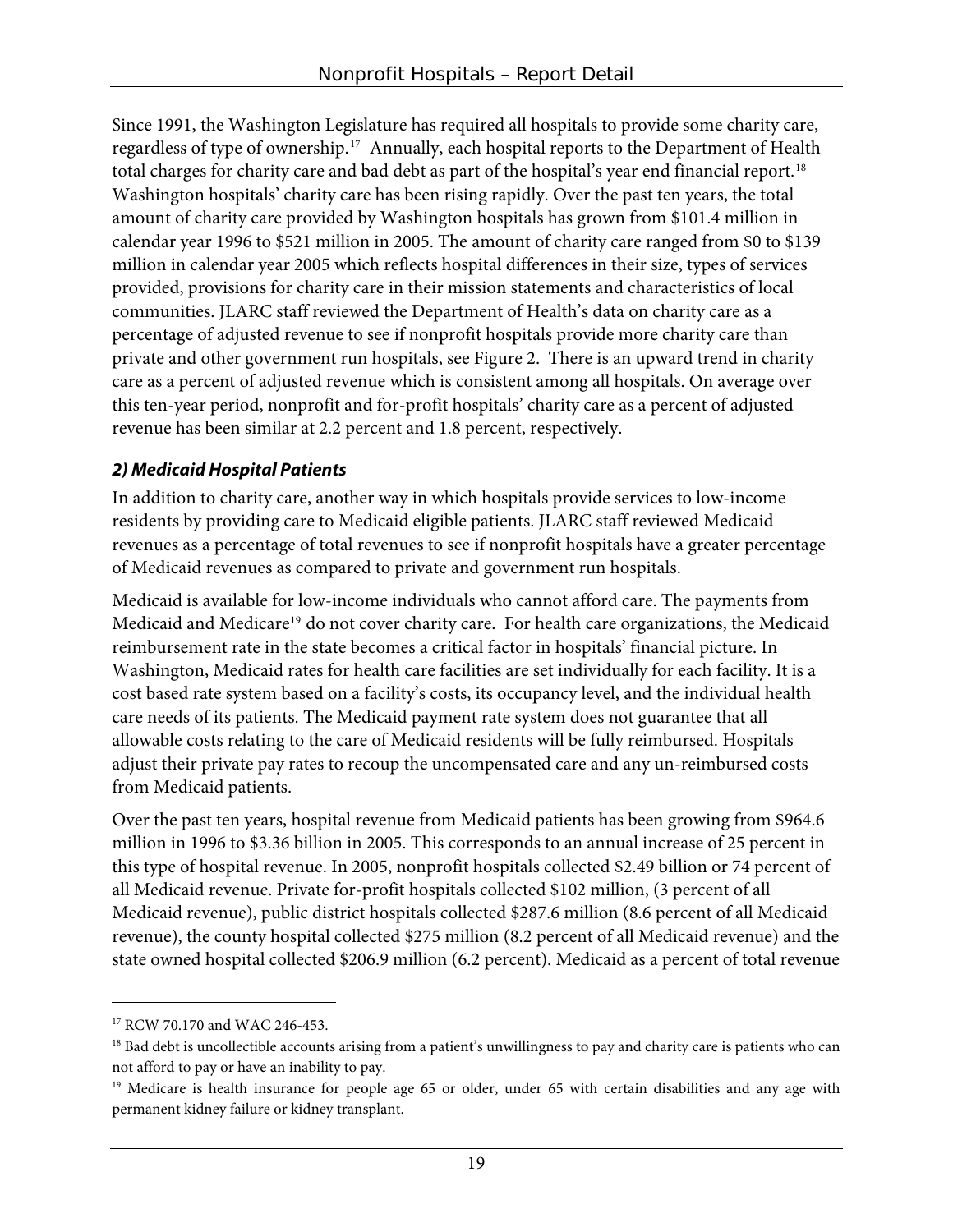has revealed differences between ownership types over the past ten years, see Figure 3. Harborview Hospital in Seattle has by far the highest portion of their total revenue as Medicaid revenue at 43 percent compared to all other hospitals statewide. Up until 2005, for-profit hospitals have had a higher percent of their total revenue as Medicaid revenue than nonprofit hospitals or public district hospitals. In 2005, all three types of hospitals' Medicaid revenue as a percent of total revenue are nearly the same between 21 and 23 percent.





#### **3) Other Types of Community Benefits**

In addition to charity care and services to low-income people, hospitals may also be providing other benefits to their communities, for example, through lectures, seminars, and other educational purposes. Assessing these other community benefits uniformly to achieve the fullimpact that hospitals have on communities is difficult because not all community-benefit activities are readily measurable. Some draw more attention than others and caring for indigent patients falls into both categories. Hospitals can easily track the number of uninsured patients and the dollars spent on uncompensated care. Washington does not require hospitals to identify and inventory these types of community benefits. The Washington State Hospital Association (WSHA) has conducted surveys of their nonprofit hospitals to completed Community Benefits Inventory Reports on Washington Hospitals. The report for hospital activities in fiscal year 2005 had information on 32 nonprofit hospitals and it determined that nonprofit hospitals spent \$502.89 million in community benefits. Of that \$500 million, 80 percent, or \$400 million, of that was for low-income patient care shortfalls and the remaining 20 percent was spent on

Source: Washington Department of Health Hospital and Patient database.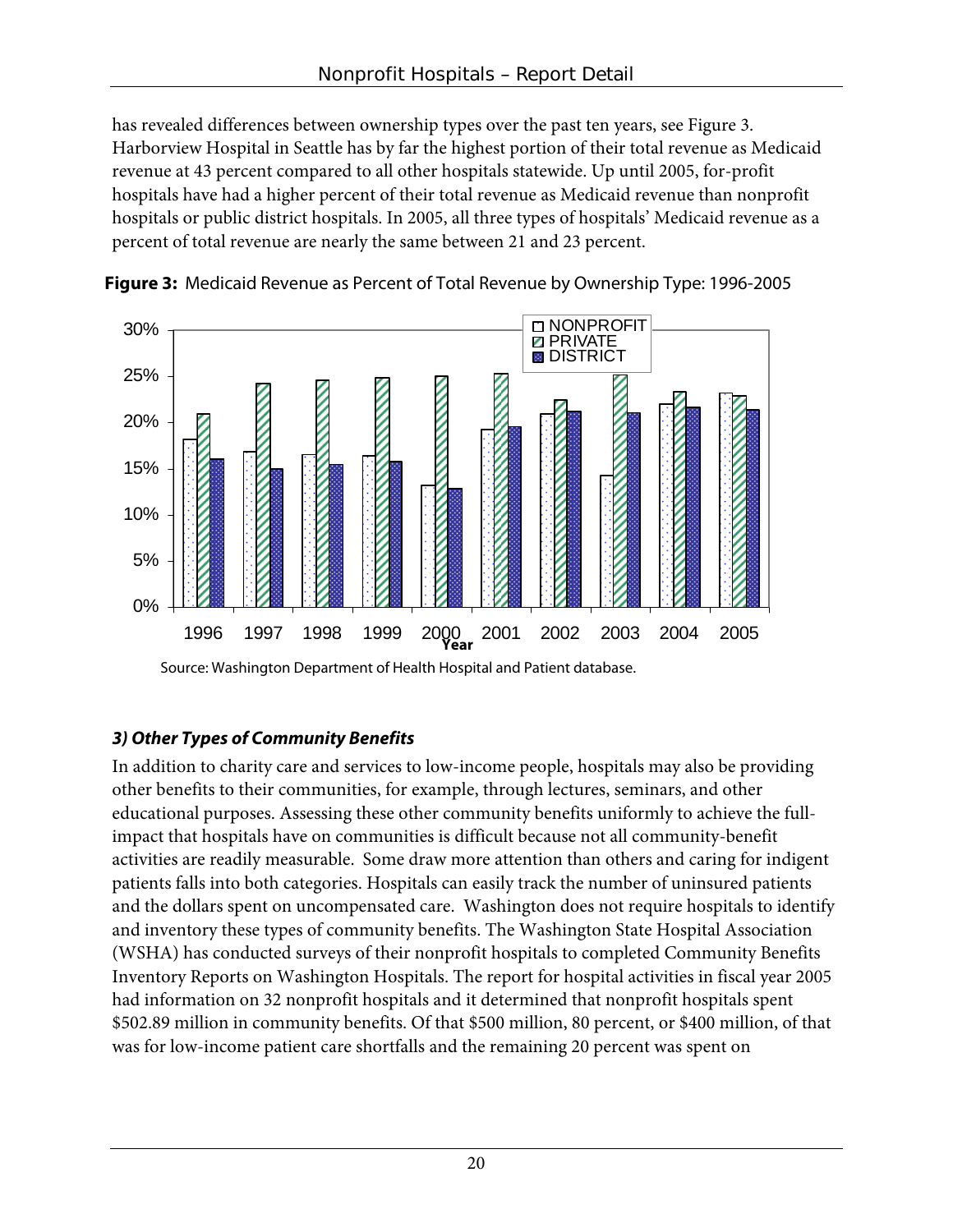community services.[20](#page-24-0) This WSHA report estimated the total value of all federal, state and local tax benefits for these surveyed nonprofit hospitals at \$269.3 million. JLARC did not verify the accuracy of the findings in this report. However, there is no information on other community services for the remaining nonprofit hospitals, nor for private and government run hospitals that would allow a comparison by ownership type of whether nonprofit hospitals provide more community benefits than hospitals of other ownership types. Based on this assessment of charity care, services to low-income Medicaid patients, and provision of other community benefits, it is not clear that the nonprofit hospitals currently receiving this property tax exemption are providing relatively more charitable services and community benefits than hospitals under other ownership types.

To assess whether the tax preference has achieved the third public policy objective of restricting the tax preference to nonprofit hospitals due to the fact that this specific ownership type has restrictions pertaining to the retention of its net earnings for the hospital's charitable purposes. JLARC staff analyzed the available information on hospital data by different ownership types for various financial characteristics.

Tables 1 and 2 provide financial data about hospitals in Washington, differentiated by type of ownership. The tables also allow for a comparison for changes in financial data over time, with one table for 1996 and the second for 2005 (the most recent data available). These statistics are based on the Department of Health – CHS/Hospital and Patient Data Systems that includes reports that hospitals must file annually. Examination of these statistics reveals whether there are differences in hospital financial performance due to the ownership of hospitals. These two tables compare hospital statistics by ownership type to determine the differences in Washington hospitals by ownership type. Some other states are using thresholds related to some of these types of financial indicators as a basis for qualifying for nonprofit status and receiving a property tax exemption.

The tables use the following eight financial measures:

- 1) **Net patient revenue per adjusted patient day** an indicator of how much it costs on average to get hospital services per patient per day, for inpatient and outpatient services combined;
- 2) **Outpatient revenue as percent of total patient revenue** an indicator of the share of revenues that are coming from the delivery of outpatient services only;
- 3) **Net patient revenue (percent of total revenue)** an indicator of the share of total revenue that is derived from providing care to patients;
- 4) **Operating margin (percent)** a measure profits or revenues above expenses;
- 5) **Investment and other non-property assets (percent of total assets)** an indicator of the share of total assets that are investments such as stocks;
- 6) **Salaries + Wages/FTE** an indicator of employee average salaries;
- 7) **Benefits/FTE**  an indicator of employee average benefits; and

 $\overline{a}$ 

<span id="page-24-0"></span><sup>&</sup>lt;sup>20</sup> Community Benefits Inventory Annual Report, Washington State Hospital Association, December 2006.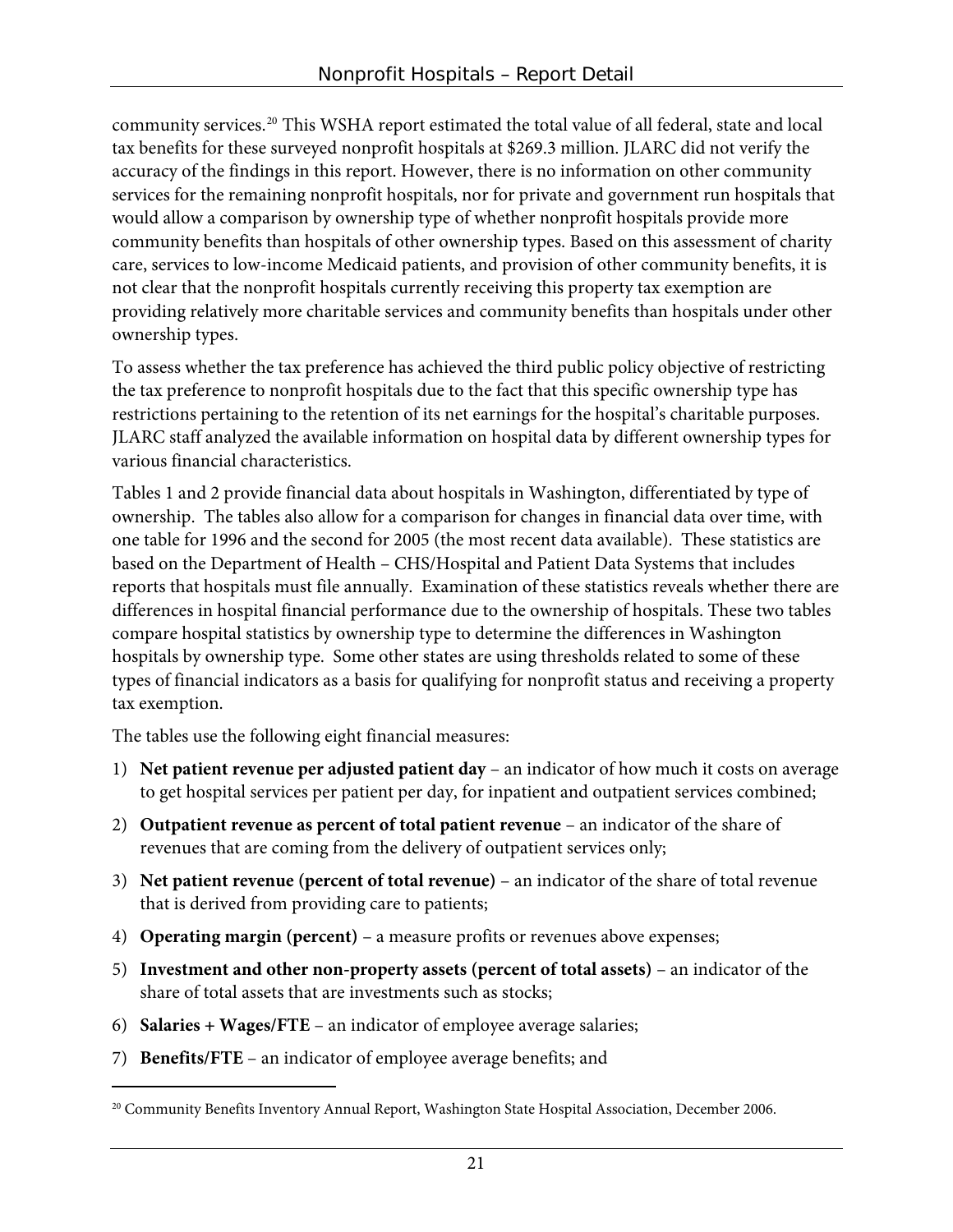8) **Total paid hours per adjusted patient day** – an indicator of the amount of staff time employed in the hospital per patient per day. This includes all staff; those providing patient care as well as administrative positions.

The first indicator (1) is net patient revenue per adjusted patient day and this represents the hospital's per day revenue per patient. Net patient revenue is gross revenue from all types of patients reduced by the amount of bad debts, charity care, contractual adjustments (including negotiated rates) and policy discounts. Examining this indicator by ownership type in 1996 reveals that nonprofits had higher net patient revenue per day at \$1,516 than private for-profit hospitals which have net revenue at \$1,381. There was a \$156 difference between the nonprofit net patient revenue and the for-profit net patient revenue per patient day. Ten years later, the difference between the nonprofit hospitals' net patient revenue per day and the for-profit hospital net patient revenue had grown to \$716 per patient day.

|                                                       |                                                              | <b>Hospital Type</b> |                   |  |  |
|-------------------------------------------------------|--------------------------------------------------------------|----------------------|-------------------|--|--|
|                                                       | <b>Item# Description</b>                                     | <b>Nonprofits</b>    | <b>For-Profit</b> |  |  |
|                                                       | Measures of Sources of Revenue and Economic Performance      |                      |                   |  |  |
| (1)                                                   | Net patient revenue per adjusted patient day                 | \$1,516              | \$1,361           |  |  |
| (2)                                                   | Outpatient revenue as percent of total patient revenue       | 37.8%                | 43.9%             |  |  |
| (3)                                                   | Net patient revenue (% of total revenue)                     | 95.6%                | 98.1%             |  |  |
| (4)                                                   | Operating margin (%)                                         | 4.3%                 | 7.5%              |  |  |
|                                                       | <b>Measure of Types of Assets</b>                            |                      |                   |  |  |
| (5)                                                   | Investment and other non-property assets (% of total assets) | 2.9%                 | 17.6%             |  |  |
| Measures of Employees Hours and Salaries and Benefits |                                                              |                      |                   |  |  |
| (6)                                                   | Salaries + wages / FTE                                       | \$39,497             | \$37,270          |  |  |
| (7)                                                   | Benefits / FTE                                               | \$7,966              | \$6,522           |  |  |
| (8)                                                   | Total paid hours per adjusted patient day                    | 34.7                 | 28.7              |  |  |

**Table 1:** Hospitals' Financial Data by Type of Ownership – Calendar Year 1996

Source: Department of Health hospital annual reports.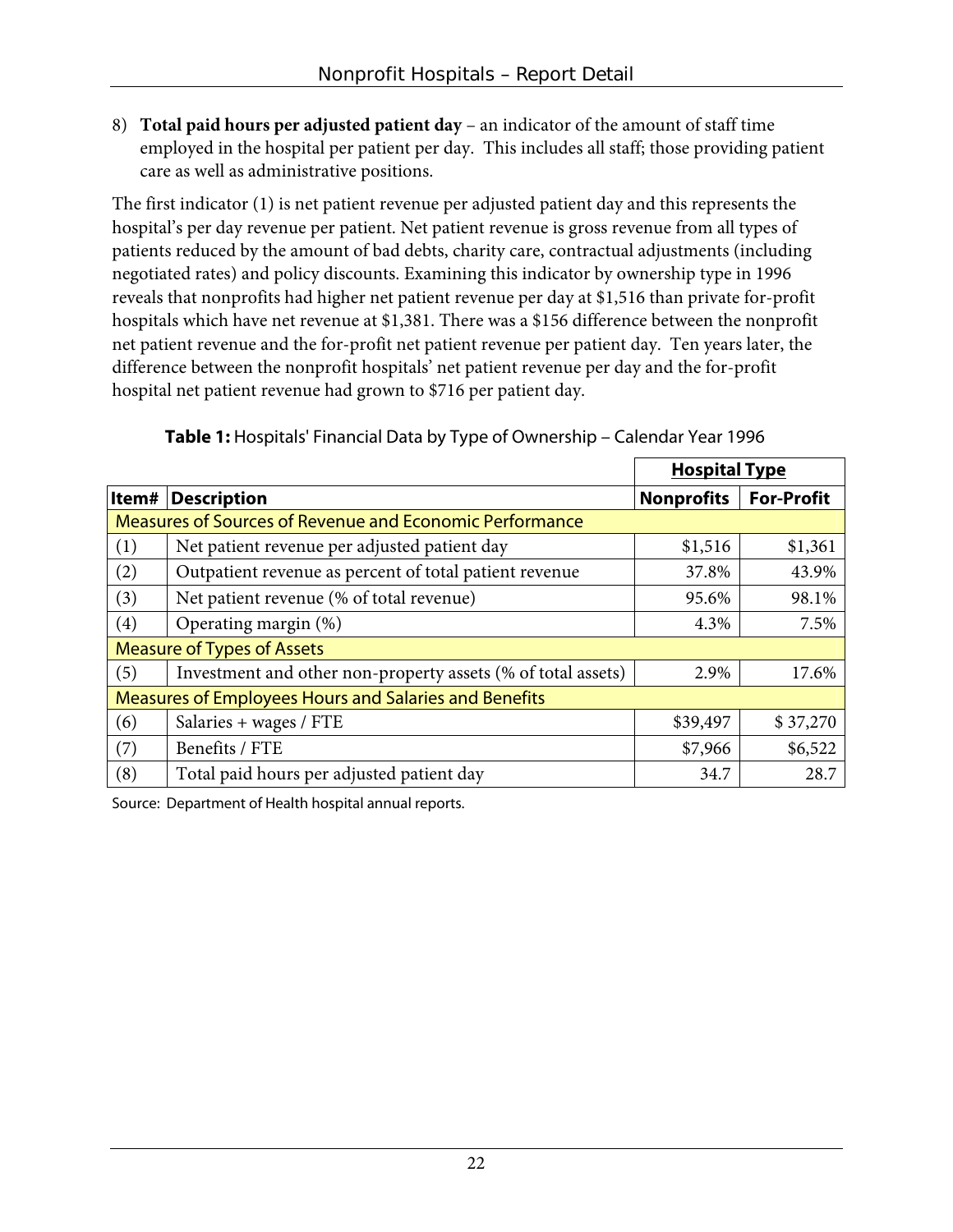|     |                                                              | <b>Hospital Type</b> |                   |  |  |
|-----|--------------------------------------------------------------|----------------------|-------------------|--|--|
|     | <b>Item# Description</b>                                     | <b>Nonprofits</b>    | <b>For-Profit</b> |  |  |
|     | Measures of Sources of Revenue and Economic Performance      |                      |                   |  |  |
| (1) | Net patient revenue per adjusted patient day                 | \$2,615              | \$1,898           |  |  |
| (2) | Outpatient revenue as percent of total patient revenue       | 43.5%                | 37.1%             |  |  |
| (3) | Net patient revenue (% of total revenue)                     | 94.3%                | 97.9%             |  |  |
| (4) | Operating margin (%)                                         | 5.2%                 | 11.9%             |  |  |
|     | <b>Measure of Types of Assets</b>                            |                      |                   |  |  |
| (5) | Investment and other non-property assets (% of total assets) | 9.5%                 | 10.9%             |  |  |
|     | Measures of Employees Hours and Salaries and Benefits        |                      |                   |  |  |
| (6) | Salaries + wages/ FTE                                        | \$57,109             | \$57,534          |  |  |
| (7) | Benefits / FTE                                               | \$14,384             | \$12,217          |  |  |
| (8) | Total paid hours per adjusted patient day                    | 34.9                 | 26.4              |  |  |

**Table 2:** Hospitals' Financial Data by Type of Ownership – Calendar Year 2005

Source: Department of Health hospital annual reports.

In further examining the patient revenue by different ownership type, it is revealed in 1996 that for-profit hospitals received a larger share of their total patient revenue from outpatient care at 44 percent of total patient revenue as opposed to nonprofit hospitals that received 38 percent of their revenue from outpatient revenue. Ten years later, the opposite was true. Nonprofit hospitals received a larger portion of their total patient revenue from outpatient services at 44 percent versus 27 percent for private for-profit hospitals in 2005, see indicator (2) in Table 2. This reflects a shift in the types of services Washington hospitals are performing in local communities and a change of the "typical" services that hospitals are providing. The growth in outpatient services provided by nonprofit hospitals has added uncertainty surrounding which services are "exclusively" hospital services.

Indicator number (3) reveals that patient revenue is still more than 90 percent of all revenue generated by a hospital in Washington. The patient revenue as a percent of total revenue has declined slightly over the past ten years for nonprofit hospitals. In 1996, private hospitals had a slightly higher share of their total revenue that was patient revenue at 98 percent as opposed to 96 percent for nonprofit hospitals. Ten years later in 2005, net patient revenue as a percent of total revenue had declined a little more than 1 percentage point for nonprofit hospitals to 94 percent but private for-profit hospitals' share of total revenue that was patient revenue was nearly the same at 97.9 percent, only a very small decline. This indicator reveals that nonprofit hospitals are receiving a larger share of their total revenue from non-patient revenue in recent years.

Operating margins, indicator (4), have also been different depending on the ownership type. The operating margin represents the share of operating revenue after expenses are covered. It provides an indication of how profitable a business has been over a year. A high operating margin means there is a larger share of revenue in excess of expenses in a given year. It is expected that for-profit hospitals would have higher operating margins since the standard corporate goal is to maximize profits and minimize costs. The operating margins for private for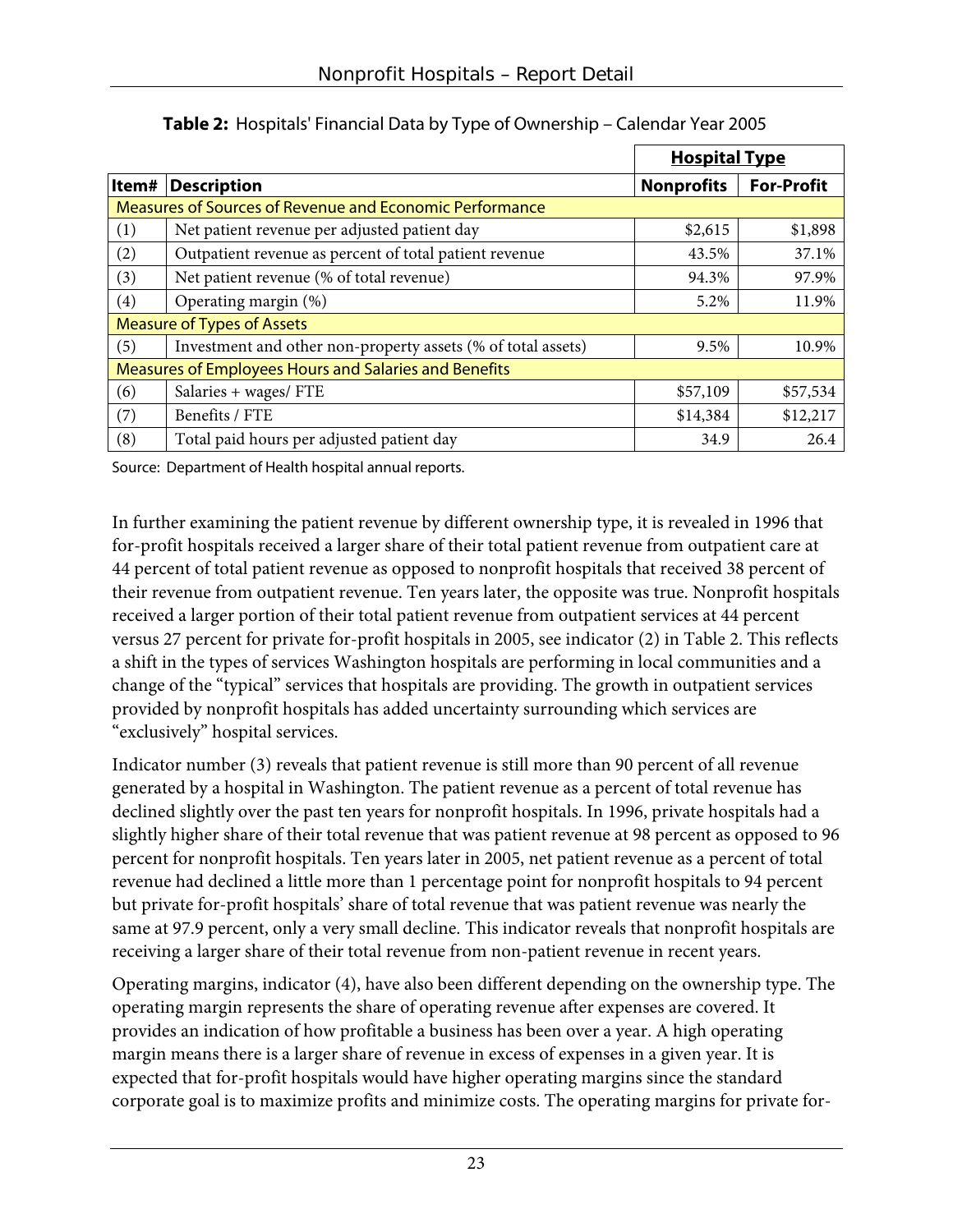profit hospitals in 1996 and 2005 are higher than the other nonprofit hospitals. Between 1996 and 2005, the operating margins for hospitals had increased. For-profit hospitals had an average operating margin of 11.5 percent and nonprofits had an operating margin of 5.2 percent. The operating margins increased faster for for-profit hospitals than for nonprofit hospitals.

In breaking down hospitals' total assets by type, indicator (5) revealed that the share of total assets that are investments and non-property assets, has grown for nonprofit hospitals. In 1996, the non-property assets were 2.9 percent of total assets versus 9.5 percent ten years later in 2005. Private for-profit hospitals saw a decline in their share of assets as investment or non-property assets over the past ten years from 17.6 percent to 11 percent in 2005.

In comparing types of hospitals by employees' average salaries, the results of indicator (6) reveal that ten years ago, nonprofit hospitals did provide higher average salaries per full-time equivalent, FTEs, than the other hospitals in Washington. In 2005, nonprofit and for-profit hospitals have comparable average employees' salaries and benefits per FTE. In comparing employees' benefits, indicator (7), the results reveal that the average employee benefits have consistently been higher for nonprofit hospitals than for-profit hospitals. Even though over the past ten years private hospitals' salaries and wages have increased faster than nonprofit hospitals' wages, when employee benefits are also taken into consideration, nonprofit hospitals still provide higher wages and benefits than private hospitals. The difference between the two ownership types over the past ten years has been narrowing in the area of salaries and benefits. In 1996, the average employee wages and benefits was \$47,463 for nonprofit hospitals as compared to \$43,792 for-profit hospitals. In 2006, the average employee wages and benefits was \$71,493 for nonprofit hospitals and \$69,751 for private hospitals.

Indicator (8) reveals the total hours paid per adjusted patient day and this measure shows the amount of staff time employed in the hospital per patient per day. Essentially, this indicator for nonprofit and for-profit hospitals did not change much at all over the past ten years. For nonprofit, the average number of hours paid per adjusted patient day was 35 hours which was slightly higher than for-profit hospitals that ranged from 29 hours in 1996 to 26 hours by 2005. By 2005, the number of paid hours per adjusted patient day was nine hours higher for nonprofit hospitals compared to for-profit hospitals.

Based on this assessment of different financial indicators grouped by ownership type, it is not clear if the federal requirements for nonprofit charitable hospitals currently receiving this property tax exemption are meeting the expectations that the Legislature had intended for hospitals when they narrowed this tax preference to nonprofit organizations.

## **To what extent will continuation of the tax preference contribute to these public policy objectives?**

If continued, this tax preference will continue to fulfill the public policy objective of exempting certain hospitals from the property tax base and this will continue to provide equal tax treatment to most hospitals in Washington.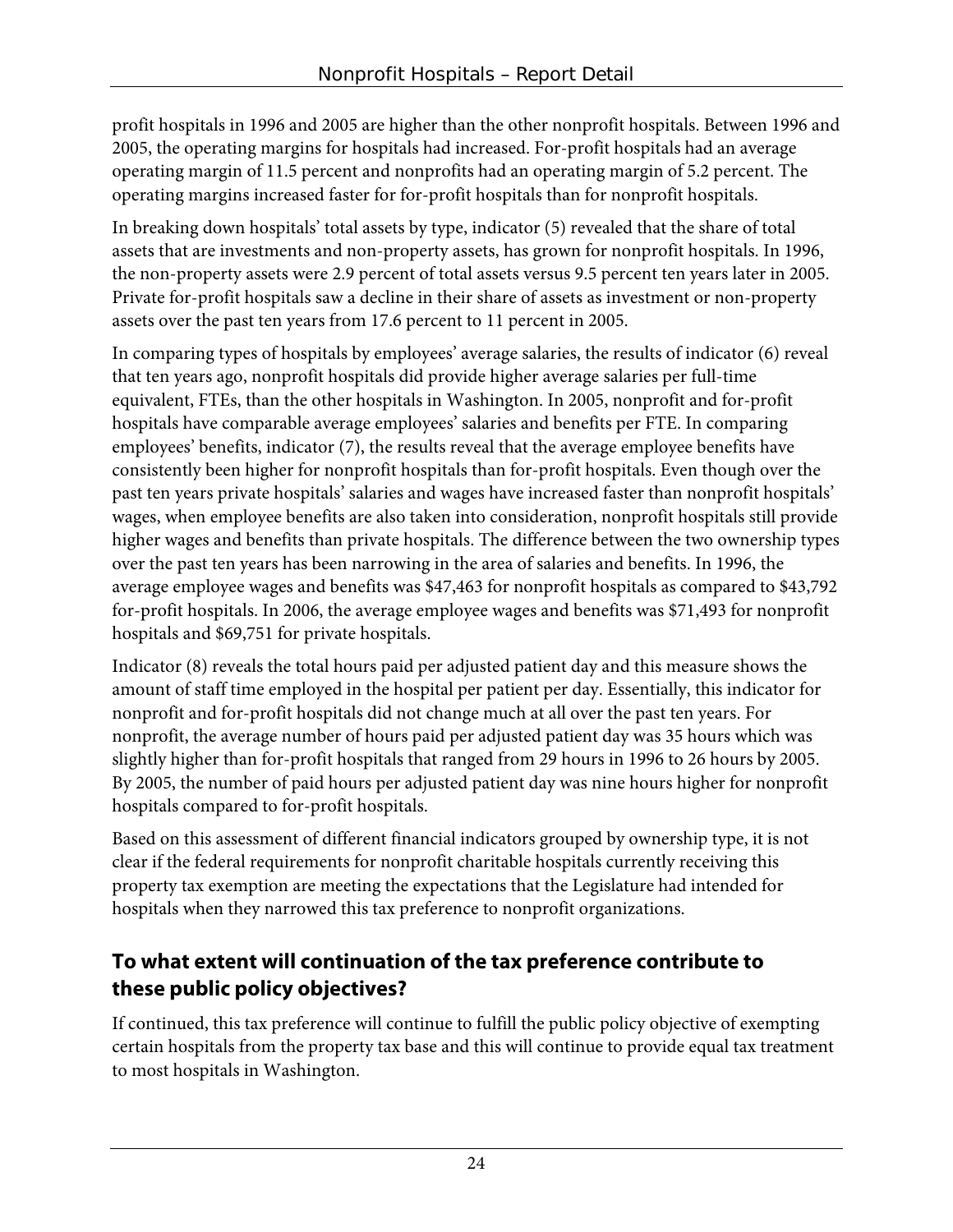It is not clear that continuing this tax preference will fulfill a public policy objective of increased charity care, more service to low-income patients, or more community services. It is also unclear if providing a tax preference to nonprofit hospitals will create financial statistics that the Legislature might anticipate from nonprofit organizations.

It is also unclear how well this tax preference will continue to target those exclusively hospital services that the Legislature intended to be tax exempt if the types of services performed by hospitals, continues to evolve. This can be seen in the growth of outpatient revenue as a percent of total patient revenue for nonprofit hospitals as this source of revenue grew from being 27.8 percent of total patient revenue (\$1.9 billion) to 43.5 percent of total patient revenue (\$6.9 billion) over the past ten years. It is uncertain if the tax preference is being applied uniformly so all hospitals have the same hospital services exempt under this property tax exemption. This introduces unequal tax treatment among nonprofit hospitals and decreases the transparency and understanding of the tax system.

## **If the public policy objectives are not being fulfilled, what is the feasibility of modifying the tax preference for adjustment or recapture of the tax benefits?**

If the Legislature intends nonprofit hospitals to provide a certain amount of services as charity or to low-income patients, then the Legislature could establish certain thresholds for these factors that the hospitals would have to meet in order to qualify for the property tax exemption.

If the Legislature intends nonprofit hospitals to be providing other community services, then the Legislature could modify the tax exemption to require hospitals to complete an inventory of their community services. The community services provided by nonprofit hospitals could then be compared to the level of community services provided by hospitals of other ownership types. In addition, the value of the tax preference could be compared to the value of the hospitals' community activities.

If the Legislature is concerned with the types of hospital services which are receiving a tax preference, then the Legislature should clarify the statue to define which hospital services should qualify for the tax preference. This clarification in statute would require additional investigation of which services are exclusively "hospital" services at different hospitals under the existing administration of this tax preference. Considerations may need to be made regarding rural versus urban nonprofit hospitals and anticipated changes in the types of services provided by hospitals.

## **Beneficiaries**

## **Who are the entities whose state tax liabilities are directly affected by the tax preference?**

Forty-five nonprofit hospitals received a property tax exemption on a total of 571 parcels statewide in 2006. The majority of the nonprofit hospitals are in more urban counties like King, Snohomish, Spokane, Pierce and Thurston. There are 16 nonprofit hospitals in rural counties like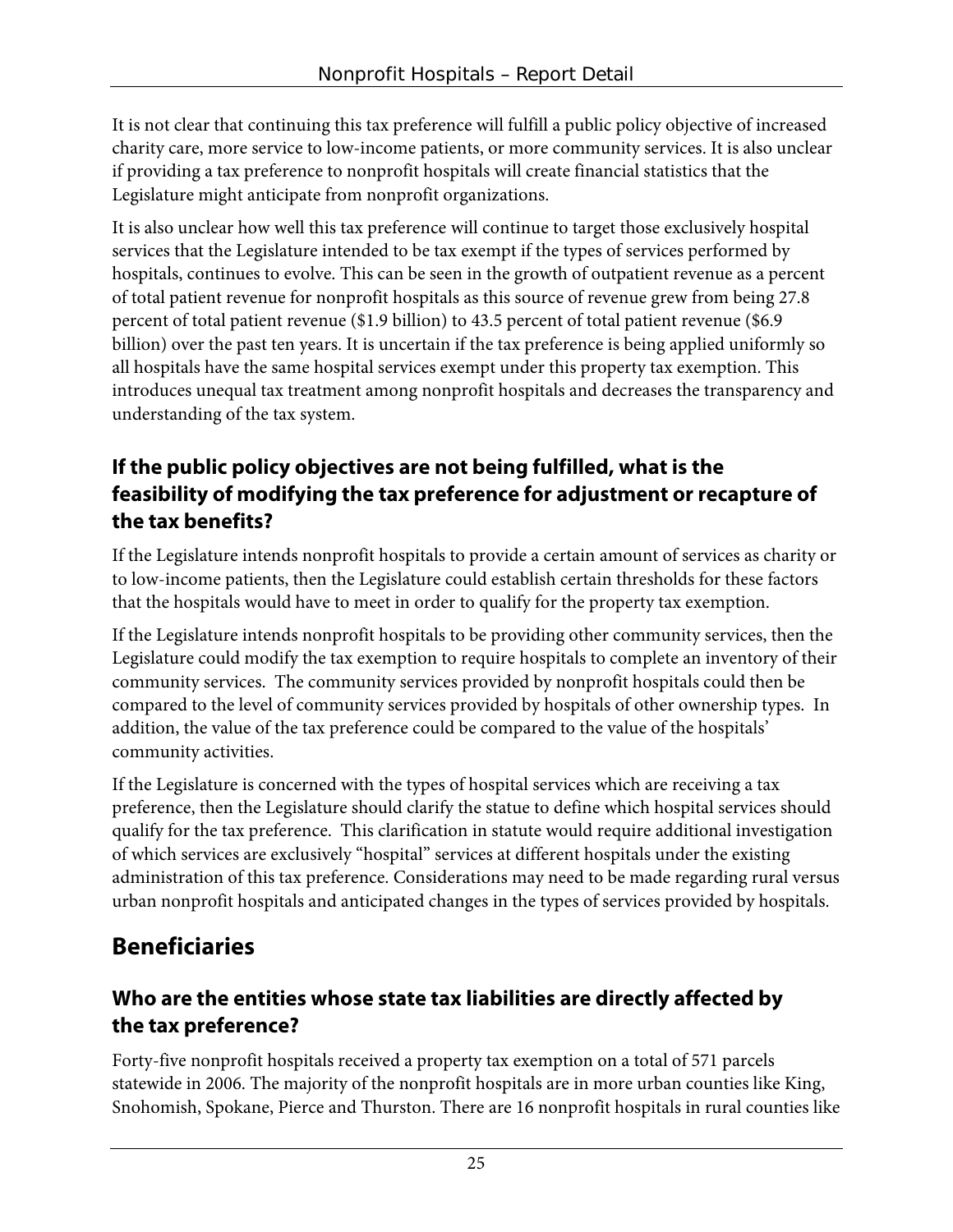Asotin, Benton, Chelan, Cowlitz, Franklin, Grays Harbor, Kitsap, Lewis, Stevens, Whatcom, Walla Walla, and Yakima.

### **To what extent is the tax preference providing unintended benefits to entities other than those the Legislature intended?**

No hospitals other than nonprofit hospitals are receiving this tax preference. The question of whether all nonprofit hospitals are meeting the expectations of hospitals that the Legislature had envisioned when limiting this tax exemption to nonprofit hospitals is a more difficult question to answer.

## **Revenue and Economic Impacts**

## **What are the past and future tax revenue and economic impacts of the tax preference to the taxpayer and to the government if it is continued?**



**Figure 4:** Property Plant and Equipment Value of Nonprofit Hospitals: 1996-2005

According to the Department of Revenue Tax Exemption Reports, the value of the nonprofit hospitals' taxpayer savings has grown from nearly \$20 million in 1988 to more than \$30 million in 2004 and 2005. The value of the taxpayer savings of this tax preference has fluctuated over those years depending on the sample of counties used to forecast the taxpayer savings of this tax preference by the Department of Revenue. In performing this review, JLARC collected the assessed value from all hospitals statewide with the exception of three counties that were not valuing exempt properties. The county assessors' hospital values were compared to the Department of Health's annual hospitals' financial reports which included the value of all plant and property. JLARC determined that the Department of Health's financial reports for hospitals' plant and property was more up-to-date and accurate. Figure 4 illustrates DOH plant and equipment value for nonprofit hospitals over the past ten years. The total value of nonprofit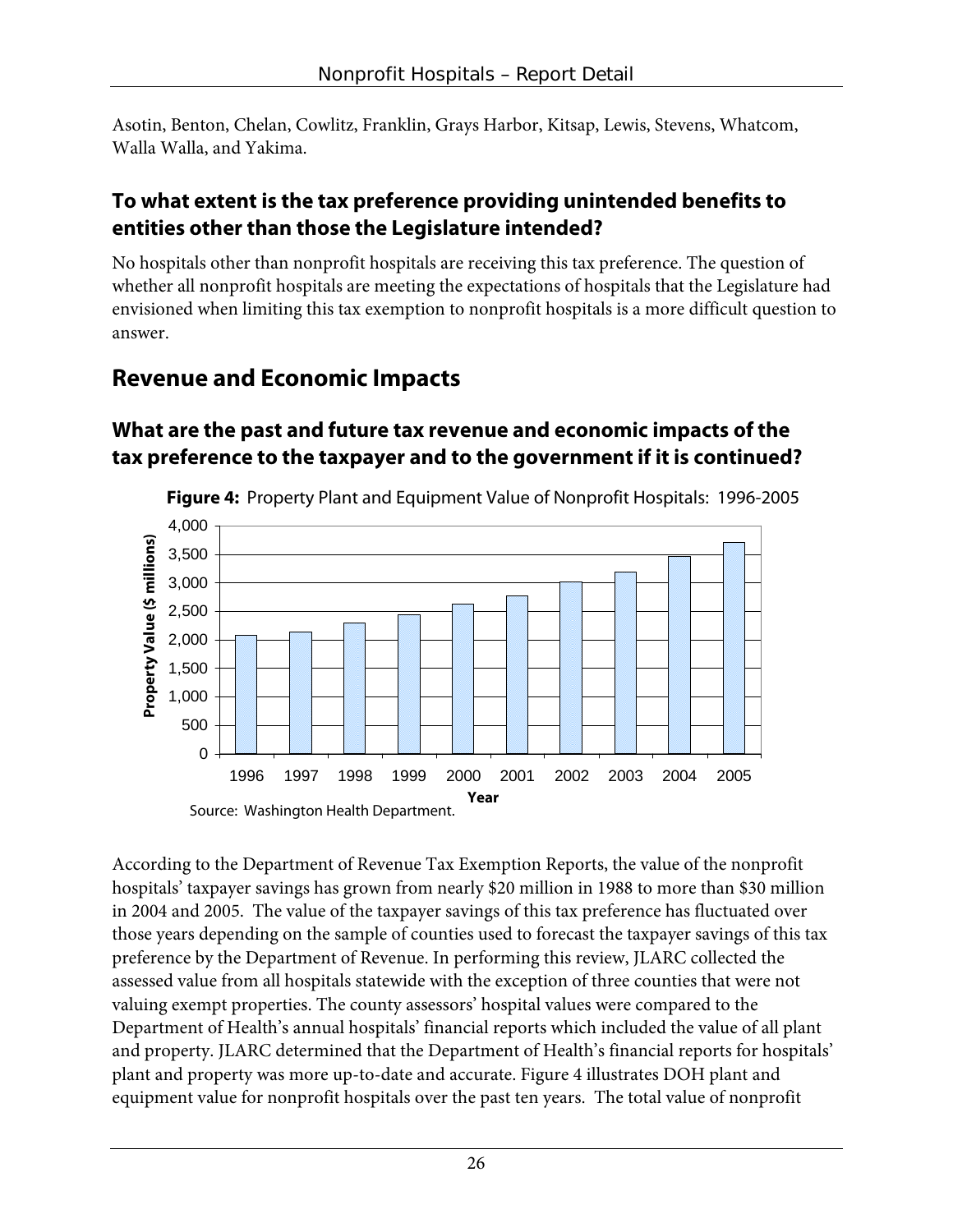hospitals' property plant and equipment has increased from a little more than \$2 billion in 1996 to \$3.66 billion in 2005.In the most recent 2004 Tax Exemption Report, the basis for the property tax estimate of \$30 million in 2005 was based on the value of the nonprofit hospitals' value of property plant and equipment from the Department of Health as well. JLARC used the Department of Health property plant and equipment value for 2005 as the basis for projecting the future taxpayer saving estimates. The 2005 DOH nonprofit hospital data excluded two specialty hospitals and estimates were made for other hospital exempt property that was not included in the DOH hospital database. Table 3 provides a forecast of the property tax savings projected for nonprofit hospitals in the future if the tax preference is continued.

| Year    | <b>Exempt Value (\$</b><br>millions) | <b>State Property</b><br><b>Tax Savings</b><br>(\$millions) | <b>Local Property</b><br><b>Tax Savings</b><br>(\$millions) | <b>Total Property Tax</b><br><b>Savings</b><br>(\$millions) |
|---------|--------------------------------------|-------------------------------------------------------------|-------------------------------------------------------------|-------------------------------------------------------------|
| 2006-07 | \$4,000                              | \$10.21                                                     | \$36.55                                                     | \$46.78                                                     |
| 2007-08 | \$4,317                              | \$11.00                                                     | \$39.41                                                     | \$50.41                                                     |
| 2008-09 | \$4,654                              | \$11.86                                                     | \$42.49                                                     | \$54.35                                                     |
| 2009-10 | \$5,019                              | \$12.79                                                     | \$45.81                                                     | \$58.60                                                     |

#### **Table 3:** Forecast of Local and State Property Tax Savings for Nonprofit Hospitals

If this tax preference was continued and the exempt property value was not added to the tax roll, then nonprofit hospitals would not pay property taxes and other local taxpayers would pay slightly higher property taxes annually. There would be a shift in the tax burden in specific locations where the nonprofit hospitals' properties are found statewide. Governments would not see a change in their overall property tax revenue due to this tax preference because of the shifting of tax liability among taxpayers, unless the taxing districts were at their maximum tax rate limit. If taxing districts are at their maximum tax rate limit, then the local governments can not fully shift the tax liability from this exemption onto other taxpayers by raising their local property tax rate.

### **If the tax preference were to be terminated, what would be the negative effects on the taxpayers who currently benefit from the tax preference and the extent to which the resulting higher taxes would have an effect on employment and the economy?**

The nonprofit hospitals would lose their annual property tax savings of \$47 million if this tax preference were terminated. According to Employment Security Department data, the hospital industry in Washington has been growing. For 2002, the general medical and surgical hospitals in Washington had 60,376 employees and paid \$2.65 billion in wages and had an average wage of \$43,892. By 2005, the general medical and surgical hospitals of the hospital industry in Washington had approximately 61,949 employees, and total wages were \$3.2 billion with an average wage of \$51,655. According to the Department of Health's Hospital Reports for 2005,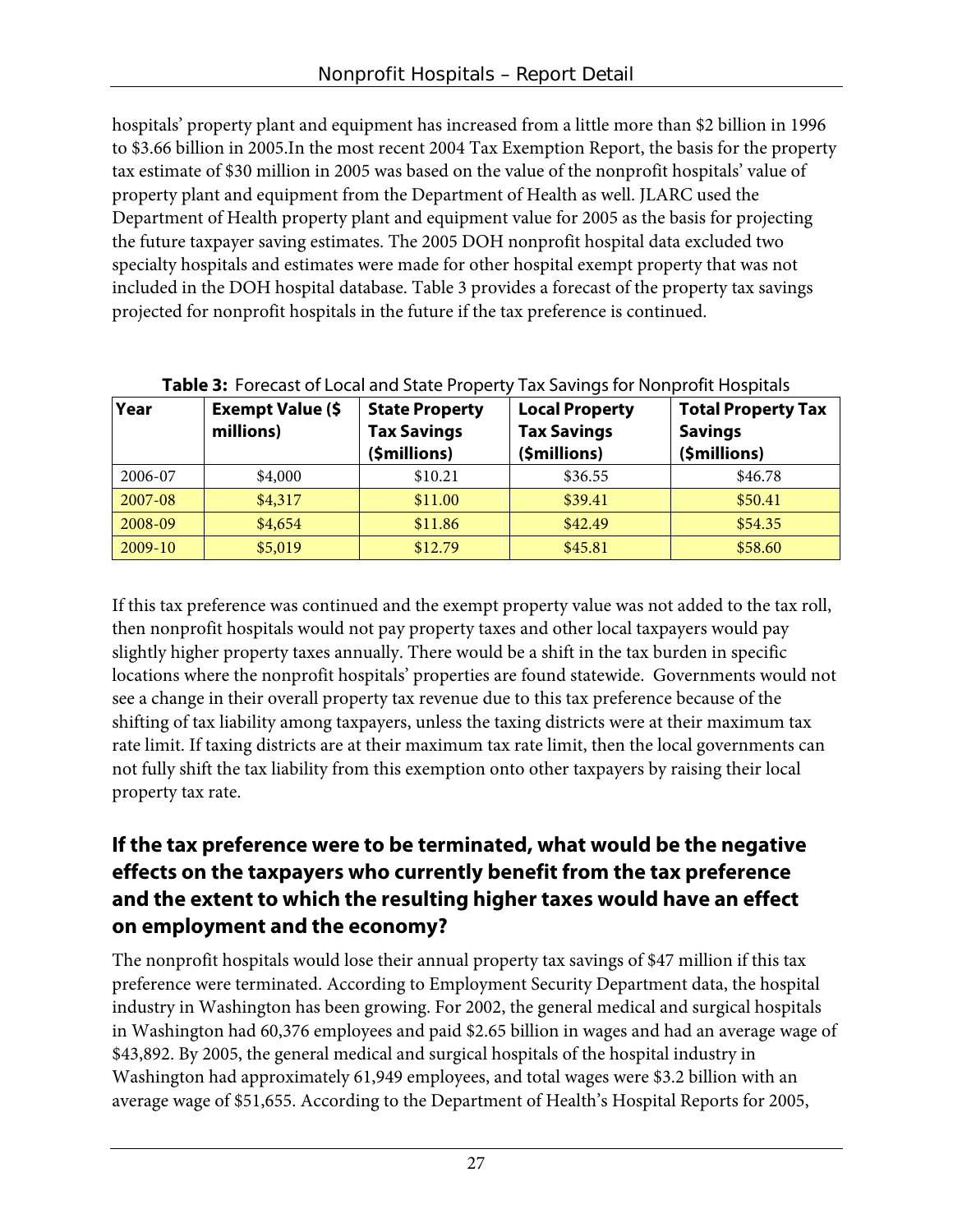nonprofit hospitals have 72 percent of all hospital full time equivalent (FTE) employees. Private for-profit hospitals' share of total FTEs is 3 percent. Other government run hospitals have 14 percent of all FTEs in Washington hospitals.

According to the 2004 Washington IMPLAN dataset, it is estimated that the hospital industry had total direct output of \$6.82 billion in 2004. Washington hospitals purchased goods and services totaling \$3 billion. The industry spent in a large number of sectors. Some of the biggest expenditures were for real estate at 15 percent, pharmaceutical and medicine manufacturing at 9 percent, securities – commodity contracts – investments at 4.6 percent, and legal services and wholesale trade were both at 3 percent of all expenditures. The top five largest hospital expenditures comprised 35.6 percent of total expenditures.

The impact from higher taxes on employment and the economy statewide due to nonprofit hospitals having to pay property taxes and other businesses and residents paying less in property taxes, would be minimal statewide. Having nonprofit hospitals pay property taxes would mean they would have to cut their spending in other areas but since the other local property owners and other businesses would have lower property taxes, they could stimulate the economy. Given the fact that there would be two counteracting effects on statewide employment and spending in the economy from the elimination of the nonprofit hospitals' property tax exemption, the overall effect on the economy would be minimal statewide.

### **If the tax preference were to be terminated, what would be the effect on the distribution of liability for payment of state taxes?**

Due to this tax preference for nonprofit hospitals being a property tax exemption, the elimination of this tax exemption would mean that these hospitals would pay property taxes, estimated at \$47 million. Other local residential taxpayers and businesses would see a reduction in their property taxes. JLARC staff estimated the effect on the distribution of liability for payment of taxes by residential and other business property owners based on the most recent Department of Health values for nonprofit hospitals' property, plant and equipment in different counties statewide, and the average local property tax rate per county. This estimate was made to illustrate the degree of shifting in tax liability from nonprofit hospitals to local residential and business taxpayers. Table 4 provides a summary of the likely changes in the local property tax rate if nonprofit hospitals' property values were added to the tax base. The county that would have the highest reduction in the local property tax rate was Asotin County with a reduction of 2 percent. Spokane County would have the second highest reduction in the local property tax rate at 1.5 percent. Most counties would see minimal reductions (less than one percent) in their local property tax rate.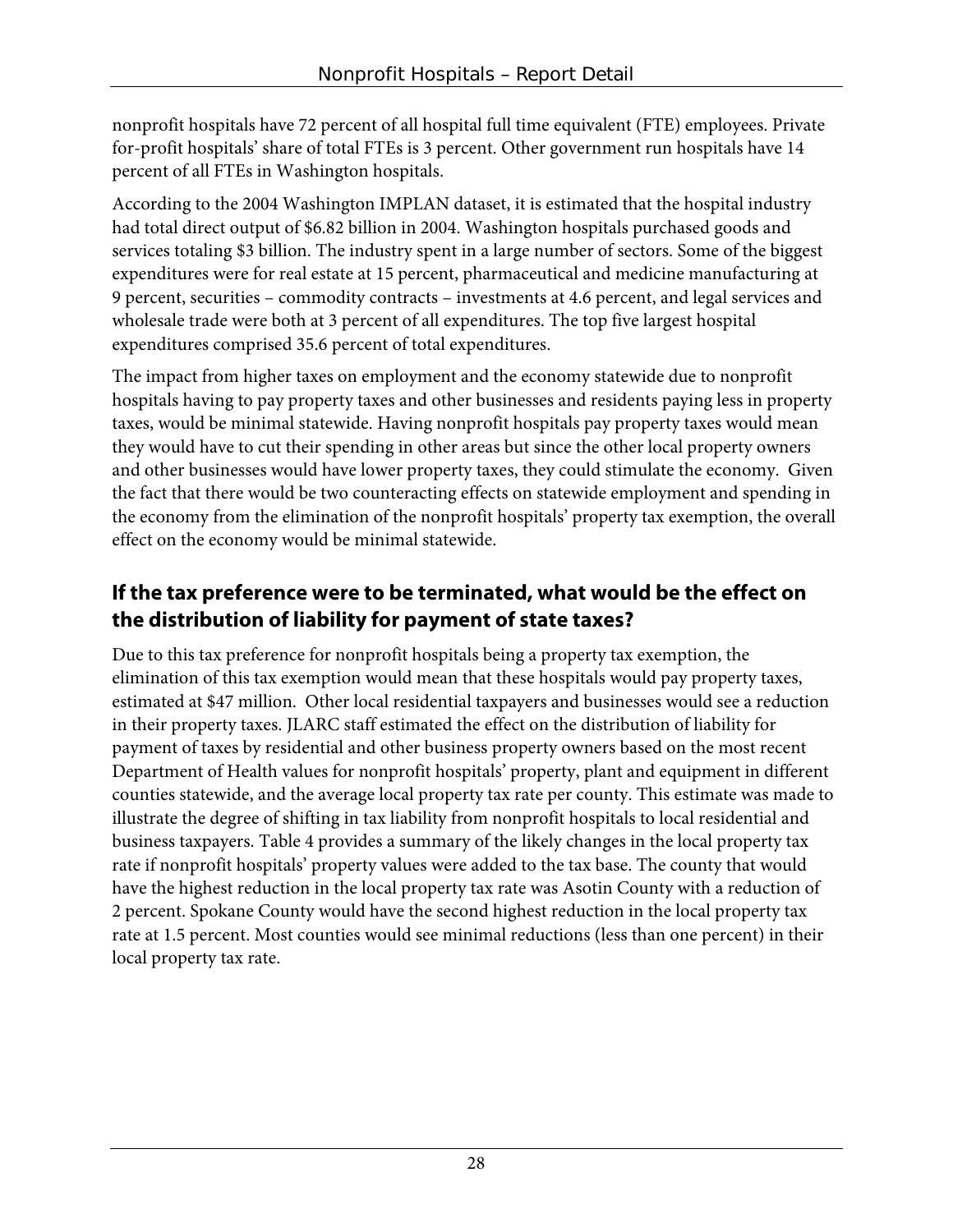| <b>County</b>       | <b>Average Local</b><br><b>Property Tax Rate</b> | <b>New Local</b><br><b>Property Tax Rate</b> | % Change |
|---------------------|--------------------------------------------------|----------------------------------------------|----------|
| Asotin              | 11.28                                            | 11.05                                        | $-2.01%$ |
| Benton              | 10.18                                            | 10.10                                        | $-0.74%$ |
| Chelan              | 10.12                                            | 10.05                                        | $-0.71%$ |
| Clark               | 9.54                                             | 9.49                                         | $-0.48%$ |
| Cowlitz             | 9.90                                             | 9.79                                         | $-1.13%$ |
| Franklin            | 11.17                                            | 11.14                                        | $-0.29%$ |
| <b>Grays Harbor</b> | 10.82                                            | 10.77                                        | $-0.48%$ |
| King                | 7.89                                             | 7.85                                         | $-0.50%$ |
| Kitsap              | 8.06                                             | 8.04                                         | $-0.31%$ |
| Lewis               | 8.66                                             | 8.63                                         | $-0.38%$ |
| Pierce              | 10.57                                            | 10.49                                        | $-0.72%$ |
| Skagit              | 8.70                                             | 8.67                                         | $-0.36%$ |
| Snohomish           | 8.53                                             | 8.51                                         | $-0.24%$ |
| Spokane             | 11.74                                            | 11.57                                        | $-1.48%$ |
| <b>Stevens</b>      | 8.20                                             | 8.17                                         | $-0.36%$ |
| Thurston            | 9.56                                             | 9.50                                         | $-0.59%$ |
| Walla Walla         | 11.59                                            | 11.43                                        | $-1.38%$ |
| Whatcom             | 8.49                                             | 8.44                                         | $-0.55%$ |
| Yakima              | 9.65                                             | 9.56                                         | $-0.93%$ |

**Table 4:** New Local Property Tax Rates from Adding Nonprofit Hospital Exempt Value

Source: Washington Department of Revenue Nonprofit Property Tax Database.

## **Other States**

#### **Do other states have a similar tax preference and what potential public policy benefits might be gained by incorporating a corresponding provision in Washington?**

According to the JLARC CCH state survey it was found that all states have some property tax exemption specified in law for charitable organizations or property used for public charity. Forty states and the District of Columbia, have specific provisions to exempt certain hospitals from property taxes as charitable institutions. There were 11 states that did not specify hospitals as an exempt class of property, but some hospitals in those states may qualify for the property tax exemption as a charitable institution. Twenty-five states have no restrictions on the hospital property other than it must be owned by a nonprofit entity. New York is the only state with a specific restriction that all municipalities cannot tax any real property owned by corporations or organizations operating a hospital.

Various other states have different types of restrictions on the nonprofit corporations operating hospitals. For example: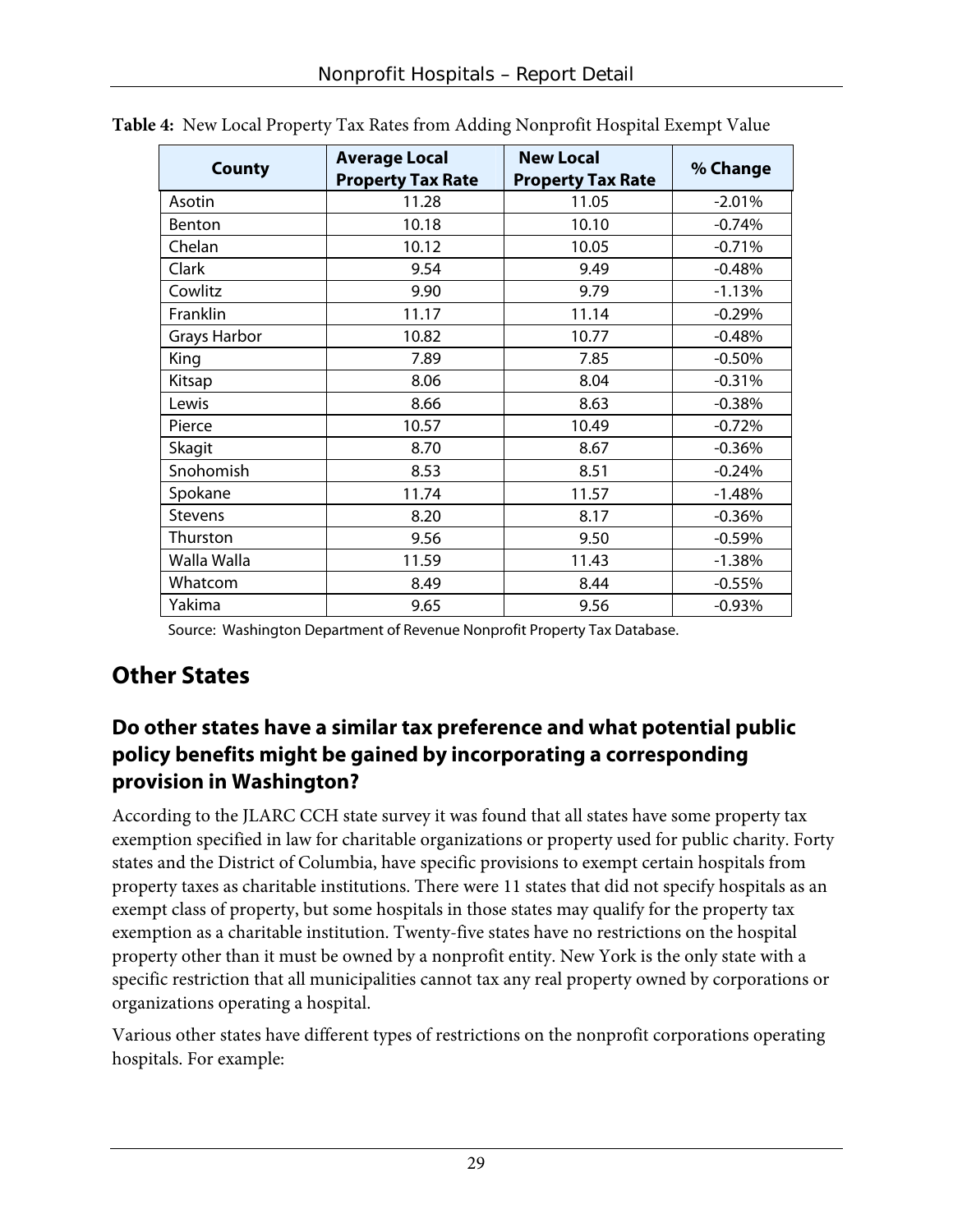- Texas has various thresholds that must be met on the amount of charity care and indigent health care provided by these nonprofit hospitals, and the charity care must equal at least 100 percent of the hospital's tax-exempt benefits or at least five percent of the hospital's net patient revenue.
- Utah requires hospitals to provide a gift to the local community by lessening the community's health care burden, with the gift greater in value than the tax benefits of the exemption.
- New Hampshire requires nonprofit hospitals to pay an in lieu of taxes to the city in which the property is located.
- States like Colorado have adopted a gross revenue test for nonprofit hospitals to meet.
- California requires nonprofit hospitals' revenue, including donations and gifts, to not exceed operating expenses by more than 10 percent.

States are beginning to require mandatory reporting of community benefits provided by hospitals. According to a state survey performed by the Minnesota Department of Health in 2006, there are 12 states with mandatory reporting of charity care, government sponsored health care or other community benefits.<sup>[21](#page-33-0)</sup> Washington is one of those states since it mandates the reporting of charity care but not other community benefits. Idaho is a state that mandates nonprofit hospitals with over 150 patient beds to submit a community benefits report annually. Seven of the 12 states with mandatory reporting, required charity care as well as other community benefits. Another ten states had voluntary reporting of some of these community benefits.

• Some states have focused their property tax exemption on rural hospitals, such as Oregon which provides a tax exemption just for the rural hospitals. Texas and Vermont also have specific provisions for rural hospitals.

 $\overline{a}$ 

<span id="page-33-0"></span><sup>&</sup>lt;sup>21</sup> "Minnesota Hospitals: Uncompensated Care, Community Benefits, and the Value of Tax Exemptions" Minnesota Department of Health, January 2007.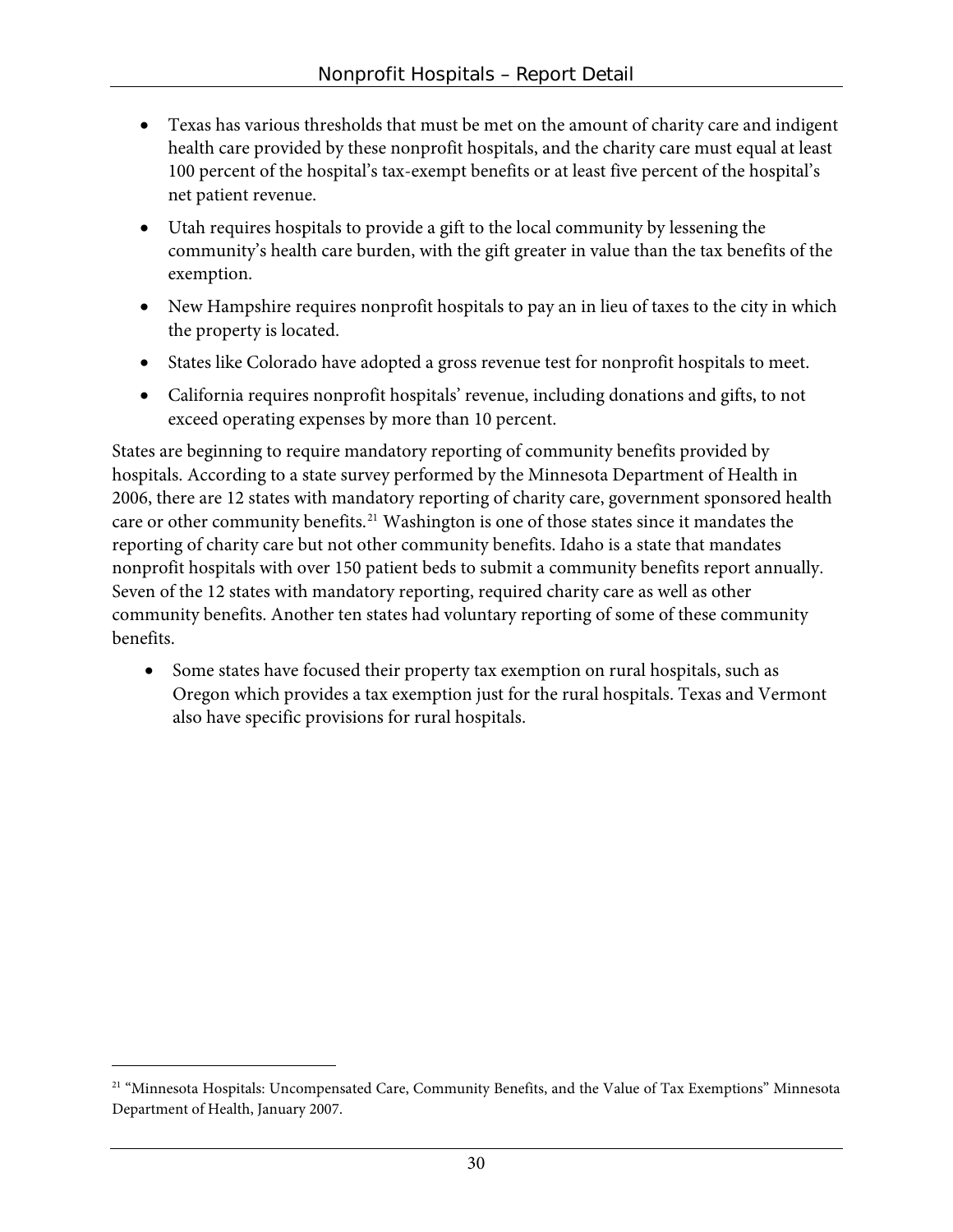# <span id="page-34-0"></span>**CHURCHES, PARSONAGES AND CONVENTS** – SUMMARY

## **Current Law**

All churches, personal property, and the land upon which churches of any nonprofit recognized religious denomination is or will be built, is exempt from property taxes. This exemption includes parsonages, convents, and buildings and improvements required to maintain and safeguard the property. One limitation is that the area of land with the church and other improvements may not exceed five acres. Undeveloped or unused land may not exceed an area equivalent to 120 feet by 120 feet (one-third of an acre) unless a larger area is required to conform to state and local codes, zoning, or licensing requirements. The property must be wholly used for church purposes, except that it may be loaned or rented to a nonprofit organization for a charitable purpose if the income from the loan or rental is reasonable and devoted to the operation and maintenance of the property.

To be exempt, the property must be owned (in fee or contract purchase) by the church. Property that is rented or leased by a church is not exempt under this statute. However, the property rented or leased by a church may be exempt if owned by an organization that has its own tax exemption, such as a school district.

While the statute states that the church must be of any "nonprofit recognized religious denomination," this term is undefined. As a practical matter the exemption centers on whether the building is used for "church purposes." "Church purposes" is defined to mean the use of real and personal property owned by a nonprofit religious organization for religious worship or related administrative, educational, eleemosynary (charitable), and social activities (RCW  $84.36.800(1)$ .

"Convent" is defined as a house or set of buildings occupied by a community of clergy or nuns devoted to religious life under a superior (RCW 84.36.800(2)).

"Parsonage" is defined to mean a residence occupied by a member of the clergy who has been designated for a particular congregation and who holds regular services for it (RCW 84.36.800(5)).

Appendix 3 includes the current law statute, RCW 84.36.020, which provides for the property tax exemption.

## **Findings and Recommendations**

This review of Washington's churches, parsonages and convents property tax exemption evaluated the legal history, public policy objectives, economic and revenue impacts and other states' similar tax preferences. The following were determined through this audit: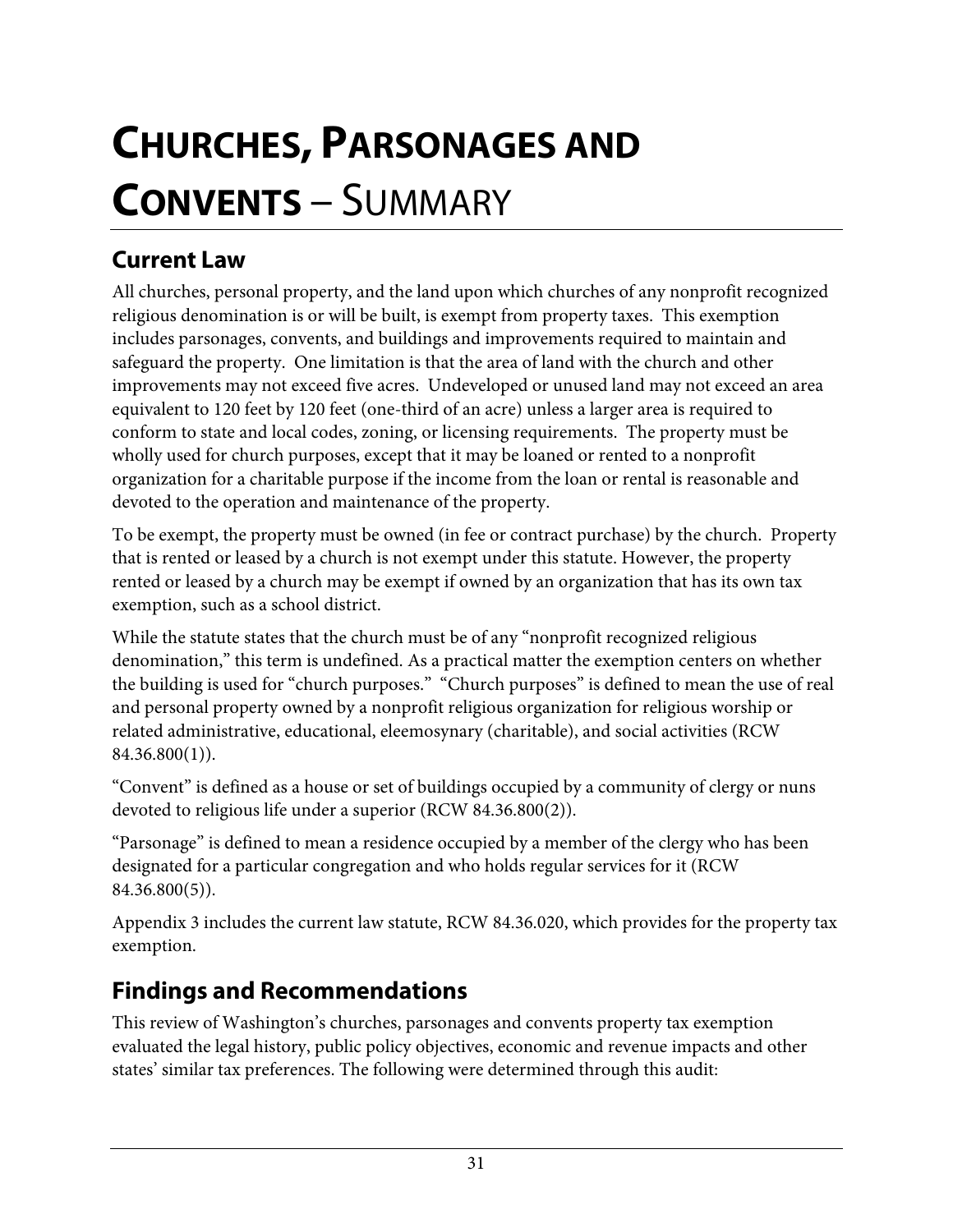## **Legal History and Public Policy Objectives**

- The property tax exemption for property owned by religious organizations dates to the beginning of the Washington Territory – 1854.
- Restrictions on the amount of exempt land have long been in the law. In 1886, the land on which a building used for public worship could not exceed was set at one-half acre if in a city or town and five acres if outside a city or town. In 1893 this was modified to an area not to exceed 100 feet by 200 feet (0.55 acres). In 1915, another restriction was added that the amount of unoccupied area could not exceed 120 by 120 feet (one-third acre). Then in 1933 the gross amount of land that could be exempted was increased to five acres.
- A single explicit public policy objective is not clearly identified in legislation. The public policy objectives for exempting churches from property taxation may be one of several:
	- o The Legislature was defining the tax base, and religious activity did not rise to the level of a taxable activity;
	- o Churches perform services that lessen the burden on government, and therefore a subsidy is warranted; or
	- o Churches have a longstanding recognition in our cultural history. As said, religious organizations have always been exempted from various taxes.
- In the absence of a different, clearly identified public policy objective, there is not an audit basis for recommending a change to this tax preference.
- U.S. Supreme Court decisions have established that tax exemptions for religious organizations are neither required nor prohibited under the U.S. Constitution.

#### **Beneficiaries**

• There are 5,137 churches receiving a property tax exemption in 2006.

#### **Economic and Revenue Impacts**

- The estimated property value of churches is \$5.8 billion in 2006.
- The property tax savings is estimated to be \$66 million in 2006-07.
- Over the next three years the tax savings is expected to increase to \$70 million in 2009- 10.
- The economic value of a church is not only what is tangibly produced, such as charitable and social work, but also, the intangibles – the peace and comfort that it provides to its community of believers. The economic impact of churches cannot be measured by the number of employees and wages paid (the usual proxies for the economic impact of an industry).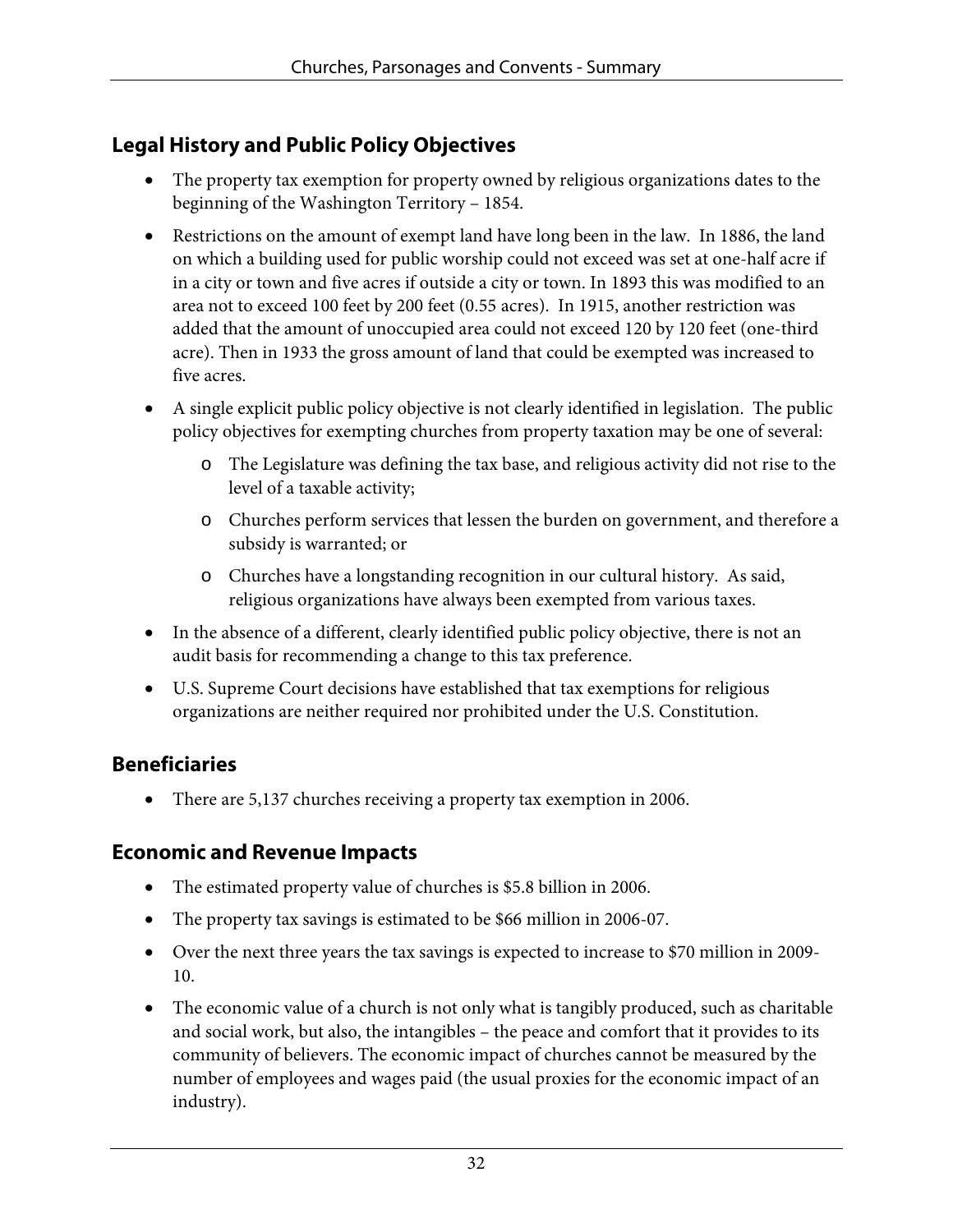#### **Other States**

- Every state and the District of Columbia exempt churches from the property tax.
- Eight states, including Washington, impose size limits for the amount of land that may be exempted. Washington has one of the smaller limits on the amount of land that may be exempted.

#### **Recommendation**

**The property tax exemption for churches, parsonages, and convents should be continued.** 

| <b>Legislation Required:</b> | None |
|------------------------------|------|
| <b>Fiscal Impact:</b>        | None |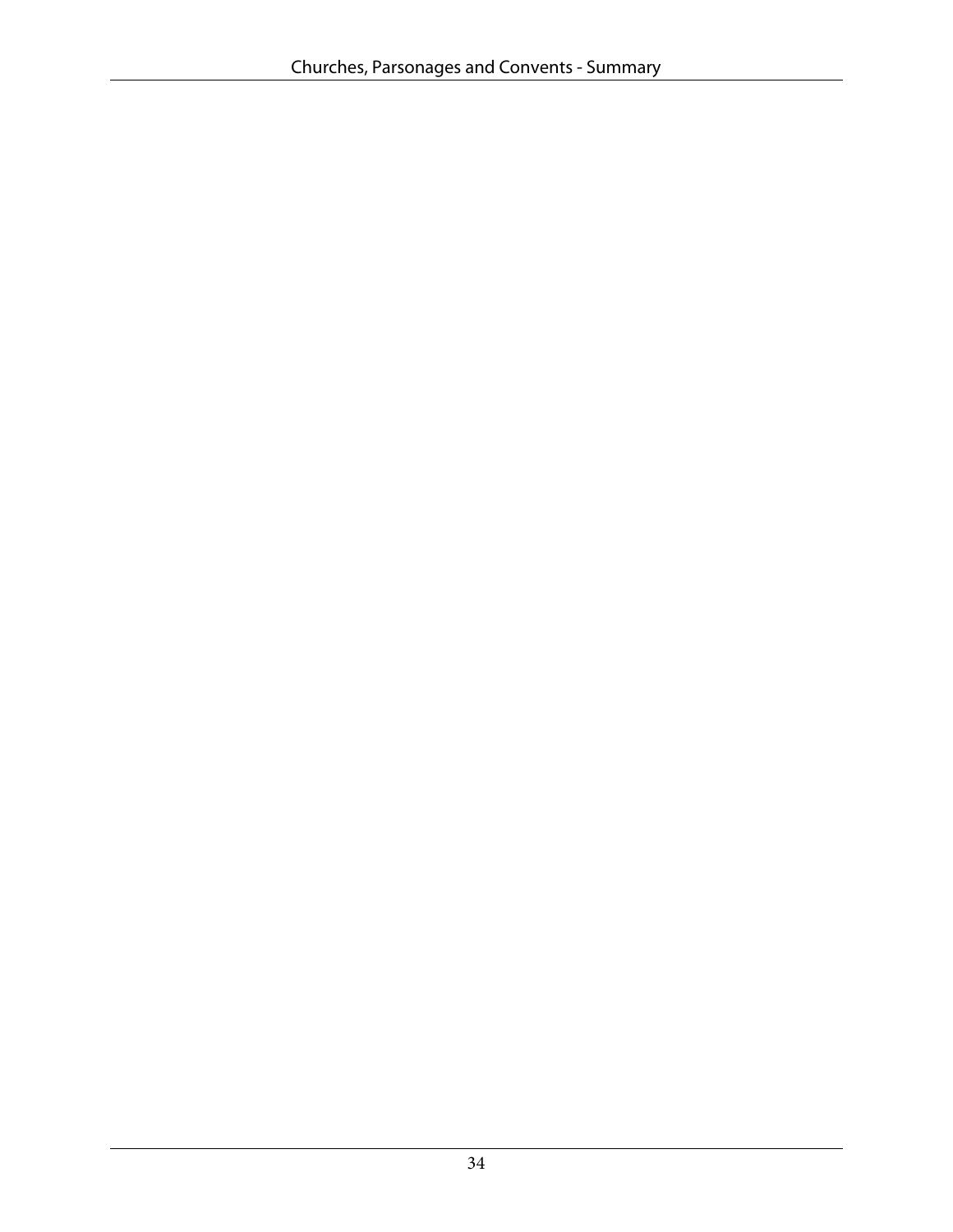# **CHURCHES, PARSONAGES AND CONVENTS** – REPORT DETAIL

# **Statutory History**

The property tax exemption for property owned by religious organizations dates to the beginning of the Washington Territory in 1854. Initially all the property owned by a religious society was exempt.

The exemption became more restrictive in 1869. The building needed to be used for public worship or as a school to maintain the exemption. Any part of the building used for other purposes, such as a store or shop, was subject to taxation.

The Territorial Legislature explained and further restricted the exemption in 1886. Whereas "Religion, morality and knowledge being necessary for good government and happiness of mankind" all buildings or institutions of learning, benevolent, charitable, and scientific institutions and all buildings for public worship or Sabbath schools, with parsonages, were exempt from property taxes. With regard to a building used for public worship, the lands on which they were situated could not exceed one-half acre if in a city or town and could not exceed five acres if outside a city or town. Furthermore, if the value of the church and parsonage property exceeded \$5,000, the property tax applied to the value above \$5,000. Also, if the building was used for any other purpose except for public worship, it was to be taxed on the portion that was used otherwise.

Just after statehood in 1893, the Legislature removed from state law the value restriction of \$5,000. The land area limitation for "churches built and supported by donations, whose seats are free to all" was modified to not exceed 100 feet by 200 feet (0.55 acres). The grounds needed to be used wholly for church purposes.

In 1915, the Legislature imposed another restriction on the amount of exempted land that could be unoccupied. The area that was not being used for churches, parsonages, and the structures and ground necessary for street access, light and ventilation could not exceed the equivalent of 120 by 120 feet (one-third acre).

In 1933, the Legislature increased the gross amount of land that could be exempted from 100 feet by 200 feet to the present five acres. The church on the land needed to be of any "recognized religious denomination."

## **United States Constitution and U.S. Supreme Court Decisions**

The issue of whether churches may be subject to taxation is closely governed by the protection of churches offered by the U.S. Constitution and a number of U.S. Supreme Court decisions on the subject. The first amendment to the U.S Constitution pertaining to religious freedom has two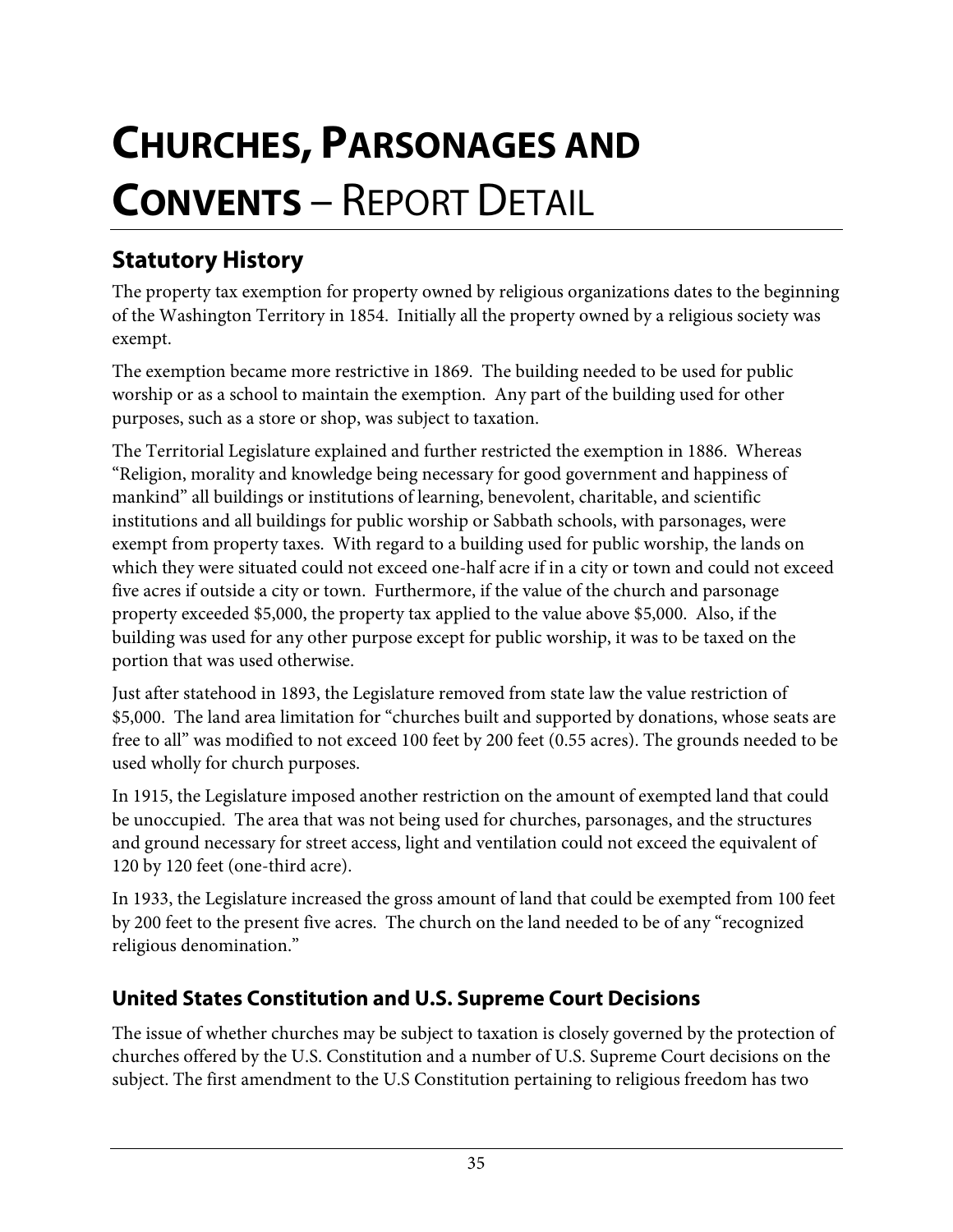clauses: "Congress shall make no law respecting an establishment of religion, or prohibiting the free exercise thereof; …"

The U.S. Supreme Court has a mixed history in their interpretation of taxation and religion. Earlier cases had held that the exercise of religious freedom could not be taxed because "the power to tax the exercise of a privilege is the power to control or suppress its enjoyment."[22](#page-39-0) In a 1970 decision, the Supreme Court, however, established that tax exemptions for religious organizations were neither required nor prohibited. [23](#page-39-1) The Court described this balance as neither being a prohibited subsidy that was an establishment of religion, nor a prohibition on the free exercise of religion.

Since the 1970 decision, the Court has sometimes said that exemptions for churches were subsidies.<sup>[24](#page-39-2)</sup> Although the Court has been inconsistent in the characterization of tax exemptions for churches, one test remains current. To be constitutional an exemption must meet this test: "First, the statute must have a secular legislative purpose; second, its principal or primary effect must be one that neither advances nor inhibits religion; finally, the statute must not foster an excessive government entanglement with religion."[25](#page-39-3)

Based on these cases, it appears that, while a state may exempt churches and other religious organizations, it must do so on the basis of other similarly situated organizations, for example, on the same basis as nonsectarian nonprofit organizations.

The thought that the exemption for churches must be on the same basis as the exemption for nonsectarian nonprofit organizations raises two issues. First is the question of the acreage limitation that applies to church property but does not apply to other organizations. The Legislature had at one-time limited the amount of land that was exempt from property tax not only for churches but also for hospitals, nursing homes, and orphanages. Today the restriction only applies to churches.

The second issue concerns the matter of leased property. Property that is leased by some nonprofit organizations, but not churches, can be exempted from property taxes if the value of the exemption is passed on to the lessee. For church property to be exempt from property tax, it must be either owned by the church or owned by an organization that is entitled its own exemption.

 $\overline{a}$ 

<span id="page-39-0"></span><sup>22</sup> Magnano Co. v. Hamilton, 292 US 40 (1934). *See also,* McCulloch v. Maryland, 17 US (4 Wheat) 316 (1819) (The "power to tax involves the power to destroy.") *Id* at 431; Follet v. McCormick, 321 US 573 (1944) (Taxation of engaging in religious activities would reserve "[f]reedom of religion…for those with a long purse.") *Id.* at 576. 23 Walz v. Tax Commission, 397 US 667 1970).

<span id="page-39-2"></span><span id="page-39-1"></span><sup>&</sup>lt;sup>24</sup> Regan v. Taxation with Representation, 451 US 540 (1983) ("A tax exemption has much the same effect as a cash grant to the organization").

<span id="page-39-3"></span><sup>25</sup> Lemon v. Kurtzman, 403 US 602, 612 (1971).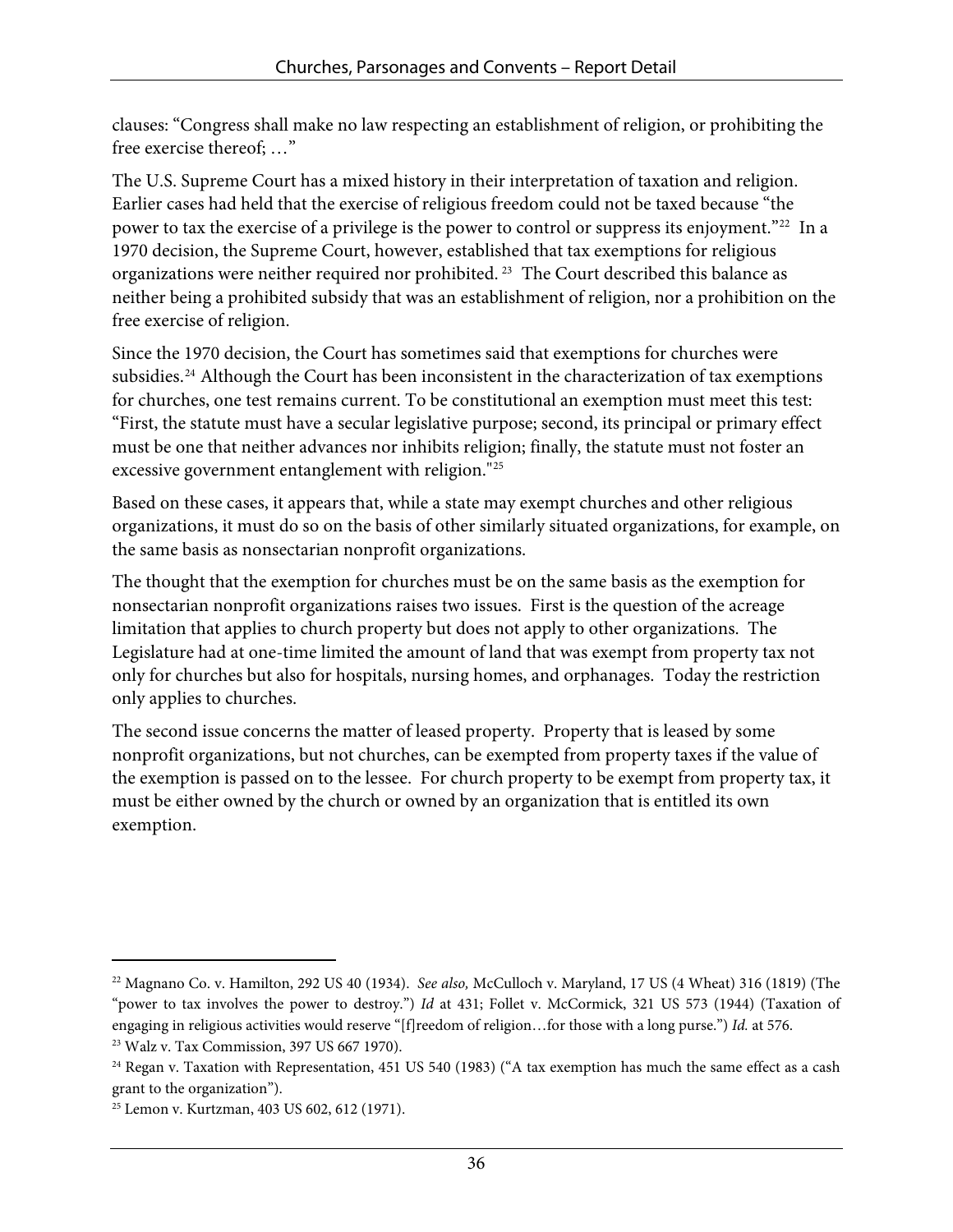## **Public Policy Objectives**

#### **What are the public policy objectives that provide a justification for the tax preference? Is there any documentation on the purpose or intent of the tax preference?**

There are three potential public purpose objectives for exempting churches from the property tax. It is not clear from the record or court decisions which of these three objectives, or combinations thereof, form the public policy objectives for exempting churches from property taxes. The three options are:

- 1. When the tax base was being defined, religious activity did not rise to the level of a taxable activity;
- 2. Churches perform services that lessen the burden on government, and therefore a subsidy is warranted; or
- 3. Religious organizations have always been exempted from taxes; it is the customary thing to do.

**1. Tax-base Definition:** There are two legal theories used to justify property tax exemptions: the base-defining theory and the subsidy theory. The base-defining theory states that charitable/religious activity does not rise to the level of taxable activity. Put another way, the Legislature had to pick out what to tax and found that wealth provided an appropriate basis for taxation. To the extent that churches and other charities do not produce wealth, they were not part of the tax base. The exemption for churches was consistent with the treatment of other educational and philanthropic organizations which also did not produce income.

Tax administrators recognized early on in the history of the property tax that some institutions, such as government and churches, served and were supported by the community. If these institutions were to be taxed, it would be the community that made contributions to these organizations that would indirectly be paying the taxes. Thus, these institutions were exempted from tax, and the community was directly taxed.

**2. Subsidy Theory:** The subsidy theory, at its most basic, is the theory that the state grants exemptions because the exempted organization lessens the burden on government.

In 1886, the Washington Territorial Legislature added an intent statement to the exemption making the exemption appear to be a subsidy:

whereas 'Religion, morality and knowledge being necessary for good government and happiness of mankind,' there is further exempted all buildings or institutions of learning, benevolent, charitable, and scientific institutions…, and all buildings used exclusively for public worship or Sabbath schools, with parsonages, and the lands upon which they are situated...<sup>[26](#page-40-0)</sup>

 $\overline{a}$ 

<span id="page-40-0"></span><sup>26 1886</sup> Laws of Washington Territory, p. 47 §1.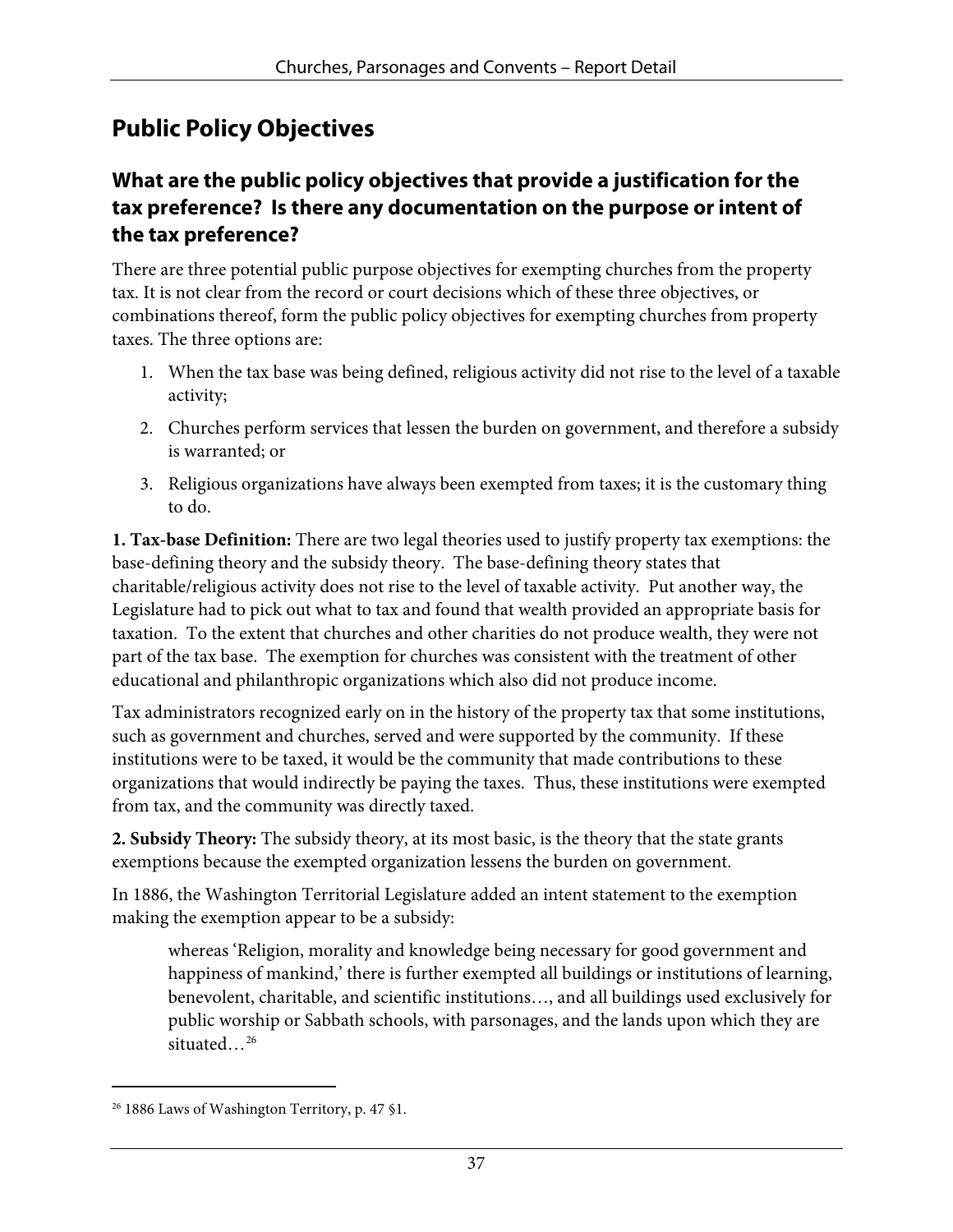This subsidy language did not survive the transition from territory to state. The U.S. Supreme Court has sometimes said that exemptions for churches were subsidies: "A tax exemption has much the same effect as a cash grant to the organization."<sup>[27](#page-41-0)</sup>

In 1897, the Washington State Supreme Court discussed property tax exemptions using language that encompassed both a variation of the base-defining theory and the subsidy theory. [28](#page-41-1) It stated:

It is not unreasonable to conclude that in this connection they had also reference to property which is of *quasi* public nature and which it has been customary for legislatures to exempt from taxation, such as charitable institutions, public libraries, cemeteries and a similar class of properties. It cannot truthfully be said that such property is strictly private property. It does not enter into competition with private property.

After defining the exemptions as being excluded from the tax base because they were quasipublic properties, the Court then went on to justify them as properties that provide a benefit to the public and as relieving the state of expense:

The public has an interest in such property and in its maintenance. A public library, for instance, is for the exclusive benefit of the public. Its office is to develop the more intelligent and better citizenship. Such a consummation would benefit the state even from a financial standpoint. Charitable organizations perform services which the state would otherwise frequently be called upon to discharge, and the theory upon which they are exempted is that to a certain extent they relieve the state of expenses.

**3. Custom:** Another rationale for exempting churches from property taxes is that it has always been done. The practice of exempting churches predates the establishment of the state. It is consistent with the general history of the U.S. and the colonies under British law, which exempted churches from various taxes as far back as the Middle Ages and had ongoing exemptions from the early 1600s. The territorial law that defined this exemption is worded consistently with other laws that arose around the 1850s across the U.S. to codify existing practice as tax codes changed from an ad hoc system toward universal, uniform taxes, levied on a regular basis. In addition, early U.S. Supreme Court decisions held that the exercise of religious freedom could not be taxed.

#### **What evidence exists to show that the tax preference has contributed to the achievement of any of these public policy objectives?**

If the public policy objective of exempting churches from the property tax was because (1) the property tax base was defined to not include churches, or (3) it has always been done, there does not need to be any evidence that the public policy objective was being met. The exemption in itself is proof that the public policy objective is being met.

-

<span id="page-41-0"></span><sup>&</sup>lt;sup>27</sup> Regan v. Taxation with Representation, 451 US 540 (1983).

<span id="page-41-1"></span><sup>28</sup> Chamberlin v. Daniel, 17 Wash. 111, 113 (1897)*.*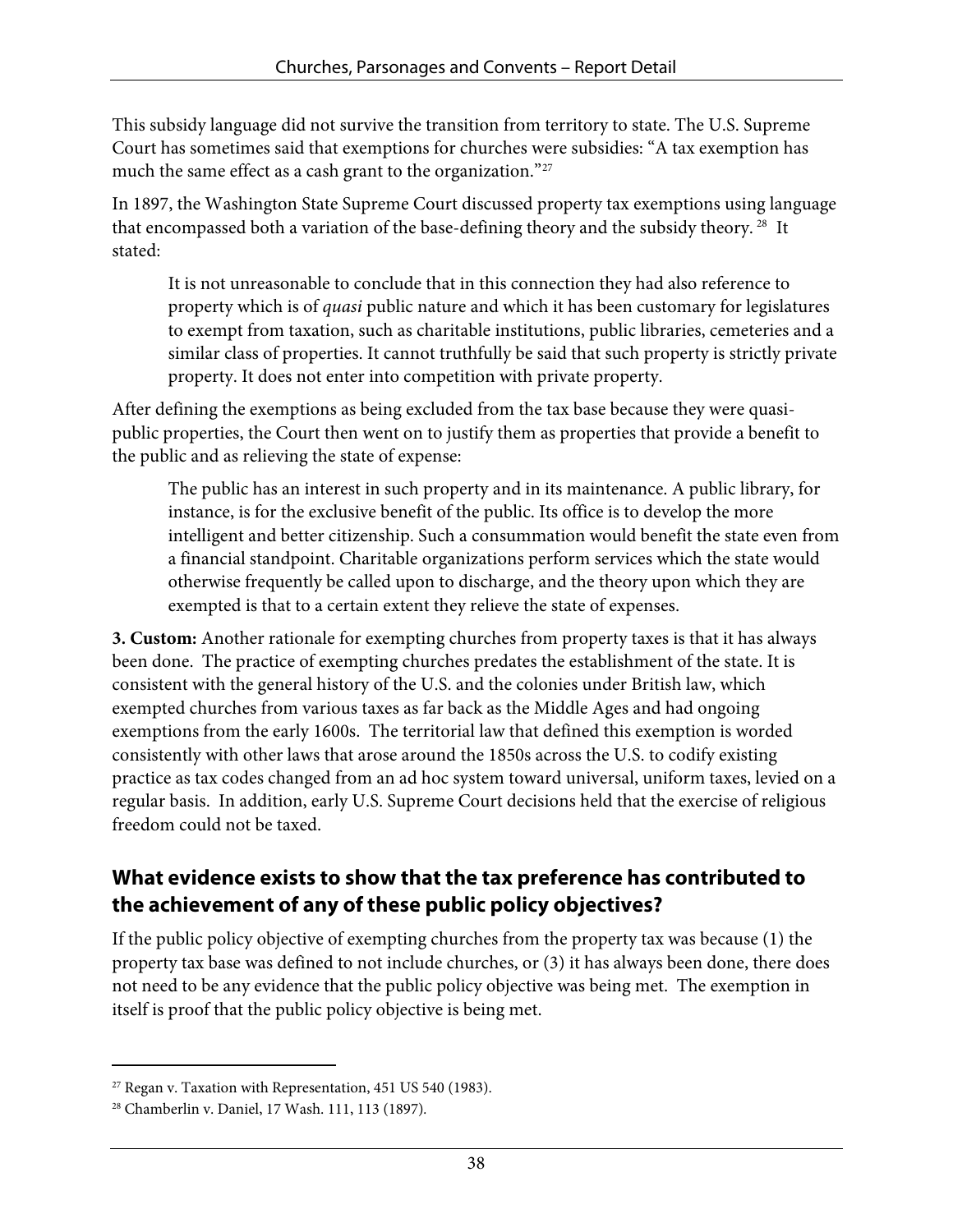

**Figure 5:** Number of Property Tax Exempt Churches in Washington

Source: De partment of Revenue.

If the exemption is being granted as (2) a subsidy to churches to perform services which the state would otherwise be called upon to discharge, it is difficult to discern exactly what these services might include. The intent of "religion, morality, and knowledge being necessary for good government and the happiness of mankind" is broad and difficult to measure. Next, given the separation of church and state, one would not expect the state to perform many functions that are provided by churches; nor would churches be required to perform many services that are provided by the state. Finally, the roles and missions of a church and a church's emphasis on its many functions vary by church. The state is not in a position to define what the functions of a church should be. There is no single standard by which a church can be judged.

## **To what extent will continuation of the tax preference contribute to these public policy objectives?**

If the public policy objective of exempting churches from the property tax was because (1) the property tax base was defined to not include churches, or (3) it has always been done, continuation of the exemption will continue to meet the objective.

If the exemption is being granted as (2) a subsidy to churches to perform services which the state would otherwise be called upon to discharge, there is no way of knowing exactly what these services are and whether the public policy objective is being met.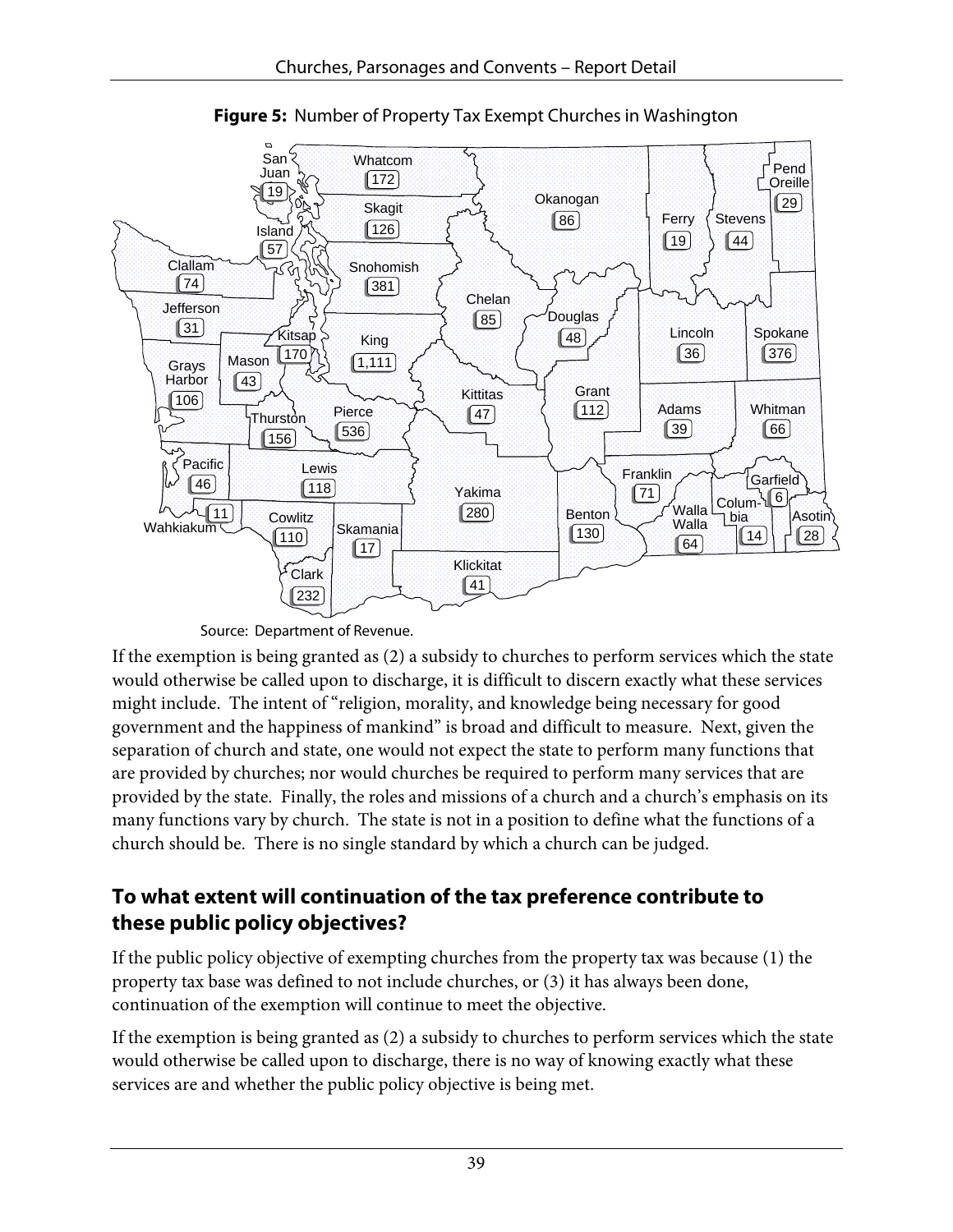#### **If the public policy objectives are not being fulfilled, what is the feasibility of modifying the tax preference for adjustment of the tax benefits?**

The public policy objectives are being met if the objective of the exemption is either (1) because churches do not belong in the property tax base or (3) because it has always been done.

If the public policy objective is to (2) grant a subsidy to churches services which the state would otherwise be called upon to discharge, we have no way to identify exactly what these services include or measure whether the objective is being met. In this case there is no basis on which to modify the exemption.

## **Beneficiaries**

#### **Who are the entities whose state tax liabilities are directly affected by the tax preference?**

There were 5,137 churches statewide in 2006 that are beneficiaries of the property tax exemption.

#### **To what extent is the tax preference providing unintended benefits to entities other than those the Legislature intended?**

There is no evidence that the tax preference is providing unintended benefits to other entities.

## **Revenue and Economic Impacts**

#### **What are the past and future tax revenue and economic impacts of the tax preference to the taxpayer and to the government if it is continued?**

| Year      | <b>Exempt</b><br>Value (\$<br>millions) | <b>State Property Tax</b><br><b>Savings (\$millions)</b> | <b>Local Property Tax</b><br><b>Savings (\$millions)</b> | <b>Total Property</b><br><b>Tax Savings</b><br>(\$millions) |
|-----------|-----------------------------------------|----------------------------------------------------------|----------------------------------------------------------|-------------------------------------------------------------|
| 2006-07   | \$6,294                                 | \$13.6                                                   | \$52.2                                                   | \$65.8                                                      |
| 2007-08   | \$6,609                                 | \$13.1                                                   | \$51.2                                                   | \$64.3                                                      |
| 2008-09   | \$6,939                                 | \$13.5                                                   | \$52.9                                                   | \$66.4                                                      |
| $2009-10$ | \$7,286                                 | \$14.0                                                   | \$55.7                                                   | \$69.7                                                      |

**Table 5:** Forecast of Local and State Property Tax Savings for Churches

The estimated value of the 5,137 exempted churches in 2006 is over \$6 billion. This represents an amount equal to one percent of the taxable property in the state. The tax savings for the churches is estimated to be around \$66 million per year.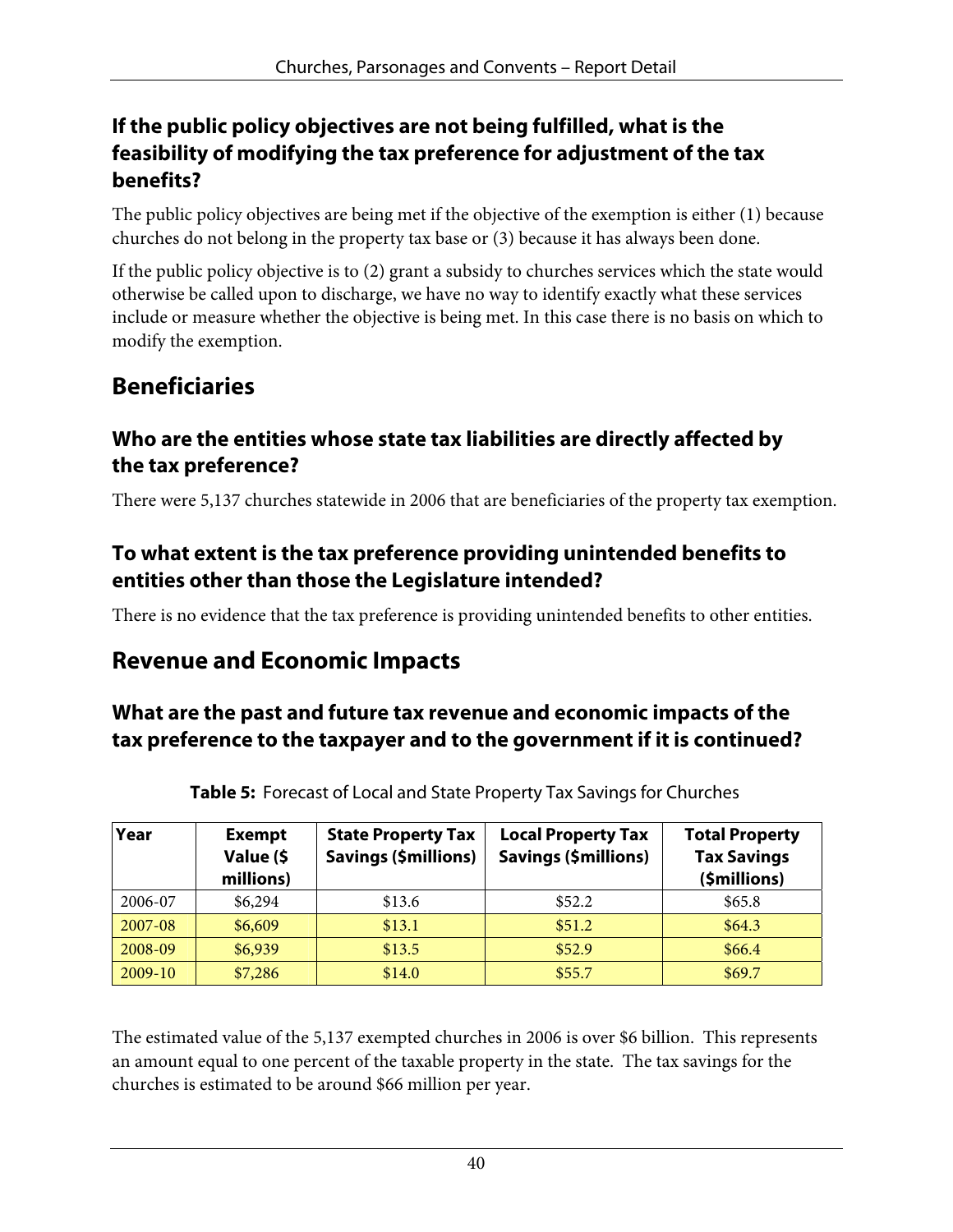By exempting churches from the property tax, donations to the church can be spent on services provided by the church.

The economic value of religion is not only what is tangibly produced, such as charitable and social work, but also, the intangibles – the peace and comfort that it provides to its community of believers. In addition, there is the institutional stability that religion provides to a society. The intent statement from the 1886 property tax exemption, while using antiquated language, stated this concept: "whereas 'Religion, morality and knowledge being necessary for good government and happiness of mankind,'…" The economic impact of religion and churches cannot be measured by the number of its employees and wages paid (the usual proxies for the economic impact of an industry). $29$ 

#### **If the tax preference were to be terminated, what would be the negative effects on the taxpayers who currently benefit from the tax preference and the extent to which the resulting higher taxes would have an effect on employment and the economy?**

If the preference were to be terminated and churches were no longer exempt from the property tax, they would need to start paying about \$66 million in taxes per year. These funds would need to come from one of two sources: funds that otherwise would be spent on services provided by the church or increased donations from parishioners.

## **If the tax preference were to be terminated, what would be the effect on the distribution of liability for payment of state taxes?**

If the tax exemption for churches were to be eliminated, some \$5.8 billion would be added to the property tax rolls. There would be slight increase, up to 1 percent, in revenues to some units of local government currently at their maximum levy rate. There would be a reduction in property taxes paid by other taxpayers of about \$66 million. Based on an estimated statewide split of 65 percent of property taxes paid by households and 35 percent paid by business, households would see a reduction of about \$43 million and businesses would have a reduction of about \$23 million.

Since religious adherents make up about one-third of the state's population, some of the property tax reduction on households, perhaps around \$14 million, would go to parishioners of the churches being asked to pay the increased property taxes.

## **Other States**

 $\overline{a}$ 

#### **Do other states have a similar tax preference and what potential public policy benefits might be gained by incorporating a corresponding provision in Washington?**

<span id="page-44-0"></span><sup>&</sup>lt;sup>29</sup> Even if such data were available – churches are not required to file with the IRS for tax-exempt status, and employees of churches are not covered under unemployment insurance laws.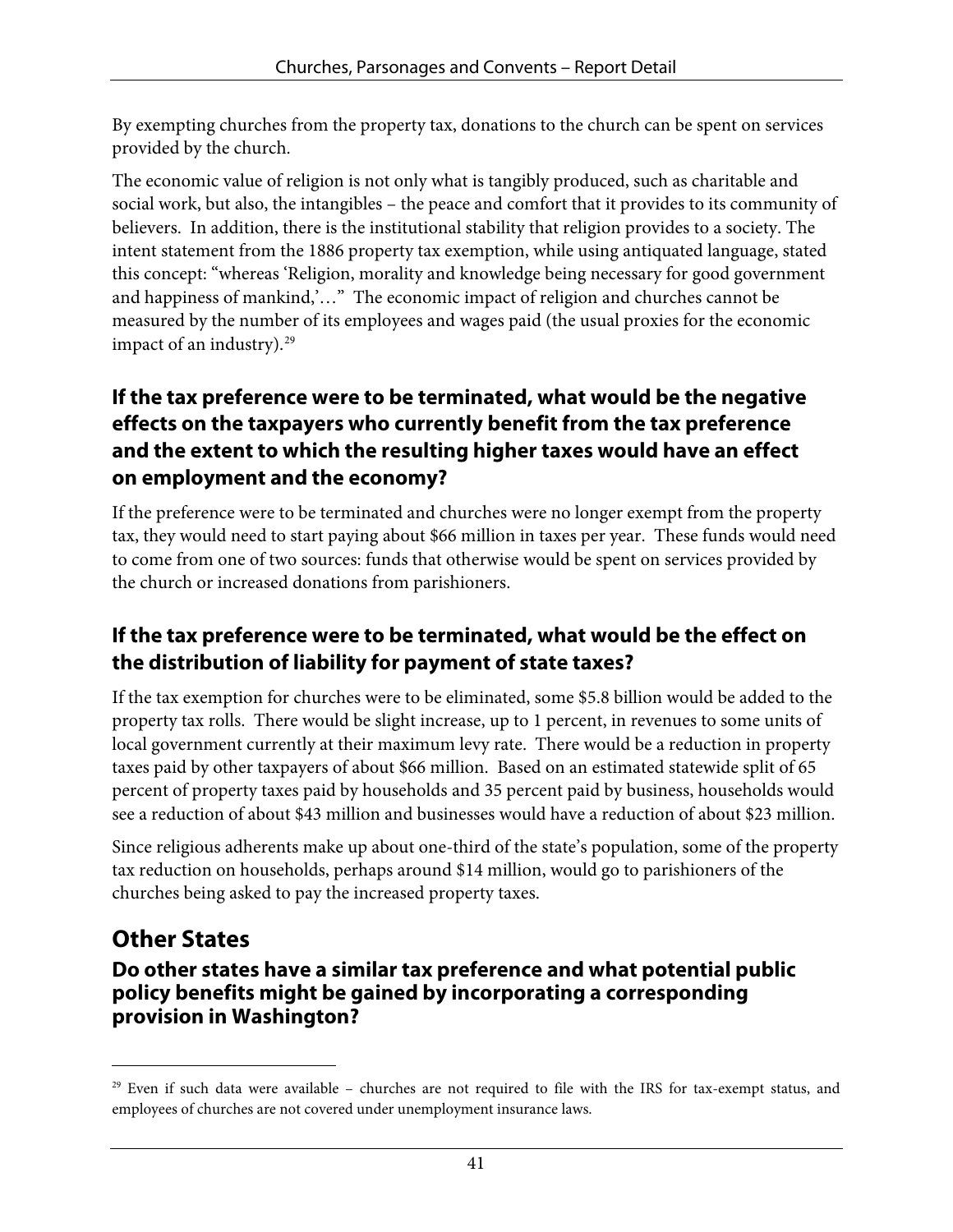Every state and the District of Columbia exempt churches or property used exclusively for religious purposes from the property tax. Six states mandate the exemption in their state's constitution. Another three states specifically authorize the exemption in their state's constitution.

There generally is no limitation on the amount of land that is exempted, other than that the property or buildings must be used for religious worship. Washington has one of the smaller exemptions. Seven other states have acreage limitations on churches:

Alabama: more than one mile from a city or town – 5 acres; outside but under a mile from a city or town – 1 acre; and within an incorporated city or town – no size limitation Iowa: 320 acres Montana: 15 acres New Jersey: 5 acres North Dakota: 2 acres Rhode Island: 5 acres Wisconsin: 30 acres

In addition, several other states have an acreage limitation for the parsonage.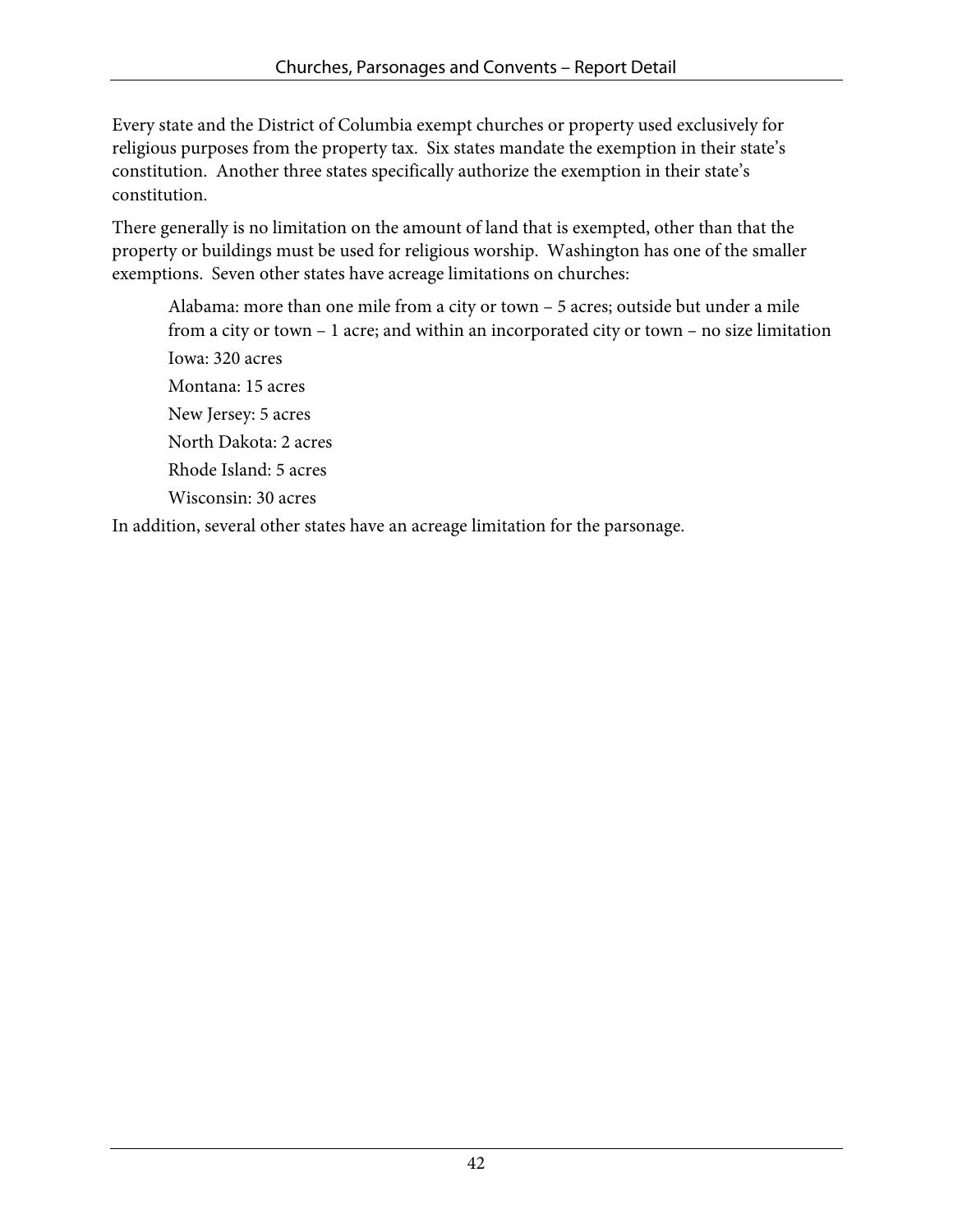# **NONPROFIT NONSECTARIAN ORGANIZATIONS** – SUMMARY

## **Current Law**

Under current law, all real and personal property of nonprofit nonsectarian organizations are exempt from property taxes. According to statute, the organizations qualifying for this tax exemption must be performing either character building, benevolent, protective or rehabilitative social services. In addition, the property must be used exclusively for the purposes of character building, benevolent, protective or rehabilitative social services. An example of a nonsectarian organization is the American Lung Association of the Northwest. In Appendix 3 is the current law statute, RCW 84.36.030(1), which provides for the property tax exemption.

## **Findings and Recommendations**

This review of Washington's nonprofit nonsectarian organizations' property tax exemption has evaluated the legal history, public policy objectives, economic and revenue impacts and other states' similar tax preferences. The following were determined through this audit:

#### **Legal History and Public Policy Objectives**

- The property tax exemption for nonsectarian organizations dates back to an 1854 section exempting "benevolent, charitable, literary, or scientific" institutions, various government properties, schools, cemeteries, and public libraries from the tax base. This initial tax preference was a definition of the tax base.
- Statutory language in 1915 defined nonsectarian organizations broadly, stating they were conducted for religious purposes, not for profit and that the purposes of the organization are for the general public good. Therefore, a public policy objective of this tax preference was to provide financial support for non-profit organizations which were performing services for the general public good.
- A related public policy objective of the property tax exemption for nonsectarian organizations is to support quasi-public services. This is based on the service activities performed by these organizations as benevolent, character building, protective or rehabilitative social services.
- There is a public policy objective that the exempt property must be used exclusively for nonsectarian purposes.
- There is no statutory requirement that these organizations must have "gift giving" to the community to qualify for the preference. However, the Department of Revenue has required a gift giving rule in order to define organizations that qualify for the preference.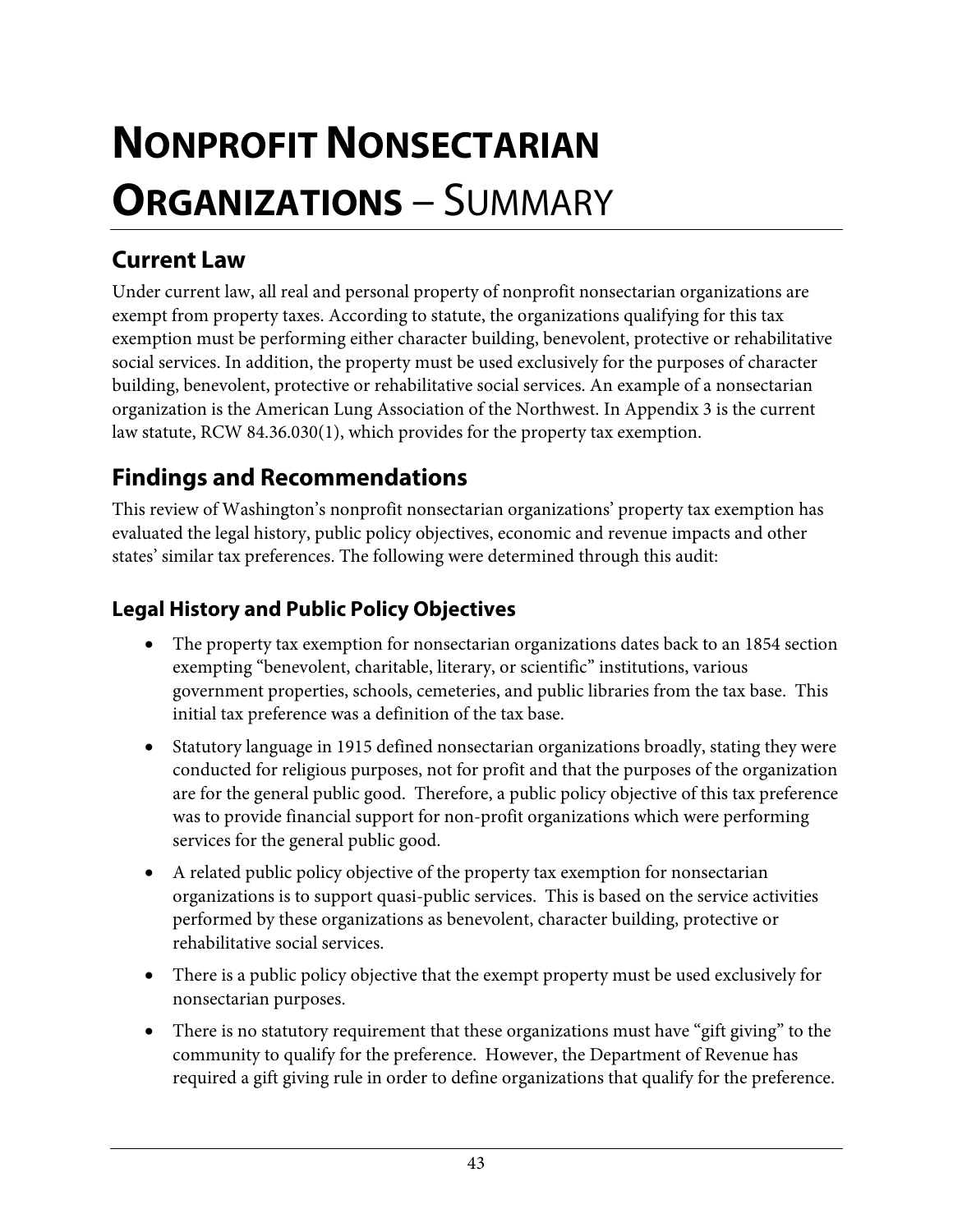• This tax preference has provided property tax relief to nonprofit nonsectarian organizations that have met the gift giving test in the past.

#### **Beneficiaries**

- The beneficiaries from this property tax exemption are 651 nonprofit nonsectarian organizations statewide that received a property tax exemption in property tax year 2006-07. Those organizations claimed the exemption on 1,081 parcels statewide.
- Due to the fact that these nonsectarian organizations have to quantify their gift giving activities in order to meet the threshold outlined in administrative rule for this tax preference, there does not appear to be any unintended tax benefits to any entities.

#### **Economic and Revenue Impacts**

- In property tax year 2006-07, the nonprofit nonsectarian organizations had an annual property tax savings of approximately \$17 million.
- The future property tax savings for nonprofit nonsectarian organizations over the next three years is between \$17 and \$18.5 million per year.

#### **Other States**

• Forty-three states, including Washington, had provisions which specified some type of benevolent, fraternal or other nonsectarian organizations. Generally, the state survey found that most other states do not have the broad statutory language like Washington. Most states that do have nonsectarian organizations specifically exempt have named the particular nonsectarian organizations that are entitled to a property tax exemption.

Due to the fact that this tax preference was originally enacted to exclude all not-for-profit nonsectarian organizations from the property tax base and the beneficiaries of the tax preference are nonsectarian organizations that meet the gift giving test in the administrative rule, this tax preference has achieved its public policy objectives in the past. It is unclear what the intentions of the Legislature were when they restricted this tax preference to nonprofits in 1973. It is clear from the legislative history that the purposes of these organizations were for general public good. Through rule, this tax preference is tied to each nonsectarian organization meeting a gift giving test, therefore this tax preference is targeting the property tax exemption to those organizations that are providing social benefits to the local communities. Since this is the only property tax exemption that requires nonprofit organizations to meet a gift giving test, there is different tax treatment among nonprofit organizations performing different charitable services. For example, nonprofit youth organizations, orphanages, nursing homes and hospitals are not required to meet a gift giving test or threshold in order to qualify for their property tax exemptions. The Legislative intent for nonsectarian gift giving is unclear.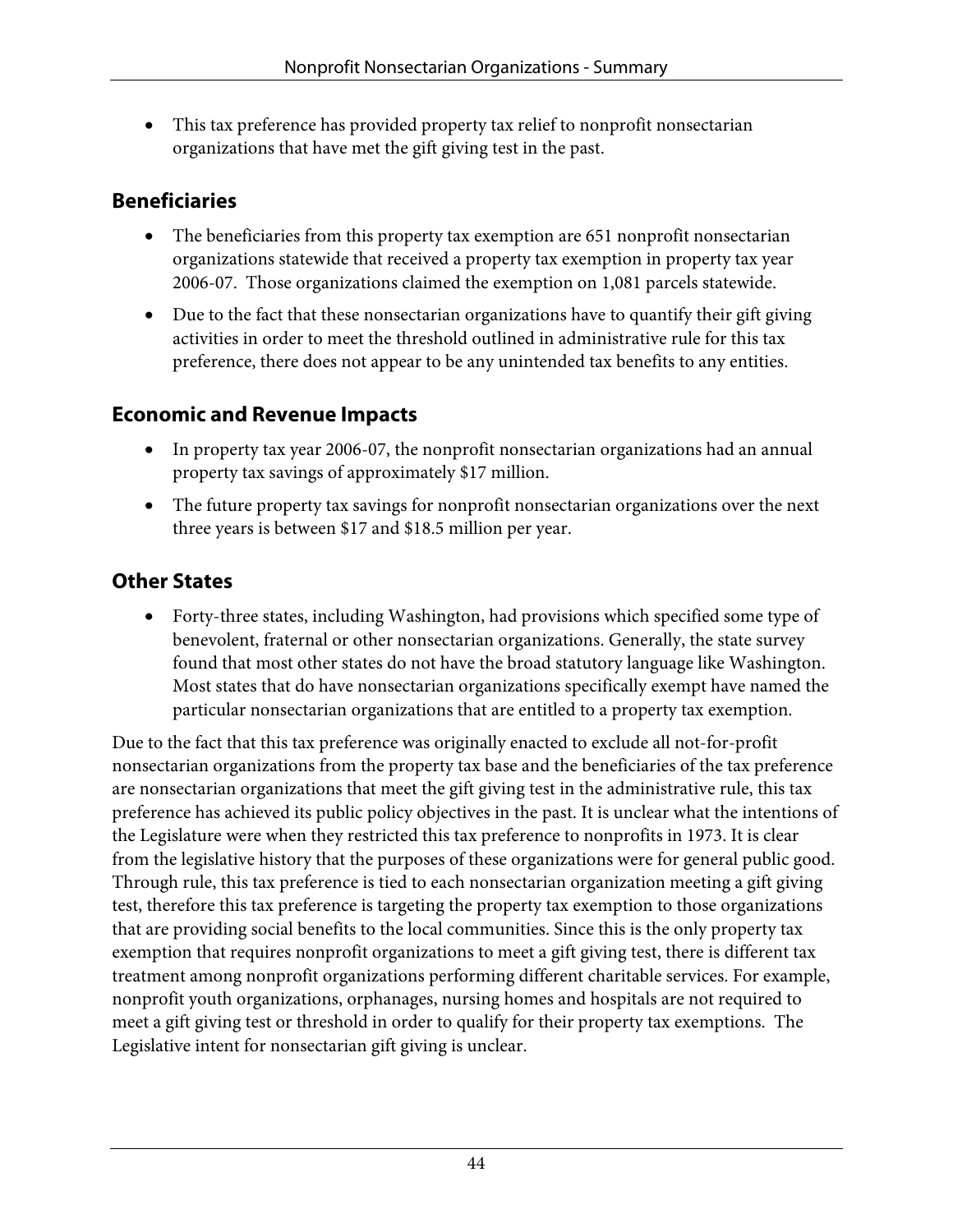#### **Recommendation**

**If the Legislature intended all nonprofit nonsectarian organizations to meet a gift giving test to qualify for the property tax exemption, the Legislature should enact a gift giving criterion into law.** 

| <b>Legislation Required:</b> | Yes                                                                             |
|------------------------------|---------------------------------------------------------------------------------|
| <b>Fiscal Impact:</b>        | A change in revenue could be possible, depending on how this is<br>implemented. |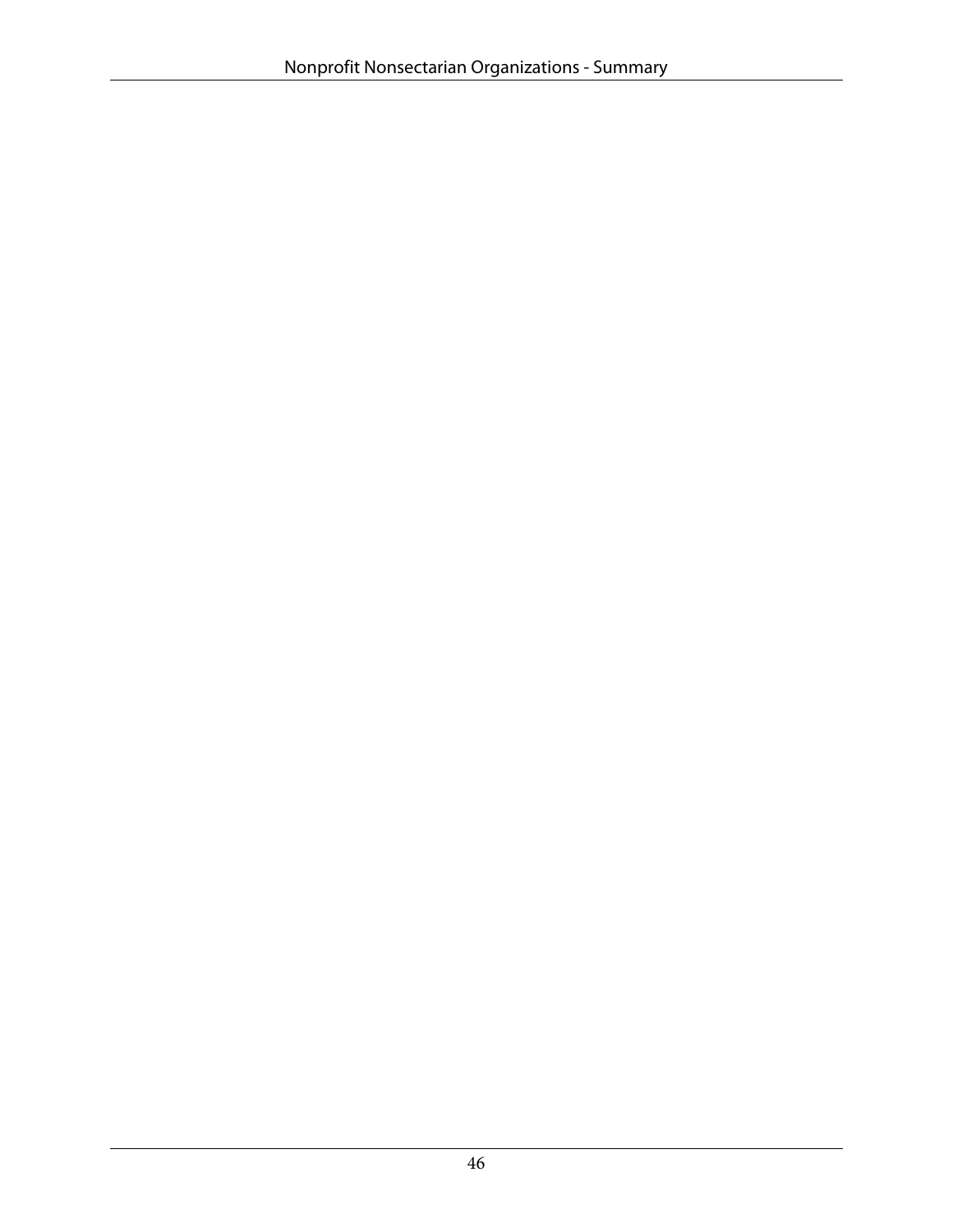# **NONPROFIT NONSECTARIAN ORGANIZATIONS** – REPORT DETAIL

## **Statutory History**

The exemption for non-sectarian organizations first appears in 1915 but other language effectively exempting many non-sectarian organizations appears initially in an 1854 section stating that "benevolent, charitable, literary or scientific" institutions, churches, schools and public libraries were not to be part of the tax base. The exemption for charitable organizations predates the establishment of the state and is consistent with the general history of the U.S. and their prior existence as colonies under British law, which exempted charitable institutions from various taxes as far back as 1601. In 1897, the Washington State Supreme Court<sup>[30](#page-50-0)</sup> determined that property can be quasi public and it has been customary for Legislatures to exempt from taxation charitable institutions. The court recognized that charitable organizations perform services which the state would otherwise be required to fulfill.

In 1915, the law specified "nonsectarian" to include the following organizations eligible for the property tax exemption:

Other non-sectarian organizations or associations organized and conducted primarily and chiefly for religious purposes and not for profit, which shall be wholly used, or to the extent solely used for the religious purposes of such association, or for the educational, benevolent, protective or social departments growing out of, or related to, the religious work of such associations: *Provided*, Such purposes are for the general public good and such properties are devoted to the general public benefit; …

In 1973, the Legislature narrowed the property tax exemption from all nonsectarian organizations to nonprofit entities only. In addition, the Legislature also defined "nonprofit" in statute to mean that no part of the business income could be paid directly or indirectly to members, directors, stockholders, officers, or trustees except for services rendered and the salary paid to officers had to be comparable to the salary of like public officials.<sup>[31](#page-50-1)</sup> The Legislature deleted the "primarily and chiefly" requirements of nonsectarian organizations, replaced "religious" with nonsectarian purposes, and expanded the definitions of the purposes of the organizations.

 $\overline{a}$ 

<span id="page-50-0"></span><sup>30</sup> Chamberlin v. Daniel, 17 Wash. 111, 113 (1897).

<span id="page-50-1"></span><sup>&</sup>lt;sup>31</sup> RCW 84.36.800(4).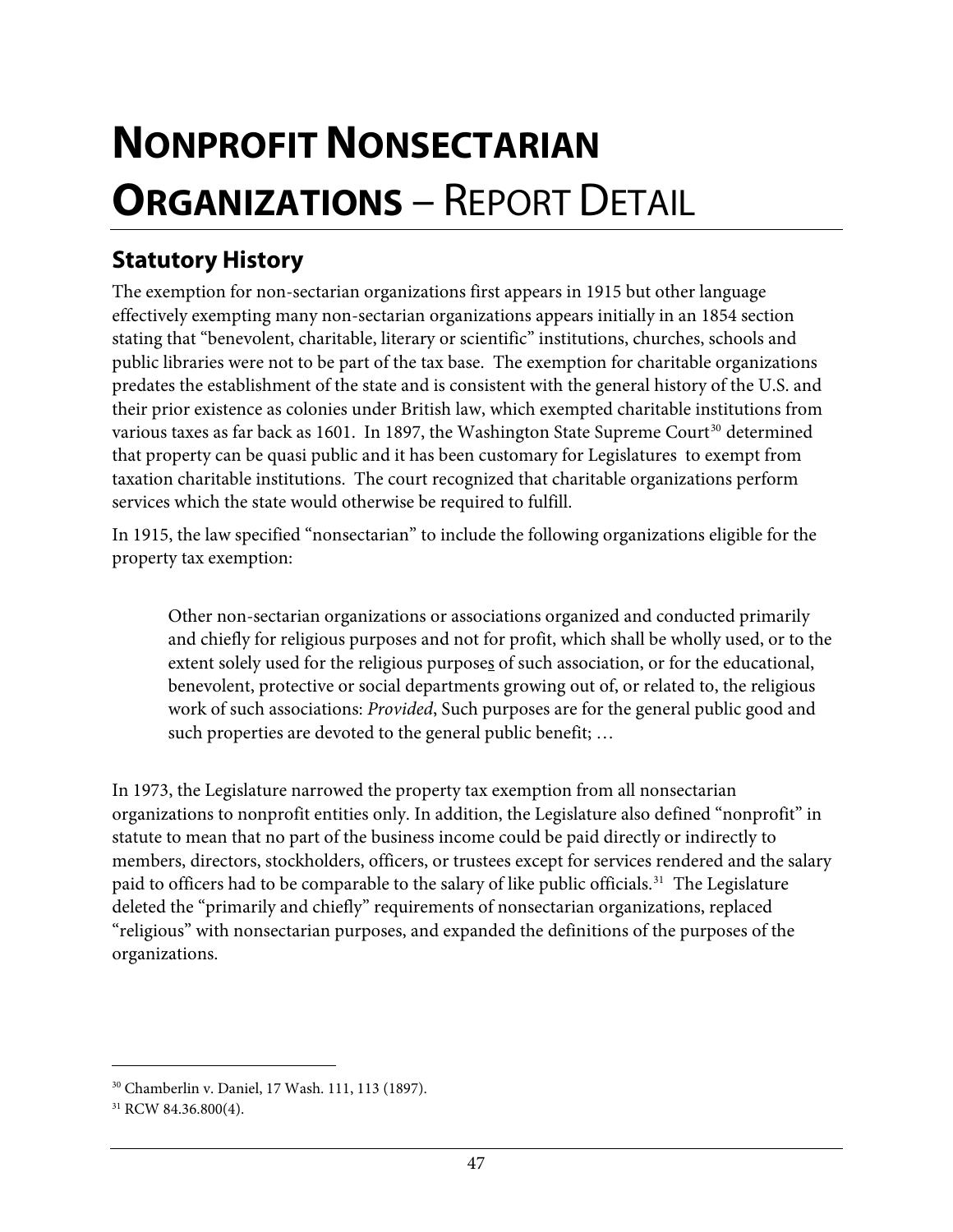The following real and personal property shall be exempt from taxation:

Property owned by nonprofit, nonsectarian organizations or associations, organized and conducted for nonsectarian purposes, which shall be solely used, or to the extent used, for character-building, benevolent, protective or rehabilitative social services directed at persons of all ages.

In 1983, the Legislature clarified that nonprofit organizations could use their exempt property to sell donated merchandise if the proceeds are devoted to the purposes of the nonsectarian organization. In 1984, the requirement that the property be used "solely" for benevolent purposes was replaced by the requirement that to qualify for the exemption, the property must be used exclusively for the purposes for which the exemption is granted.

In 2006, the Washington Legislature allowed a minimal amount of usage of the property for nonexempt purpose without losing the property tax exemption.

# **Administration of the Property Tax Exemption**

The current administrative rule for the nonsectarian organizations' property tax exemption is found in WAC 458-16-210. This current version of the rule has been in place since 1994. WAC 458-16-210, which outlines the requirement for qualifying for this nonsectarian property tax exemption, specifies that the property must be used for and integrally related to characterbuilding, benevolent, protective or rehabilitative social services. To be eligible for this property tax exemption, there must be an element of gift giving in the nonprofit organization activities in relation to the people it serves. The nonprofit organization must meet one of the following conditions:

- Provide goods and/or services free of charge or at a rate that is at least 20 percent below the total costs of the goods and/or services to a minimum of 15 percent of all people assisted; or
- Contribute at least 10 percent of its total annual income towards support of characterbuilding, benevolent, protective or rehabilitative social services or programs (this can include the value of time volunteers donated to carry out services).

Under the existing statute, each nonprofit organization has to perform one or more purposes outlined in statute as character building, benevolent, protective or rehabilitative social services. This current administrative rule is requiring all nonprofit organizations to meet the gift giving test regardless of what purposes they are qualifying for under the list of exempt purposes for nonsectarian organizations. Certainly a gift giving test for benevolent organizations would be a reasonable requirement to distinguish legitimate benevolent organizations but it is not so clear why it is necessary if the nonprofit nonsectarian organization is performing protective or rehabilitative social services. It is unclear if the Legislature intended all nonprofits to be subject to a gift giving test or other charity type threshold test or just certain ones, like nonsectarian benevolent organizations. Under this same section of law pertaining to youth organizations, it states that the exempt organizations must have purposes and uses which are for the general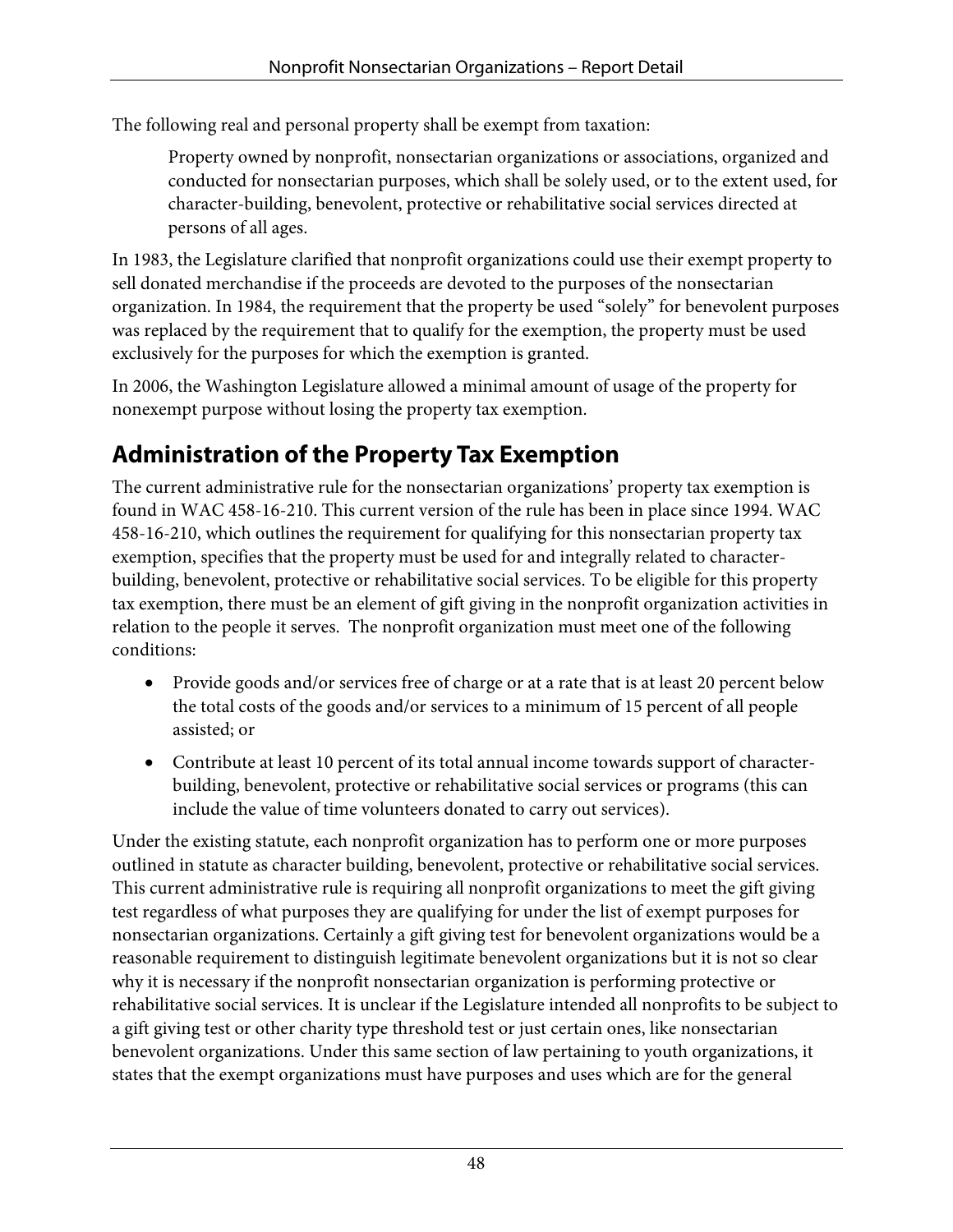public good. Yet, the youth property tax exemption does not require a gift giving test for those organizations in order to receive their property tax exemption.

This administrative rule for nonsectarian organizations annually is restricting a few nonprofit organizations from qualifying for the property tax exemption on the basis of meeting the gift giving test. For example, if a nonprofit hospital had a clinic that was performing rehabilitative social services to the public, they might not qualify for the nonsectarian organization property tax exemption if the clinic was not offering their services at 20 percent below costs or willing to contribute 10 percent of their revenue toward charitable purposes. According to the Department of Revenue, this gift giving test was not in the previous administrative rule, prior to 1994, for nonsectarian organizations. The previous rule language for administering the property tax exemption for nonsectarian organizations was even more difficult to administer according to the Department of Revenue. The following language is from the former administrative rule prior to 1994:

The real and personal property owned by nonsectarian organizations is exempt from taxation, provided that: (a) The organization is nonprofit and is organized and conducted primarily for nonsectarian purposes, (b) the property is, except as provided in RCW 84.36.805 and subsections (2) and (4) of this section, used for character building, benevolent, protective, rehabilitative social services directed at persons of all ages or used by a student loan agency and (c) **if these organizations were not conducting these activities the government would provide this service.** 

The former administrative rule had a requirement that nonsectarian organizations had to determine if the government would be providing their social service. That old administrative rule language caused confusion for taxpayers and led to many Board of Tax Appeals (BTA) cases. At the time of the rewrite of that administrative rule, the Department of Revenue had identified more than 20 BTA cases from nonsectarian organizations regarding their property tax exemption. During the rule-making process in 1994, the Department of Revenue did hold public hearings and gathered interested parties together to discuss this rule change. The gift giving test in the current administrative rule is a result of those discussion and negotiations during the administrative rule-making process. According to the Department of Revenue, since WAC 458- 16-210 has been revised with the gift giving test, the number of BTA cases has dropped significantly.

# **Washington Supreme Court Cases**

 $\overline{a}$ 

There are four commonly cited Supreme Court Cases surrounding the RCW 84.36.030 and the property tax exemption for nonsectarian organizations.<sup>[32](#page-52-0)</sup> The facts in each case are dissimilar but are important with regard to the rule that it is the use to which the property is devoted that determines the question of exemption from taxation.

<span id="page-52-0"></span><sup>32</sup> Norwegian Lutheran Church v. Wooster, 176 Wash. 581 (1934); Pacific Northwest Conference of the Free Methodist Church of North America v. Barlow, 77 Wn. 2d 487 (1969); Yakima First Baptist Home v. Gray 82 Wn. 2d 295 (1973) ; Corporation of the Catholic Archbishop of Seattle v. Johnson 89 Wn 2d 505 (1978).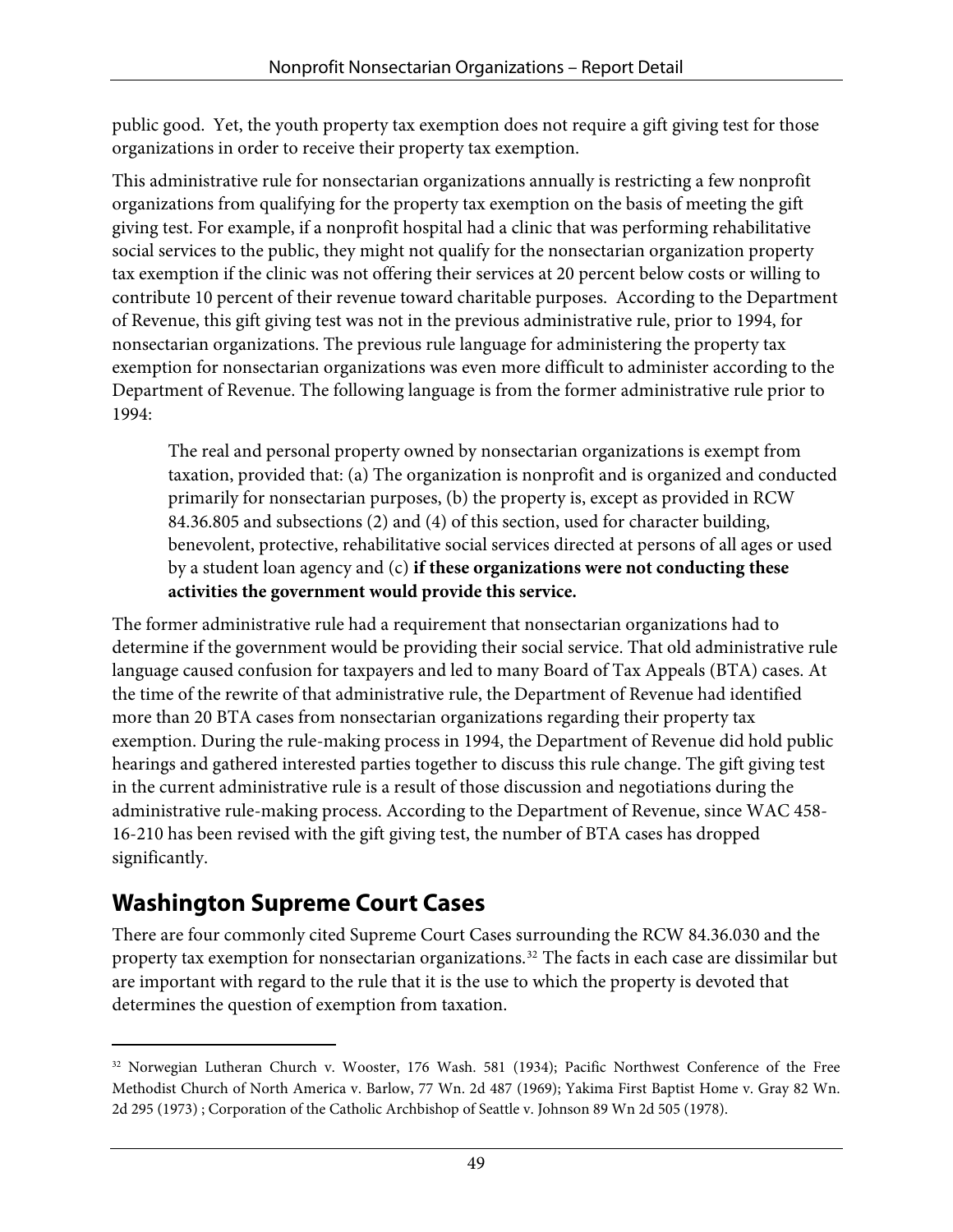## **Public Policy Objectives**

#### **What are the public policy objectives that provide a justification for the tax preference? Is there any documentation on the purpose or intent of the tax preference?**

Tax base defining theory states that at the time Legislatures are developing a tax, they will define the elements that will be subject to the tax and the elements excluded. The first Territorial Legislature enacted a single exemption clause that excluded federal, Territorial, and local government property, burial grounds and schools, as well as "All real and personal property belonging to any religious society, or to any benevolent, charitable, literary, or scientific institution, or invested for the use of the same, or held by trustees."[33](#page-53-0) This early exemption is an exclusion from the tax base, and it appears that it would include most nonsectarian organizations. This is further supported by an additional exemption in 1871 for all "lodge buildings and furniture of any fraternity in this Territory and the grounds upon which buildings stand" and treating them the same as churches.<sup>[34](#page-53-1)</sup> The public policy objective for this exemption for benevolent, charitable, literary and scientific institutions was consistent with a base-defining rationale.

In addition to the tax defining argument for this tax preference, it is likely that the Legislature would have exempted nonsectarian organizations for the *quasi* public nature of their social service work to the state, as stated previously in Chamberlin v. Daniel Supreme court case. The court indicated that charitable institutions are typically exempt. The subsidy theory, at its most basic, is the theory that the state grants exemptions because the exempted organization lessens the burden on government. This theory could apply to nonsectarian organizations. Given the social programs that nonsectarian organizations are conducting, they are lessening the burden on government.

Since the original language defined nonsectarian organizations broadly that they were not for profit and that the purposes of the organization are for the general public good, an objective of this tax preference was to provide an exemption for nonprofit organizations for their public services. Over time, the exemption for nonsectarian organizations has been specifically narrowed to just nonprofit entities in 1973. In 1994, the administration of this tax preference required these nonprofits to demonstrate gift giving within their organization. A public policy objective of this tax preference contained in the administrative rule has been to limit the tax exemption to those organizations that could demonstrate gift giving to local communities or that their services would otherwise have been provided by the government. The gift giving test in the current administrative rule and the prior administrative rule's requirement that nonsectarian organizations must be performing a function that the government would otherwise have to do is consistent with theory that these organizations are *quasi* public in nature. The property tax exemption's purpose is to include just those nonprofit organizations that have the purposes of

 $\overline{a}$ 

<span id="page-53-0"></span><sup>&</sup>lt;sup>33</sup> 1854 Laws of Washington Territory p. 331 §2, italics added.

<span id="page-53-1"></span><sup>&</sup>lt;sup>34</sup> 1871 Laws of Washington Territory p. 37 §4.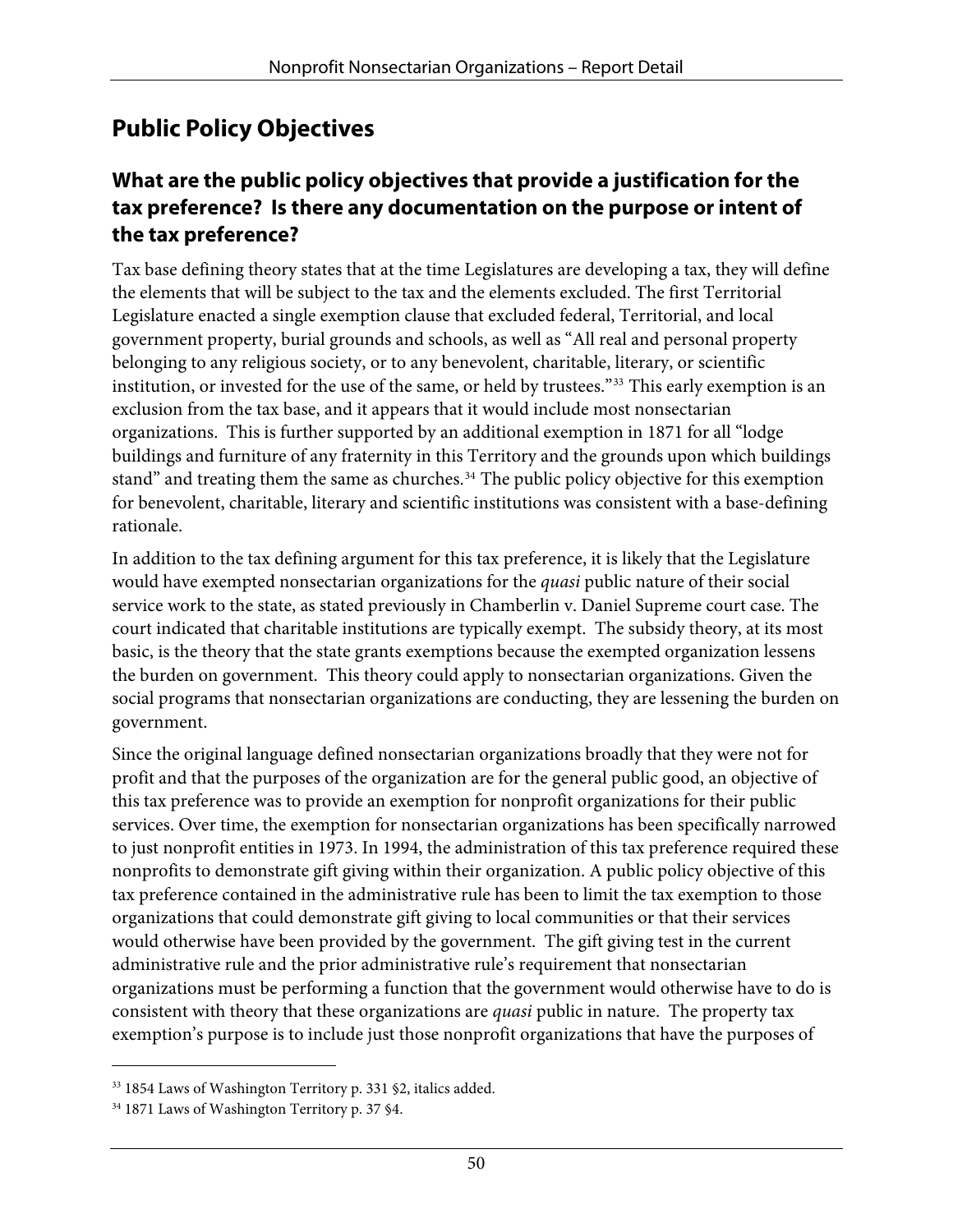character-building, benevolent, protective or rehabilitative social services directed at persons of all ages.

A third public policy objective has been to limit the exemption to just property that is used exclusively for nonsectarian purposes. A final public policy objective of the Legislature has been to allow a limited number of days that a nonprofit nonsectarian organization's exempt property can be rented or used for pecuniary gain each year.

## **What evidence exists to show that the tax preference has contributed to the achievement of any of these public policy objectives?**

After examining the Department of Revenue's property tax exemption database, the entities claiming this property tax exemption are nonsectarian organizations performing services of character building, benevolent, protective or rehabilitative social services. This tax preference has achieved its objectives of providing property tax relief to these organizations for the quasi public social services provided to local communities and for defining the tax base. The gift giving test for this tax preference targets the tax exemption to just those nonprofit organizations that are providing charity to the individuals receiving their social services. In comparison to other property tax exemptions for nonprofits, the nonsectarian property tax exemption is the strictest in terms of the gift giving requirement. This gift giving test in the administrative rules does increase the transparency of implementing this tax exemption which lowers compliance costs for nonprofit organizations. This more targeted tax preference assists in meeting the public policy objectives of nonprofit organizations extending their tax benefits to local communities.

Through this review, no evidence was uncovered that suggested the exempt property was not being used for nonsectarian purposes so that objective has been met.

## **To what extent will continuation of the tax preference contribute to these public policy objectives?**

The public policy objectives of this tax preference are being fulfilled so continuation of this tax preference will contribute to fulfilling these public policy objectives. This tax preference has been narrowed to just those organizations that provide social benefits. In the future, if nonsectarian organizations diversify the types of services provided, there could be additional administrative difficulty in distinguishing nonsectarian exempt property.

#### **If the public policy objectives are not being fulfilled, what is the feasibility of modifying the tax preference for adjustment of the tax benefits?**

The public policy objectives of this tax preference are being fulfilled in that the nonprofit organizations that are receiving a tax exemption are also the ones that have met a gift giving test. Under existing law for nonsectarian organizations, it is unclear whether the Legislature had intended to require all nonsectarian organizations to be subject to meeting a gift giving threshold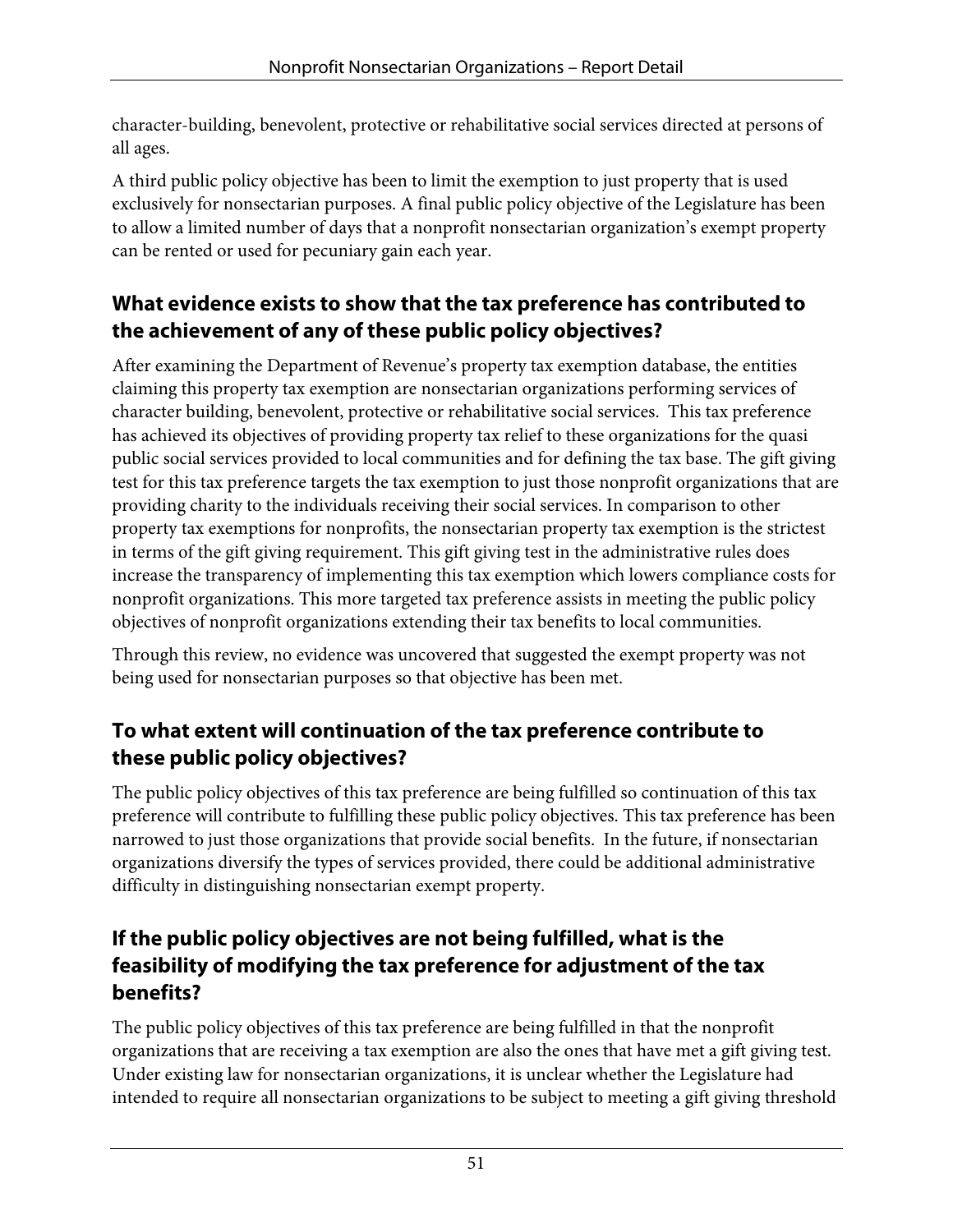in order to qualify for a property tax exemption. If the Legislature intended all nonprofit nonsectarian organizations to meet a charitable contribution test, then a modification to this property tax exemption statute would be necessary to clarify that a gift giving test should be applied to all nonsectarian organizations regardless of what services they are providing.

## **Beneficiaries**

#### **Who are the entities whose state tax liabilities are directly affected by the tax preference?**

In property tax year 2006-07, there were 651 nonsectarian organizations statewide that received a property tax exemption, based on the Department of Revenue exempt nonprofit database. These organizations had 1,080 parcels which were property tax exempt. The beneficiaries of this tax preference are in a wide variety of industry sectors that provide benevolent, character building, protective and rehabilitative social services. Some examples of nonprofit nonsectarian organizations receiving a property tax exemption are the following:

American Cancer Society Big Brothers / Sisters Domestic Violence and Sexual Assault Services Good Samaritan Outreach Services Goodwill St. Vincent DePaul Greenwood Home and Senior Center Highline – West Seattle Medical Center Kirkland Foster Home Family YMCA Maternity Home for Unwed Teens Palouse River Counseling Center Spokane Neighborhood Centers

The beneficiaries of this tax preference are located in most all counties. Table 6 presents the top ten counties with the highest number of nonsectarian organizations present. King County has 30 percent of the nonsectarian organizations statewide. Pierce County has the second highest number of nonsectarian organizations at 10 percent. The top ten counties make up 81.4 percent of all nonsectarian organizations statewide.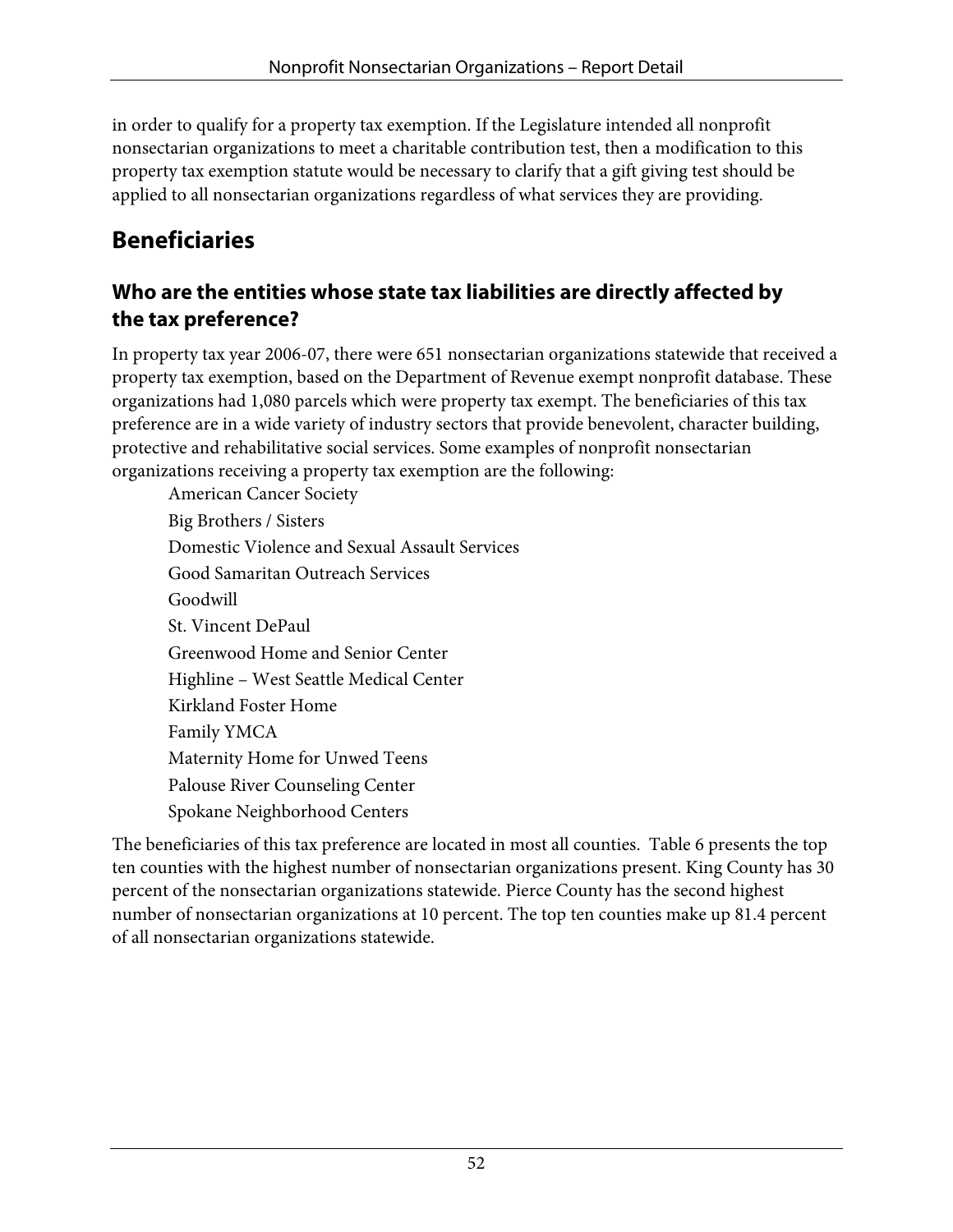| <b>County</b>         | <b>Number of Nonsectarian</b><br><b>Organizations</b> | % of Total<br><b>Organizations</b> |
|-----------------------|-------------------------------------------------------|------------------------------------|
| King                  | 199                                                   | 30.6%                              |
| Pierce                | 68                                                    | 10.4%                              |
| Spokane               | 65                                                    | 9.9%                               |
| Snohomish             | 45                                                    | 6.9%                               |
| Yakima                | 36                                                    | 5.5%                               |
| Clark                 | 28                                                    | 4.3%                               |
| Kitsap                | 26                                                    | 4.0%                               |
| Thurston              | 22                                                    | 3.4%                               |
| Whatcom               | 21                                                    | 3.2%                               |
| Skagit                | 20                                                    | 3.1%                               |
| <b>Other Counties</b> | 121                                                   | 18.6%                              |
| $TOTAL =$             | 651                                                   | 100.0%                             |

**Table 6:** Top 10 Counties with Largest Number of Nonsectarian Organizations Receiving Property Tax exemption in 2006

Source: Department of Revenue Nonprofit Property Tax Database.

#### **To what extent is the tax preference providing unintended benefits to entities other than those the Legislature intended?**

There does not appear to be any unintended tax benefits to any entities other than the nonsectarian organizations that are conducting character building, benevolent, protective or rehabilitative social services. In addition to the requirement that the exempt property must be used exclusively for the purposes of either character building, benevolent, protective or rehabilitative social services, the organizations must meet a gift giving test. The combination of all of these factors leads to only a small chance of unintended benefits going to entities other than those that the Legislature intended.

## **Revenue and Economic Impacts**

#### **What are the past and future tax revenue and economic impacts of the tax preference to the taxpayer and to the government if it is continued?**

According to the Department of Revenue's Tax Exemption Reports from 1988 until 2004, this property tax exemption for nonsectarian organizations has seen the property tax savings rise from less than \$5 million in 1988 to more than \$11 million in 2004 and 2005. The value of the taxpayer savings of this tax preference has fluctuated over those years depending on the sample of counties used to forecast the taxpayer savings of this tax preference by the Department of Revenue. One reason for the rise in property tax savings has been the growth in the number of nonprofit nonsectarian organizations.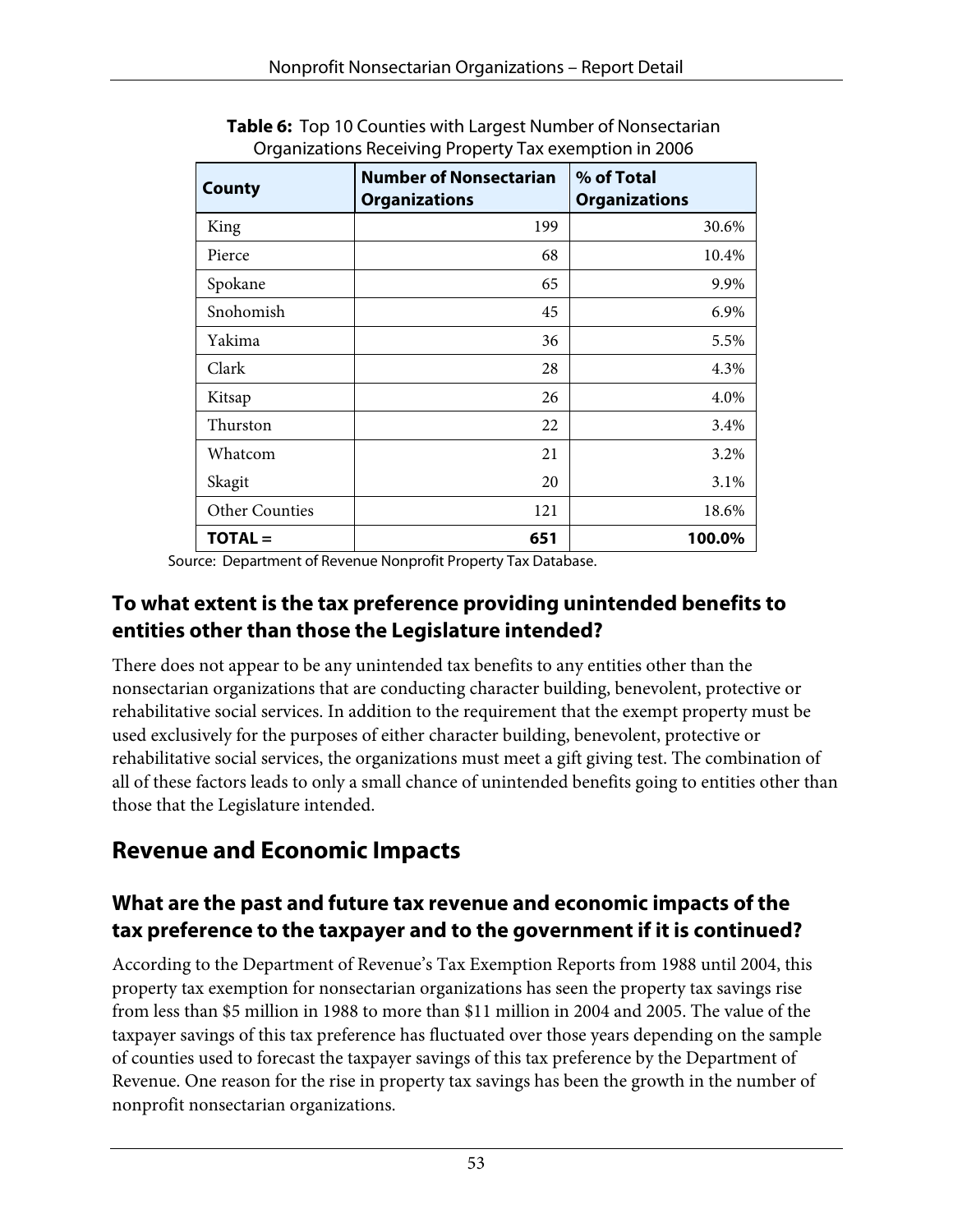The forecast for the nonsectarian property tax savings is based on the 2007 Department of Revenue's exempt property tax data and county roll data of the value of nonprofits' exempt property. For property tax year 2006-07, the local and state property tax savings are estimated to be \$17 million. The future property tax savings is estimated between \$17 million in 2007-08 and \$18.5 million in 2009-10. Table 7 summarizes the property tax savings.

If this tax preference was continued and the exempt property value was not added to the tax roll, then nonprofit nonsectarian organizations would not pay property taxes, and other local taxpayers would pay slightly higher property taxes annually. There would be a shift in the tax liability from nonprofit nonsectarian organizations to other residential and business property owners in specific locations where the nonsectarian organizations' properties are located statewide. Governments would not see a change in their overall property tax revenue due to this tax preference because of the shifting of tax liability among taxpayers, unless the taxing districts were at their maximum tax rate limit. If taxing districts are at their maximum tax rate limit, then the local governments cannot fully shift the tax liability from this exemption onto other taxpayers by raising their local property tax rate.

| Year    | <b>Exempt Value</b><br>$(5 millions)$ | <b>State Property</b><br><b>Tax Savings</b><br>(\$millions) | <b>Local Property Tax</b><br>Savings (\$millions) | <b>Total Property Tax</b><br><b>Savings</b><br>(\$millions) |
|---------|---------------------------------------|-------------------------------------------------------------|---------------------------------------------------|-------------------------------------------------------------|
| 2006-07 | \$1,553.8                             | \$3.1                                                       | \$13.9                                            | \$17.0                                                      |
| 2007-08 | \$1,615.9                             | \$3.2                                                       | \$14.1                                            | \$17.3                                                      |
| 2008-09 | \$1,680.6                             | \$3.3                                                       | \$14.5                                            | \$17.8                                                      |
| 2009-10 | \$1,747.8                             | \$3.4                                                       | \$15.1                                            | \$18.5                                                      |

**Table 7:** Forecast of Local and State Property Tax Savings for Nonsectarian Organizations

#### **If the tax preference were to be terminated, what would be the negative effects on the taxpayers who currently benefit from the tax preference and the extent to which the resulting higher taxes would have an effect on employment and the economy?**

If the tax preference were terminated, the negative effect on the nonprofit nonsectarian taxpayers would be \$17 million. It is difficult to quantify the exact number of employees who are working for nonsectarian organizations that are receiving this tax preference because they are in many different industry sectors. Since the beneficiaries of this tax preference are all different types of nonprofit nonsectarian organizations, the most recent financial data from nonprofit organizations that are required to report to the IRS is summarized to examine the impact on the economy. There were nearly 7,700 nonprofit public charities in Washington that were required to report to the IRS in 2005. These organizations had total gross receipts of \$28 billion; total revenue of \$24.6 billion; total expenses of \$22.8 billion; net income of \$1.8 billion and total assets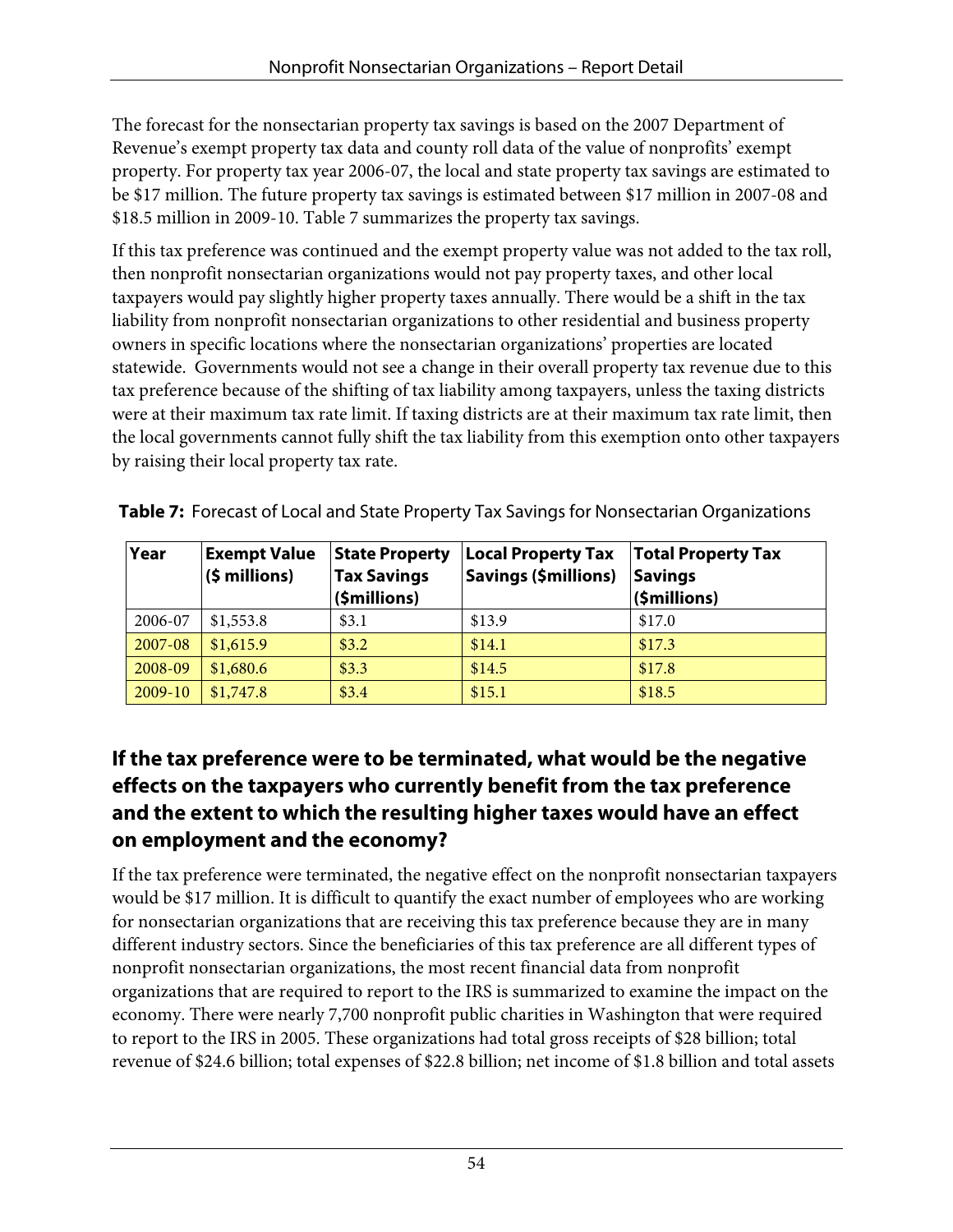of \$33.1 billion. Washington's nonprofits made up roughly 2 percent of all nonprofit revenue, expenses and assets in the U.S. [35](#page-58-0)

The number of nonprofit employers in Washington State, who are identified as nonprofits by the Washington State Department of Employment Security, is sizably smaller than the total number of nonprofit firms reporting to the IRS. Several studies by the Evergreen State Society have quantified the number of nonprofit employers in different studies since 1993 with the most recent study completed in 2004.<sup>[36](#page-58-1)</sup> For 2003, this study found that there were 3,618 nonprofit employers with more than 234,700 employees and \$5.7 billion in total wages. Washington's nonprofit sector represents 8.8 percent of all employees and 5.5 percent of total wages statewide. If nonsectarian organizations had to pay property taxes, it is unlikely that they would lay off employees since most of them only employ a few people, and they depend on volunteer employees to help run their organizations.

As far as the impact from higher taxes on employment and the economy statewide due to certain nonprofit organizations having to pay property taxes and other businesses and residents paying less in property taxes, the effect on employment and the economy would be minimal statewide. Since the elimination of this tax preference would result in both higher property taxes for nonsectarian organizations as well as lower taxes for residential and other business property owners, the overall impact on the state economy would be minimal.

## **If the tax preference were to be terminated, what would be the effect on the distribution of liability for payment of state taxes?**

If the tax preference were to be terminated, the effect on the distribution of tax liability would be a shifting of property tax liability from residential and other commercial properties to higher taxes for nonprofit organizations. The degree of tax liability shifting among taxpayers would be minimal. The largest change in average tax rate among counties throughout the state with nonsectarian organizations would be -.8 percent in Clark County. Adams County had the second largest reduction in the average property tax rate of -.5 percent and all other counties' reduction in property tax rates were below -.5 percent so the overall positive impact on the state economy from having lower property taxes to local residents where nonsectarian organizations are located would be minimal. Due to counteracting forces of nonsectarian organizations paying property taxes and other taxpayers paying lower property taxes, the overall negative impact on the statewide and regional economy would be minimal.

 $\overline{a}$ 

<span id="page-58-0"></span><sup>&</sup>lt;sup>35</sup> The Nonprofit Sector in Brief Facts and Figures from the Nonprofit Almanac 2007, Urban Institute National Center for Charitable Statistics.

<span id="page-58-1"></span><sup>&</sup>lt;sup>36</sup> Nonprofits in Washington 2004 The Evergreen State Society.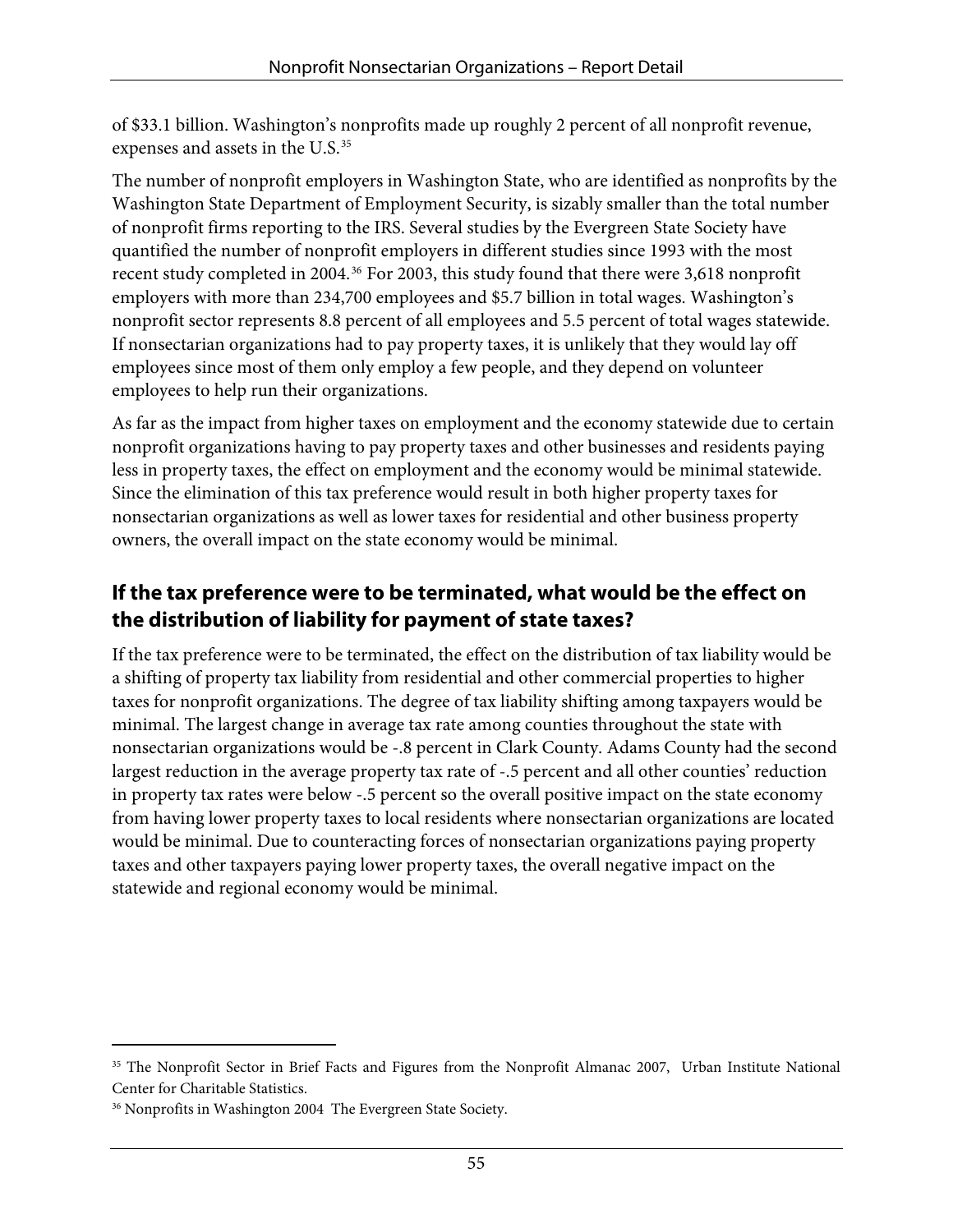## **Other States**

#### **Do other states have a similar tax preference and what potential public policy benefits might be gained by incorporating a corresponding provision in Washington?**

The Commerce Clearing House (CCH) 50-state survey plus DC of property tax exemptions for nonsectarian organizations revealed that 43 states, including Washington, had some type of provision specified for benevolent, fraternal or other nonsectarian organizations. The other eight states had provisions to provide a property tax exemption generally for charitable organizations but the state did not have specific provisions for benevolent, character building, protective or rehabilitative social services. Generally, the state survey found that most other states do not have the broad statutory language like Washington that brings in a wide variety of nonsectarian organizations that fit either benevolent, character building, protective or rehabilitative social services. Most states have specified in statute which nonsectarian organizations should receive a property tax exemption. Some examples of states that specified certain nonsectarian organizations by name are: Connecticut, Delaware, Indiana, Nevada and New Hampshire. Other states, like Minnesota and Missouri, have tests that charitable organizations must meet in order to qualify for their property tax exemption. Below are some additional examples of different states' tax treatment of nonsectarian organizations' property:

#### **Hawaii**

Their nonprofit nonsectarian property tax exemption is limited to schools, churches and labor organizations. In addition, the real property of thrift stores that distribute their income to charitable organizations is also tax exempt under certain conditions.

#### **Kentucky**

Their property tax exemption for nonsectarian organizations is limited to fraternal benefit society organizations.

#### **Louisiana**

Their nonsectarian property tax exemption is for nonprofit housing for homeless persons or for the property of a lodge or club.

#### **Michigan**

Michigan has an acre limitation of 400 acres for their property tax exemption of boy or girl scout organizations, a camp fire girls organization, a 4-H club or foundation, or a YMCA or YWCA. In addition, they require the exempt organizations to have at least half of its members from the state of Michigan.

#### **Montana**

Montana limits the nonsectarian organizations that can qualify for a property tax exemption by requiring the organization to fit into one of the following three categories: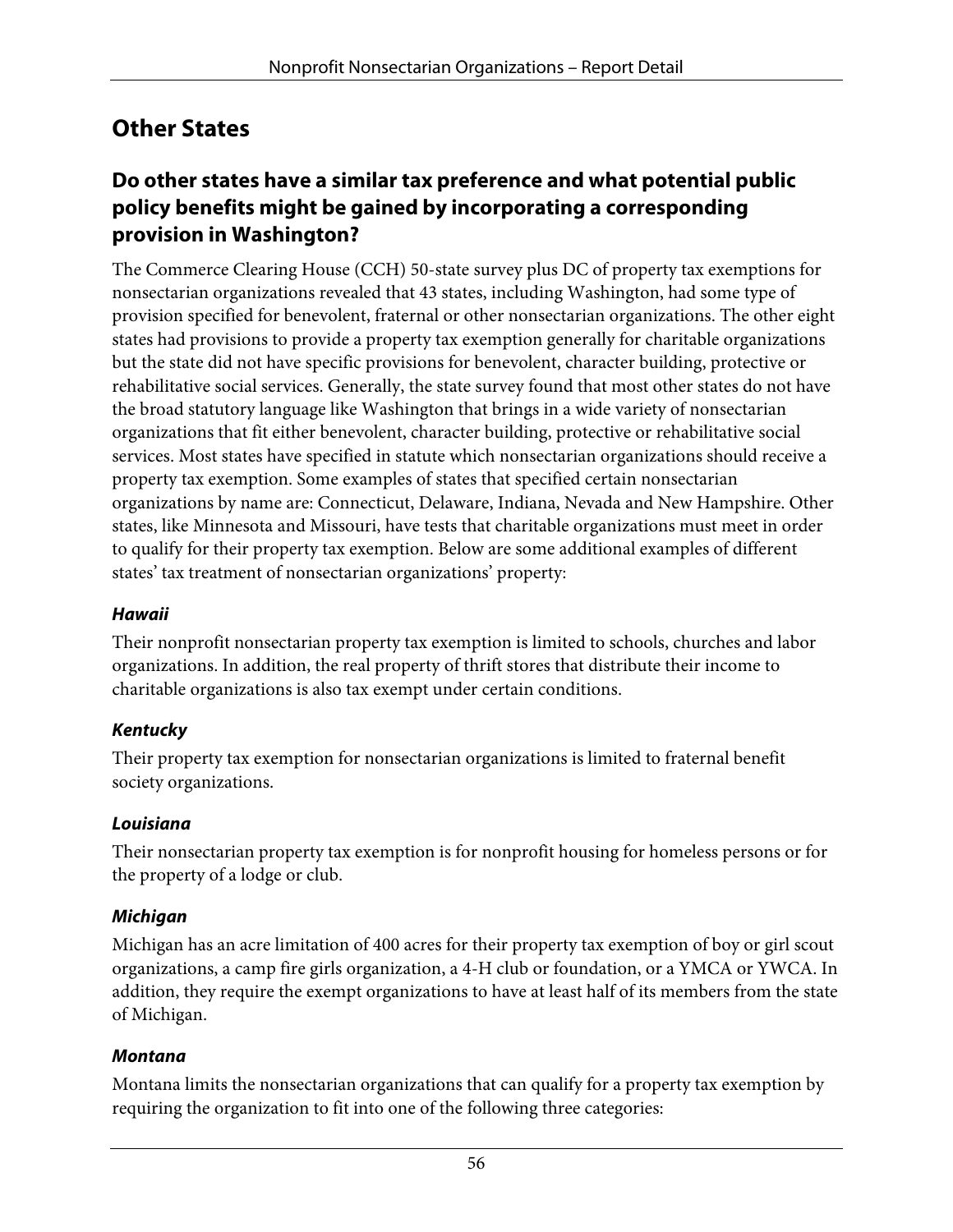- A lodge of a nationally recognized fraternal organization;
- Furnishes services to senior citizens in daytime or evening educational or recreational activities that are recognized in the state plan on aging; or
- Primarily furnishes facilities without charge for public meetings and entertainments.

#### **Nevada**

Nevada puts a limit on the value of exempt nonsectarian property of \$5,000. They also specifically name nonsectarian organizations that are property tax exempt.

#### **Rhode Island**

Rhode Island appears to limit its exemption of nonsectarian organizations to fraternal groups and organizations with services for "friendless" children and poor generally.

#### **Wisconsin**

Wisconsin places different limits on the number of acres of nonsectarian organization's property depending on the specified purpose of the property.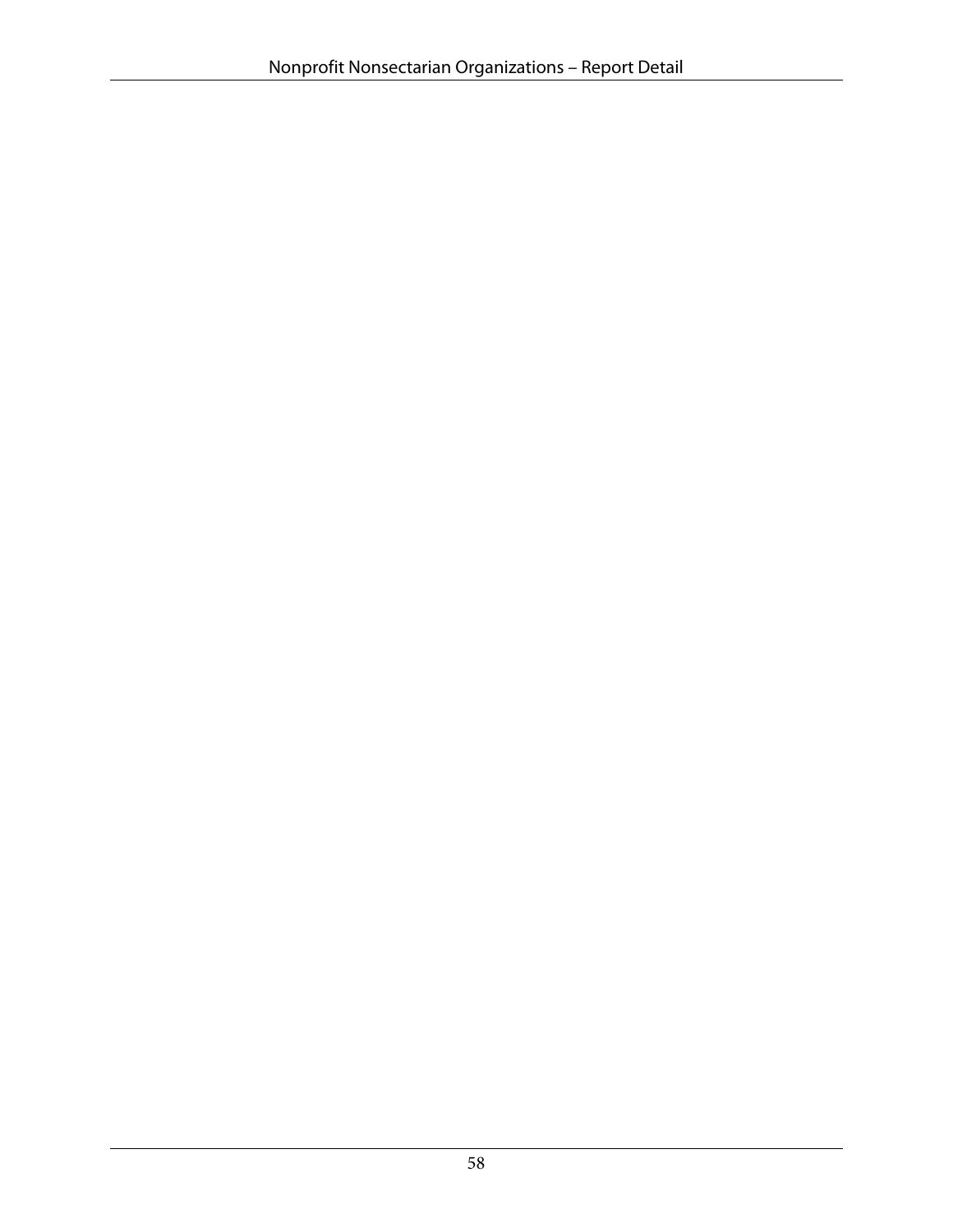# **CEMETERIES** – SUMMARY

## **Current Law**

State law provides that all lands, buildings, and personal property used exclusively for public burying grounds or cemeteries are exempt from the property tax. This applies to both nonprofit and for-profit cemeteries (RCW 84.36.020).

"Public burying grounds" means places actually used and dedicated for the internment or inurnment of human remains, and also includes an "abandoned cemetery," "historical cemetery," "historic grave," Native Indian burial grounds and historic graves, and nonprofit cemeteries owned or operated by any recognized religious denomination.

In addition to the exemption noted above, another statute, RCW 68.20.110, provides that nonprofit cemetery associations are authorized to hold land for the sole purpose of a cemetery which shall be exempt from taxation if intended to be used exclusively for burial purposes.

# **Findings and Recommendations**

This review of Washington's property tax exemption for cemeteries evaluated the legal history, public policy objectives, economic and revenue impacts and other states' similar tax preferences. The following findings were determined through this audit:

## **Legal History and Public Policy Objectives**

- The property tax exemption for cemeteries or burial grounds dates back to the origin of Washington Territory – 1854.
- All privately owned cemeteries both nonprofit and for-profit are exempt from property taxes. In 1881 there was a restriction for the tax exemption that the burial grounds could not be owned or controlled for speculative purposes. This restriction was dropped in 1886.
- There may be several public policy objectives for exempting cemeteries from the property tax:
	- o The Legislature, when defining the tax base, chose to exempt cemeteries because they did not rise to the level of a taxable activity;
	- o The Legislature wanted to provide a subsidy to cemeteries because they perform a service that otherwise the government would need to do;
	- o As a matter of equity, since publicly-owned cemeteries are exempt from property taxes, it is fair to exempt privately-owned cemeteries; and
	- o Since the use of cemetery property is restricted, it is not in the interest of a government to foreclose on a cemetery.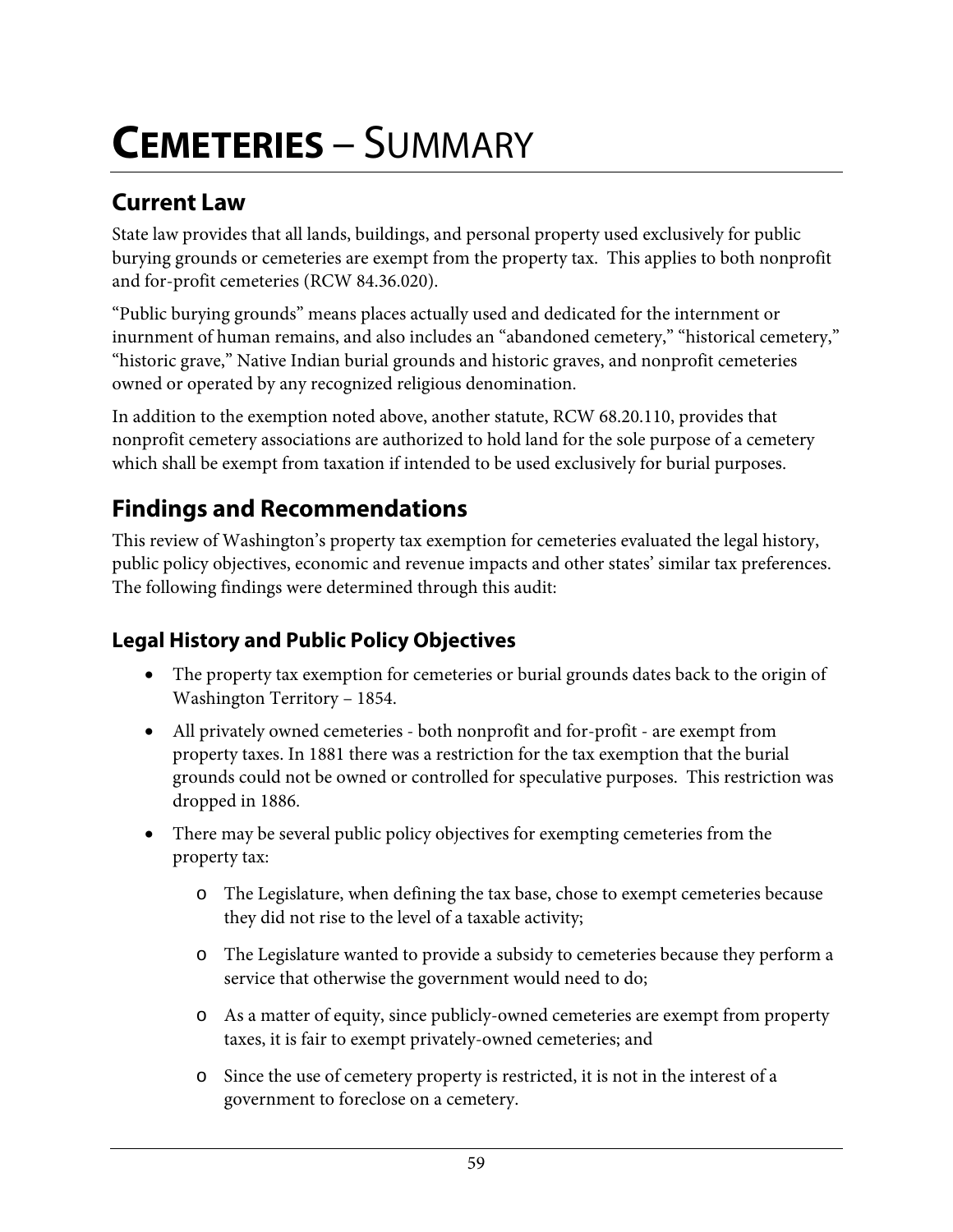• Cemeteries are also operated by some local governments - either cemetery districts or cities and towns.

#### **Beneficiaries**

• Property tax exemptions are granted to 196 cemeteries in 2006 – 153 owned by nonprofit organizations and 43 owned by for-profit companies. In addition there are another 67 cemeteries located on tax-exempt church grounds.

#### **Economic and Revenue Impacts**

- The estimated value of the 196 cemeteries is over \$700 million.
- The property tax savings in 2006-07 are estimated at \$7.4 million.
- Over the next three years the savings are expected to increase to \$7.9 million in 2009-10.
- The cemetery industry is captive to Washington with Washington residents primarily being served by Washington cemeteries.
- There has been a tremendous change in the disposition of the dead in Washington in the last 25 years – going from 65 percent burials and 29 percent cremation in 1980 to 31 percent burials and 65 percent cremation in 2005.

#### **Other States**

- Twenty states exempt all privately owned cemeteries both nonprofit and for-profit from the property tax.
- Twenty-three states exempt only nonprofit cemeteries.

#### **Recommendation**

**The property tax exemption for all privately owned cemeteries should be continued.** 

| <b>Legislation Required:</b> | None |
|------------------------------|------|
| <b>Fiscal Impact:</b>        | None |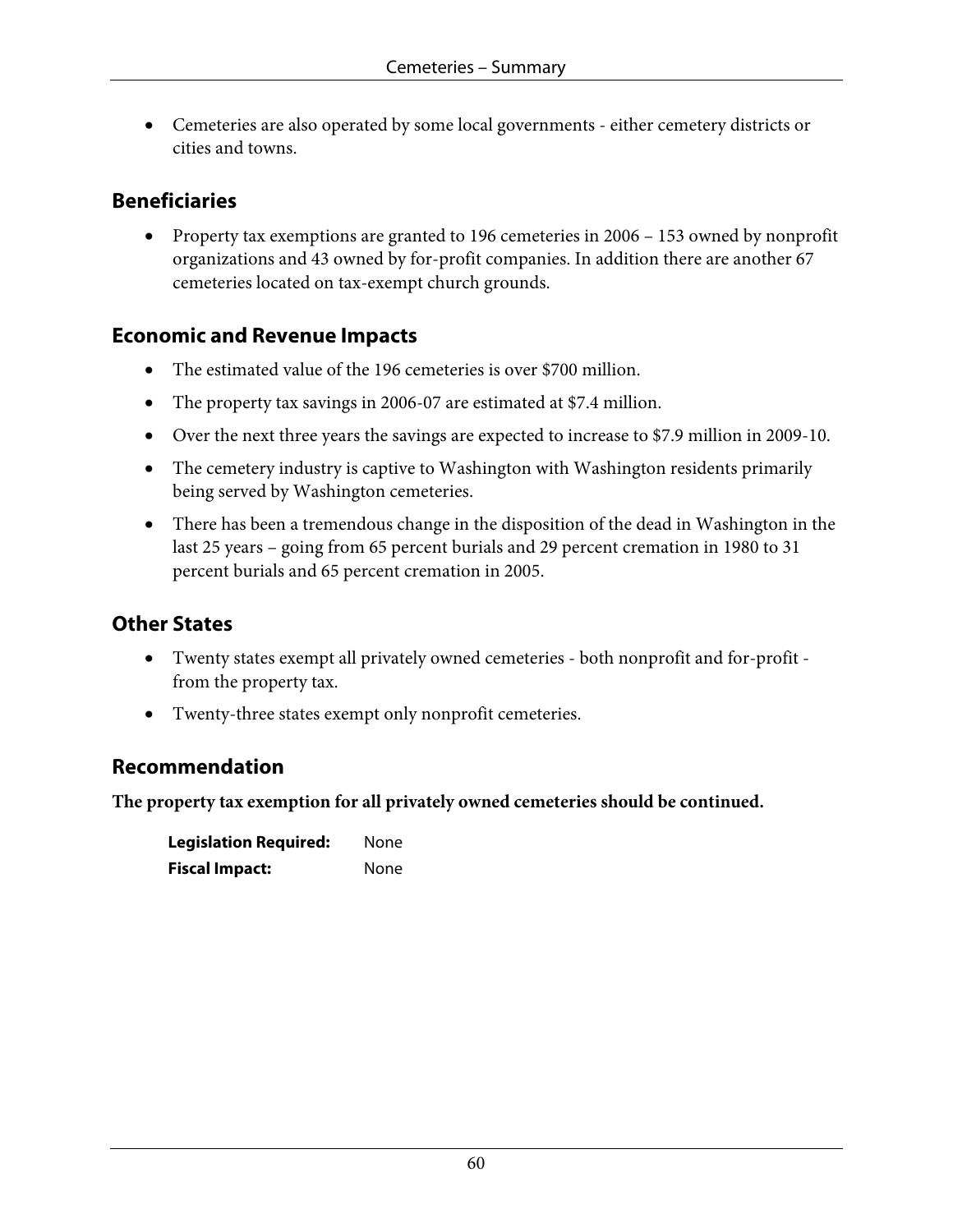# **CEMETERIES** – REPORT DETAIL

# **Statutory History**

The property tax exemption for cemeteries dates back to the origin of Washington Territory in 1854. Territorial law provided that "All real and personal property belonging to …, and all places of burial, … shall be exempt from taxation." In 1881 the Legislature added a restriction that the burial grounds not be owned or controlled for speculative purposes. In 1886 this restriction was dropped.

At statehood the exemption was continued:

 All property described in this section, to the extent herein limited, shall be exempt from taxation, that is to say—

*First*, …; *second*, all lands used exclusively for public burying grounds or cemeteries, *third,* …

The Legislature added the phrase that the property tax exemption applied to all lands used exclusively for public burying grounds or cemeteries "without discrimination as to race, color, national origin or ancestry" in 1961.

Buildings required for the necessary administration and maintenance of cemeteries became exempt in 1973. All personal property required for the necessary administration and maintenance of cemeteries became exempt in 1994.

The 1973 legislation amended many property tax exemption statutes. The term "nonprofit" was inserted in many sections limiting the exemptions to nonprofit organizations. This amendment was even added to the exemption for churches, which is in the same statute as the exemption for cemeteries. The "nonprofit" amendment was not added to the exemption for cemeteries.

# **Cemetery Ownership**

 $\overline{a}$ 

Cemeteries are operated in this state by for-profit corporations, nonprofit organizations, and local governments. Of the 196 cemeteries receiving a property tax exemption under RCW 84.36.020 in 2006, 43 are owned by for-profit corporations, and 153 are owned by religious or other nonprofit organizations. There are another 67 tax-exempt churches with cemeteries on the church grounds.

Cemetery districts are local units of government that can be organized in unincorporated areas of counties (although it may include a city or town) for the purpose of establishing and operating cemeteries (see RCW 68.52.090). There are 102 cemetery districts in the state.<sup>[37](#page-64-0)</sup> These are junior taxing districts with elected commissioners which have an ability to levy a property tax up to 11.25 cents per \$1,000 of assessed value within the district. In 2006 there were 92 cemetery

<span id="page-64-0"></span><sup>&</sup>lt;sup>37</sup> "Property Tax Statistics 2006," Washington State Department of Revenue, August 2006.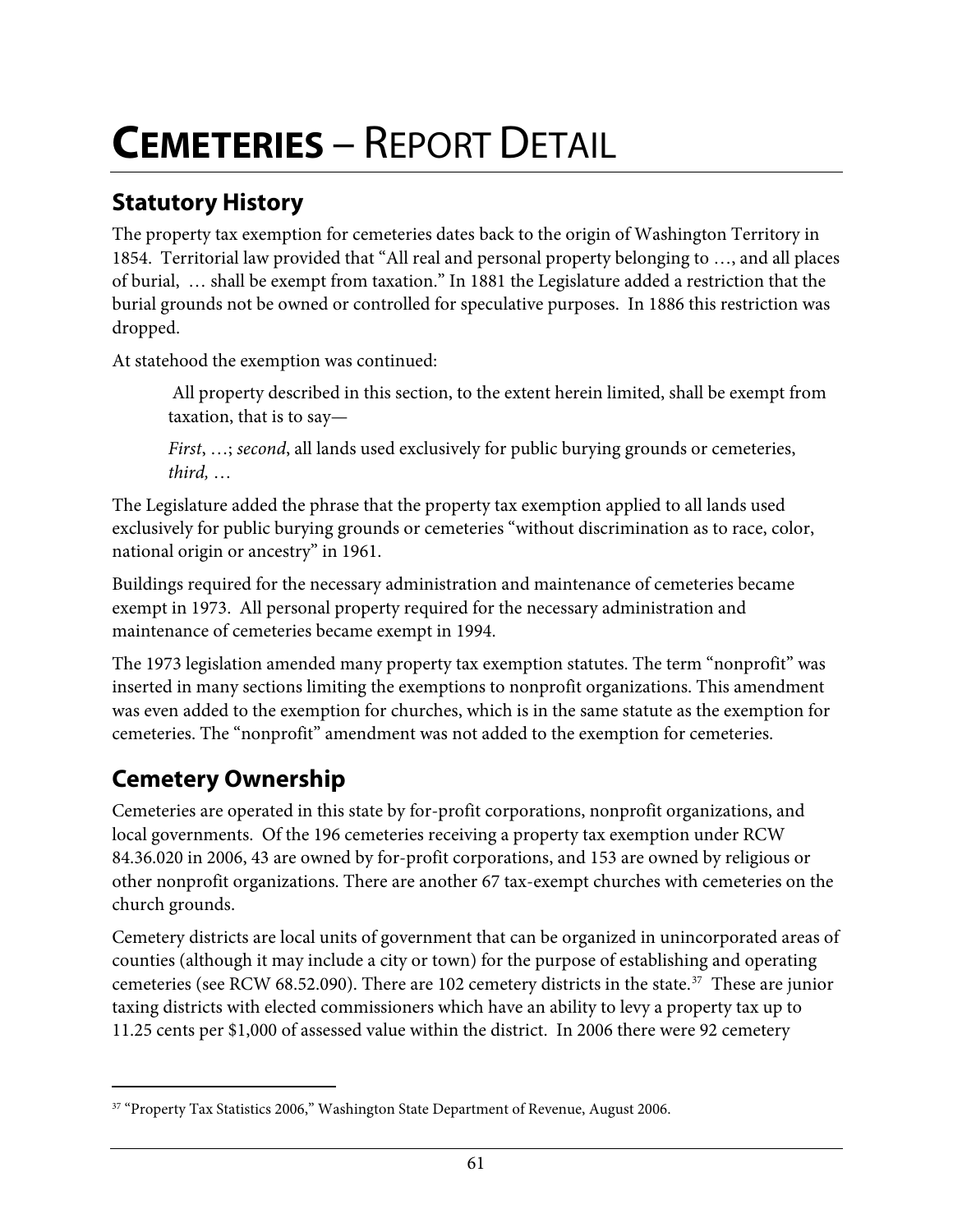districts levying a property tax collecting \$2.2 million in taxes. The average levy rate was 6 cents per \$1,000 of assessed valuation.

Also, every county, town, or city has the power to provide a hearse and pall for burial of the dead, and to procure and hold lands for burying grounds. They may also collect the necessary taxes for these purposes (see RCW 68.52.030). There are 87 towns and cities that had expenditures for cemetery purposes.[38](#page-65-0) These cities and towns have reported spending \$6.0 million on cemeteries in 2005.

## **Cemetery Board**

The state Cemetery Board licenses and regulates 147 active cemeteries in the state. The regulated cemeteries do not include church or religious cemeteries; cemeteries operated by counties, cities, towns, cemetery districts, or other government entities; nor do they include abandoned or historic cemeteries.

The staff of the Cemetery Board, among other duties, audits the financial records of each cemetery relating to endowment care funds and prearrangement trust funds. The endowment care funds are the maintenance funds for the cemetery. When a cemetery sells a burial or interment right, ten percent of the gross sales price for each grave, niche, or crypt is to be deposited into an endowment care fund. The income from the endowment care fund is to be used for the general care, maintenance, and embellishment of the cemetery. Cemeteries may enter into "prearrangement contracts" with individuals for the purchase of cemetery merchandise or services. The greater of 50 percent or the wholesale cost of the merchandise and cost of services are to be deposited into a prearrangement trust fund.

# **Burial Trends**

 $\overline{a}$ 

There has been a tremendous change in the disposition of the dead in Washington in the last 25 years. In 1980, of the 32,000 deaths in the state, 65 percent were buried, and 29 percent were cremated.[39](#page-65-1) In 2005 the percentages have almost reversed – of 46,000 deaths, some 31 percent were buried, and 65 percent were cremated.

<span id="page-65-1"></span><span id="page-65-0"></span><sup>&</sup>lt;sup>38</sup> Local Government Financial Reporting System, Washington State Auditor's Office.<br><sup>39</sup> Data on the disposition of the dead obtained from the Washington State Department of Health, Center for Health Statistics.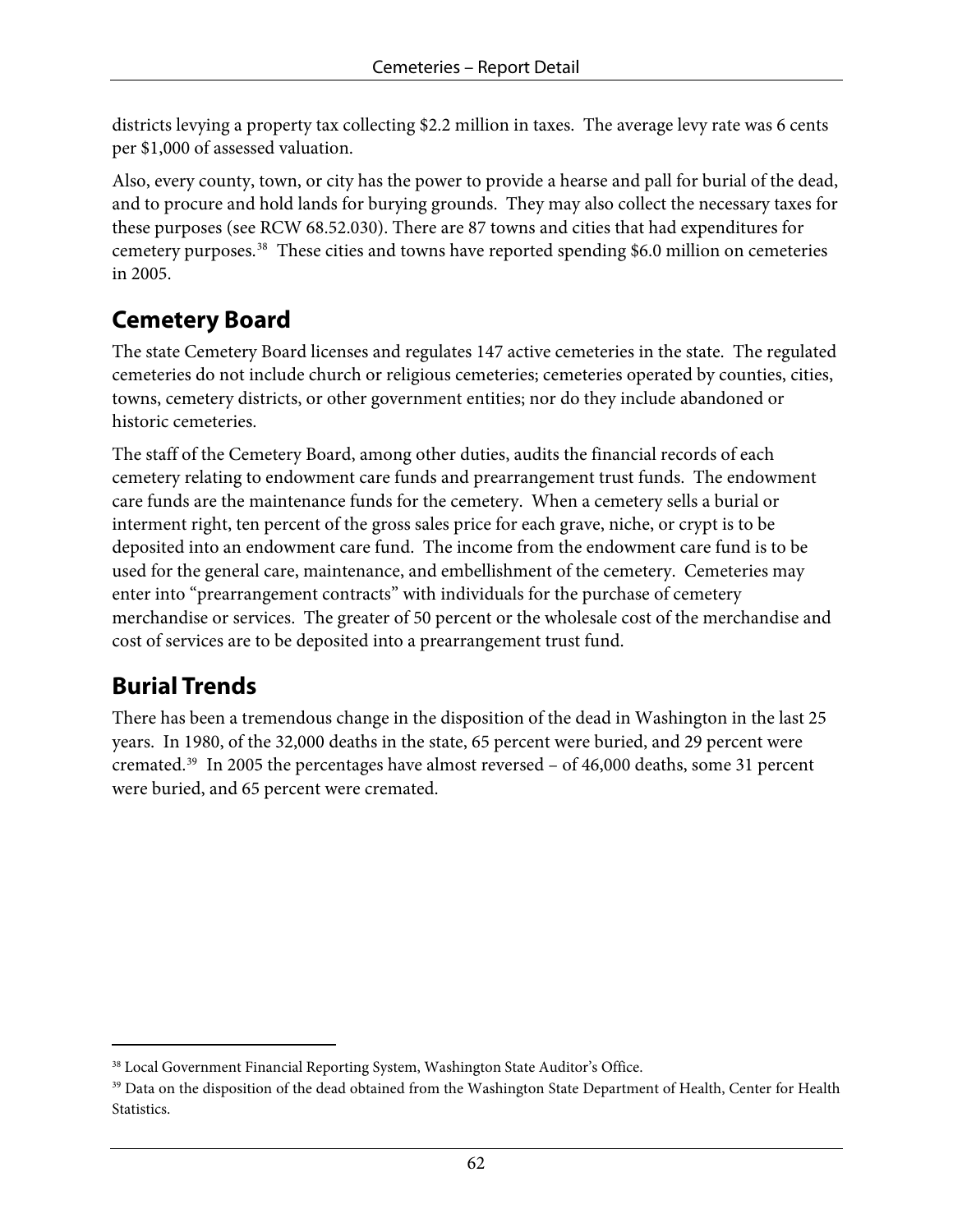

# **Public Policy Objectives**

## **What are the public policy objectives that provide a justification for the tax preference? Is there any documentation on the purpose or intent of the tax preference?**

There are several public policy objectives that may explain the property tax exemption for cemeteries. The possible primary objectives include (1) cemeteries were simply not to be part of the tax base, or (2) cemeteries should be provided a subsidy because they perform a service that government would otherwise need to provide.

There are two legal theories used to justify property tax exemptions: the base-defining theory and the subsidy theory. (1) The base-defining theory states that the activity does not rise to the level of a taxable activity. The Legislature has to pick out what to tax, and wealth or income generation provided an appropriate basis for taxation. To the extent that owners of the plots or burial rights, as dead persons, no longer produce wealth and cannot pay taxes, they should not be part of the tax base. Historically, the exemption for cemeteries was consistent with the treatment of other organizations that did not produce income.

(2) The subsidy theory, at its most basic, is the idea that the state grants exemptions because the exempted organization lessens the burden on government. Private cemeteries relieve governments of the expense of burying citizens and maintaining its own cemeteries.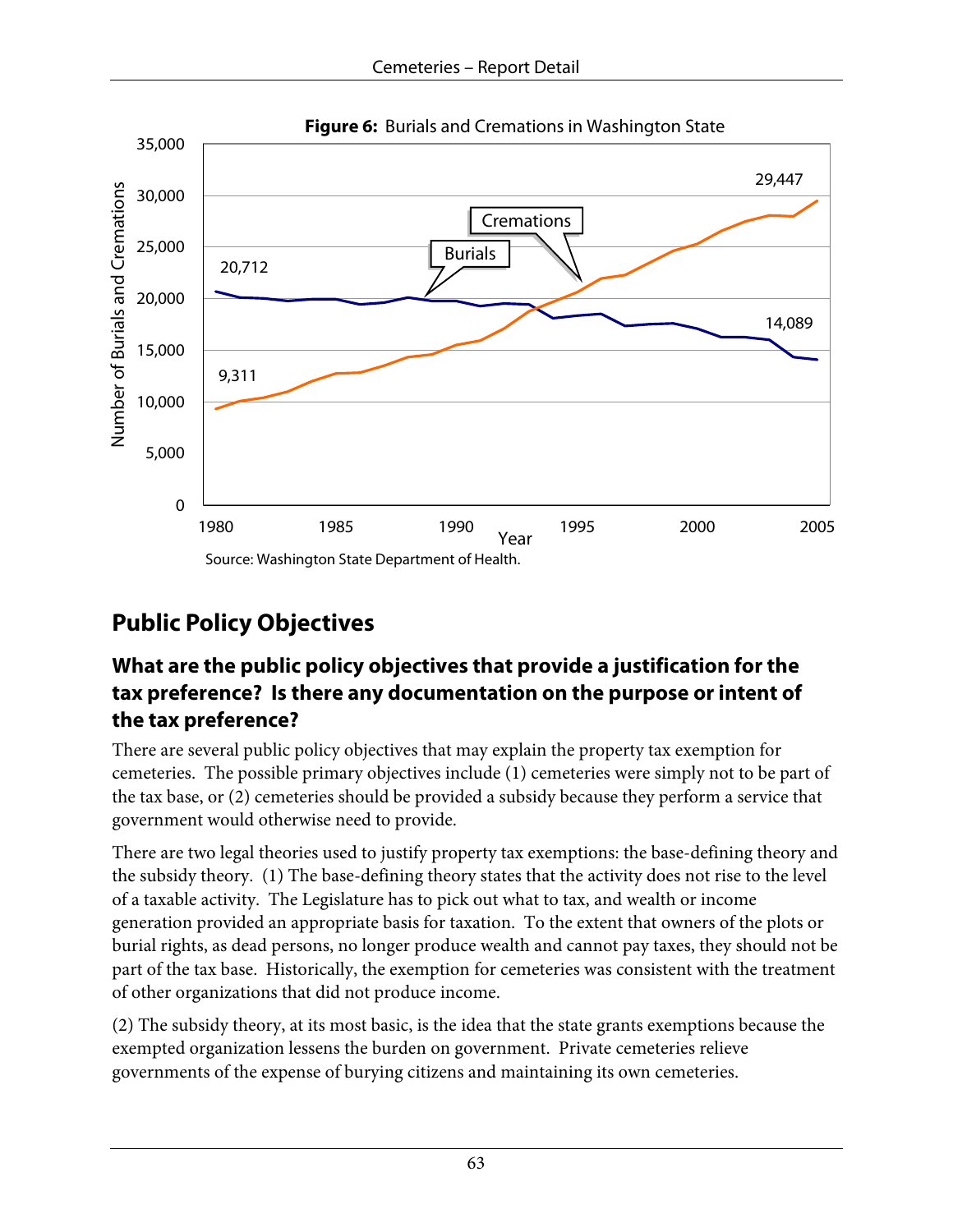In an 1897 State Supreme Court decision the Court appears to use both theories.<sup>[40](#page-67-0)</sup> The Court wrote:

…they [the Legislature] had also reference to property which is of *quasi* public nature and which it has been customary for legislatures to exempt from taxation, such as charitable institutions, public libraries, cemeteries and a similar class of properties. It cannot truthfully be said that such property is strictly private property. It does not enter into competition with private property. The public has an interest in such property and in its maintenance.

Charitable organizations perform services which the state would otherwise frequently be called upon to discharge, and the theory upon which they are exempted is that to a certain extent they relieve the state of expenses.

Another public policy objective for exempting privately owned cemeteries from the property tax could be one of equity – treating persons in similar circumstances the same. Cemeteries in this state are owned by the public, by nonprofit, and by for-profit entities. They all perform basically the same service. Those cemeteries operated by local governments are tax exempt. It is equitable therefore that other entities in the same situation be treated similarly.

Finally, as a practical matter, the government has no financial incentive to take any action that could lead to a foreclosure of a cemetery. A cemetery is permanently dedicated as a cemetery and is protected from almost all threats. State law is set up to protect cemeteries in perpetuity. A foreclosure on a cemetery thus would become an immediate burden on the local government and its taxpayers as alternative uses of the property are very limited.

## **What evidence exists to show that the tax preference has contributed to the achievement of any of these public policy objectives?**

If the public policy objective for exempting cemeteries from the property tax was to define the tax base, then continuing the exemption is evidence that the public policy objective is being met. There does not need to be any additional evidence.

If the public policy purpose was to provide a subsidy to private cemeteries as it lessens the burden on government, then this may have been accomplished to some extent. There are 92 cemetery districts collecting property taxes and 87 towns and cities operating cemeteries, so the burden on government has not been eliminated. However, cemetery districts do not provide services statewide, and not every city or town spends money on cemeteries. There are areas of the state where burial services are provided only by the private sector.

As to equity, entities in the same business are being treated similarly. For-profit and nonprofit cemeteries are being treated the same as publicly operated cemeteries with regard to property taxes.

 $\overline{a}$ 

<span id="page-67-0"></span><sup>40</sup> Chamberlin v. Daniel, 17 Wash. 111; 49 P. 243; 1897 Wash.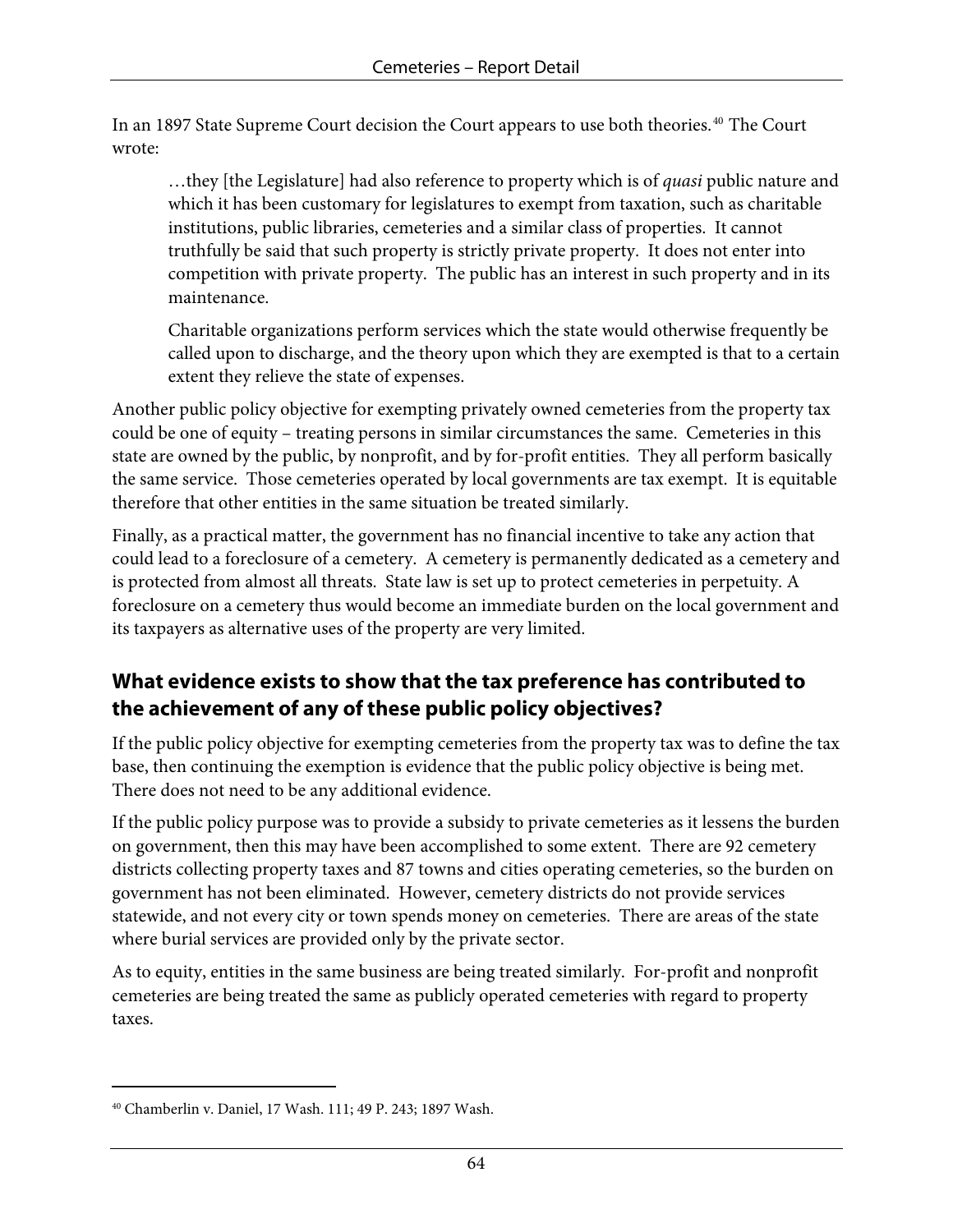Finally, while all cemeteries are facing uncertainty and financial difficulties with regard to the changing disposition practices of increased cremations and declining burials, there have not been any failures.[41](#page-68-0) Cemeteries have lost a considerable amount of business, and the smaller cemeteries have been hardest hit. An option for a failing cemetery is that a local unit of government take it over. While this does occur on occasion, it is still rare.

#### **To what extent will continuation of the tax preference contribute to these public policy objectives?**

In all cases, to meet the public policy objectives would require continuation of the property tax exemption for cemeteries.

#### **If the public policy objectives are not being fulfilled, what is the feasibility of modifying the tax preference for adjustment of the tax benefits?**

The public policy objectives are being fulfilled.

## **Beneficiaries**

 $\overline{a}$ 

## **Who are the entities whose state tax liabilities are directly affected by the tax preference?**

There are 196 cemeteries exempted from paying property tax under RCW 84.36.020 in 2006. This does not include cemeteries located on property along with a church. If the property had both a cemetery and a church, they are treated in this review as an exemption for a church. Of the 196 cemeteries, 153 are nonprofit and 43 are for-profit organizations. The nonprofit cemeteries include both religious and nonsectarian cemeteries.

<span id="page-68-0"></span><sup>41</sup> Interview with Dennis McPhee, Program Manager, Funeral and Cemetery Licensing, May 15, 2007.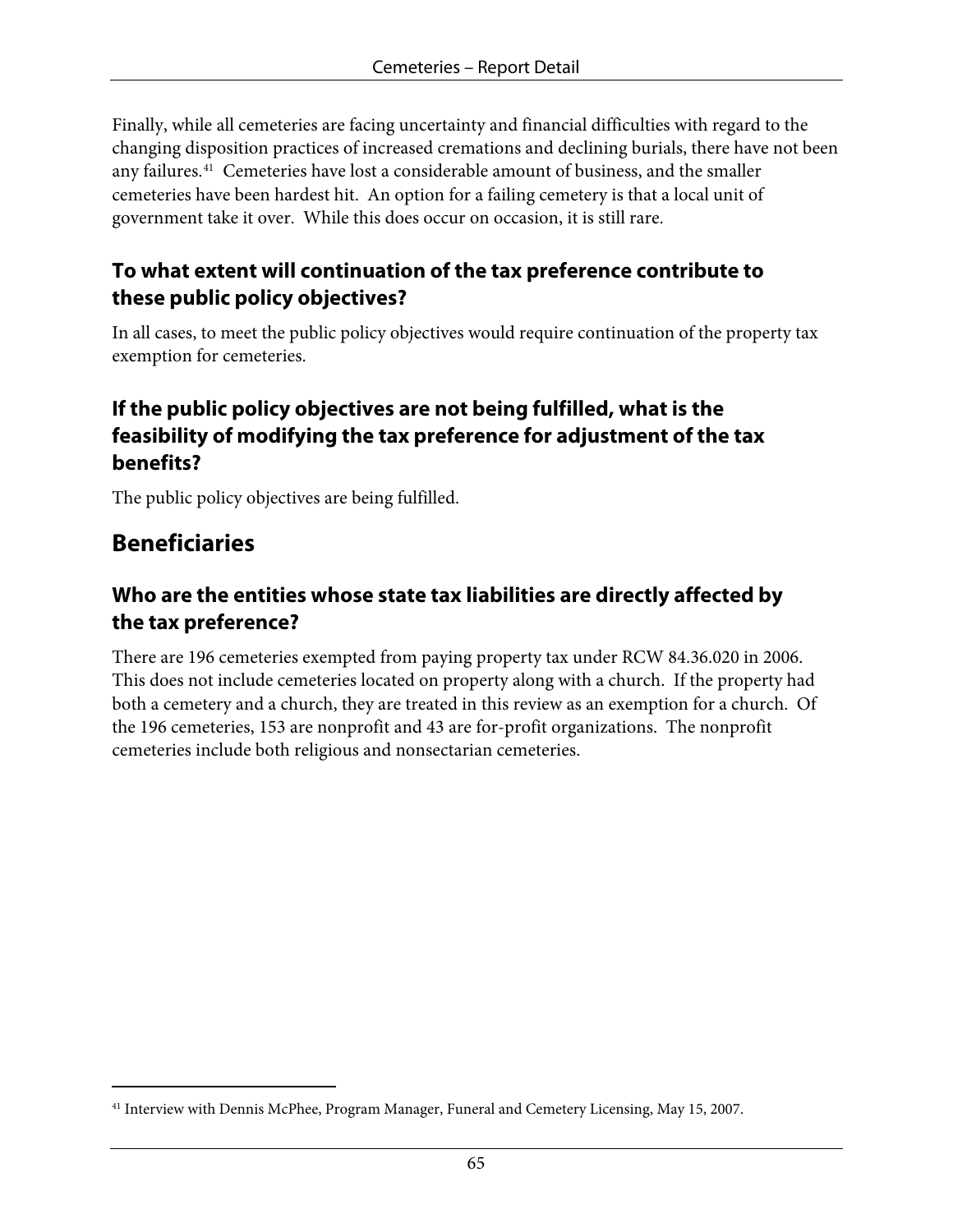|                    |                   | <b>Privately Owned Cemeteries</b> |                         | <b>Publicly Operated Cemeteries</b> |                         |                  |
|--------------------|-------------------|-----------------------------------|-------------------------|-------------------------------------|-------------------------|------------------|
|                    |                   |                                   | <b>Churches</b>         | <b>Cemetery</b>                     | <b>Cities/Towns</b>     |                  |
|                    | <b>For-Profit</b> | <b>Nonprofit</b>                  | With a                  | <b>Districts</b>                    | (With Cemetery          |                  |
| <b>County</b>      | <b>Cemeteries</b> | <b>Cemeteries</b>                 | <b>Cemetery</b>         | (With Levies)                       | <b>Expenditures)</b>    | <b>Total</b>     |
| Adams              |                   |                                   | $\overline{2}$          | 2                                   | 2                       | 6                |
| Asotin             |                   |                                   |                         |                                     | $\mathbf{1}$            | $\mathbf{1}$     |
| Benton             | $\mathbf{1}$      | $\overline{4}$                    |                         |                                     | $\mathbf{1}$            | 6                |
| Chelan             |                   |                                   |                         | 5                                   | $\mathfrak{Z}$          | $\,8\,$          |
| Clallam            | $\mathbf{1}$      |                                   |                         |                                     | $\mathbf{1}$            | $\overline{2}$   |
| Clark              | $\overline{3}$    | 6                                 | 8                       | $\overline{4}$                      | $\overline{4}$          | 25               |
| Columbia           |                   |                                   |                         |                                     | $\mathbf{1}$            | $\mathbf{1}$     |
| Cowlitz            | $\overline{2}$    | $\mathbf{1}$                      |                         | $\boldsymbol{7}$                    |                         | 10               |
| Douglas            | $\,1$             | $\mathbf{1}$                      |                         | $\mathfrak{Z}$                      | $\sqrt{2}$              | $\boldsymbol{7}$ |
| Ferry              |                   |                                   | $\mathbf{1}$            |                                     |                         | $\mathbf{1}$     |
| Franklin           |                   | $\mathbf{1}$                      | $\mathbf{1}$            | $\overline{2}$                      | $\mathbf{1}$            | 5                |
| Garfield           |                   |                                   | $\mathbf{1}$            |                                     | $\mathbf{1}$            | $\overline{2}$   |
| Grant              |                   | 3                                 | $\mathbf{1}$            | $\overline{2}$                      | 3                       | 9                |
| Grays Harbor       | $\mathbf{1}$      | $\overline{2}$                    | $\mathbf{1}$            | $\mathbf{1}$                        | 5                       | 10               |
| Island             |                   | $\mathfrak{Z}$                    | $\overline{2}$          | $\overline{2}$                      | $\mathbf{1}$            | $\,8\,$          |
| Jefferson          | $\mathbf{1}$      | $\overline{2}$                    | $\mathbf{1}$            | $\mathbf{1}$                        |                         | 5                |
| King               | 10                | 24                                | $\overline{4}$          | $\,1$                               | $\boldsymbol{7}$        | 46               |
| Kitsap             | $\overline{4}$    | 10                                | $\mathfrak{Z}$          |                                     | $\mathbf{1}$            | 18               |
| Kittitas           |                   | $\mathfrak{Z}$                    | $\mathbf{1}$            | $\mathbf{1}$                        | $\overline{2}$          | $\boldsymbol{7}$ |
| Klickitat          |                   | $\overline{c}$                    | $\overline{2}$          | $\overline{4}$                      |                         | $\,8\,$          |
| Lewis              | $\mathbf{1}$      | 5                                 | $\overline{\mathbf{4}}$ | 9                                   | $\sqrt{2}$              | 21               |
| Lincoln            |                   |                                   | $\overline{2}$          | 5                                   | 6                       | 13               |
| Mason              |                   | $\mathbf{1}$                      |                         |                                     |                         | $\mathbf{1}$     |
| Okanogan           | $\,1$             | $\,8\,$                           | $\overline{2}$          | $\overline{4}$                      | 5                       | 20               |
| Pacific            |                   | $\overline{4}$                    |                         |                                     |                         | $\overline{4}$   |
| Pend Oreille       |                   |                                   | $\mathbf{1}$            | $\overline{3}$                      | $\mathbf{1}$            | 5                |
| Pierce             | 5                 | 17                                | $\overline{c}$          |                                     | 7                       | 31               |
| San Juan           |                   | 1                                 | $\overline{c}$          | $\mathbf{2}$                        |                         | $\sqrt{5}$       |
| Skagit             | $\,1$             | $\overline{\mathbf{3}}$           | $\mathbf{1}$            | 6                                   | $\overline{4}$          | 15               |
| Skamania           |                   | $\boldsymbol{0}$                  |                         | $\mathbf{1}$                        |                         | $\mathbf{1}$     |
| Snohomish          | $\overline{7}$    | 10                                | 5                       |                                     | $\overline{4}$          | 26               |
| Spokane            |                   | 23                                | 5                       | 6                                   | $\mathbf{1}$            | 35               |
| Stevens            |                   | $\overline{2}$                    | $\overline{4}$          |                                     | $\overline{3}$          | 9                |
| Thurston           | $\overline{2}$    | $\overline{4}$                    | $\mathbf{1}$            | $\overline{2}$                      |                         | $\overline{9}$   |
| Wahkiakum          |                   | $\mathbf{1}$                      |                         | $\overline{2}$                      |                         | $\overline{3}$   |
| Walla Walla        | $\mathbf{1}$      | $\overline{3}$                    |                         |                                     | $\mathfrak{Z}$          | $\overline{7}$   |
| Whatcom            | $\,1$             | $\overline{\mathbf{3}}$           | $\overline{4}$          | $10\,$                              | $\overline{\mathbf{3}}$ | 21               |
| Whitman            |                   | $\mathbf{1}$                      | $\overline{4}$          | $\overline{7}$                      | $\sqrt{6}$              | 18               |
| Yakima             |                   | 5                                 | $\overline{2}$          |                                     | 6                       | 13               |
| <b>State Total</b> | 43                | 153                               | 67                      | 92                                  | 87                      | 442              |

**Table 8:** Cemeteries in Washington State

Source: Department of Revenue and Office of the State Auditor.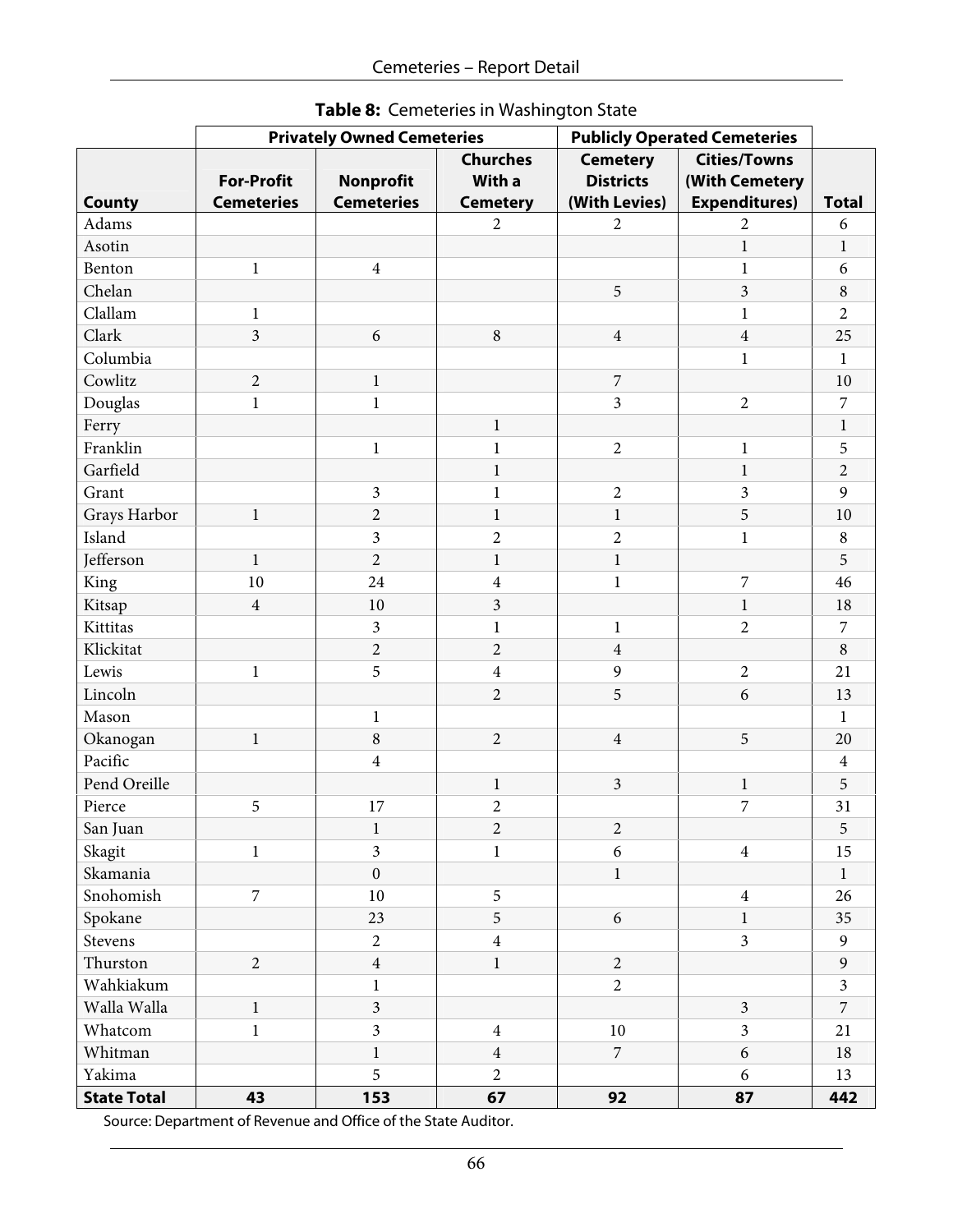#### **To what extent is the tax preference providing unintended benefits to entities other than those the Legislature intended?**

No unintended benefits are apparent.

 $\overline{a}$ 

## **Revenue and Economic Impacts**

#### **What are the past and future tax revenue and economic impacts of the tax preference to the taxpayer and to the government if it is continued?**

| Year      | <b>Exempt Value</b><br>$(5$ millions) | <b>State Property</b><br><b>Tax Savings</b><br>(\$millions) | <b>Local Property</b><br><b>Tax Savings</b><br>(\$millions) | <b>Total Property</b><br><b>Tax Savings</b><br>(\$millions) |
|-----------|---------------------------------------|-------------------------------------------------------------|-------------------------------------------------------------|-------------------------------------------------------------|
| 2006-07   | \$707.3                               | \$1.5                                                       | \$5.9                                                       | \$7.4                                                       |
| 2007-08   | \$742.6                               | \$1.5                                                       | \$5.8                                                       | \$7.3                                                       |
| 2008-09   | \$779.8                               | \$1.5                                                       | \$5.9                                                       | \$7.4                                                       |
| $2009-10$ | \$818.8                               | \$1.6                                                       | \$6.3                                                       | \$7.9                                                       |

**Table 9:** Forecast of Local and State Property Tax Savings for Cemeteries

The estimated value of the 196 cemeteries is over \$700 million. The tax savings to the property owners by being exempted from property taxes is \$7.4 million per year. Of this amount, the savings were \$1.5 million in state taxes and \$5.9 million in local taxes.

Total state and local property tax levies were \$7.2 billion in 2006. The tax savings to the cemetery owners represent about 0.1 percent of the total tax collections.

As to its economic impact, the cemetery industry is a service industry captive to Washington. Washington residents are being served by Washington cemeteries.<sup>[42](#page-70-0)</sup> The competition to Washington cemeteries is not cemeteries in other states but rather other forms of disposition. The single biggest change is already occurring, and that is cremation.

Nearly 1,700 people were employed in the cemeteries and crematories and the funeral homes and funeral services industries in 2005.<sup>[43](#page-70-1)</sup> Total wages were \$55 million with the average wage being \$33,000.

Average wages at private for-profit cemeteries in 2005 were \$34,000. At private nonprofit cemeteries the average wages were \$26,000, and for cemetery districts the average wages were \$7,000. The differences in wages are reflective of hiring and management practices at the various types of cemeteries. The cemetery districts had very low number of direct employees per cemetery, and the low wages are indicative of a few part-time employees with necessary services being contracted out. Several of the private for-profit cemeteries had a larger number of

<span id="page-70-0"></span><sup>&</sup>lt;sup>42</sup> The amount of "removals" from the state has declined from 6 percent in 1980 (1,986 bodies) to 3 percent in 2005 (1,390 bodies).

<span id="page-70-1"></span><sup>&</sup>lt;sup>43</sup> Data on employment and wages obtained from the Washington Employment Security Department.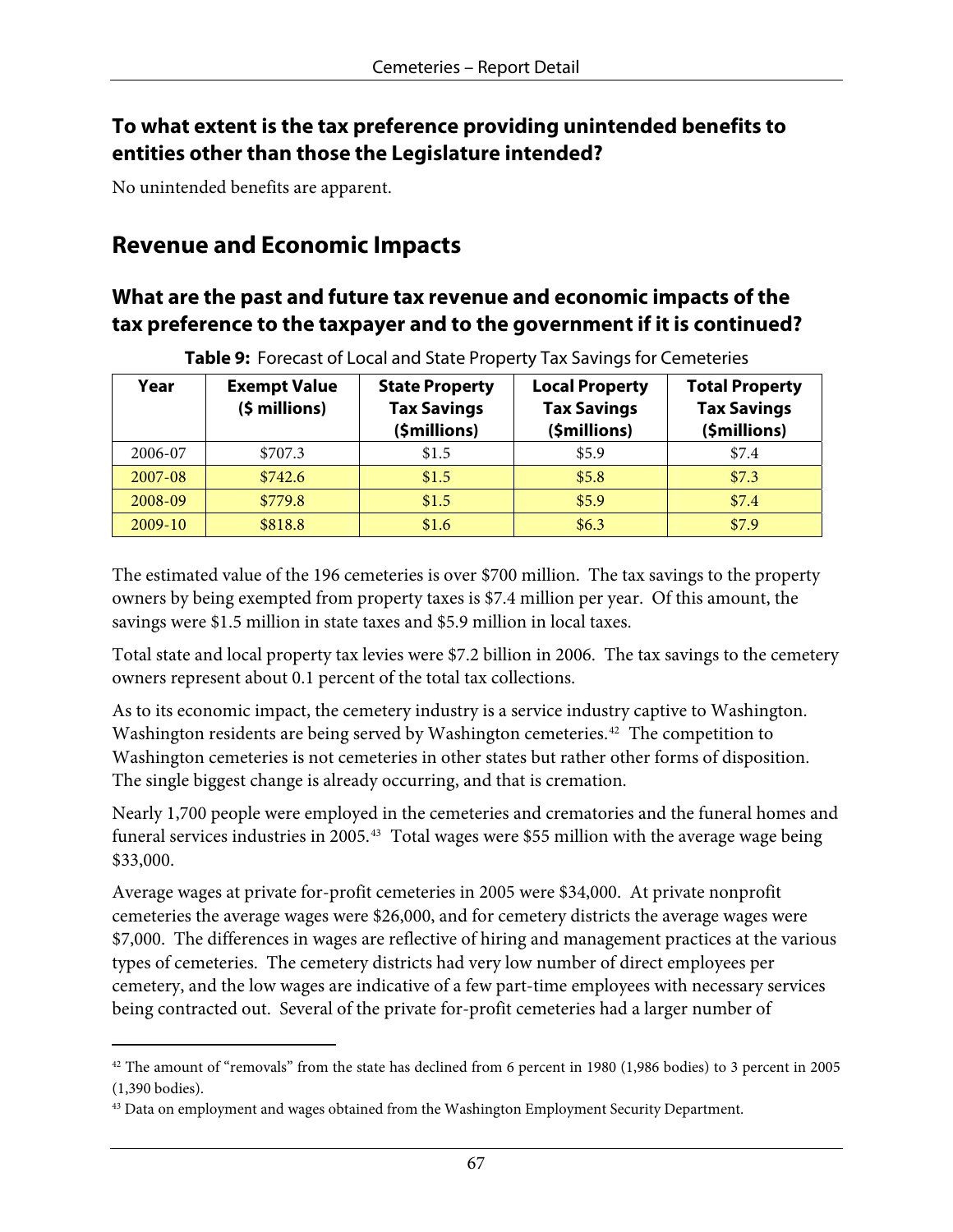employees (18 had more than ten employees) suggesting more work being done in-house. Only five of the nonprofit cemeteries had more than ten employees with most having fewer than five employees.

#### **If the tax preference were to be terminated, what would be the negative effects on the taxpayers who currently benefit from the tax preference and the extent to which the resulting higher taxes would have an effect on employment and the economy?**

If the property tax exemption for cemeteries were eliminated, it would cause an additional hardship on the privately owned cemeteries, both for-profit and nonprofit. There are two areas of concern. First is the revenue source for payment of the taxes, and second is the changing dynamics of the cemetery business.

There are two general sources of revenue that potentially could be used for the payment of taxes. One is the endowment care funds for the general care, maintenance and embellishment of the cemetery. These funds were initially set up without taking property taxes into account. To the extent that the endowment funds are spent on property taxes, there would be less money available for the care and maintenance of the cemetery.

The other source of revenue would be the current income generated from the sale of new burial rights. This leads then to the second area of concern – the changing pattern of disposition from burials to cremations. Many cemeteries have business plans that rely on new sales and the buildout of the cemetery to successfully operate. With increased competition they have needed to change their product line and pricing to remain competitive – with the smaller cemeteries facing the most difficulty.

## **If the tax preference were to be terminated, what would be the effect on the distribution of liability for payment of state taxes?**

In general, if previously exempt property were added to the tax rolls, the assessed valuation of the taxing district would increase, levy rates would decline, other taxpayers would pay less in taxes, and possibly the taxing district may see an increase in revenues (up to its maximum levy). These impacts would vary by taxing district. Also, generally, it is estimated that the initial burden of property taxes is split with households paying about 65 percent and business about 35 percent.

If the cemeteries needed to begin paying property taxes, the expected effect on other taxpayers would be minimal. The forecasted statewide levy rate in 2008 would decline about 0.18 cents per \$1,000 of assessed valuation (for a savings of \$1.80 per \$1 million of assessed valuation). The specific local impacts would vary by the taxing districts in which the cemeteries are located.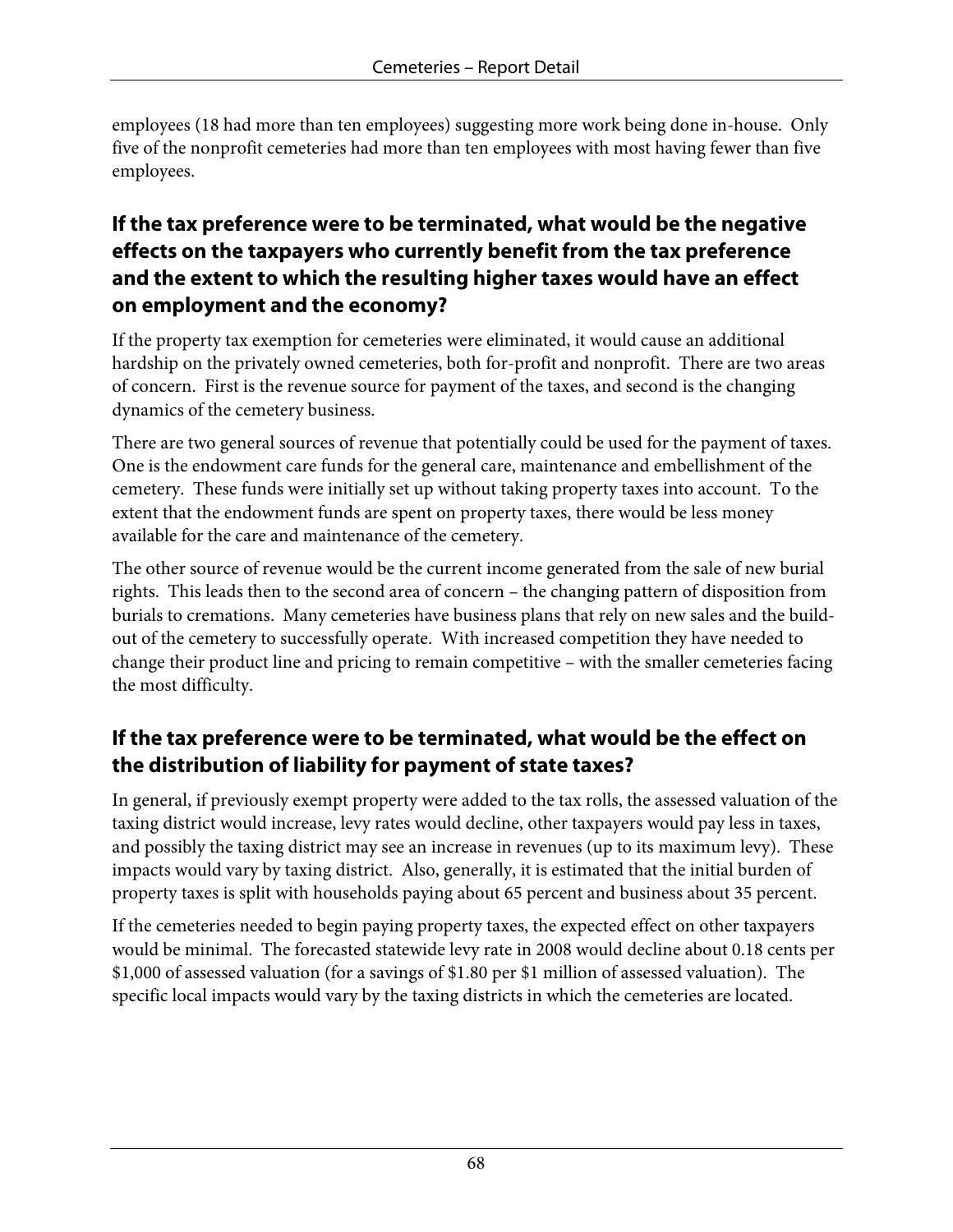## **Other States**

#### **Do other states have a similar tax preference and what potential public policy benefits might be gained by incorporating a corresponding provision in Washington?**

While the public policy arguments for exempting all cemeteries from the property tax seem compelling, not all states follow that practice. Twenty states, including Washington, exempt all cemeteries. Twenty-three states and the District of Columbia exempt only nonprofit cemeteries.

Texas exempts nonprofit cemeteries and land in for-profit cemeteries if it has been sold for burial purposes. North Carolina exempts property that has been sold for burial purposes but taxes the property if it has not been sold.

Maine exempts only those burial grounds associated with a religious society. Florida does not specifically exempt any cemeteries but presumably cemeteries that are part of a religious or charitable organization are exempt.

Two states, Idaho and Indiana, tax both for-profit and nonprofit cemeteries. They exempt only government owned or managed cemeteries.

South Dakota allows an exemption for one lot in a cemetery for family use.

The largest company in the deathcare industry is Service Corporation International, a for-profit corporation. As part of their business they own 436 cemeteries in 34 states. Fourteen of these cemeteries are in Washington State. Of the total, 168 of the cemeteries are exempt from taxation; 200 are in states where they are subject to tax; and 68 are in states where the cemeteries are subject to tax until burial plot is sold. It appears that private, for-profit firms can successfully operate cemeteries even in states where they are subject to property tax.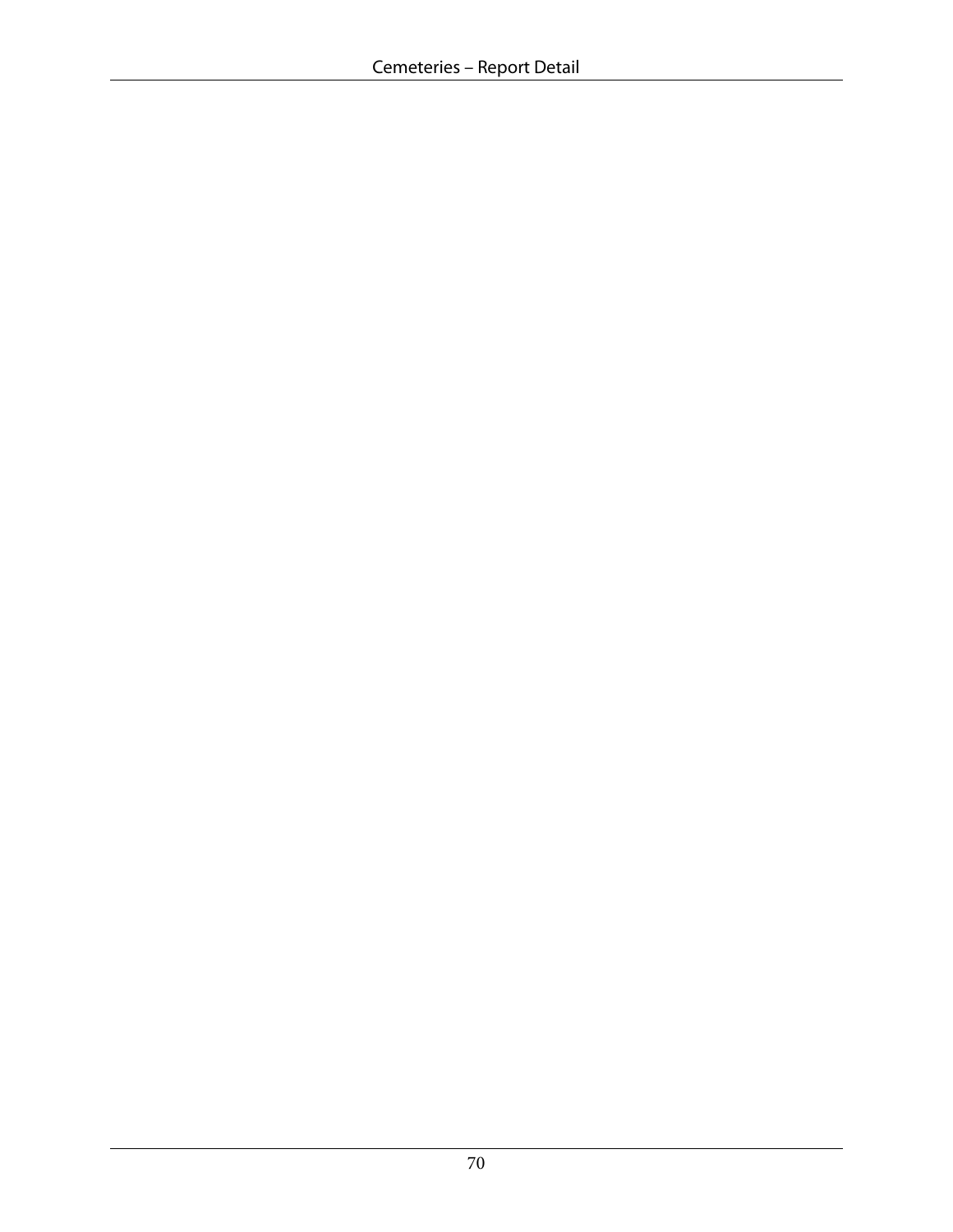# **HOUSEHOLD GOODS** – SUMMARY

## **Current Law**

 $\overline{a}$ 

State law provides a property tax exemption for household goods, furnishings, and personal effects (RCW 84.36.110(1)). Individuals and families no longer need to file with county assessors, as they once did, a listing of all their household goods, furnishings, and personal effects so that it could be taxed.

"Household goods and furnishings" as defined by rule (WAC 458-16-115) are all items of tangible personal property normally located in or about a residence and used or held to enhance the value and enjoyment of the residence. This includes furniture, appliances, food, pictures, and tools and equipment used to maintain the residence. It does not include items of personal property used independently and separately from a residence such as boats, motor vehicles, campers and travel trailers. Personal property held for sale or used for any business or commercial purpose is not exempt. "Personal effects" are defined by rule and statute (WAC 458- 16-115 and RCW 84.36.120) as items of tangible property of a personal or intimate nature that usually and ordinarily accompany a person such as clothing, jewelry, toilet articles, and the like.

"Personal property" is property that is movable – it is not fixed to the land. The two types of personal property are tangible personal property – material goods – and intangible personal property – money and other financial instruments. The major categories of tangible personal property discussed in this report are household goods and business or commercial personal property. "Real property" is land and anything fixed to it.

In addition to the complete exemption of household goods and personal effects, there is another "head of household" personal property tax exemption (RCW 84.36.1010(2)).<sup>[44](#page-74-0)</sup> This exemption is not part of this review. The head of households' exemption provides that the first \$15,000 of taxable personal property for heads of households is exempt from property tax. Households typically do not have any personal property tax liability due to the household goods exemption. The effect of the head of households' exemption is that it reduces the personal property tax liability of non-corporate businesses – basically sole proprietors. Ordinarily, the property tax applies to business or commercial personal property.

|                            | Households                     | <b>Business</b>                 |  |
|----------------------------|--------------------------------|---------------------------------|--|
|                            | & Sole Proprietors             | (Partnerships and Corporations) |  |
| <b>Household Goods</b>     | Exempt                         | Not applicable                  |  |
| <b>Commercial Personal</b> | First \$15,000 exempt; taxable | Taxable                         |  |
| Property                   | on amounts over \$15,000       |                                 |  |

**Table 10:** Tax Status of Personal Property

<span id="page-74-0"></span><sup>&</sup>lt;sup>44</sup> The "head of households" property tax exemption is not currently scheduled for a review because it is referenced in the state's Constitution.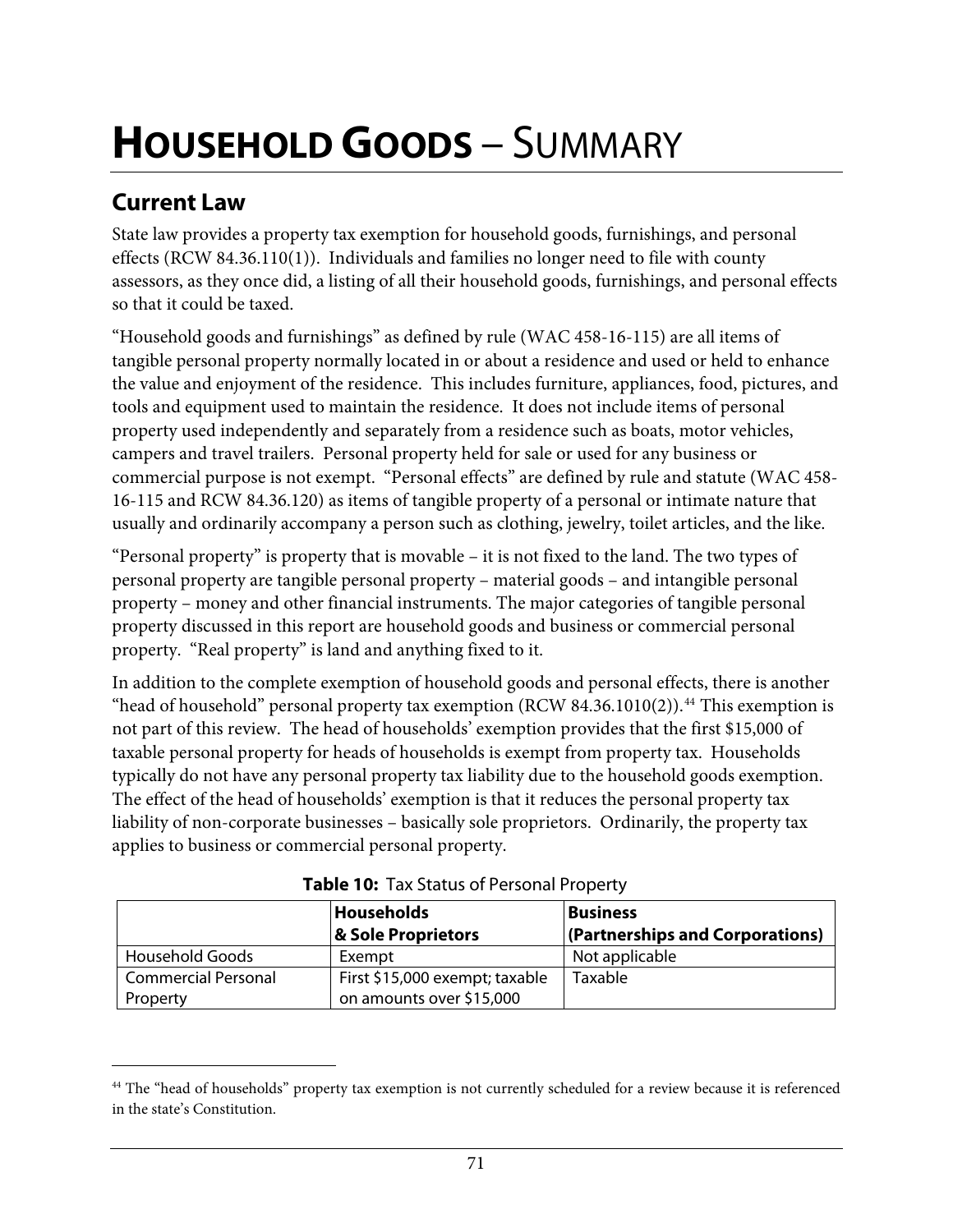## **Findings and Recommendations**

This review of Washington's property tax exemption for household goods, furnishings and personal effects evaluated the legal history, public policy objectives, economic and revenue impacts and other states' similar tax preferences. The following were determined through this audit:

## **Legal History and Public Policy Objectives**

- The state's Constitution provides that "property" means everything, whether tangible or intangible, subject to ownership. The Constitution allows the Legislature to provide that some classes of property be exempt from property taxes.
- The "household goods" exemption subject to this review was enacted in 1935. (The "head of households" exemption dates back to 1871.)
- Prior to 1935, all households were required to provide county assessors with a detailed list of all their personal property because personal property was taxable.
- The public policy objective of exempting household goods, furnishings and personal effects from the property tax was to ease the administration of the tax and make the tax fairer. The listing of household goods was not uniformly consistent among all households, and the valuation of such property was also not consistent.

#### **Beneficiaries**

• In 2005 there were 2.4 million households in this state benefiting from this exemption.

#### **Economic and Revenue Impacts**

- The estimated value of all household goods in the state is \$33 billion in 2007.
- The gross savings to households from this exemption is \$341 million in fiscal year 2007.
- Over the next three years the tax savings is expected to increase from \$332 million to \$358 million per year.
- It is likely that the exemption of household goods has shifted taxes onto other property household real property and business real and personal property. The net savings to households is \$119 million, and the increase in taxes on business is \$119 million.

## **Other States**

• Forty-eight states either (a) exempt household goods from the property tax or (b) do not tax personal property. The other two states provide a local option for counties to exempt household goods.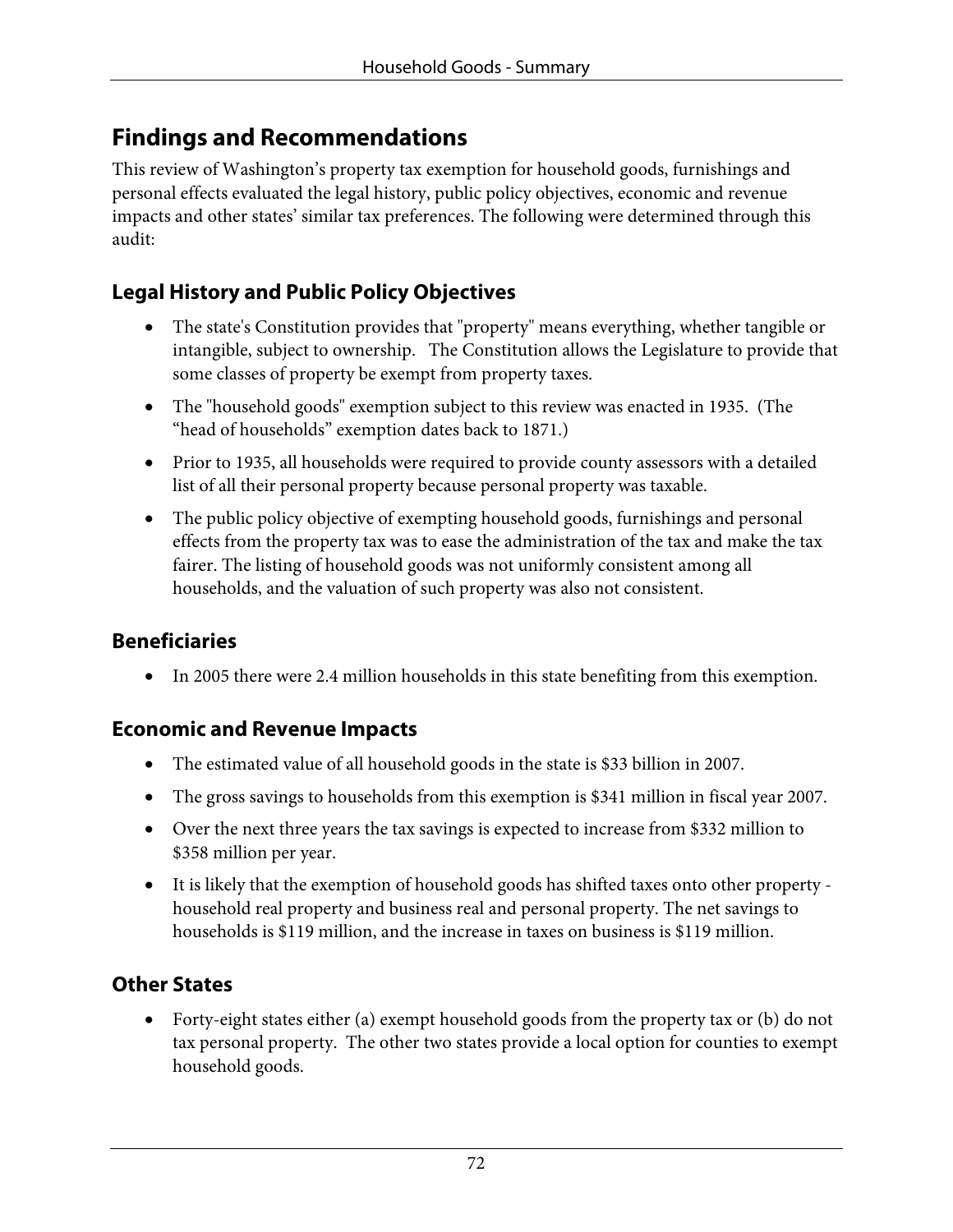## **Recommendation**

**The property tax exemption for household goods, furnishings, and personal effects should be continued.** 

**Legislation Required:** None **Fiscal Impact:** None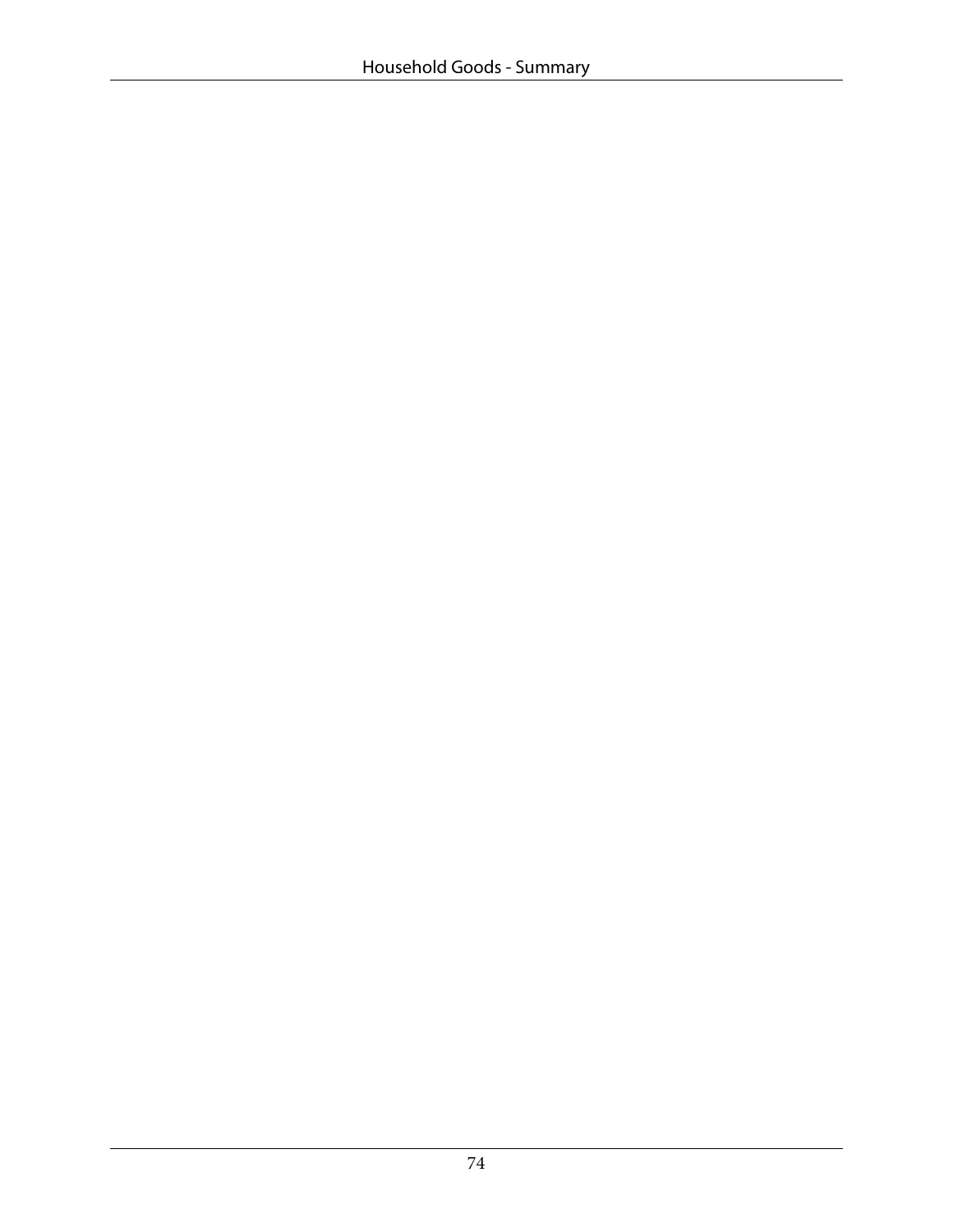# **HOUSEHOLD GOODS** – REPORT DETAIL

## **Washington State Constitution – Uniform Taxation**

With regard to property taxes, the state's Constitution reads in part:

… all taxes shall be uniform upon the same class of property within the territorial limits of the authority levying the tax and shall be levied and collected for public purposes only. The word "property" as used herein shall mean and include everything, whether tangible or intangible, subject to ownership. All real estate shall constitute one class… Such property as the legislature may by general laws provide shall be exempt from taxation.<sup>[45](#page-78-0)</sup>

The original text of the State Constitution provided that all property in the state which was not exempt under the laws of the United States or under the state's Constitution, were to be taxed in proportion to its value. The Legislature was to provide by law a uniform and equal rate of assessment and taxation on all property in the state, according to its value in money. Every person and corporation was to pay tax in proportion to the value of his, her, or its property. The property of the United States and of the state, counties, school districts and other municipal corporations, and such other property as the legislature may by general laws provide, were to be exempt from taxation.<sup>[46](#page-78-1)</sup>

There was a national movement in the mid-1800s that taxes should be universal (all property – real and personal, tangible and intangible – subject to tax) and uniform (all property valued and taxed alike). $47$  The movement failed. $48$  Several problems became apparent with the property tax. Assessment was the weakest part of property tax administration. In the early history, the common belief was that locally elected assessors would be most familiar with the value of the neighboring property. This did not hold as the economy became more complex and property more specialized. Also, there was pressure on assessors to undervalue property. Tangible personal property was another problem. It is difficult to locate and even more difficult to assess. Self listing was tried and failed woefully, even when accompanied by a "swearing of an oath" and severe penalties. Intangible property was also difficult to locate. The end result was that many types of property, including household goods, were made exempt from property taxes.

<span id="page-78-0"></span><sup>45</sup> Washington Constitution, Article VII, Section 1.

<span id="page-78-1"></span><sup>46</sup> See Original Text, Washington Constitution, Article 7, Sections 1 and 2.

<span id="page-78-2"></span><sup>47</sup> Although, some commonly recognized exemptions were property used for religious, charitable, educational, and governmental purposes and sometimes, a very small exemption for widows, orphans, or others in financial distress – but even some of these were subject to debate.

<span id="page-78-3"></span><sup>48</sup> For an interesting discussion of the history of the property tax see "The Worst Tax? A History of the Property Tax in America," Glenn W. Fisher, University of Kansas Press, 1996.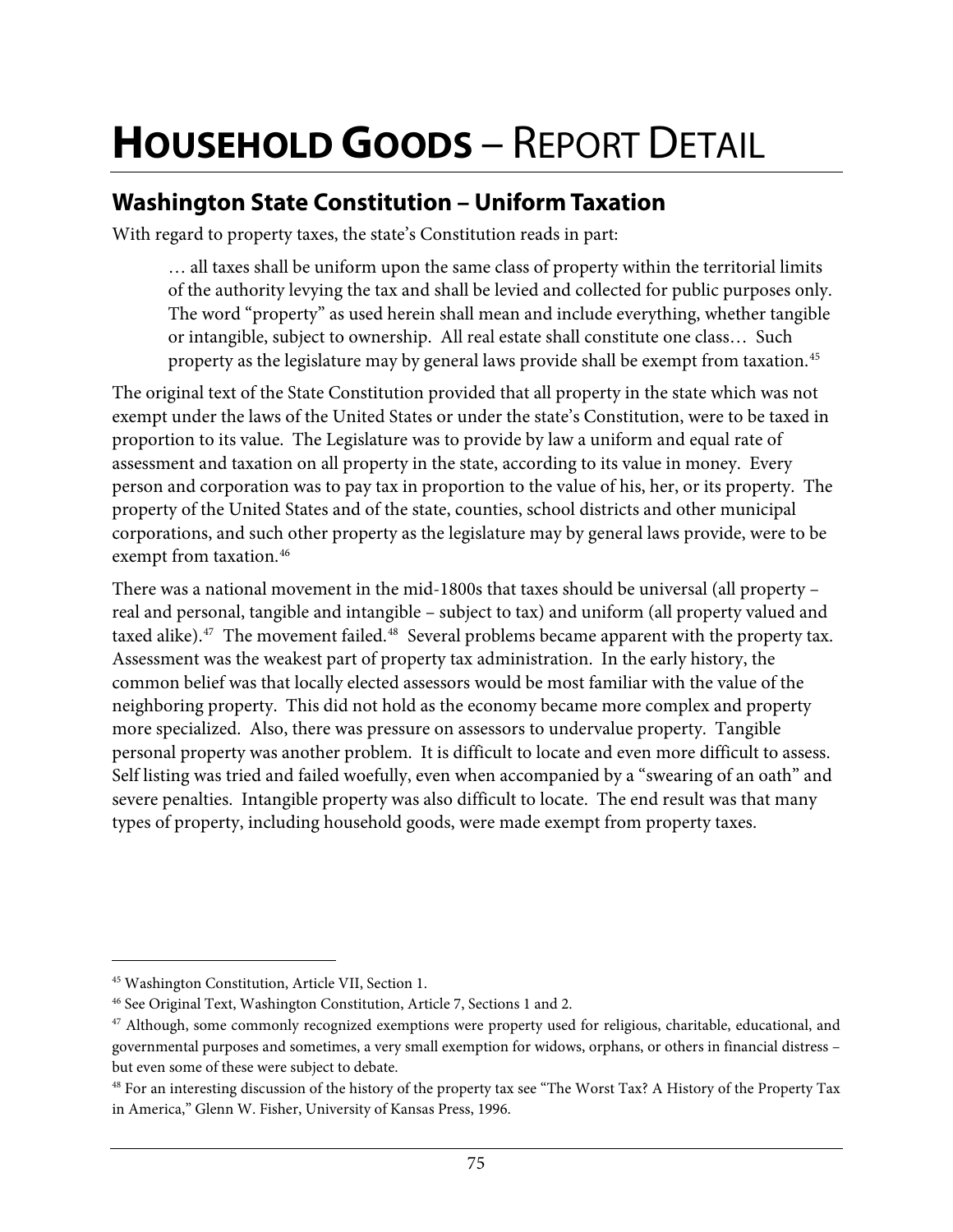## **Statutory History**

The "household goods" exemption subject to this review was enacted in 1935. However, a parallel exemption dates back to 1871. The Territorial Legislature exempted from the property tax \$150 worth of household furniture. All furniture needed to be reported to the assessor, and \$150 was subtracted from the total value. In 1881 the exemption was increased to \$200 of household furniture and all wearing apparel (in actual use) and one year's supply of food.

The first State Legislature in 1890 exempted from the property tax personal property of each householder and head of family up to an amount not exceeding \$300 in value. People were still required to list all personal property with the county assessor, and the assessor was to deduct the amount of exemption from the total assessment.

In 1897 the exemption was increased to \$500, and the assessor was to notify every person that he was entitled to deduct the amount of exemption from his list of personal property. Also exempted were improvements upon land of which the person was an owner, to an amount not exceeding \$500. This then led to the 1897 Supreme Court decision, Chamberlin v. Daniel.<sup>[49](#page-79-0)</sup> The provisions of the 1897 revenue law exempting each person from taxation on personal property to an amount not exceeding \$500 and, also, improvements upon land to a like amount, were found to be in conflict with the state's Constitution forbidding the exemption of private property from taxation.<sup>[50](#page-79-1)</sup>

In 1899, the Legislature exempted from taxation the personal property of each head of a family as follows: all necessary wearing apparel for himself and family, one bed and bedding for himself and one additional bed and bedding for each additional member of his family, all necessary household and kitchen furniture including stoves and kitchen utensils and all necessary tools of trade, in all not to exceed \$300 in value. At the same time the Legislature proposed a constitutional amendment to provide the Legislature with the power, by appropriate legislation, to exempt personal property to the amount of \$300 for each head of household. This amendment was adopted in 1900.

The "Tax Investigation Committee," appointed by Governor Hart in 1921, commented on the personal property tax exemption. They believed that both the framers of the state's Constitution and the Legislature had the intention to grant heads of families an untaxed allowance of \$300 in personal property for the purposes of the home, although the law did not specifically restrict the exemption to household goods. The committee was of the opinion that it was desirable to restrict the exemption to household goods and personal apparel for three reasons: (1) the restriction of the exemption to heads of families was indicative of the desire to limit the benefits of the exemption to household goods; (2) the expense of collecting the taxes on small amounts of such property was out of all proportion to the amount of revenue returned; and (3) the exemption privilege was abused by individuals living in rented apartments, who used the exemption feature

<span id="page-79-0"></span><sup>49 17</sup> Wash. 111; 49 P. 243 (1897).

<span id="page-79-1"></span> $50$  The court found that only public property, and that of a quasi public character, could be exempted from taxation.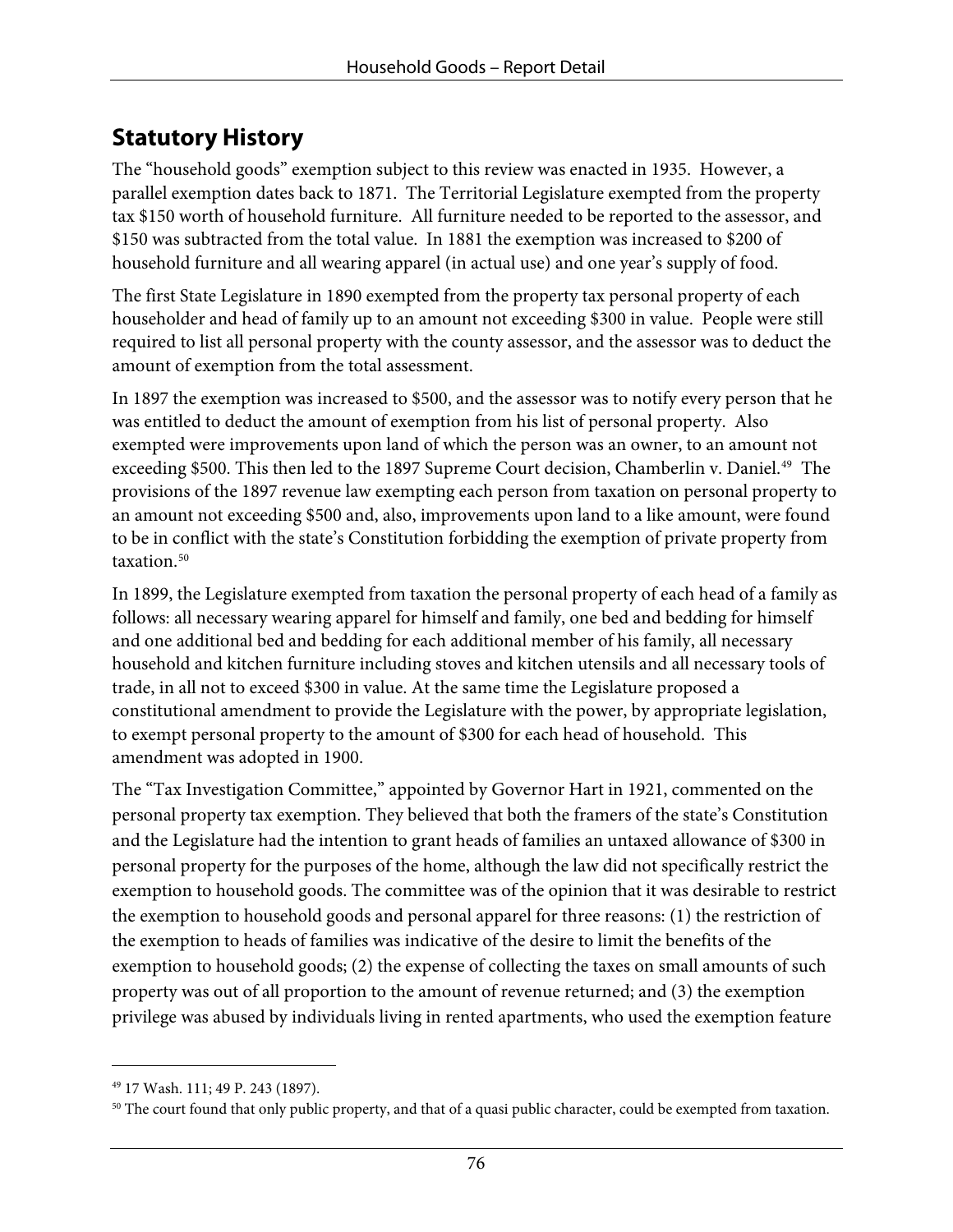to exempt other than household goods, such as automobiles, boats and other property. The committee recommended, on the assumption that it would be constitutional, that the exemption be amended to apply only to household goods and personal apparel.<sup>[51](#page-80-0)</sup>

The 1929 "Washington Tax Investigation Commission" followed up with similar comments. They recommended that household goods should be exempted from taxation in lieu of the \$300 exemption (if, and when, it became constitutional to do so). The commission objected to the listing of household goods with county assessors, since values were subjective. Also, the commission believed the cost of assessing such property was probably the highest of any type of personal property considering the amount of taxes to be collected. [52](#page-80-1)

The voters in 1930 adopted the 14<sup>th</sup> Amendment to the state's Constitution which allowed for distinctions in the classification of personal property. The original text of the state's Constitution required that all property in the state be taxed in proportion to its value. While the Legislature could exempt some property from taxation, this was restricted by the 1897 Supreme Court decision. The 14<sup>th</sup> Amendment required that all taxes upon the same class of property were to be uniform and that all real estate was to constitute one class. This allowed different types of personal property to be classified separately.

An attempt was made by the Legislature in 1933 to repeal the \$300 head of household personal property tax exemption and replace it with a blanket exemption for all household goods and furnishings. This was done at the request of the county assessors.<sup>[53](#page-80-2)</sup> Governor Clarence Martin vetoed the change. He found that the change would allow all household goods and furnishings in actual use by the owners, no matter how valuable, to be tax exempt, while at the same time it would take away the general exemption of \$300 of personal property to each head of a family.<sup>[54](#page-80-3)</sup> A head of family who was able to pay would be allowed an exemption of all his household goods, which could "amount to a thousand or fifteen hundred dollars" and the head of a family of "the poorer class of people is only allowed the exemption of his household goods which amounts to perhaps \$25 or \$50."[55](#page-80-4) The Governor believed that the new exemption was not fair to the poor and was in favor of the wealthy, so he vetoed it.

-

<span id="page-80-0"></span>

<span id="page-80-2"></span>

<span id="page-80-1"></span><sup>&</sup>lt;sup>51</sup> "Report of the State of Washington Tax Investigation Committee, 1921," Olympia, Washington, 1922.<br><sup>52</sup> "Report of the Washington Tax Investigation Commission," Olympia, Washington, 1930.<br><sup>53</sup> At the 35<sup>th</sup> Annual Mee adopted a resolution to "eliminate from the tax rolls the item of household furniture" (this did not apply to household furniture used by hotels, furnished apartments, etc.) and "eliminate all other personal property exemptions."

<span id="page-80-3"></span><sup>&</sup>lt;sup>54</sup> The distinction between household goods and personal property is that household goods and furnishings are a subset of personal property. Personal property includes all property not fixed to the ground; including such things as vehicles, equipment and tools used in trade, livestock, etc.

<span id="page-80-4"></span><sup>55</sup> See Veto Message, SB 219, Ch. 155, Laws 1933, March 15, 1933.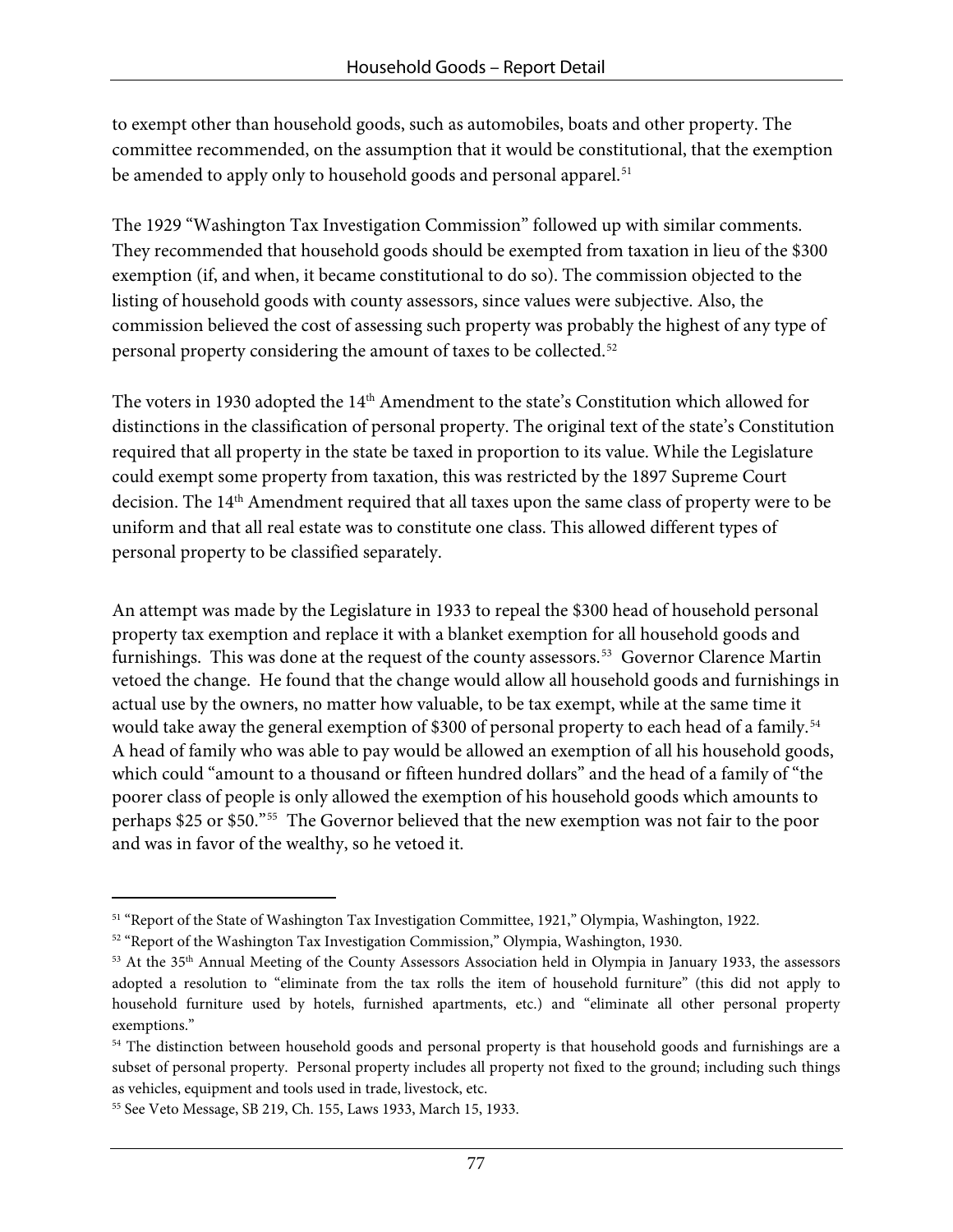In 1935, the Legislature adopted the current household goods and furnishings and all personal effects exemption. The \$300 head of household personal property exemption (which had been re-enacted in a special session of the Legislature in 1933) was maintained. Both exemptions are contained in RCW 84.36.110; however, the \$300 has been increased to \$15,000.<sup>[56](#page-81-0)</sup>

# **Public Policy Objectives**

#### **What are the public policy objectives that provide a justification for the tax preference? Is there any documentation on the purpose or intent of the tax preference?**

The taxation of household goods and furnishings was difficult to administer – both in terms of obtaining compliance with the listing of property and with the valuation of the property. Taxing personal property is more difficult than taxing real property because personal property is often difficult to locate and is more difficult to asses than real property. Given the compliance problems and the assessment problems, the public policy objective for the exemption of household goods is to ease the administration of the property and make it fairer. The tax is fairer in that (a) households that complied and were paying tax are now being treated the same as households that did not comply and avoided the tax; and (b) there is no longer an issue of inconsistent assessments of similar goods.

Making the property tax less regressive or fairer to households may be an added benefit of exempting household goods. One notion of equity in public finance is the "ability to pay" principle. The ability to pay principle requires that the burdens on taxpayers be related to their ability to pay. Household income is frequently used as a measure of a household's ability to pay. Annual expenditures on household furnishings and equipment are a larger percentage of income for households in the bottom income quintile (6.0 percent) than in the top income quintile (2.7 percent).[57](#page-81-1) Assuming that the accumulation of household goods approximates annual spending on these items, a tax on the accumulated depreciated value of household goods would be a greater percentage of income in a lower-income household than in a higher-income household. Such a tax would be regressive.

### **What evidence exists to show that the tax preference has contributed to the achievement of any of these public policy objectives?**

The historical record has many anecdotes about the difficulties in listing and valuing tangible personal property, including household goods, furnishing, and personal effects. Similar administrative difficulties continue today with the listing and valuing of business personal property. It is hard to fathom today how citizens could be enticed to list with a county assessor all their personal belongings (and have it be a public record).

<span id="page-81-0"></span> $\overline{a}$ <sup>56</sup> The Constitution was last amended to allow a \$15,000 head of household exemption in November 2006.<br><sup>57</sup> "Consumer Expenditure Survey, 2005," U.S. Department of Labor, Bureau of Labor Statistics, February 2007.

<span id="page-81-1"></span>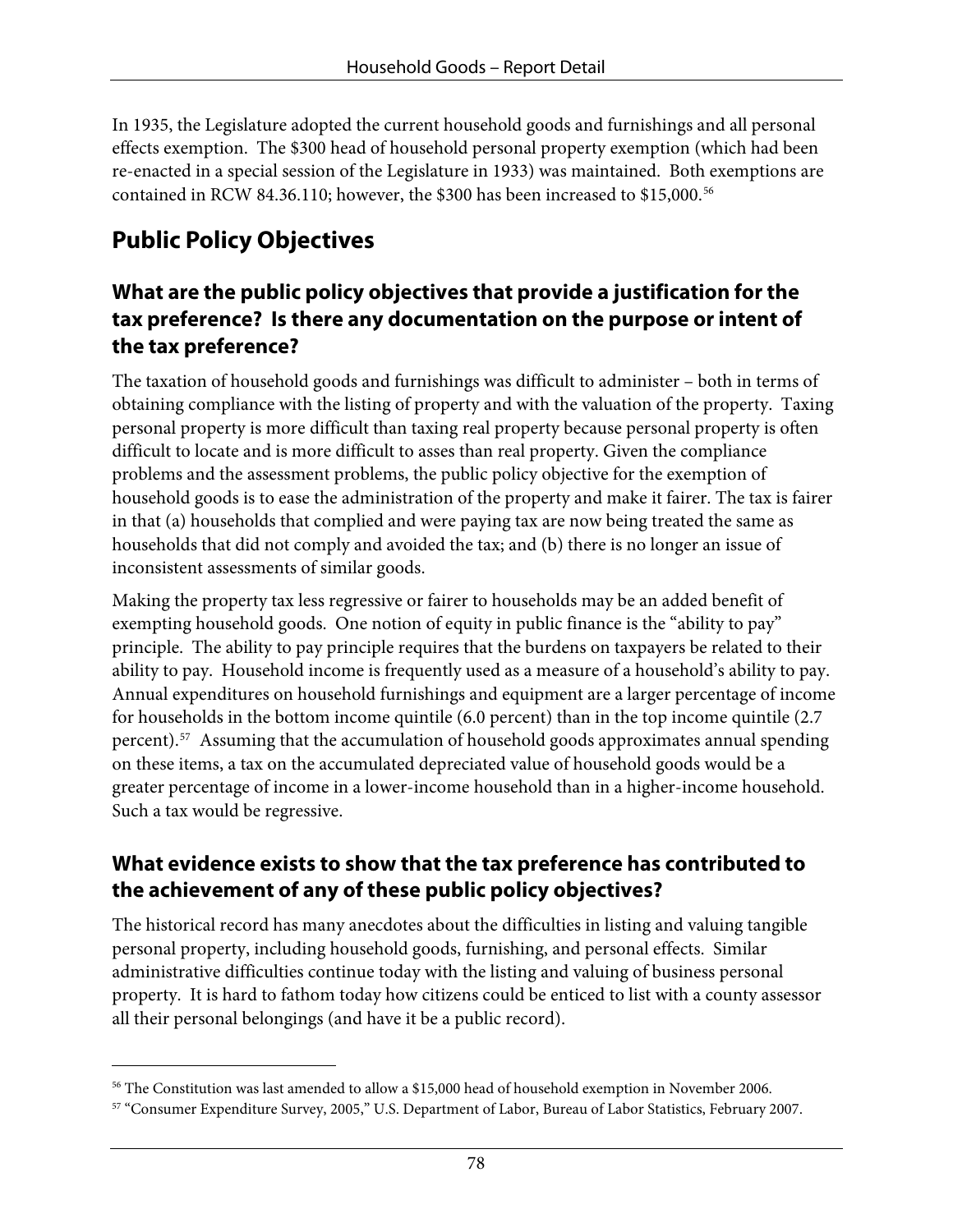The evidence that the household goods exemption has contributed to the public policy purpose of easing the administration of the property tax is the absence of complaints about this aspect of the property tax. With the exemption there are no compliance problems, no inherent unfairness between those who honestly list their property and those who do not, and no valuation problems. There continue to be the same historical problems with the listing of business personal property– the administrative difficulties of listing the property and then fairly valuing it.

## **To what extent will continuation of the tax preference contribute to these public policy objectives?**

If the public policy objective is to simplify the administration of the property tax, the exemption for household goods will need to be continued. Even with the improved record keeping systems available today, county assessors already have enough difficulties with the listing of business owned personal property.

#### **If the public policy objectives are not being fulfilled, what is the feasibility of modifying the tax preference for adjustment of the tax benefits?**

The public policy objectives of ease of administration and fairness to the taxpayers are being fulfilled.

## **Beneficiaries**

 $\overline{a}$ 

#### **Who are the entities whose state tax liabilities are directly affected by the tax preference?**

The primary beneficiaries of the household goods property tax exemption are the 2.4 million households in Washington State.<sup>[58](#page-82-0)</sup>

#### **To what extent is the tax preference providing unintended benefits to entities other than those the Legislature intended?**

There are no apparent unintended beneficiaries.

## **Revenue and Economic Impacts**

**What are the past and future tax revenue and economic impacts of the tax preference to the taxpayer and to the government if it is continued?** 

<span id="page-82-0"></span><sup>58</sup> Estimate from Office of Financial Management for 2005.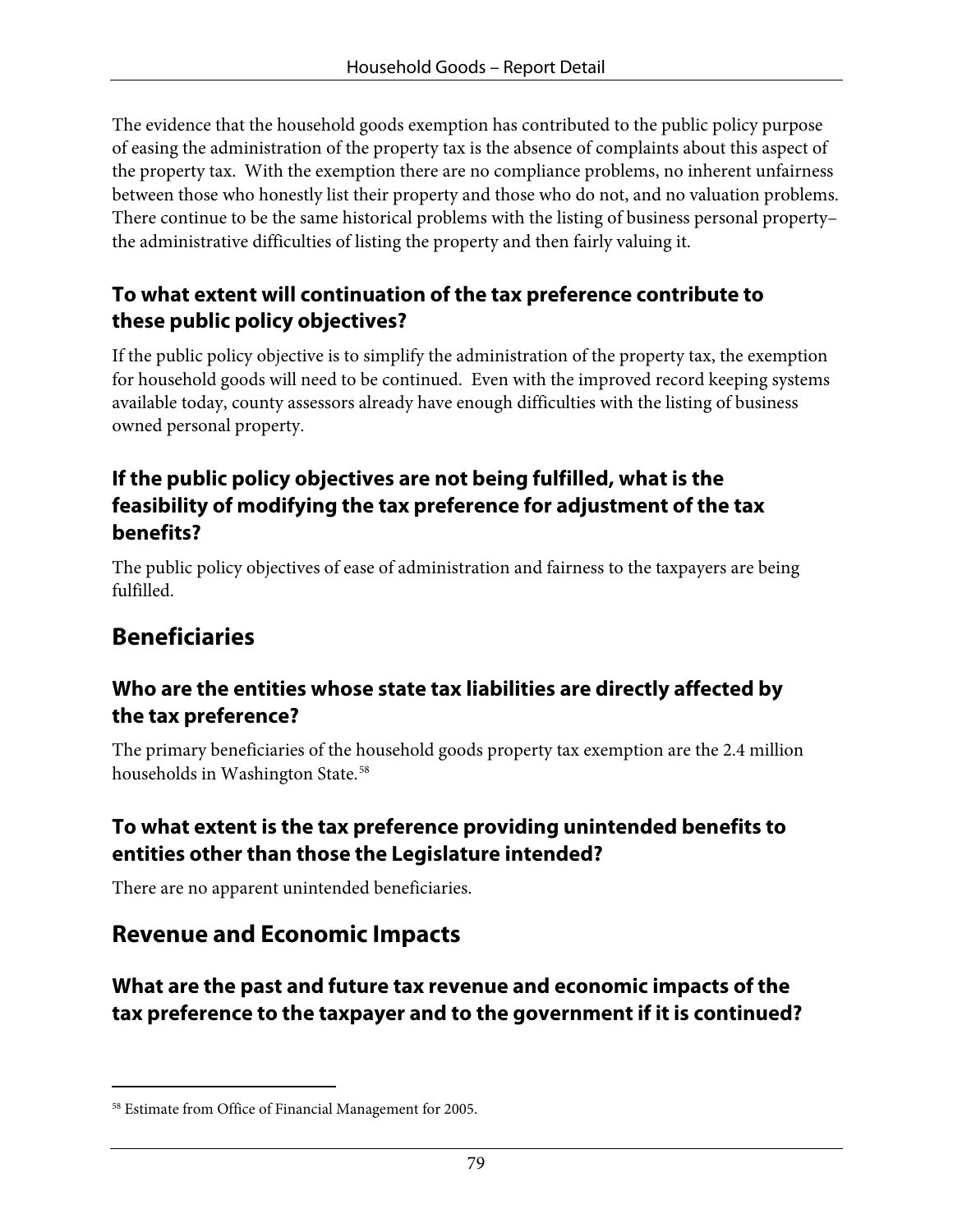| Year      | <b>Exempt</b><br>Value (\$<br>millions) | <b>State Property</b><br><b>Tax Savings</b><br>(\$millions) | <b>Local Property</b><br><b>Tax Savings</b><br>(\$millions) | <b>Total Property</b><br><b>Tax Savings</b><br>(\$millions) |
|-----------|-----------------------------------------|-------------------------------------------------------------|-------------------------------------------------------------|-------------------------------------------------------------|
| 2006-07   | \$32,591.5                              | \$70.2                                                      | \$270.5                                                     | \$340.7                                                     |
| 2007-08   | \$34,168.6                              | \$67.9                                                      | \$264.6                                                     | \$332.5                                                     |
| 2008-09   | \$35,736.8                              | \$69.8                                                      | \$272.4                                                     | \$342.2                                                     |
| $2009-10$ | \$37,433.4                              | \$72.2                                                      | \$286.1                                                     | \$358.3                                                     |

**Table 11:** Forecast of Local and State Property Tax Savings for Household Goods

The estimated depreciated value of furniture and household equipment in Washington is \$33 billion.<sup>59</sup> The tax savings to households from this exemption is \$341 million. The savings in state property tax is \$70 million and \$271 million in local property taxes.

The removal of \$33 billion from the property tax rolls is significant – an amount equivalent to five percent of total assessed valuation in the state. The impact is felt in every taxing district statewide. However, the impact has been absorbed over the last 72 years that the exemption has been in place. The likely impact has been a shift in taxes – away from owners of household goods to owners of real and other personal property. Households are paying less in taxes on household goods but are paying more in taxes on real property. Business is also paying more on both real and personal property.

Households are currently estimated to pay 65 percent of the property tax and businesses pay 35 percent. A \$341 million shift of taxes would mean a shift to households of \$222 million and a shift to business of \$119 million. The combination of saving \$341 million in taxes on household goods and paying \$222 million more in taxes on real property has a net effect of a tax reduction for households of \$119 million.

The economic impacts of this tax preference are of two types: the positive impact of increased expenditures or savings by households due to the net tax savings; and the negative impact of business paying an increased amount of taxes.

The net savings to households of \$119 million in lower property taxes has led to higher consumption, a positive impact on the economy. If the entire mount was spent by households, it would generate about 1,700 jobs in the state economy.<sup>[60](#page-83-1)</sup>

As to the increased taxes on business, the conventional economic theory on the incidence of the property tax on business is that it is shifted to the owners of capital.<sup>[61](#page-83-2)</sup> The effect is the same as that of a corporate income tax as it lowers the rate of return on investments. In the long-term, a lower rate of return would lead to a relatively lower amount of investment and less economic

<span id="page-83-0"></span><sup>&</sup>lt;sup>59</sup> These are durable goods items owned by consumers that were purchased by households for their nonbusiness use and have a life expectancy of at least three years.

<span id="page-83-1"></span> $60$  Using a jobs multiplier derived from the "1997 Washington Input-Output Tables," Office of Financial Management, July 2004. There are 18.2 total jobs for every \$1 million (\$1997) of personal consumption expenditures.

<span id="page-83-2"></span><sup>&</sup>lt;sup>61</sup> See Joseph A. Pechman, "Who Paid the Taxes, 1966-85," The Brookings Institution, 1985.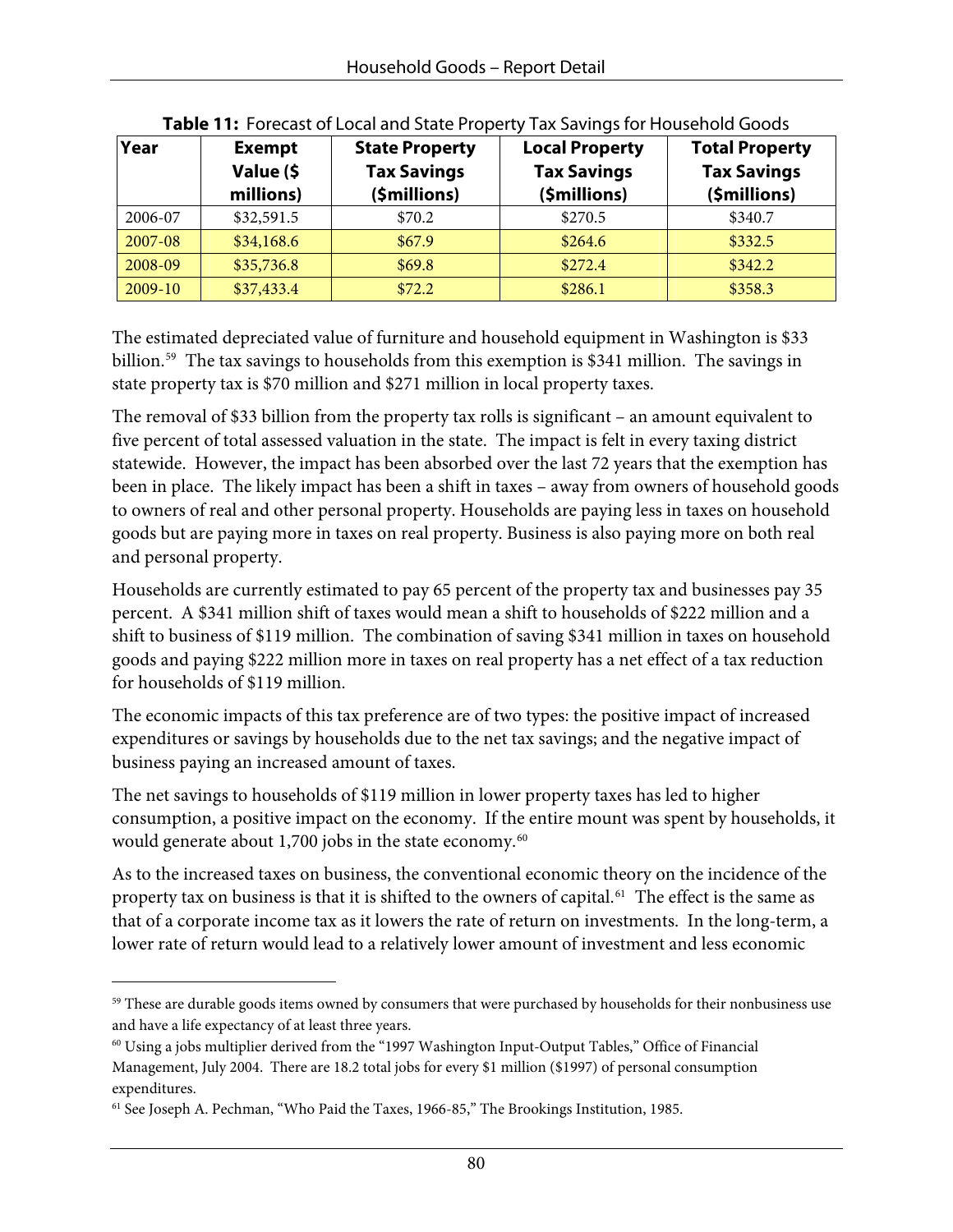growth. An increase of \$119 million in business property taxes represents 4.5 percent of estimated business property tax payments. A tax increase of this size could cause a reduction in the rate of return in the order of 0.05 percent (e.g., from 15.00 percent to 14.95 percent).

### **If the tax preference were to be terminated, what would be the negative effects on the taxpayers who currently benefit from the tax preference and the extent to which the resulting higher taxes would have an effect on employment and the economy?**

If the tax exemption for household goods were to be eliminated, there may be no negative effects on households due to the administrative difficulties in collecting the tax. Households may fail to comply.

However, if \$33 billion of household property were to suddenly appear on the tax rolls, levy rates would fall, owners of real and business personal property would see lower tax bills, and some units of local government would see up to a one percent increase in levy amounts. The net increase of taxes on households could be \$119 million.

### **If the tax preference were to be terminated, what would be the effect on the distribution of liability for payment of state taxes?**

If the tax exemption for household goods were to be eliminated, there may be no effect on the distribution of tax liability due to the administrative difficulties in collecting the tax. Households may fail to comply.

If the tax exemption on household goods were to be eliminated and it were possible to get households to report all their personal belongings to the county assessor for purposes of valuation, then homeowners would pay \$341 million in personal property taxes. This would be partially offset by a reduction of \$222 million in real property taxes on residential property. Business would see a reduction of \$119 million in property taxes due to lower levy rates. Some units of local government currently at their maximum levy rates may see an increase of tax collections up to 1 percent.

# **Other States**

-

#### **Do other states have a similar tax preference and what potential public policy benefits might be gained by incorporating a corresponding provision in Washington?**

Tangible personal property essentially consists of household goods and business personal property (e.g., equipment and furnishings). Thirty-six states, including Washington, and the District of Columbia exempt household goods and personal effects from property taxation.<sup>[62](#page-84-0)</sup>

<span id="page-84-0"></span><sup>62</sup> Primary source: "2007 State Tax Handbook," CCH, 2006.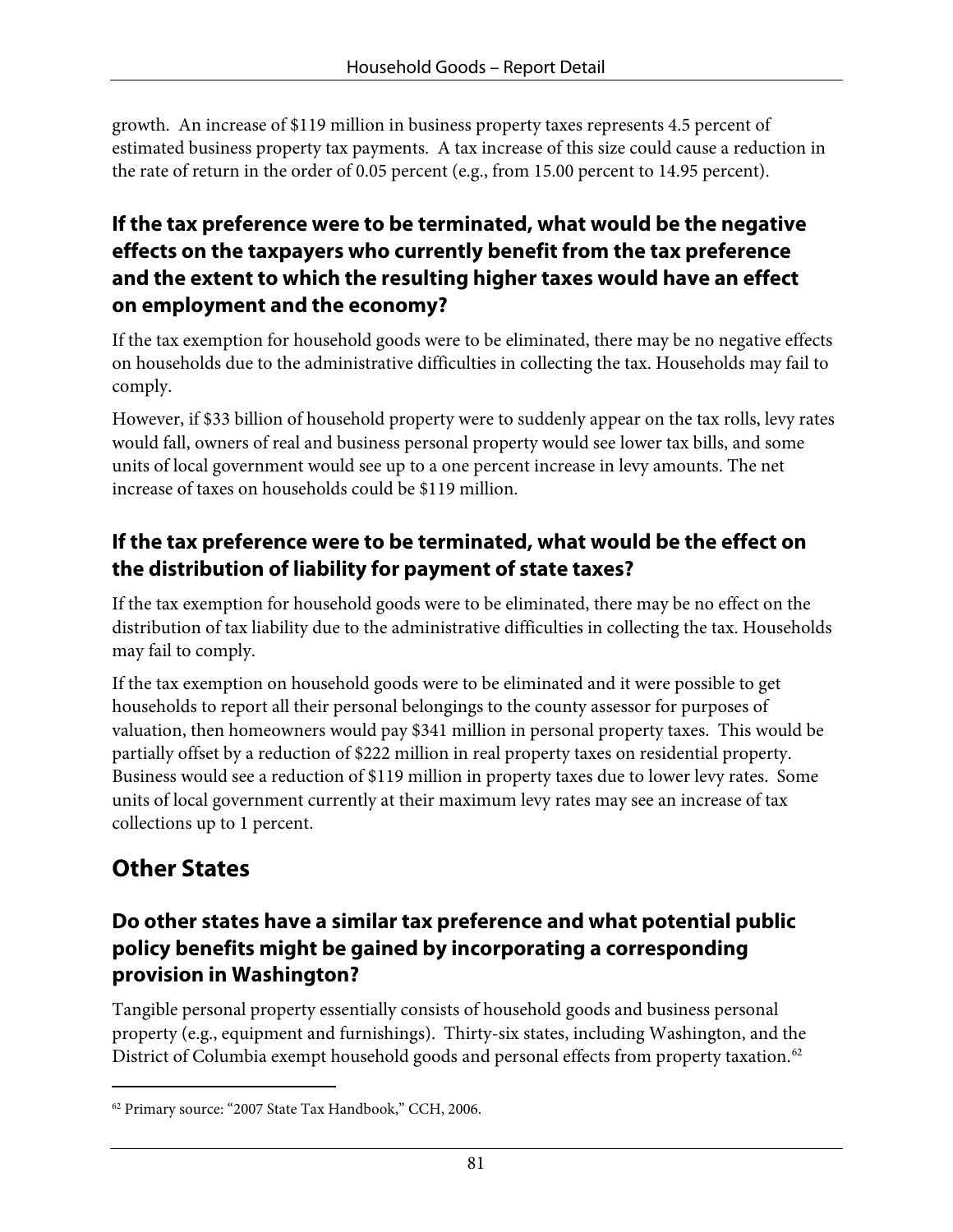Another 12 states have no or a limited property tax on any tangible personal property – including both household goods and business property. The other two states, Oklahoma and Virginia, provide a local option for counties to exempt household goods and personal effects.

Of the 12 states that exclude all or significant amounts of tangible personal property – including business personal property – from the tax base, six states do not have a property tax on any personal property. These are Delaware, Hawaii, Illinois, New Hampshire, New York, and Pennsylvania. Iowa exempts most personal property. North Dakota and South Dakota tax only the personal property of certain centrally assessed entities. New Jersey taxes only business personal property used by specified utilities and petroleum refineries. Minnesota technically taxes tangible personal property but then exempts virtually all categories.<sup>[63](#page-85-0)</sup> Ohio is phasing out the personal property tax on business inventory, machinery and equipment used in business, and furniture and fixtures.

To consider exempting all personal property from taxation in Washington, similar to 12 other states, involves another sizable portion of the tax base. In Washington, taxable business personal property constitutes 4.9 percent of all taxable property. In 2005, the value of taxable personal property was \$35 billion. King County had the greatest amount of taxable personal property at \$15 billion where it was 5.3 percent of the tax base. The counties where taxable personal property exceeded ten percent of total taxable property included Adams, Ferry, Lewis, Lincoln, Stevens and Whitman counties. The counties with the least amount of taxable personal property (three percent or less of total taxable property) included Clallam, Clark, Island, Jefferson, Kitsap, Mason, and San Juan counties.

<span id="page-85-0"></span><sup>63</sup> John L. Mikesell, "Patterns of Exclusion of Personal Property from American Property Tax Systems," Public Finance Review, 1992.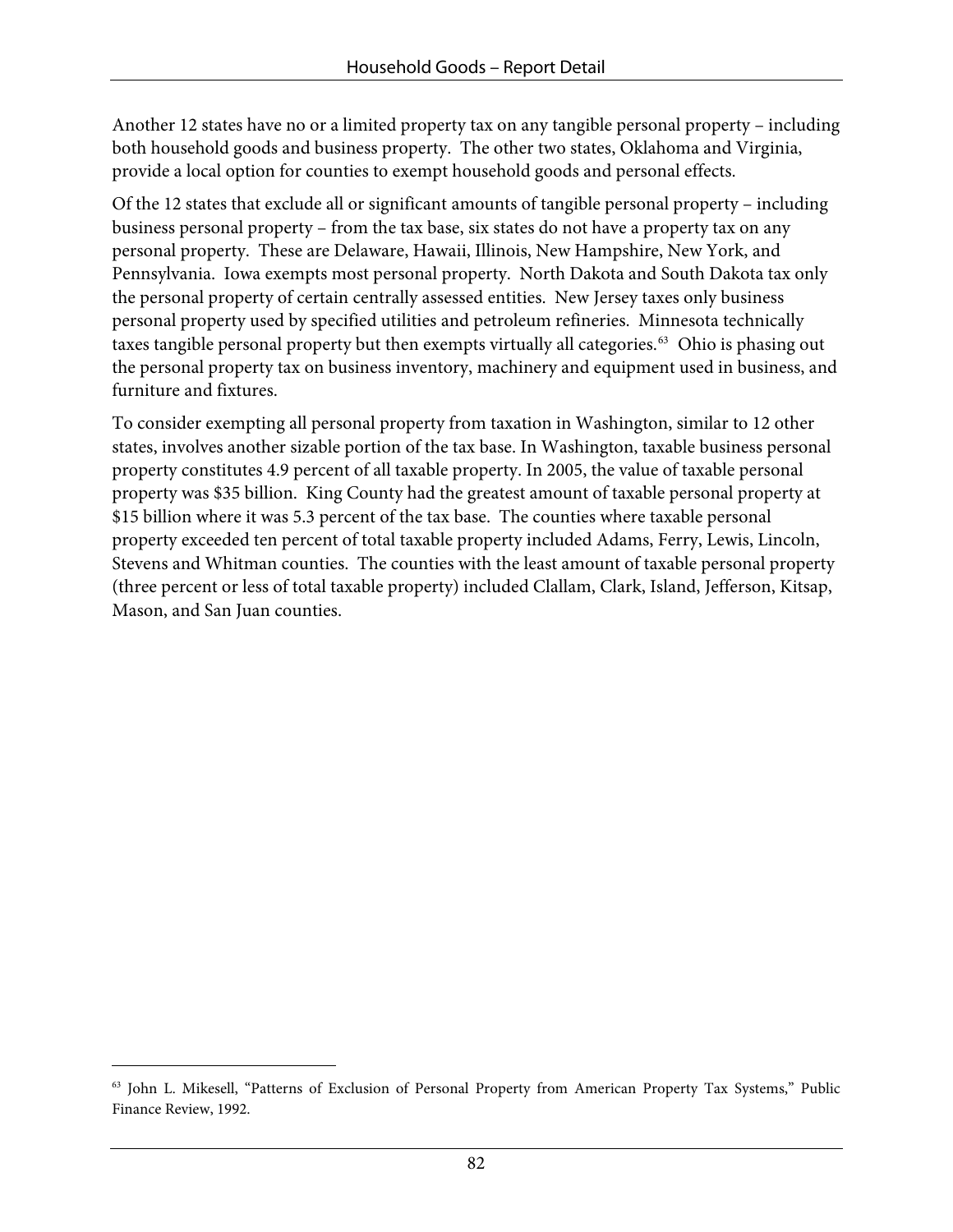# **REFUND OF FUEL TAX FOR EXPORTED FUEL** – SUMMARY

## **Current Law**

 $\overline{a}$ 

The motor vehicle fuel taxes are laid out in two separate chapters of state law. Chapter 82.36 RCW pertains to motor vehicle fuel, which is basically gasoline, and Chapter 82.38 RCW pertains to special fuel, which is all combustible gasses and liquids that can propel a motor vehicle except gasoline (primarily diesel).[64](#page-86-0)

There are two sections of law that deal with refunds of fuel tax for exported fuel: RCW 82.36.300 (motor vehicle fuel/gasoline) and RCW 82.38.180 (special fuel/diesel). In both cases, a person who has exported fuel outside of Washington, on which the fuel tax has been paid, is entitled to a refund of the fuel taxes. Fuel taxes are imposed when fuel is transferred from a supplier to a distributor. If the distributor then exports the fuel, the distributor is entitled to a refund of the fuel taxes.

There are several other sections of law that provide an outright exemption from the motor vehicle fuel taxes for exported fuel. In this situation, the supplier is aware that the fuel will be exported and does not collect fuel tax. These sections are not considered in this review and are scheduled for review in 2008.

## **Findings and Recommendations**

This review of the tax refund for motor vehicle fuel tax paid on exported fuel evaluated the legal history, public policy objectives, economic and revenue impacts and other states' similar tax preferences. The following were determined through this audit:

### **Legal History and Public Policy Objectives**

• Washington State first imposed the motor vehicle fuel tax in 1921 on the sale of liquid fuel for use in internal combustion engines. The tax was not imposed on liquid fuel sold for export. In 1923, the tax was changed to be a tax on fuel used to operate motor vehicles upon the public highways. Tax refunds were provided for the nonhighway use of fuel, except in motor vehicles operated or intended to be operated upon the public highways. In 1933, the Legislature provided a specific refund for taxes paid on motor vehicle fuel which was exported outside of the state.

<span id="page-86-0"></span><sup>64</sup> This report will use motor vehicle fuel and gasoline interchangeably, as well as special fuel and diesel. It will also refer to the motor vehicle fuel tax and the special fuel tax as fuel taxes.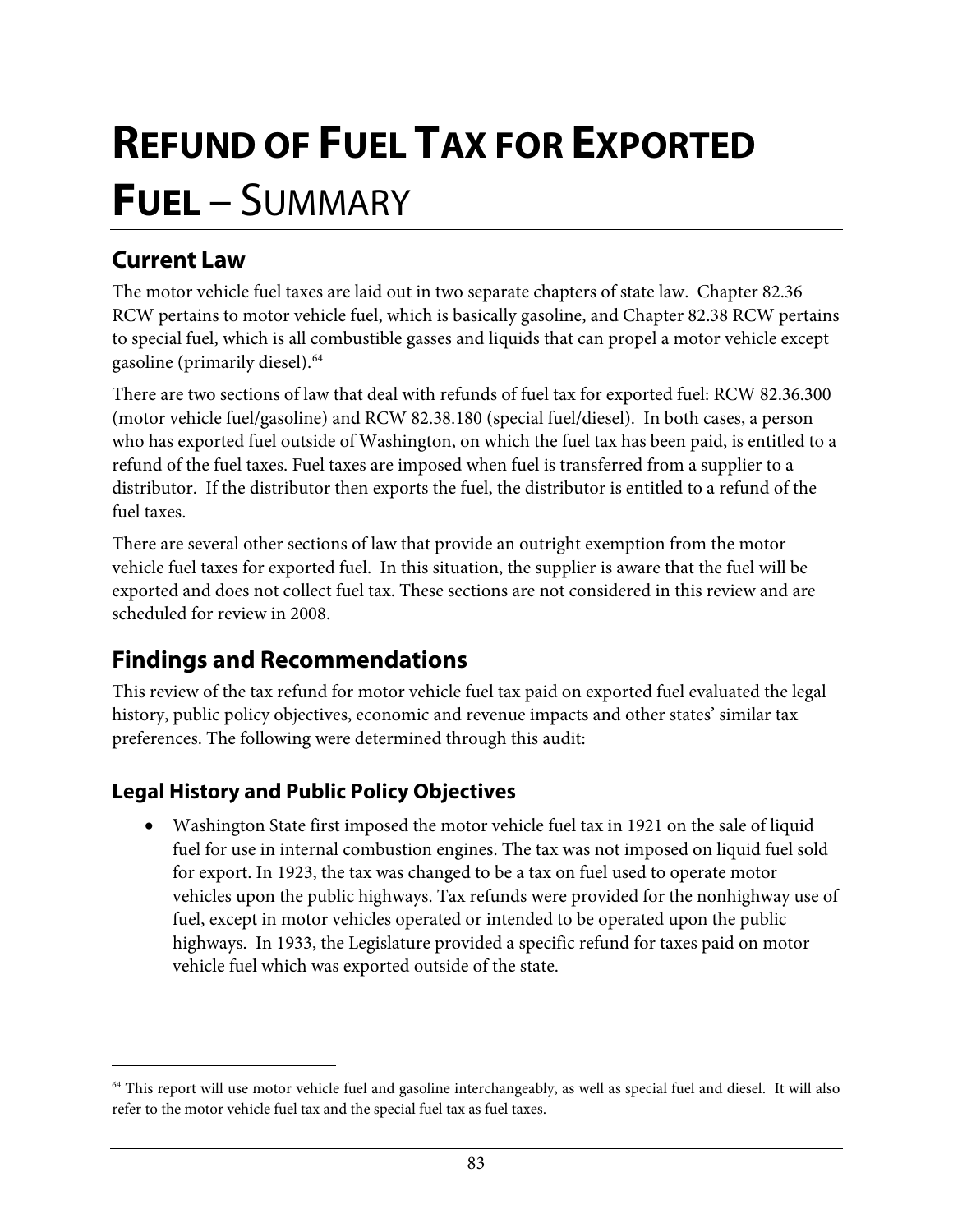- The Interstate Commerce Clause of the U.S. Constitution limits the state taxation of goods shipped among the states. There is a four-part test to determine when and how much exported goods may be taxed by a state. It is possible that the complete exemption of exported fuel from the motor vehicle fuel tax is broader than it needs to be. In other words, a partial exemption could be provided and likely be consistent with the U.S. Constitution.
- There are three possible public policy objectives for granting refunds for fuel taxes paid on exported fuel:
- To comply with the U.S. Constitution;
- To support the business of exporting fuel; or
- To promote equity (a) subjecting to the fuel tax only fuel used on Washington's public highways; and/or (b) treating taxed fuel that is exported similarly to tax-exempt fuel that is exported.
- The primary objective that is being met is currently equity.

#### **Beneficiaries**

• In 2007, the likely beneficiaries are 57 licensed gasoline distributors and 85 licensed diesel distributors who do not have an exporter's license and who may, from time-totime, purchase taxed fuel and eventually sell it out of state.

#### **Economic and Revenue Impacts**

- Tax refunds for exported fuel are very minor, especially when compared to the amount of fuel that is exported tax-exempt. In 2006, claimants received \$1.3 million of refunds for taxes paid on fuel that was exported. Exports of taxed motor vehicle fuel totaled 89 refund claims for 4.2 million gallons of fuel.
- Over the next three years the amount of refunds is expected to range from \$1.6 million to \$1.8 million per year.

### **Other States**

• All states grant fuel tax exemptions or refunds to distributors on export sales.

#### **Recommendation**

**The motor vehicle fuel tax and special fuel tax refunds for exported fuel should be continued.** 

| <b>Legislation Required:</b> | None |
|------------------------------|------|
| <b>Fiscal Impact:</b>        | None |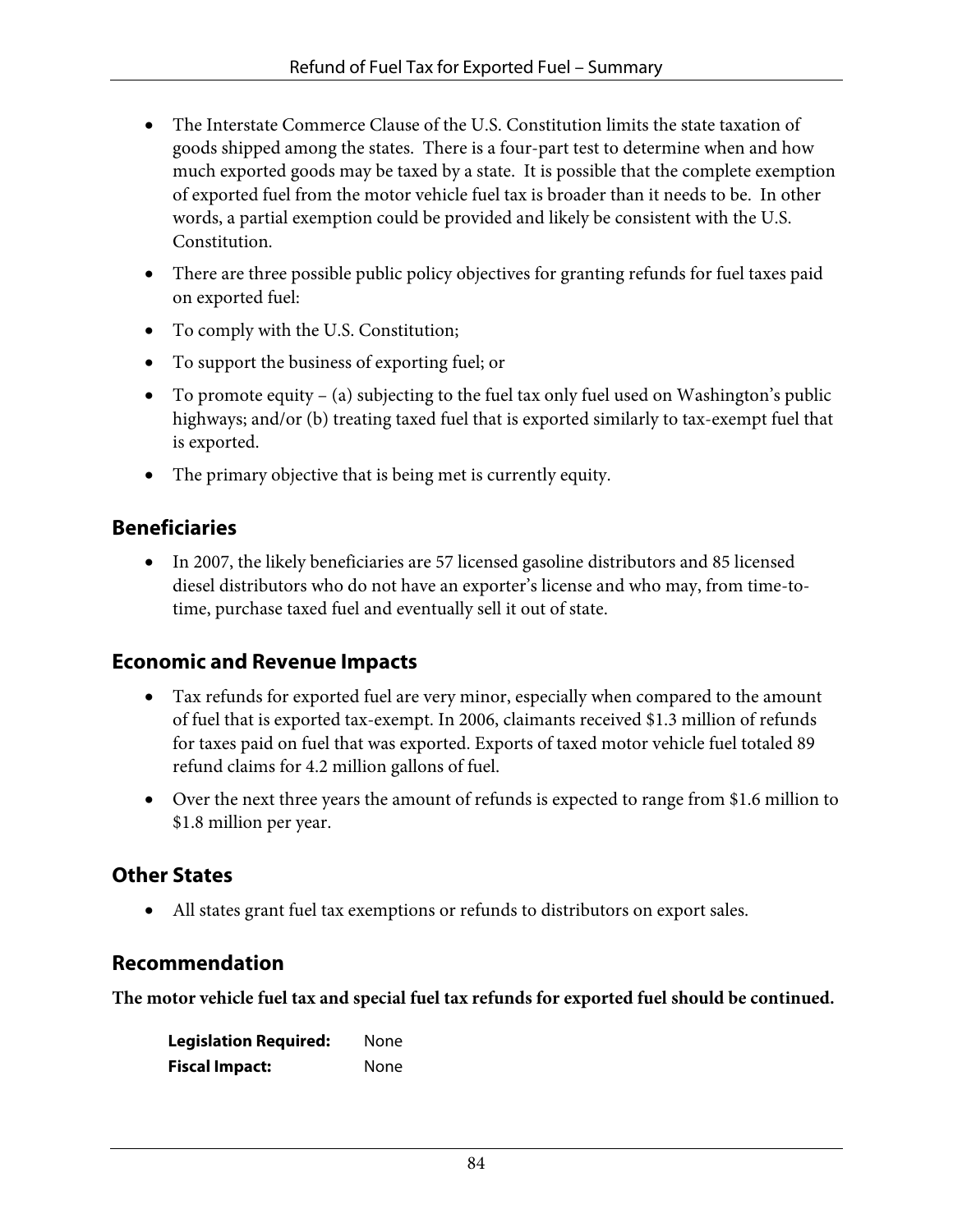# **REFUND OF FUEL TAX FOR EXPORTED FUEL** – REPORT DETAIL

# **Statutory History**

Washington State first imposed the motor vehicle fuel tax in 1921. The tax was one cent per gallon imposed on the sale of liquid fuel – gasoline and other fuel for use in internal combustion engines. The tax was not imposed on liquid fuel sold for exportation. Revenues were credited to the Motor Vehicle Fund. The Motor Vehicle fund was a fund dedicated to, among other things, "paving and general road construction of the state primary highways."

In 1923, the Legislature raised the tax to two cents per gallon, and the tax base was more narrowly drawn. The tax was now on sales of liquid fuel to everyone who used liquid fuel for the purpose of operating motor vehicles upon the public highways. Tax receipts were still credited to the Motor Vehicle Fund. The Legislature also provided several refunds for non-highway use of fuel. The 1923 changes clarified that if fuel was used in vehicles operated upon the public highways, that fuel was subject to the fuel tax, and the tax receipts were dedicated to the Motor Vehicle Fund. If the fuel was used for some other purpose, the consumer could apply for a tax refund if the taxes had previously been paid.

In 1933, the Legislature added a specific provision for anyone who exported motor vehicle fuel outside of the state, and who had paid any tax on the fuel, to be reimbursed for the amount of the tax.

In 1944, the voters passed the 18<sup>th</sup> Amendment to the State Constitution. This constitutional provision states that "… all excise taxes collected … on the sale, distribution or use of motor vehicle fuel … shall be … placed in a special fund to be used exclusively for highway purposes." One of the specified "highway purposes" includes "refunds authorized by law for taxes paid on motor vehicle fuels." The 18<sup>th</sup> Amendment constitutionally dedicated motor vehicle fuel tax receipts to highway purposes and prevented the Legislature from using the tax receipts for other purposes. It still allowed the Legislature to provide for tax refunds.

## **Other Relevant Background**

**Export Exemptions:** In addition to the refund statutes, fuel exported by a licensed exporter is exempt from the fuel taxes. A licensed exporter can obtain fuel for export without paying tax:

- RCW 82.36.020: The motor vehicle fuel tax is imposed when motor vehicle fuel is removed from a terminal unless the removal is to a licensed exporter for direct delivery to a destination outside of the state.
- RCW 82.36.230: The provisions of the motor vehicle fuel tax statutes requiring the payment of taxes do not apply to motor vehicle fuel exported from this state by a licensee.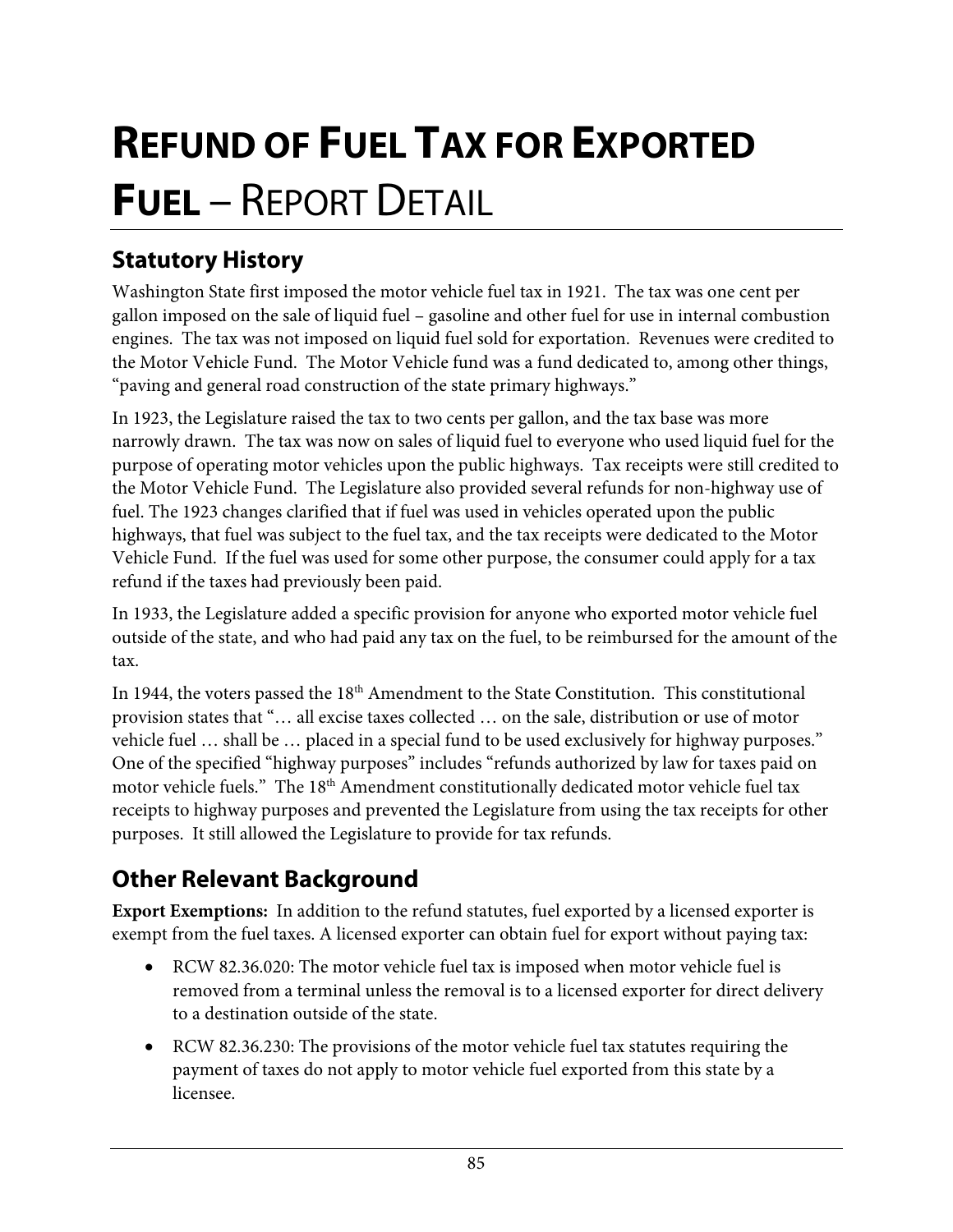- RCW 82.38.030: Taxes are imposed on special fuel removed from a terminal unless the removal is to a licensed exporter for direct delivery to a destination outside of the state.
- These tax preferences are scheduled for review in 2008.

**Tax Incidence:** The fuel tax system is based on a four-tiered distribution chain. Fuel enters the distribution chain when it is delivered to a "terminal rack" from a refinery, pipeline or barge. At the terminal rack, fuel is transferred from the supplier to distributors or licensed exporters. The vast majority of fuel taxes are imposed when fuel is removed from a terminal rack.<sup>[65](#page-89-0)</sup> No fuel tax is imposed if the fuel is sold to a licensed exporter for direct delivery outside the state. The supplier is responsible for submitting fuel taxes to the Department of Licensing. The distributors distribute the fuel to retailers (gas stations) and bulk fuel users. The retailers sell the fuel to the end users or consumers.

# **Public Policy Objectives**

#### **What are the public policy objectives that provide a justification for the tax preference? Is there any documentation on the purpose or intent of the tax preference?**

There are several possible public policy objectives that provide a justification for the tax exemption for exported fuel: (1) comply with the U.S. Constitution; (2) promote business activity in Washington; (3) promote equity.

(1) U.S. Constitution: Providing refunds for taxes paid on exported fuel may be seen as an attempt to comply with the U.S. Constitution. The Commerce Clause is generally read as prohibiting states from taxing exports and imports from other states and nations. However, it is possible that a state could tax an exported good if it provides a credit against the tax for any tax paid in another state.

The Commerce Clause of the U.S. Constitution limits the state taxation of goods shipped among the states. The U.S. Supreme Court has created a four-part test for testing state taxes under the Commerce Clause.<sup>[66](#page-89-1)</sup> Under this test, a state tax must:

- Be applied to an activity that has substantial nexus with the state;
- Be fairly apportioned to activities in the state;
- Not discriminate against interstate commerce; and
- Be fairly related to services provided by the state.

A state tax must not discriminate against interstate commerce and must avoid double taxation of a good. It is possible that the exemption for exported fuel is written more broadly than it needs

<span id="page-89-0"></span><sup>&</sup>lt;sup>65</sup> There are several other instances that can trigger the imposition of the tax, such as, importing fuel into the state outside of the bulk-transfer terminal system.

<span id="page-89-1"></span><sup>66 &</sup>quot;Complete Auto Transit v. Brady," 430 U.S. 274 (1977).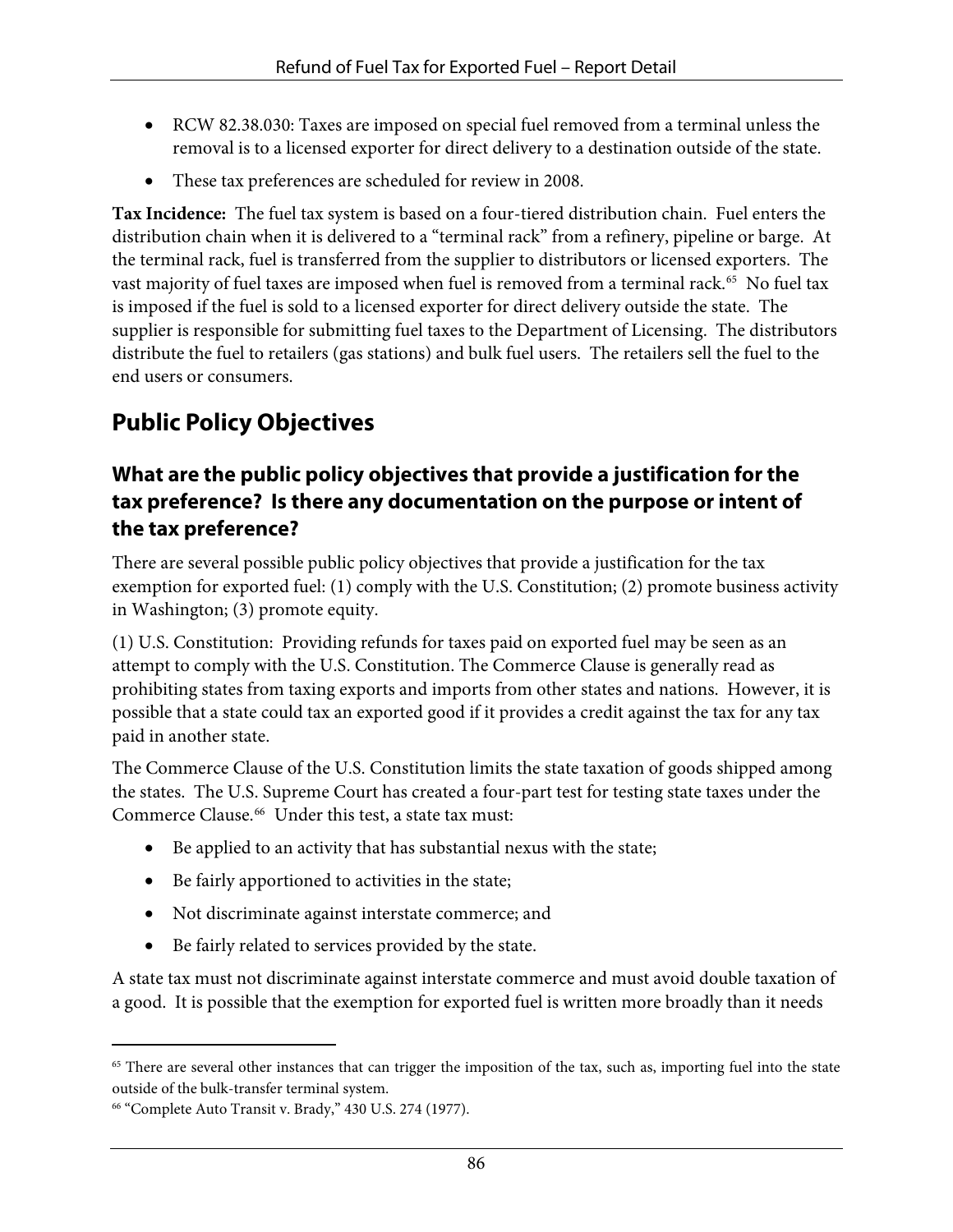to be. It could be narrowed and still be permissible under the Commerce Clause if a credit were allowed for fuel taxes paid in other states. [67](#page-90-0)

(2) Promote business activity: Washington is a net exporter of petroleum products. It is home to five major refineries that employ 1,800 people and that pay \$172 million in wages in a year. Not taxing the export of refineries products could easily be seen as an attempt to lower the costs of the product and make Washington more competitive in the national and international market.

(3) Equity: There are two notions of equity discussed in public finance literature.[68](#page-90-1) One is the "ability to pay principle" and the other is the "benefits received principle." The ability to pay principle requires that burdens on taxpayers be related their ability to pay. The benefits received principle states that the burden on taxpayers should be related to the benefits they receive. These principles cannot identify one tax policy as more equitable than another, but they do aid in clarifying and supporting value judgments about equity. For example, the gas tax could be considered inequitable under the ability to pay principle as it is regressive. However, under the benefits received principle the gas tax is equitable because the people who pay the tax (drivers) are the same taxpayers who receive the benefits.

From the beginning of the fuel tax in 1921, together with the 1923 and ensuing exemptions/refunds and the 18<sup>th</sup> Amendment to the state's constitution, it appears that:

- Fuel used in motor vehicles on public highways is to be taxed by the motor vehicle or special fuel taxes;
- Fuel not used on public highways is not to be taxed by the motor vehicle or special fuel taxes; and
- Fuel tax revenues are dedicated for highway purposes.

Because the tax is imposed at the top of the distribution chain, before the end use of the fuel is known, the only way to "exempt" the fuel from taxation is to provide a refund or credit to the end user. Exported fuel is not used on Washington's highways. To provide equity under the benefits received principle it is necessary to refund any fuel taxes that were previously paid on the exported fuel.

Also, when establishing the tax base for the liquid fuel tax in 1921, the Legislature specifically did not impose the tax on fuel sold for export. Equity also calls for taxpayers in similar situations to be taxed similarly. Licensed exporters can obtain fuel, export it, and never need to pay fuel tax on the fuel. To provide equity a distributor who obtains fuel on which the tax has been paid, who then exports the fuel, should be able to obtain a refund of the tax.

<span id="page-90-0"></span><sup>67</sup> Conversation with Cindy Evans, Assistant Attorney General, March 14, 2007.

<span id="page-90-1"></span><sup>68</sup> For example, see "Public Finance and the American Economy, Second Edition," Neil Bruce, Addison-Wesley Longman, Inc., 2001 or "Understanding the Tax Reform Debate: Background, Criteria, & Questions," U.S. Government Accountability Office, September 2005.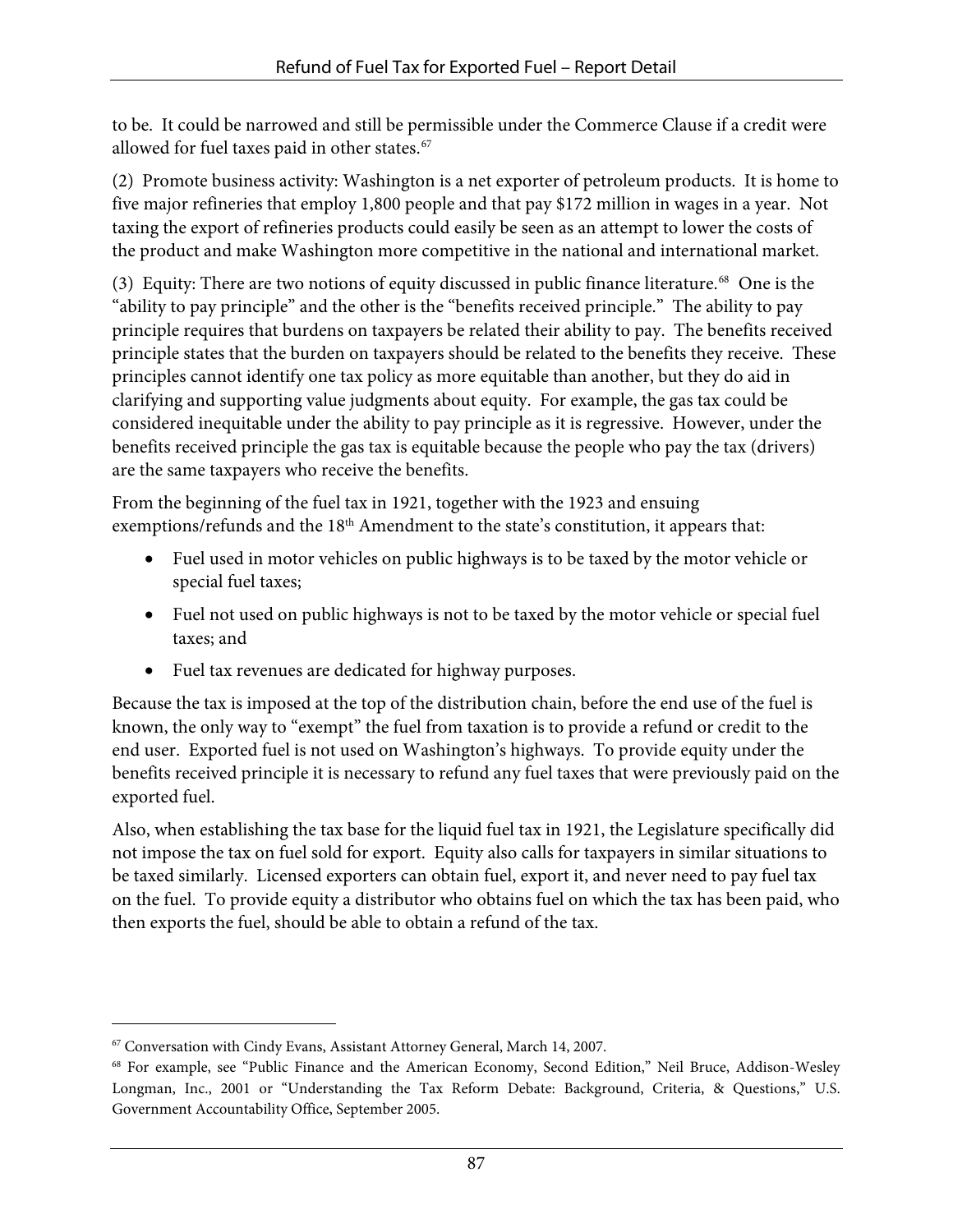#### **What evidence exists to show that the tax preference has contributed to the achievement of any of these public policy objectives?**

There are three possible public policy objectives for granting refunds for taxes paid on fuel that is exported:

(1) Comply with the U.S. Constitution: As discussed above, there is a question about whether the refund would need to be for the full amount of Washington taxes or just the amount of taxes paid in the destination state. It may be possible to provide less than a full refund and still comply with the U.S. Constitution.

(2) Promote business activity: Motor vehicle fuel distributors made 89 refund claims in 2006 for \$1.3 million of fuel taxes paid on 4.2 million gallons of fuel. In that year refineries sold 4.0 billion gallons of motor vehicle fuel in Washington.<sup>[69](#page-91-0)</sup> The limited amount of exported fuel for which refunds are being claimed has no impact on Washington production of petroleum products. The evidence does not indicate that this public policy objective is being met.

(3) Equity: The public policy objective of equity is legally being met. The opportunity exists for taxpayers to seek a refund of fuel tax paid on fuel that is not used on the public highways in Washington. Also, the opportunity exists for these taxpayers to be treated similarly to taxexempt exporters. There is no evidence that taxpayers in this situation are not seeking or not being granted refunds.

#### **To what extent will continuation of the tax preference contribute to these public policy objectives?**

(1) U.S. Constitution: Continuing the tax preference leaves no doubt the tax system complies with the U.S Constitution.

(2) Promote business activity: Continuing the tax preference has no impact on promoting business activity.

(3) Equity: Continuation of this tax preference does contribute to the public policy objective of equity. With a public policy objective of equity, both to (a) collect fuel on fuel used on the public highways and not to collect fuel tax on fuel not used on the public highways and (b) treat all exported fuel similarly, it is necessary to continue this tax preference.

#### **If the public policy objectives are not being fulfilled, what is the feasibility of modifying the tax preference for adjustment of the tax benefits?**

The public policy objectives of compliance with the U.S. Constitution and equity are being fulfilled.

<span id="page-91-0"></span><sup>69 &</sup>quot;Petroleum Marketing Annual 2006, Preliminary Report," Energy Information Administration, U.S. Department of Energy, May 2007.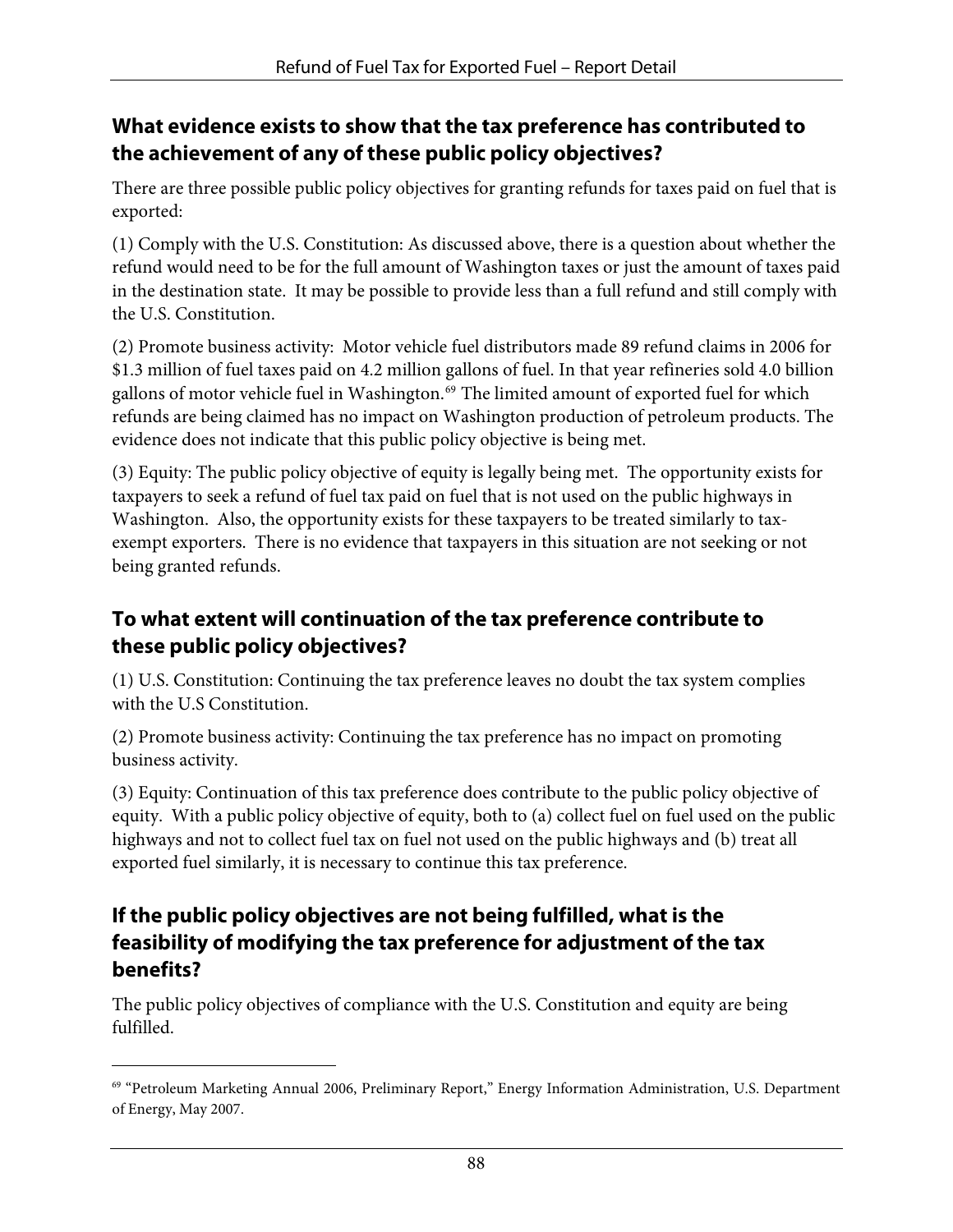## **Beneficiaries**

#### **Who are the entities whose state tax liabilities are directly affected by the tax preference?**

Distributors seeking tax refunds for exported fuel in almost all instances do not have an exporter's license. Distributors with an exporter's license may purchase motor vehicle fuel tax exempt under other sections of law.

Currently, there are 83 licensed gasoline distributors and 116 licensed diesel distributors in this state. Of this group, there are 57 gasoline distributors who do not also have an exporter's license and 85 diesel distributors who do not also have an exporter's license. Distributors made 89 refund claims in 2006.

#### **To what extent is the tax preference providing unintended benefits to entities other than those the Legislature intended?**

There are no unintended beneficiaries.

## **Revenue and Economic Impacts**

#### **What are the past and future tax revenue and economic impacts of the tax preference to the taxpayer and to the government if it is continued?**

The estimate of the fiscal impact of the refund for exported fuel as provided in the "Tax Exemptions – 2004" report prepared by the Department of Revenue actually included information on both refunded motor vehicle fuel tax and exported motor vehicle fuel. The vast majority of fuel is exported tax exempt. Refunds are provided to a few distributors who do not have an exporter's license. The fiscal impact of only the exported fuel refunds would qualify this for an expedited review; however, a full review has been made.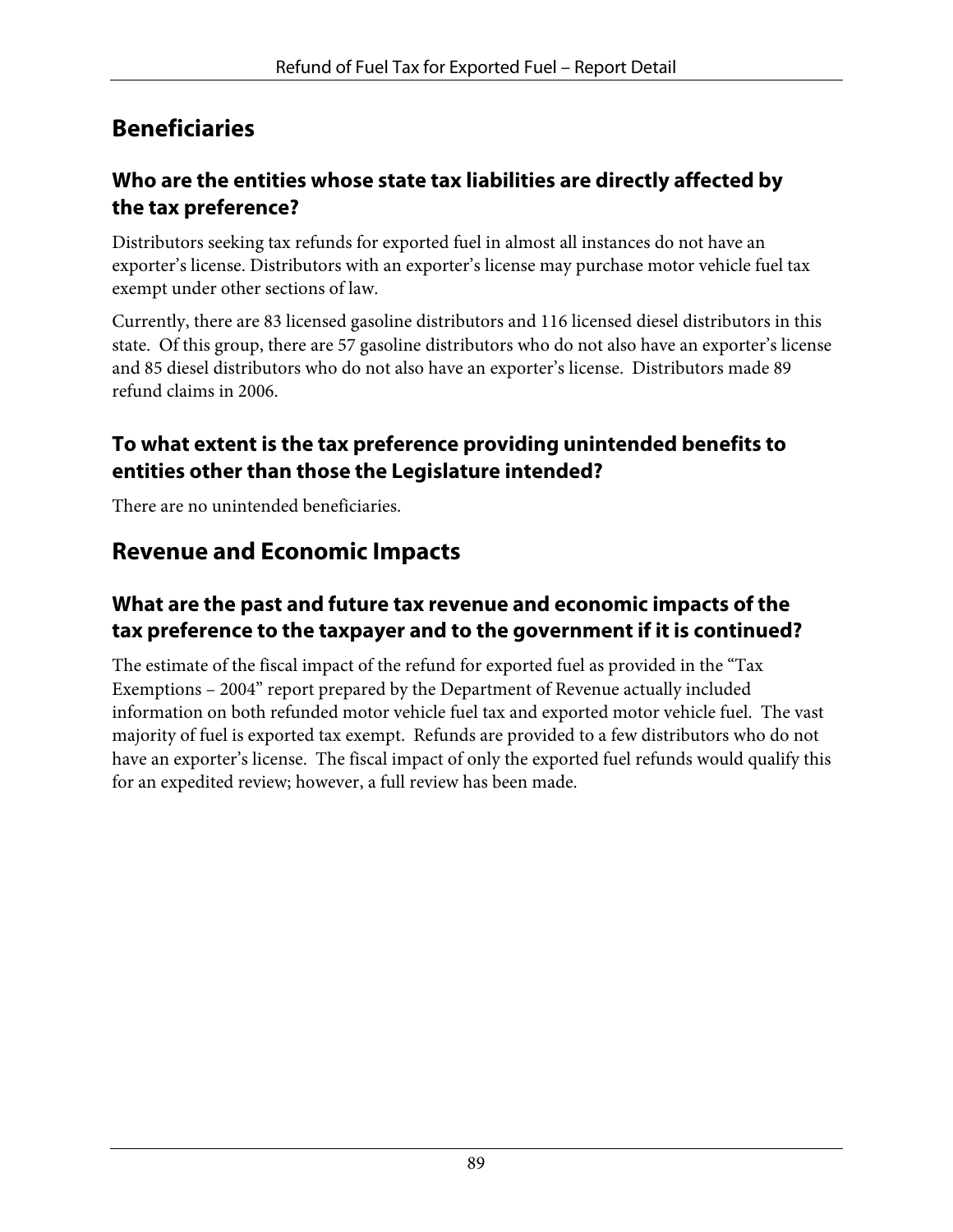|                 | # of          | Refundable     | <b>Net Refund</b> |
|-----------------|---------------|----------------|-------------------|
|                 | <b>Claims</b> | <b>Gallons</b> | Amount            |
| <b>Gasoline</b> |               |                |                   |
| 2003            | 19            | 906,685        | \$228,529         |
| 2004            | 29            | 1,383,350      | \$387,338         |
| 2005            | 37            | 2,712,180      | \$785,708         |
| 2006            | 39            | 2,685,261      | \$854,373         |
| <b>Diesel</b>   |               |                |                   |
| 2003            | 19            | 885,116        | \$220,040         |
| 2004            | 26            | 748,412        | \$209,499         |
| 2005            | 49            | 1,974,988      | \$564,274         |
| 2006            | 50            | 1,551,864      | \$483,109         |
| Total           |               |                |                   |
| 2003            | 38            | 1,791,801      | \$448,569         |
| 2004            | 55            | 2,131,762      | \$596,837         |
| 2005            | 86            | 4,687,168      | \$1,349,982       |
| 2006            | 89            | 4,237,125      | \$1,337,481       |

**Table 12:** Refunds for Exported Fuel

Source: Washington Department of Licensing Database.

The amount of refunds provided of fuel taxes paid on fuel that was exported were \$1.3 million per year in 2006. The number of gallons was 4.2 million in 2006.

Given the wide variation in the recent history claims and refunds for taxes paid on exported fuel, a forecast is pure speculation at best. Some of the change is due to changes in the tax rate. The Department of Transportation does forecast a broad category of refunds for off-road use of motor vehicle fuel, of which exported fuel is a component.<sup>[70](#page-93-0)</sup> Using this forecast as a base, the expectation is that the level of refunds of taxes on exported fuel will increase to \$1.8 million in fiscal year 2010.

| Year      | <b>Refunds (\$millions)</b> |  |
|-----------|-----------------------------|--|
| 2007-08   | \$1.6                       |  |
| 2008-09   | \$1.7                       |  |
| $2009-10$ | \$1.8                       |  |

**Table 13:** Forecast of Refunds for Exported Fuel

Distributors: There were 83 "petroleum merchant wholesalers" reported by the Employment Security Department in 2005. These firms employed 1,254 people and paid wages of \$51 million in 2005. The level of employment has remained fairly constant from 2000 to 2005. Average wages paid per employee has increased slightly from \$37,000 per year in 2000 to \$41,000 in 2005

<span id="page-93-0"></span><sup>70 &</sup>quot;March 2007 Forecasts," Transportation Revenue Forecast Council.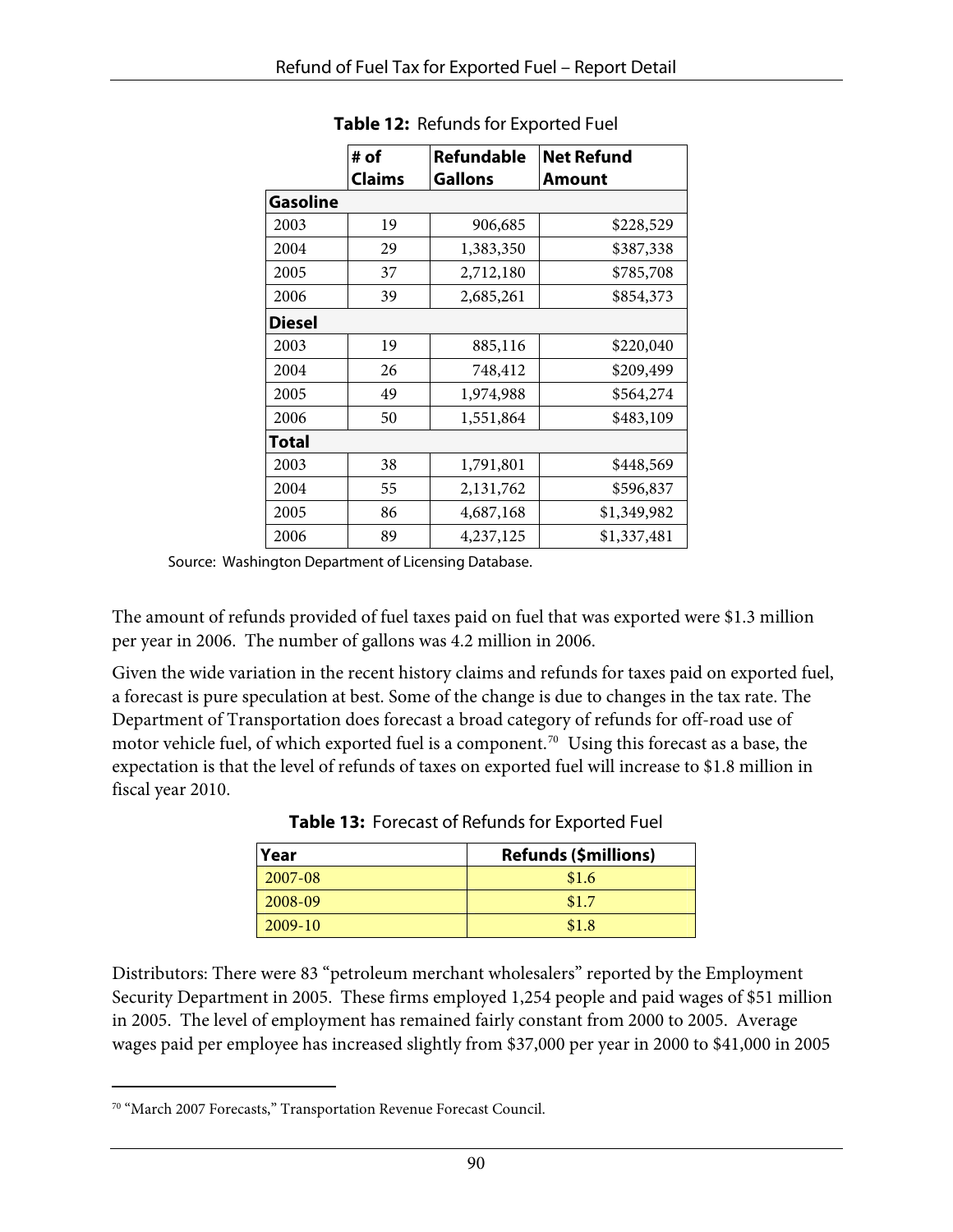(not adjusted for inflation). The average firm size is 15 employees. These firms are located all around the state.

#### **If the tax preference were to be terminated, what would be the negative effects on the taxpayers who currently benefit from the tax preference and the extent to which the resulting higher taxes would have an effect on employment and the economy?**

If the tax refunds for exported fuel were to be terminated, it would have a direct impact on the distributors who do not have an exporter's licenses and who sometimes export fuel. These distributors then could either (a) cease to export taxed fuel, (b) obtain an exporter's license and purchase fuel tax exempt, or (c) continue to export taxed fuel and either not recoup the tax or attempt to pass it on to the customer. Overall, the amount of refunds now being obtained amount to 2.6 percent of the total wages paid by fuel distributors. This is significant enough that it could change the behavior of the distributors.

As to the overall economy, removing the tax refund would have no impact. First, there is an option to initially avoid the tax – exported fuel is exempt from tax and no tax is collected at the rack. Next, the amount of fuel for which refunds are granted is insignificant compared to either overall fuel production or the amount that is exported.

The price of gasoline in Washington has fluctuated widely in the past several years. The retail price of gasoline (all grades, including taxes) in Washington has gone from \$1.68 per gallon in 2003 to \$2.75 in 2006.[71](#page-94-0) During this time, gross fuel consumption in Washington increased slightly from 3.356 billion gallons to 3.441 billion gallons. This increase tends to confirm the studies that fuel use is "price inelastic – demand for gasoline is not greatly affected by its price."[72](#page-94-1) Being price inelastic means that a tax increase can be passed forward onto consumers without a proportionate loss in sales. Production of gasoline in this state would not decline if this refund of fuel taxes on exported fuel were ended.

#### **If the tax preference were to be terminated, what would be the effect on the distribution of liability for payment of state taxes?**

In fiscal year 2008, the motor vehicle fuel taxes are expected to be \$1.2 billion at a fuel tax rate of 36 cents per gallon.<sup>[73](#page-94-2)</sup> The annual amount of refunds for fuel that is exported amounts to \$1.3

-

<span id="page-94-0"></span><sup>71</sup> Source: Energy Information Administration.

<span id="page-94-1"></span> $72$  "Price elasticity of demand" measures the consumers' sensitivity to price changes and is the change in a products demand compared to a change in its price. If a 10 percent increase in the price of a good leads to a 10 percent decrease in demand, the price elasticity of demand is one. A good with a price elasticity greater than one is price "elastic" – demand decreases faster than the price increases. A price "inelastic" good is one where the demand decreases at a slower rate than the price increase. Generally, goods that are essential to everyday living and have fewer substitutes are price inelastic.

<span id="page-94-2"></span><sup>73</sup> Transportation Revenue Forecast Council, March 2007 forecasts.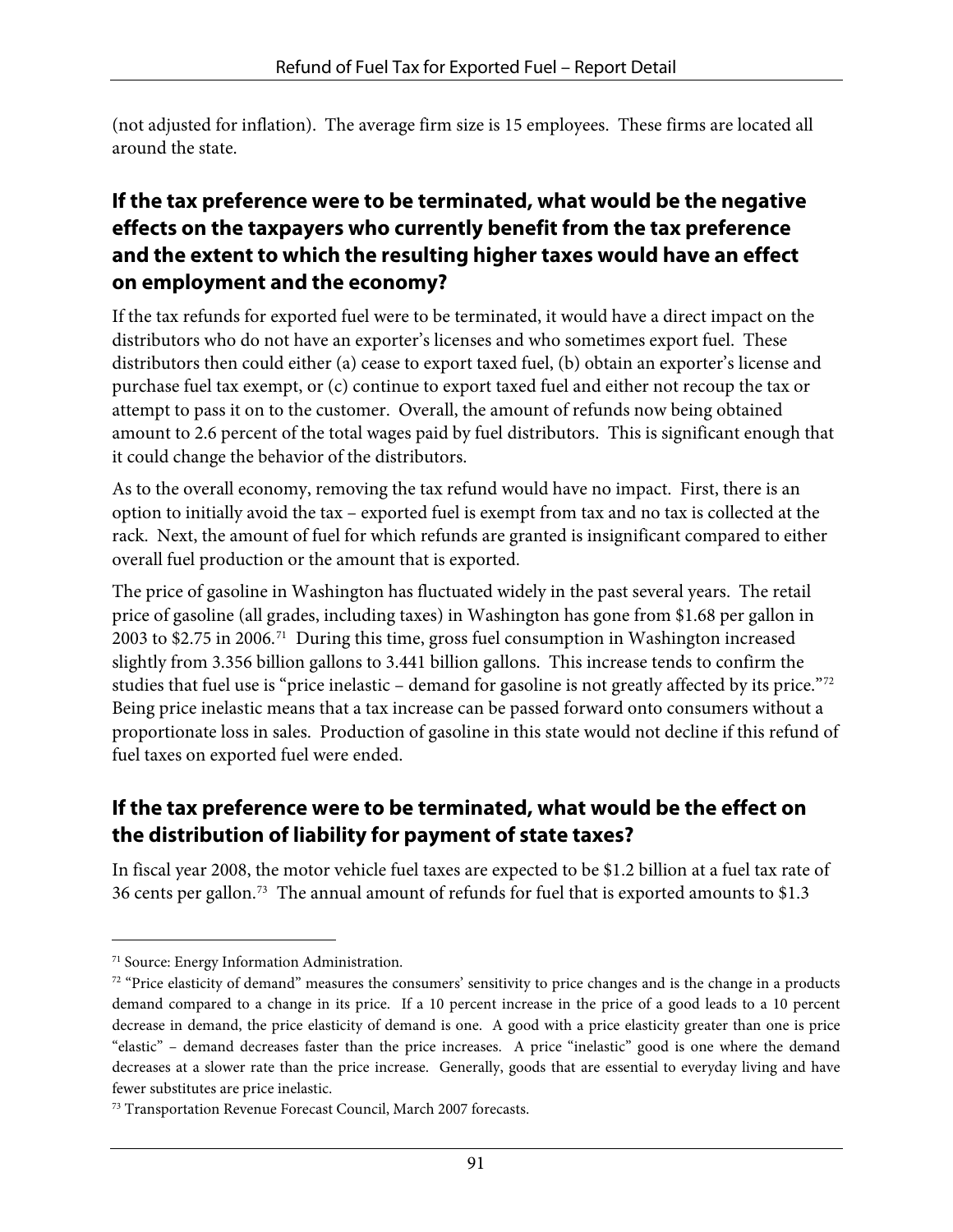million. The refunds amount to one-tenth of one percent of the total. On a penny basis, the amount of refunds amount to four percent of a penny, or 0.04 cents. An amount this small would not result in any shifting of tax liability to other taxpayers.

# **Other States**

#### **Do other states have a similar tax preference and what potential public policy benefits might be gained by incorporating a corresponding provision in Washington?**

All states grant exemptions or refunds to distributors on export sale.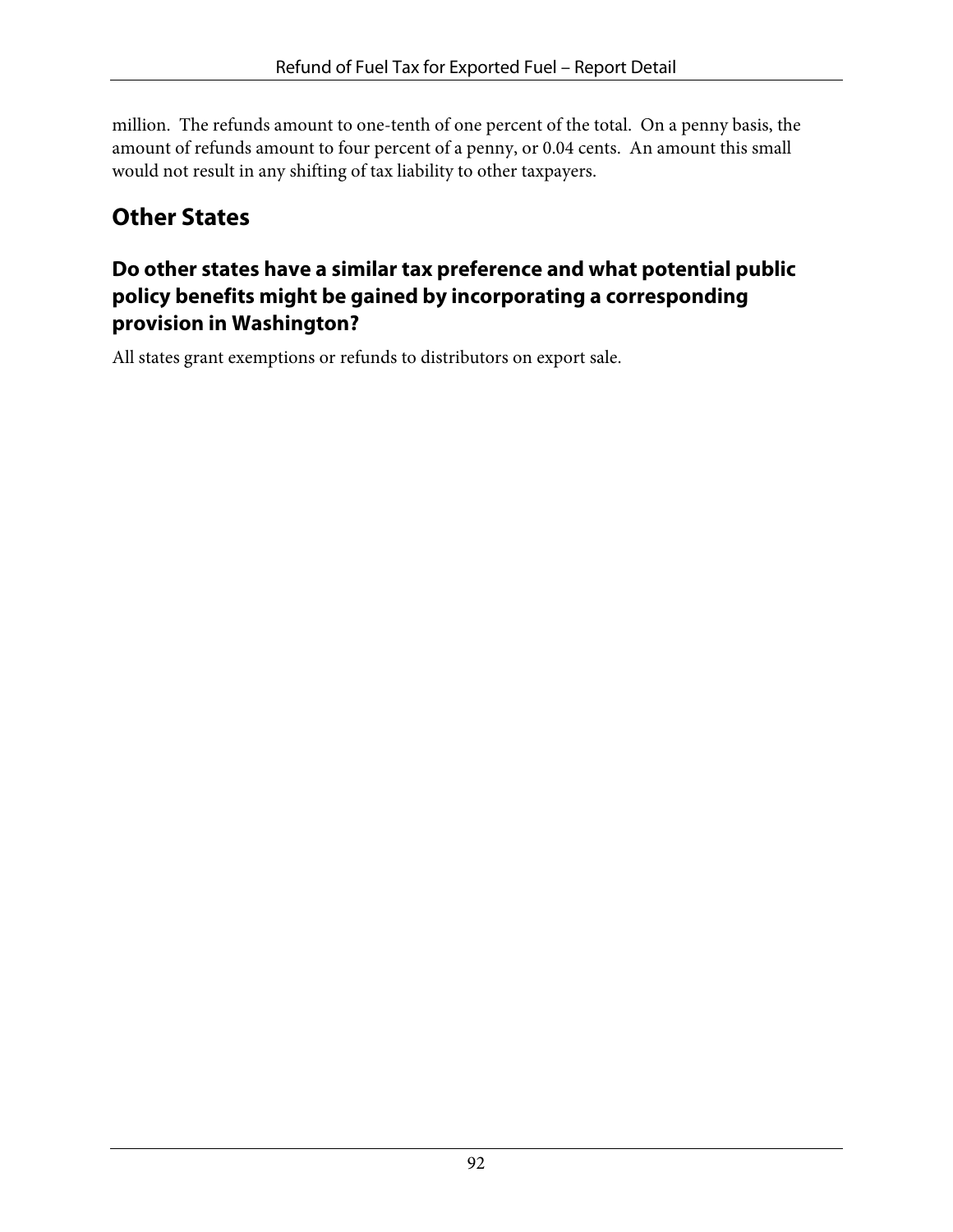# APPENDIX 1 – SCOPE AND OBJECTIVES

2007 TAX **PREFERENCE PERFORMANCE REVIEWS** 

SCOPE AND OBJECTIVES

**MARCH 2007** 



STATE OF WASHINGTON **JOINT LEGISLATIVE AUDIT** AND REVIEW COMMITTEE

#### STUDY TEAM

Gary Benson Lizbeth Martin-Mahar

LEGISLATIVE AUDITOR RUTA FANNING

Joint Legislative Audit & Review Committee 506 16<sup>th</sup> Avenue SE Olympia, WA 98501-2323 (360) 786-5171 (360) 786-5180 Fax Website: www.leg.wa.gov/jlarc e-mail: neff.barbara@leg.wa.gov

#### MANDATE

Engrossed House Bill 1069 (2006) established the Citizen Commission for Performance Measurement of Tax Preferences and directed it to develop a schedule for periodic review of the state's tax preferences. The bill also directed the Joint Legislative Audit and Review Committee (JLARC) to conduct the periodic reviews.

#### BACKGROUND

Tax preferences are exemptions, exclusions, or deductions from the base of a state tax; a credit against a state tax; a deferral of a state tax; or a preferential state tax rate. The state has more than 500 tax preferences.

Recognizing the need to assess the effectiveness of these tax preferences in meeting their intended objectives, and an orderly process to do so, the Legislature established the Citizen Commission for Performance Measurement of Tax Preferences. The role of the commission is to develop a schedule for the performance review of all tax preferences at least once every ten years. The ten year schedule is to be revised annually.

Omitted from review are several categories of tax preferences identified by statute (e.g., tax preferences required by constitutional law). Any tax preference that the commission determines is a critical part of the structure of the tax system may also be omitted. The commission may recommend an expedited review process for any tax preference that has an estimated biennial fiscal impact of \$10 million or less.

JLARC is to review tax preferences according to the schedule developed by the commission, and consistent with guidelines set forth in statute. For each tax preference JLARC is to provide recommendations to (1) continue, (2) modify, (3) add an expiration date and conduct another review prior to the expiration date, or (4) terminate the preference. JLARC may also recommend accountability standards for future reviews of tax preferences.

#### FULL STUDY SCOPE

This tax preference performance review will include the tax preferences identified by the Citizen Commission to be reviewed prior to August 30, 2007. These tax preferences were recommended by the Citizen Commission as being subject to full review:

| <b>Brief Description</b>      | <b>RCW Citation</b> | <b>Year Enacted</b> |
|-------------------------------|---------------------|---------------------|
| 1. Cemeteries                 | 84.36.020           | 1854                |
| 2. Churches, parsonages and   | 84.36.020           | 1854                |
| convents                      |                     |                     |
| 3. Household goods            | 84.36.110(1)        | 1871                |
| 4. Nonprofit hospitals        | 84.36.040(1e)       | 1886                |
| 5. Nonsectarian organizations | 84.36.030(1)        | 1915                |
| 6. Refund of fuel tax for     | 82.36.300;          | 1923                |
| exported fuel                 | 82.38.180(2)        |                     |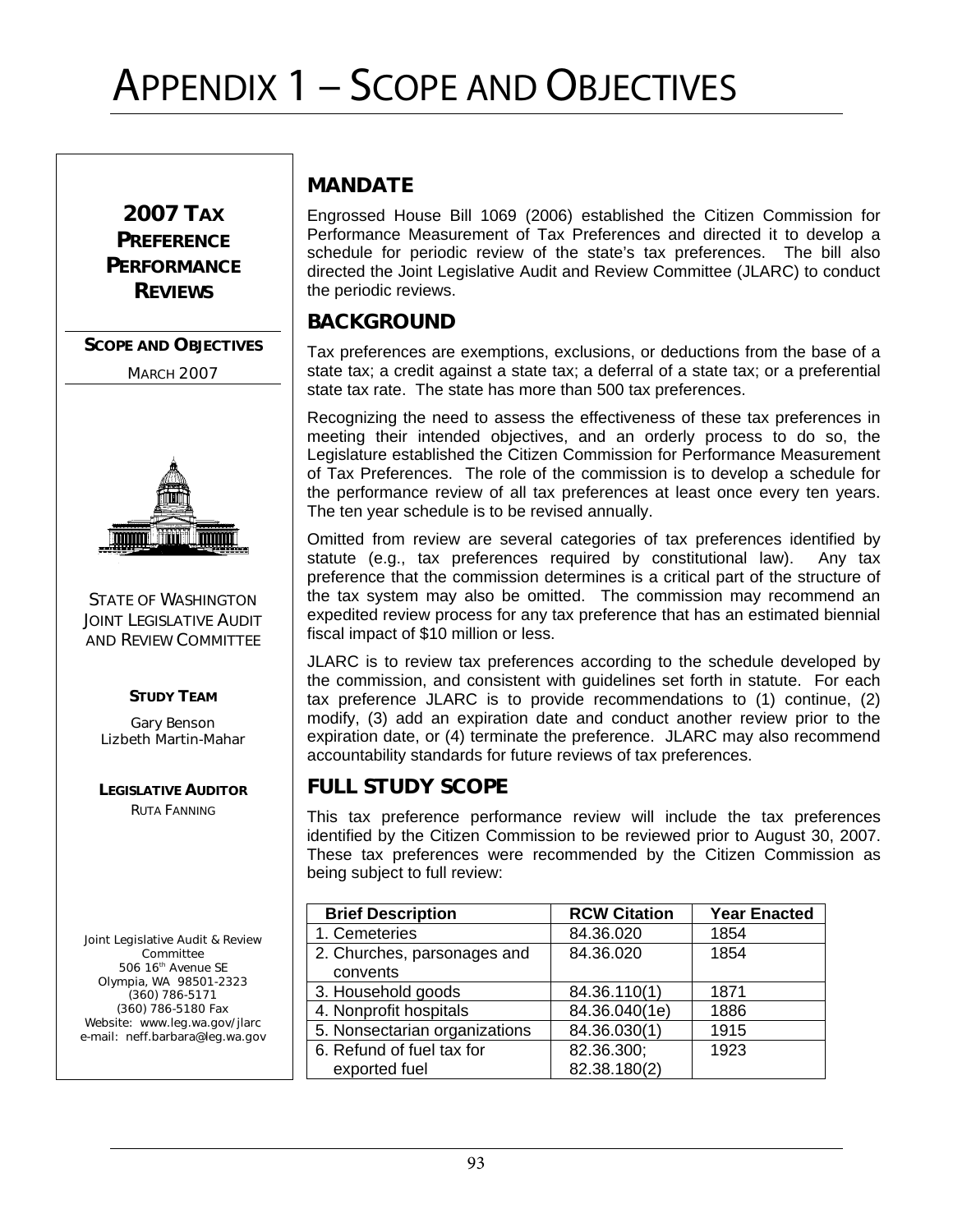#### FULL STUDY OBJECTIVES

In response to the legislative directive, the study will answer, for each tax preference, the following questions:

#### **Public Policy Objectives:**

- 1. What are the public policy objectives that provide a justification for the tax preference? Is there any documentation on the purpose or intent of the tax preference? (RCW 43.136.055(b))
- 2. What evidence exists to show that the tax preference has contributed to the achievement of any of these public policy objectives? (RCW 43.136.055(c))
- 3. To what extent will continuation of the tax preference contribute to these public policy objectives? (RCW 43.136.055(d))
- 4. If the public policy objectives are not being fulfilled, what is the feasibility of modifying the tax preference for adjustment of the tax benefits? (RCW 43.136.055(g))

#### **Beneficiaries:**

- 5. Who are the entities whose state tax liabilities are directly affected by the tax preference? (RCW 43.136.055(a))
- 6. To what extent is the tax preference providing unintended benefits to entities other than those the legislature intended? (RCW 43.136.055(e))

#### **Revenue and Economic Impacts:**

- 7. What are the past and future tax revenue and economic impacts of the tax preference to the taxpayer and to the government if it is continued? (This includes an analysis of the general effects of the tax preference on the overall state economy, including the effects on consumption and expenditures of persons and businesses within the state.) (RCW 43.136.055(h))
- 8. If the tax preference were to be terminated, what would be the negative effects on the taxpayers who currently benefit from the tax preference and the extent to which the resulting higher taxes would have an effect on employment and the economy? (RCW 43.136.055(f))
- 9. If the tax preference were to be terminated, what would be the effect on the distribution of liability for payment of state taxes? (RCW 43.136.055(i))

#### **Other States:**

10. Do other states have a similar tax preference and what potential public policy benefits might be gained by incorporating a corresponding provision in Washington? (RCW 43.136.055(j))

#### Timeframe for the Study

A preliminary audit report will be presented at the July 2007 JLARC meeting and at the August 2007 meeting of the commission. A final report will be presented to JLARC in November 2007.

#### JLARC Staff Contact for the Study

| Gary Benson | $(360)$ 786-5618 benson.gary@leg.wa.gov                             |
|-------------|---------------------------------------------------------------------|
|             | Lizbeth Martin-Mahar (360) 786-5123 martin-mahar.lizbeth@leg.wa.gov |

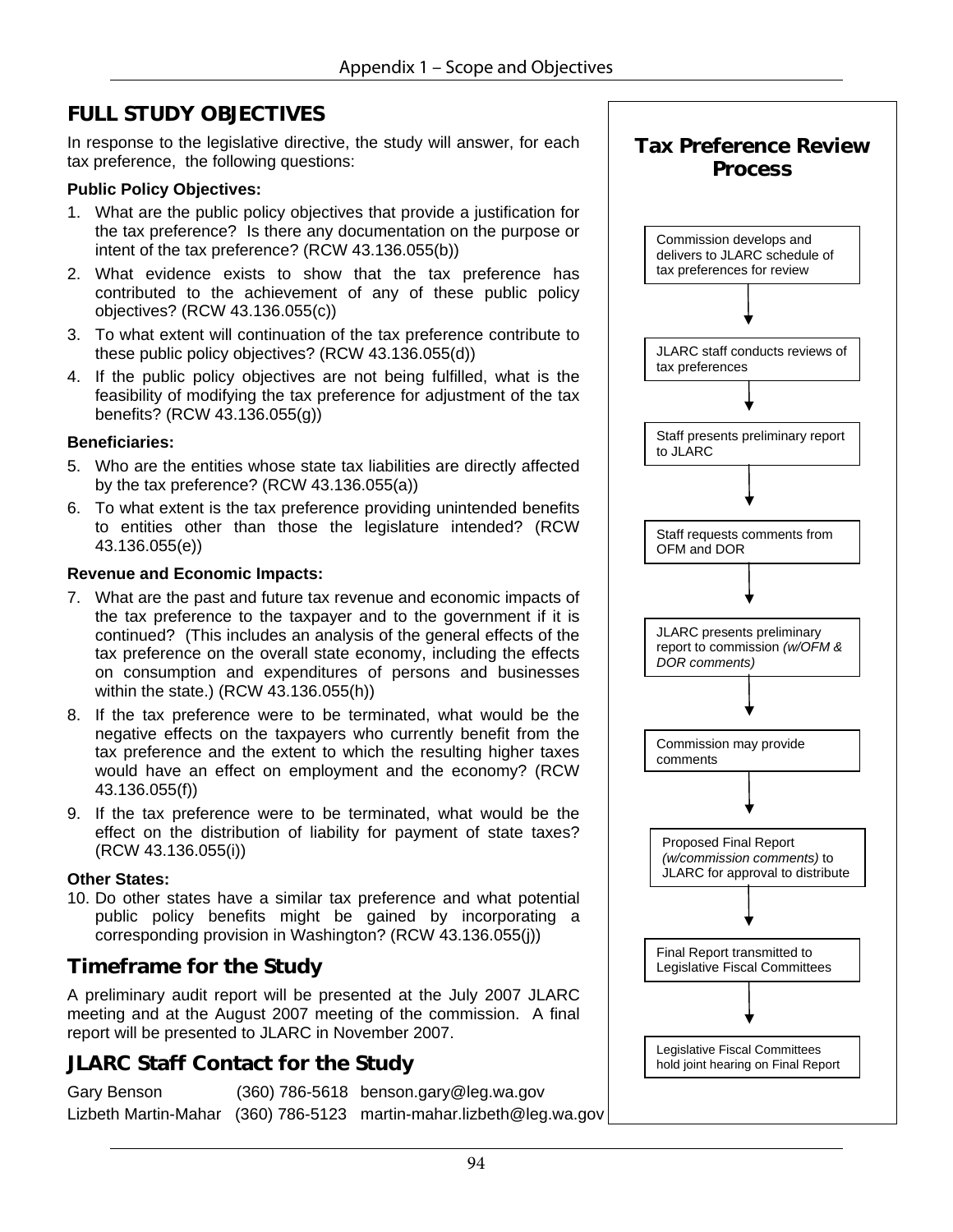# APPENDIX 2 – TAX PREFERENCE COMMISSION AND AGENCY RESPONSES

- Citizen Commission for Performance Measurement of Tax Preferences
- Office of Financial Management, Department of Revenue, and Department of Licensing
- Department of Licensing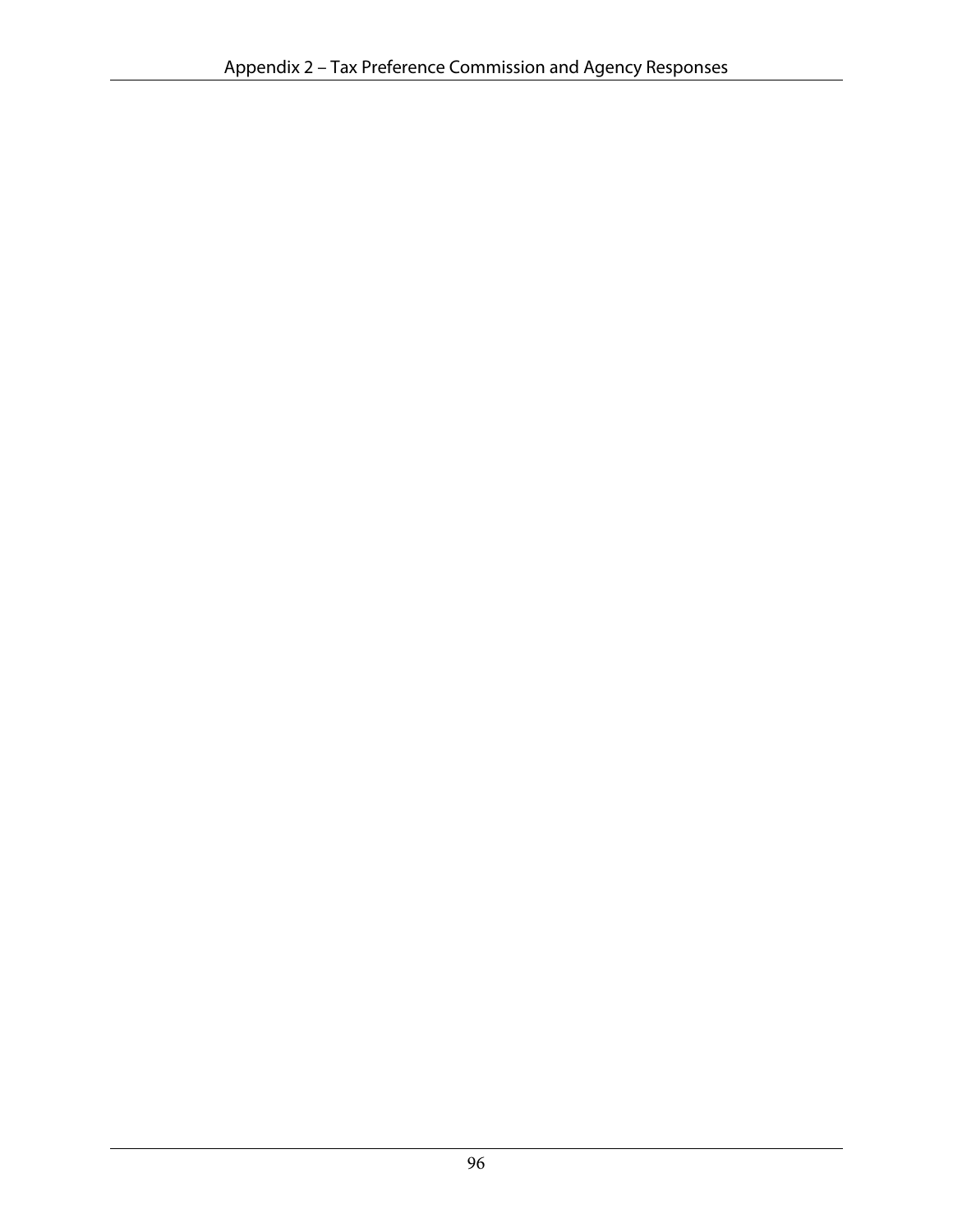State of Washington



E-mail: hennessy.lisa@feg.wa.gov www.citizentaxpref.wa.gov

From:

#### **Citizen Commission for Performance Measurement** of Tax Preferences

William A. Longbrake, Chair Vice Chair Washington Mutual, Inc.

Lily Kahng, Vice Chair<br>Associate Professor of Law Seattle University

Paul Guppy<br>Vice President for Research, Washington Policy Center

Senator Phil Rockefeller Chair, Joint Legislative Audit and Review Commiltee

Carolyn Logue, Owner CA Logue Public Affairs

Stephen Milter, President Bellevue Education Association

**Brian Sonntag** State Auditor

November 14, 2007

To: Joint Legislative Audit and Review Committee

lum h l William A. Longbrake, Chair

Citizen Commission for Performance Measurement of Tax Preferences

#### Subject: 2007 Tax Preference Reviews

Thank you for the opportunity to comment on the 2007 Tax Preference Review Preliminary Reports. The Commission endorses the recommendations in the report. Our comments are as follows:

| <b>JLARC RECOMMENDATION</b>                                                                                                                                                                                                                     | <b>COMMISSION POSITION AND</b><br><b>ADOPTED COMMENTS</b>                                                                                                                                                                                                                              | <b>EXPLANATION OF</b><br><b>COMMISSION COMMENTS</b>                                                                    |
|-------------------------------------------------------------------------------------------------------------------------------------------------------------------------------------------------------------------------------------------------|----------------------------------------------------------------------------------------------------------------------------------------------------------------------------------------------------------------------------------------------------------------------------------------|------------------------------------------------------------------------------------------------------------------------|
| <b>Nonprofit Hospitals</b>                                                                                                                                                                                                                      |                                                                                                                                                                                                                                                                                        |                                                                                                                        |
| Recommendation 1:<br>If the Legislature intended to provide<br>a nonprofit hospital property tax<br>exemption under the assumption that                                                                                                         | Endorses with the following<br>additional comments:<br>The Legislature should determine                                                                                                                                                                                                | The Commission intends their<br>comments to be more<br>directive than JLARC staff by<br>stating the Legislature should |
| these organizations were providing<br>more charity or low-income care than<br>other hospitals, then the Legislature<br>should modify the property tax<br>exemption to be dependent on<br>meeting a threshold of charity or low-<br>income care. | whether the nonprofit hospital<br>property tax exemption is intended<br>to be available to hospitals that<br>provide more charity or low-income<br>care than other hospitals, and if<br>necessary, amend the exemption to<br>ensure that it carries out its<br>intended purpose.       | definitively clarify their intent.                                                                                     |
| Recommendation 2:<br>If the Legislature wants additional<br>information on community service                                                                                                                                                    | Endorses with the following<br>additional comments:                                                                                                                                                                                                                                    |                                                                                                                        |
| activities performed by hospitals, then<br>it should require hospitals to report an<br>annual community services inventory.                                                                                                                     | The Legislature should determine<br>whether it should require<br>information on community service<br>activities performed by nonprofit<br>hospitals, and if so, it should amend<br>the exemption to require nonprofit<br>hospitals to report an annual<br>community service inventory. |                                                                                                                        |
| Recommendation 3:                                                                                                                                                                                                                               |                                                                                                                                                                                                                                                                                        |                                                                                                                        |
| The Legislature should clarify which<br>specific services provided by nonprofit<br>hospitals qualify for a property tax<br>exemption.                                                                                                           | Endorses                                                                                                                                                                                                                                                                               |                                                                                                                        |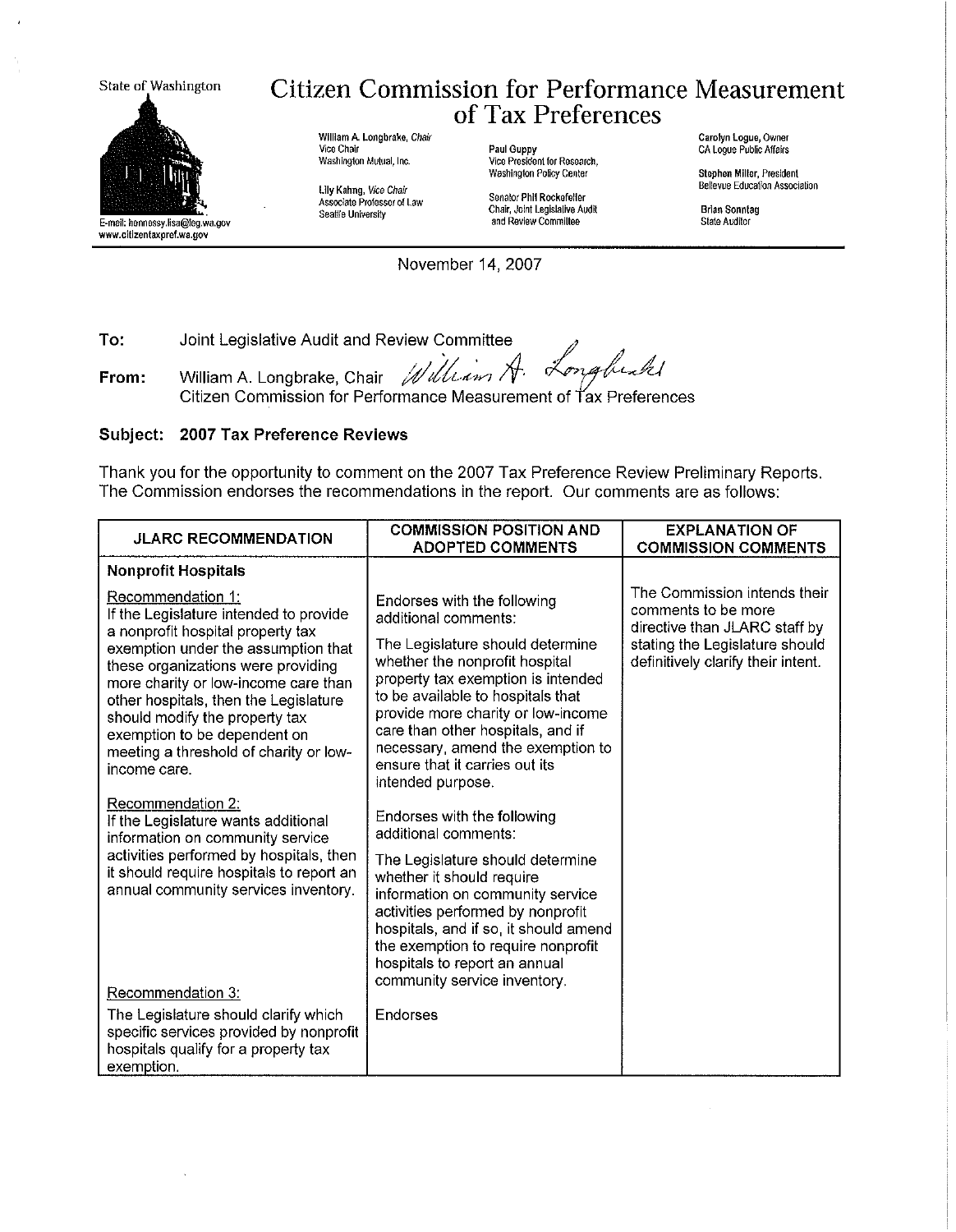November 14, 2007 Page 2

| <b>JLARC RECOMMENDATION</b>                                                                                                                                                                                                                                                                                                                                                                                                                                                                                                                                                                                                     | <b>COMMISSION POSITION AND</b><br><b>ADOPTED COMMENTS</b>                                                                                                                                                                                                                                                                                                                                                                                                                                                                                                                                                                                                          | <b>EXPLANATION OF</b><br><b>COMMISSION COMMENTS</b>                                                                                                          |
|---------------------------------------------------------------------------------------------------------------------------------------------------------------------------------------------------------------------------------------------------------------------------------------------------------------------------------------------------------------------------------------------------------------------------------------------------------------------------------------------------------------------------------------------------------------------------------------------------------------------------------|--------------------------------------------------------------------------------------------------------------------------------------------------------------------------------------------------------------------------------------------------------------------------------------------------------------------------------------------------------------------------------------------------------------------------------------------------------------------------------------------------------------------------------------------------------------------------------------------------------------------------------------------------------------------|--------------------------------------------------------------------------------------------------------------------------------------------------------------|
| <b>Nonprofit Nonsectarian</b><br><b>Organizations</b>                                                                                                                                                                                                                                                                                                                                                                                                                                                                                                                                                                           |                                                                                                                                                                                                                                                                                                                                                                                                                                                                                                                                                                                                                                                                    |                                                                                                                                                              |
| Recommendation:<br>If the Legislature intended all nonprofit                                                                                                                                                                                                                                                                                                                                                                                                                                                                                                                                                                    | Endorses with the following<br>additional comments:                                                                                                                                                                                                                                                                                                                                                                                                                                                                                                                                                                                                                |                                                                                                                                                              |
| nonsectarian organizations to meet a<br>gift giving test to qualify for the property<br>tax exemption, then the Legislature<br>should enact a gift giving criterion into<br>law.                                                                                                                                                                                                                                                                                                                                                                                                                                                | The Legislature should determine<br>whether it intends nonprofit<br>nonsectarian organizations to<br>meet a gift giving test to qualify<br>for the property tax exemption,<br>and if so, it should enact a gift<br>giving criterion into law.                                                                                                                                                                                                                                                                                                                                                                                                                      |                                                                                                                                                              |
| <b>Nonprofit Nursing Homes</b>                                                                                                                                                                                                                                                                                                                                                                                                                                                                                                                                                                                                  |                                                                                                                                                                                                                                                                                                                                                                                                                                                                                                                                                                                                                                                                    |                                                                                                                                                              |
| Recommendation 1:<br>If the Legislature intended to provide<br>the nonprofit nursing home property tax<br>exemption under the assumption that<br>these organizations were providing<br>more charity or low-income care than<br>other nursing homes, then the<br>Legislature should modify the property<br>tax exemption to be dependent on<br>meeting a threshold of charity or low-<br>income care.<br>Recommendation 2:<br>If the Legislature wants information on<br>community service activities performed<br>by nursing homes, then it should require<br>nursing homes to report an annual<br>community service inventory. | Endorses with the following<br>additional comments:<br>The Legislature should determine<br>whether the nonprofit nursing<br>home property tax exemption is<br>intended to be available to<br>nursing homes that provide more<br>charity or low-income care than<br>other nursing homes, and if<br>necessary, amend the exemption<br>to ensure that it carries out its<br>intended purpose.<br>Endorses with the following<br>additional comments:<br>The Legislature should determine<br>whether it should require<br>information on community service<br>activities performed by nursing<br>homes, and if so, it should amend<br>the exemption to require nursing | The Commission intends their<br>comments to be more<br>directive than JLARC staff by<br>stating the Legislature should<br>definitively clarify their intent. |
|                                                                                                                                                                                                                                                                                                                                                                                                                                                                                                                                                                                                                                 | homes to report an annual<br>community service inventory.                                                                                                                                                                                                                                                                                                                                                                                                                                                                                                                                                                                                          |                                                                                                                                                              |
| <b>Nonprofit Orphanages</b>                                                                                                                                                                                                                                                                                                                                                                                                                                                                                                                                                                                                     |                                                                                                                                                                                                                                                                                                                                                                                                                                                                                                                                                                                                                                                                    |                                                                                                                                                              |
| Recommendation:<br>If the Legislature is concerned with<br>providing uniform and equitable tax<br>treatment to all nonprofit organizations<br>providing similar housing and care for<br>children, the Legislature should<br>terminate the orphanage property tax<br>exemption and allow the orphanages to<br>qualify for the nonsectarian property tax<br>exemption like other similar nonprofit<br>organizations.                                                                                                                                                                                                              | Endorses with the following<br>additional comments:<br>The Commission recommends<br>that nonprofit orphanages<br>continue to qualify for tax exempt<br>status.                                                                                                                                                                                                                                                                                                                                                                                                                                                                                                     | The Commission intends to<br>ensure that nonprofit<br>orphanages continue to<br>qualify for tax exempt status.                                               |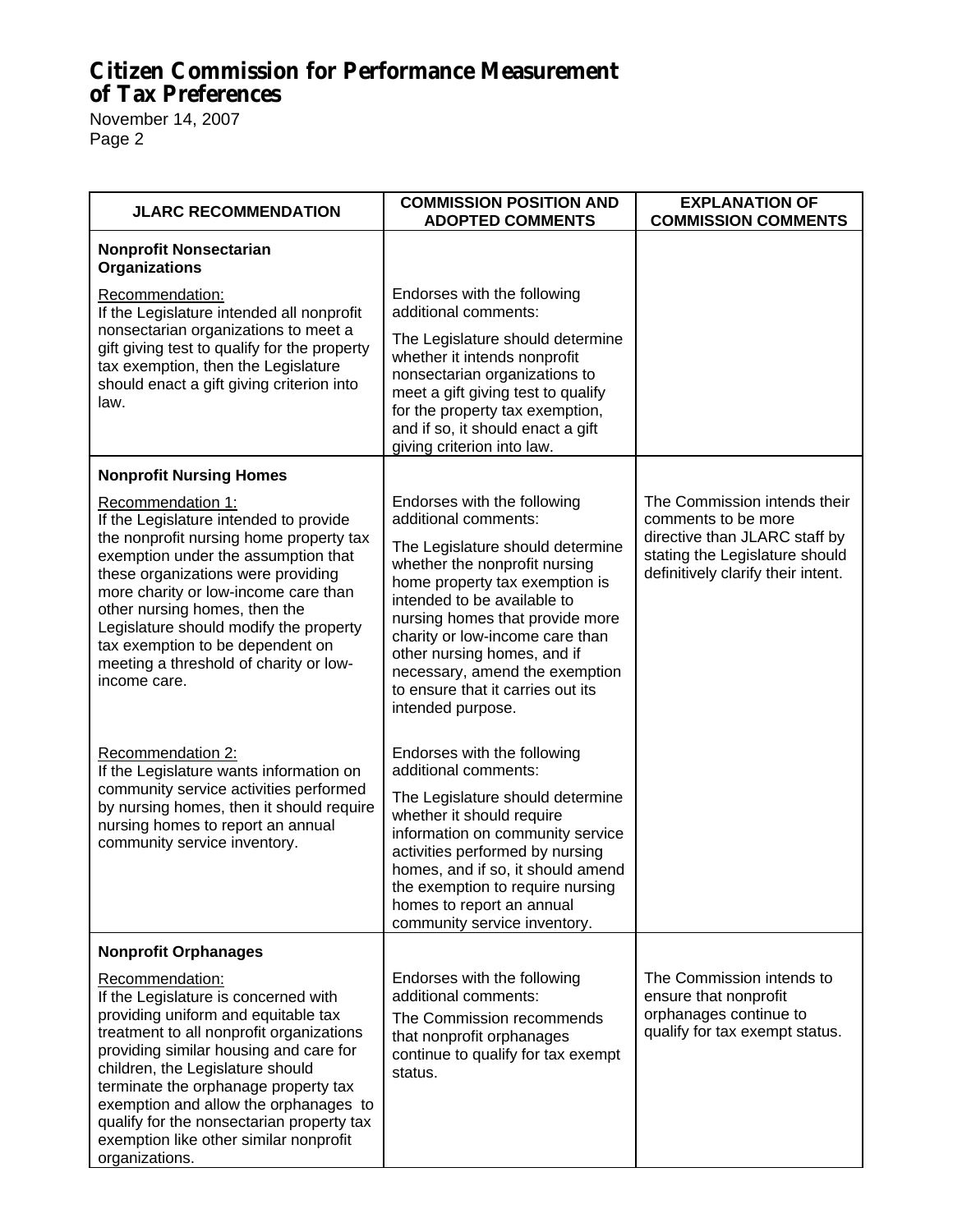November 14, 2007 Page 3

| <b>JLARC RECOMMENDATION</b>                                                                                                                                                                                                                                                                                                                                                                                                                                                                                                                                                                | <b>COMMISSION POSITION AND</b><br><b>ADOPTED COMMENTS</b> | <b>EXPLANATION OF</b><br><b>COMMISSION COMMENTS</b>                                                                                                                                         |
|--------------------------------------------------------------------------------------------------------------------------------------------------------------------------------------------------------------------------------------------------------------------------------------------------------------------------------------------------------------------------------------------------------------------------------------------------------------------------------------------------------------------------------------------------------------------------------------------|-----------------------------------------------------------|---------------------------------------------------------------------------------------------------------------------------------------------------------------------------------------------|
| <b>Membership Dues and Fees</b><br>Recommendation:<br>The Legislature should clarify which<br>clubs should qualify for the tax<br>preference and provide a simple<br>method to value this deduction.                                                                                                                                                                                                                                                                                                                                                                                       | Endorses                                                  |                                                                                                                                                                                             |
| <b>Horse Racing</b><br>Recommendation:<br>If the Legislature had a public policy<br>objective to avoid double taxation for all<br>horse racing, then this business and<br>occupation tax exemption should be<br>adjusted to tie qualifying for this<br>exemption to actually paying the pari-<br>mutuel tax. If the Legislature had a<br>public policy objective to avoid double<br>taxation only for businesses operating<br>class 1 horse racing meets, then the<br>Legislature should continue the<br>business and occupation tax exemption.<br><b>Refunded Fuel Tax for Nonhighway</b> | Endorses                                                  | The Commission agrees the<br>Legislature should clarify the<br>purpose of this preference.                                                                                                  |
| <b>Use</b><br>Recommendation:<br>In an effort to maintain equity in the<br>treatment of fuel taxes, the<br>Legislature should review its policy<br>of restricting the amount of fuel<br>taxes that may be refunded to<br>programs for off-road recreational<br>users of motor vehicle fuel.                                                                                                                                                                                                                                                                                                | <b>Endorses</b>                                           |                                                                                                                                                                                             |
| Churches, Parsonages, and<br><b>Convents</b><br>Recommendation:<br>The property tax exemption for<br>churches, parsonages, and convents<br>should be continued.                                                                                                                                                                                                                                                                                                                                                                                                                            | Endorses                                                  |                                                                                                                                                                                             |
| <b>Cemeteries</b><br>Recommendation:<br>The property tax exemption for all<br>privately owned cemeteries should be<br>continued.                                                                                                                                                                                                                                                                                                                                                                                                                                                           | Endorses                                                  |                                                                                                                                                                                             |
| <b>Household Goods</b><br>Recommendation:<br>The property tax exemption for<br>household goods, furnishings, and<br>personal effects should be continued.                                                                                                                                                                                                                                                                                                                                                                                                                                  | Endorses                                                  | The Commission determined<br>that this is a critical part of the<br>structure of the tax system.<br>The Commission stated that<br>this preference should no<br>longer be subject to review. |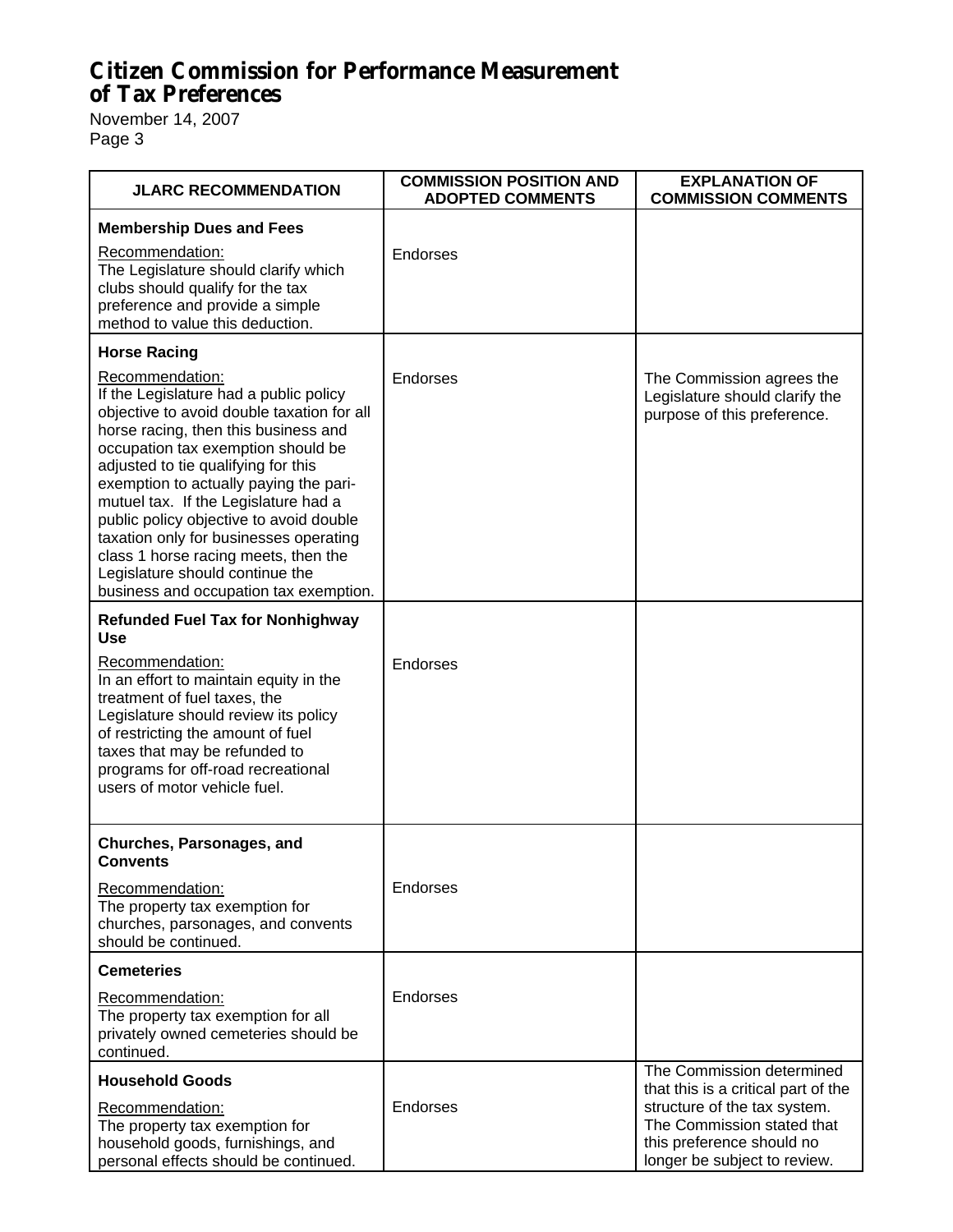November 14, 2007 Page 4

| <b>JLARC RECOMMENDATION</b>                                                                                                                                                               | <b>COMMISSION POSITION AND</b><br><b>ADOPTED COMMENTS</b> | <b>EXPLANATION OF</b><br><b>COMMISSION COMMENTS</b> |
|-------------------------------------------------------------------------------------------------------------------------------------------------------------------------------------------|-----------------------------------------------------------|-----------------------------------------------------|
| <b>Refund of Fuel Tax for Exported Fuel</b><br>Recommendation:<br>The motor vehicle fuel tax refunds for<br>exported fuel should be continued.                                            | Endorses                                                  |                                                     |
| <b>Nonprofit Libraries</b><br>Recommendation:<br>The property tax exemption for nonprofit<br>libraries should continue.                                                                   | Endorses                                                  |                                                     |
| <b>Fire Companies</b><br>Recommendation:<br>The property tax exemption for fire<br>companies should continue.                                                                             | <b>Endorses</b>                                           |                                                     |
| <b>Growing Crops</b><br>Recommendation:<br>The Legislature should continue to<br>exclude the value of growing crops from<br>the farmland value.                                           | Endorses                                                  |                                                     |
| <b>Humane Societies</b><br>Recommendation:<br>The property tax exemption for humane<br>societies should continue.                                                                         | Endorses                                                  |                                                     |
| <b>Collections and Museums</b><br>Recommendation:<br>The property tax exemption for<br>collections, museums, and historical<br>societies should continue.                                 | Endorses                                                  |                                                     |
| <b>Veterans Organizations</b><br>Recommendation:<br>The property tax exemption for war<br>veteran organizations should continue.                                                          | Endorses                                                  |                                                     |
| <b>Nonprofit Youth Organizations</b><br>Recommendation:<br>The property tax exemption for nonprofit<br>youth organizations should continue.                                               | <b>Endorses</b>                                           |                                                     |
| <b>Contributions and Donations</b><br>Recommendation:<br>The business and occupation tax<br>deduction for donations and<br>contributions should continue.                                 | Endorses                                                  |                                                     |
| <b>Boxing and Wrestling Matches</b><br>Recommendation:<br>The business and occupation tax<br>exemption for promoters of boxing,<br>wrestling and martial arts matches<br>should continue. | <b>Endorses</b>                                           |                                                     |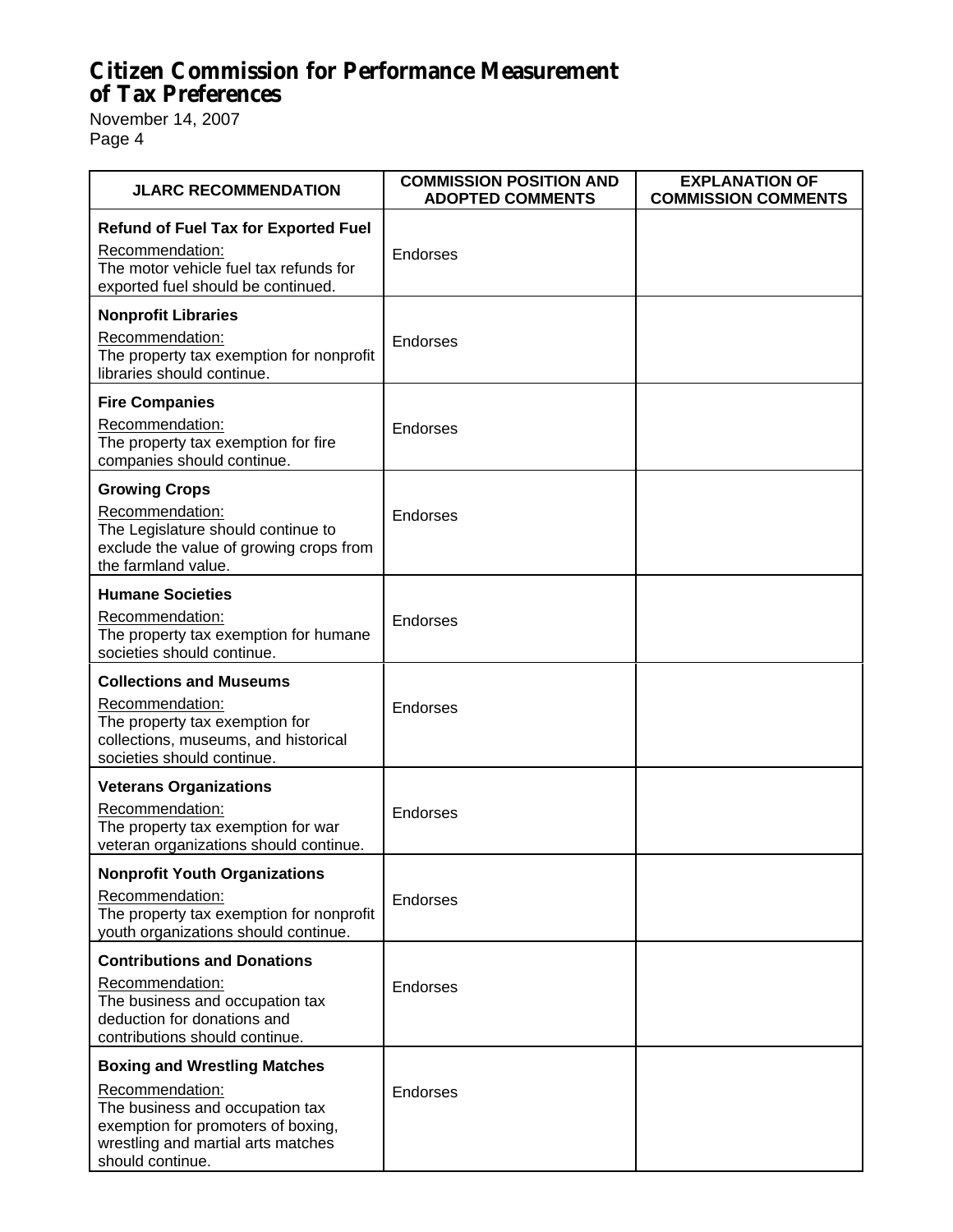November 14, 2007 Page 5

| <b>JLARC RECOMMENDATION</b>                                                                                                            | <b>COMMISSION POSITION AND</b><br><b>ADOPTED COMMENTS</b> | <b>EXPLANATION OF</b><br><b>COMMISSION COMMENTS</b> |
|----------------------------------------------------------------------------------------------------------------------------------------|-----------------------------------------------------------|-----------------------------------------------------|
| <b>Lost or Destroyed Fuel</b>                                                                                                          |                                                           |                                                     |
| Recommendation:<br>The refund of fuel taxes for lost or<br>destroyed fuel should be continued.                                         | Endorses                                                  |                                                     |
| <b>Historic Auto Museums</b><br>Recommendation:<br>The retail sales and use tax deferral for<br>historic auto museums should continue. | Endorses                                                  |                                                     |

c: Commission Members Ruta Fanning Keenan Konopaski Gary Benson Lizbeth Martin-Mahar Cindy Evans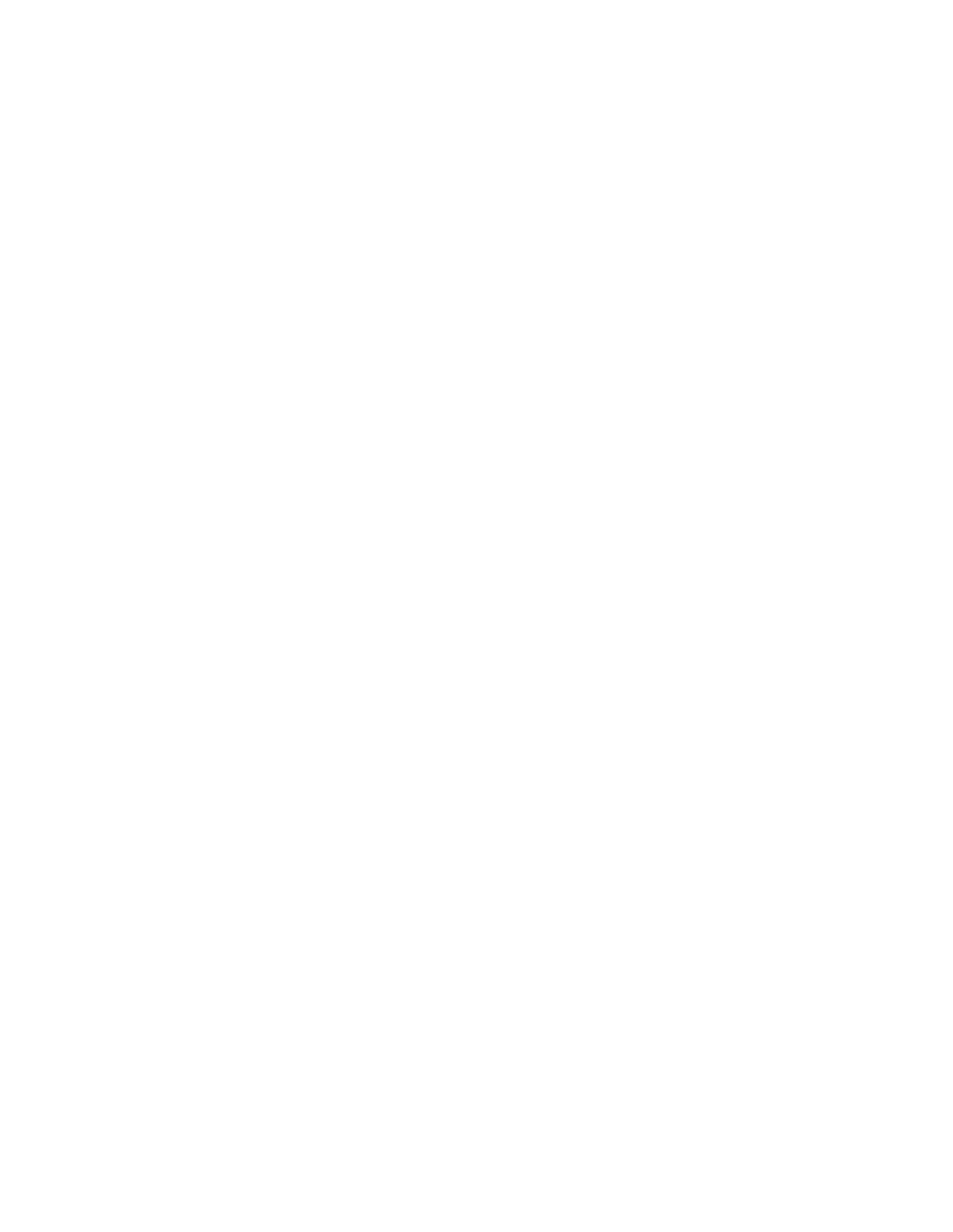

#### **STATE OF WASHINGTON**

#### August 13,2007

**TO:** Ruta Fanning, Legislative Auditor Joint Legislative Audit and Review Committee

**FROM:** Victor A. Moore, Director

V.a.h

Office of Financial Management<br>Cindi Holmstrom Discourse Cindi Holmstrom

Cindi Holmstrom, Director<br>
Department of Revenue<br>
Liz Luce, Director<br>
Department of Licensing<br>  $\mu_{\mathcal{X}}$  *luce* Department of Revenue

Liz Luce, Director Department of Licensing

#### **SUBJECT: JLARC PRELIMINARY REPORTS ON 2007.TAX PREFERENCE PERFORMANCE REVIEW**

**Thank** you for the opportunity to review and comment on the Joint Legislative Audit and Review Committee's (JLARC) preliminary reports on 2007 Tax Preference Performance Reviews.

We appreciate the efforts of JLARC and the Citizens Commission for Performance Measurement of Tax Preferences (Commission) to identify current tax preference legislation for further review by the Legislature. Informed discussion about the original intent and assumptions underlying current tax preferences – and legislative debate about their continuing effectiveness and relevance - can help state government maintain a fair and equitable tax system.

We believe your work could improve the fairness of current tax preferences and add to our capacity to evaluate their impact on an ongoing basis. In examining these issues further, it may help to look at the administrative burdens borne by both taxpayers and state agencies that result from administering a particular tax preference. It also may be useful to look at what possible new burdens could come along with a proposed reform. In addition, it is possible that there could be pressures on state expenditures if changes are made to a specific exemption (such as a change to tax exemptions now provided to non-profit hospitals and non-profit nursing homes that results in pressure to replace the exemption with a budget item).

Again, we appreciate your effort to continuously review and analyze the state's structure of tax liabilities and exemptions. Please continue to consult with the Office of Financial Management, Department of Revenue, and other agencies that would be affected by possible changes to tax preference legislation.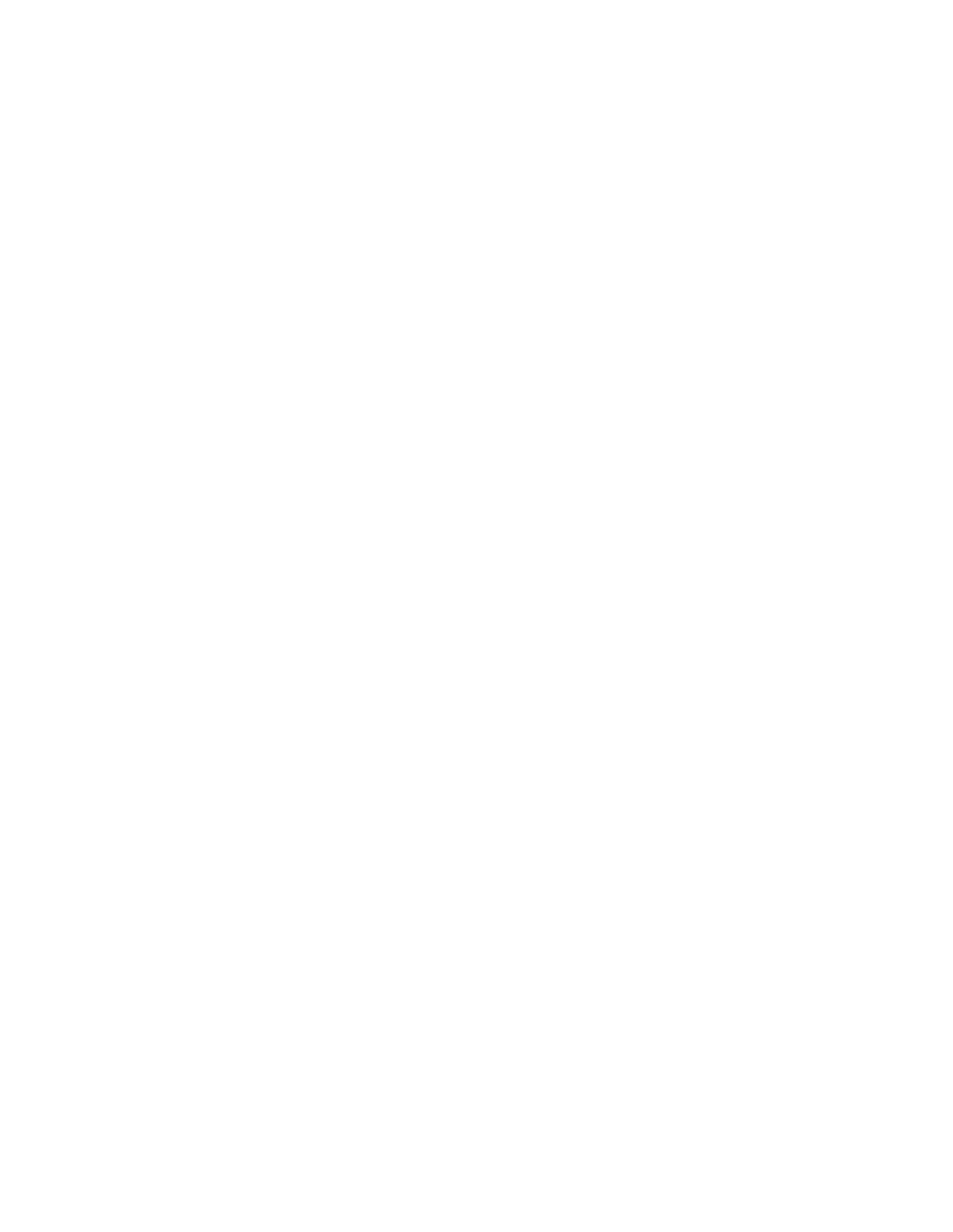

**STATE OF WASHINGTON** 

#### DEPARTMENT OF LICENSING

**PO Box 9020 Olympia, Washington 98507-9020** 

August 16, 2007

Ruta Fanning, Legislative Auditor . Joint Legislative Audit and Review Committee Post Office Box 40910 Olympia, Washington 98501-2323

Dear Ruta,

The Department has reviewed the draft report regarding tax preference performance reviews conducted by JLARC. The tax preferences reviewed included off highway fuel tax refunds, refunds of exported fuel and'refunds of fuel reported lost or destroyed. From a tax collection perspective the Department of Licensing does not have any concerns regarding the administration of the proposals included in the report.

Together with OFM and DOL, we are offering additional perspectives concerning the tax preference reviews in a separate communication.

Thank you,

Liz Luce Searon L'Whitehead (8)

AH:kj

cc: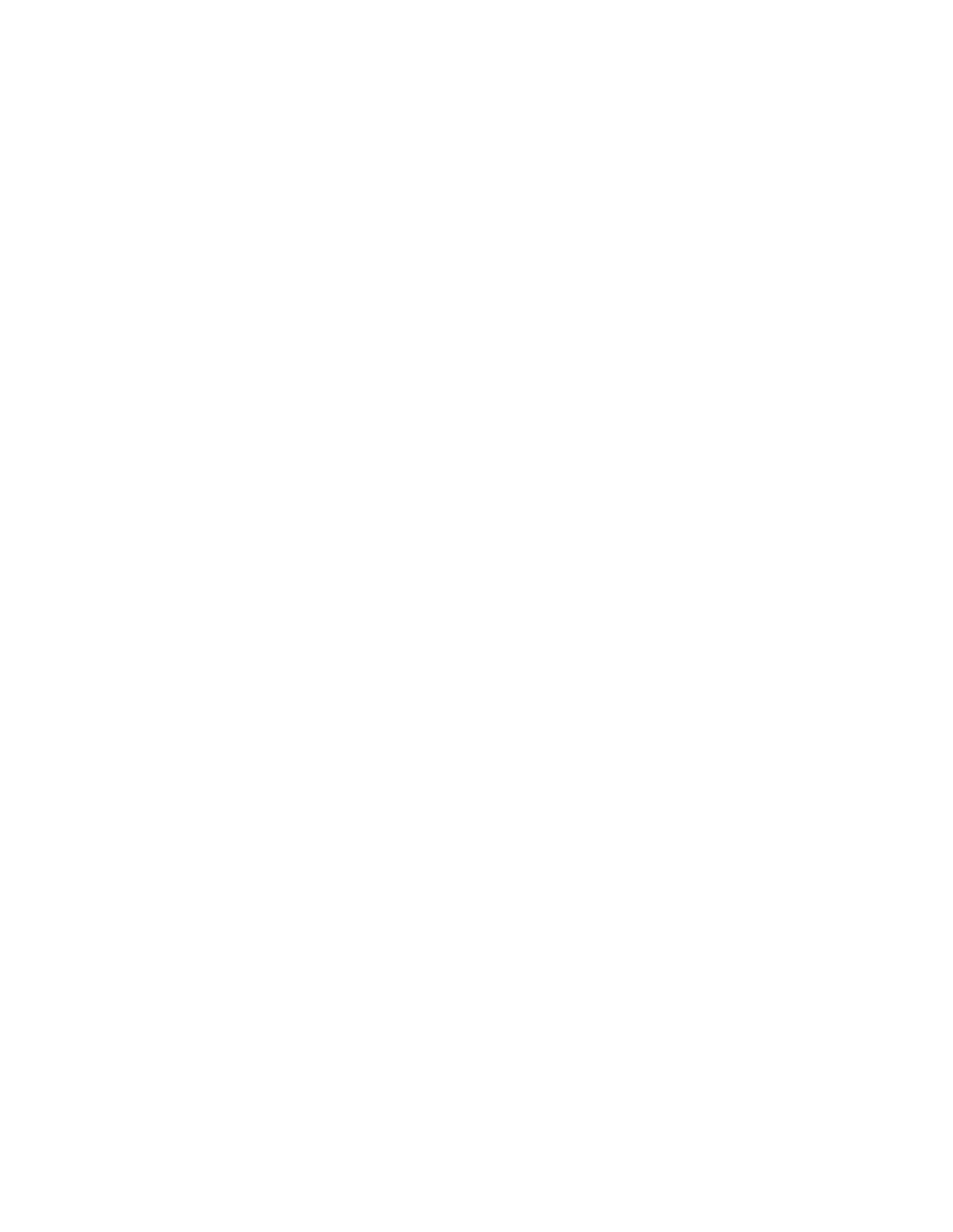# APPENDIX 3 – CURRENT LAW

## **Nonprofit Day Care Centers, Libraries, Orphanages, Homes for the Sick or Infirm, Hospitals and Outpatient Dialysis Facilities**

RCW 84.36.040

- (1) The real and personal property used by nonprofit (a) day care centers as defined pursuant to RCW 74.15.020 (b) free public libraries; (c) orphanages and orphan asylums; (d) homes for the sick or infirm; (e) hospitals for the sick; and (f) outpatient dialysis facilities, which are used for the purposes of such organizations shall be exempt from taxation: PROVIDED, That the benefit of the exemption inures to the user.
- (2) The real and personal property leased to and used by a hospital, owned and operated by a public hospital district established under chapter 70.44 RCW, for hospital purposes is exempt from taxation. The benefit of the exemption must inure to the user.
- (3) To be exempt under this section, the property must be used exclusively for the purposes for which exemption is granted, except as provided in RCW [84.36.805.](http://wslsearch/wslrcw/RCW%20%2084%20%20TITLE/RCW%20%2084%20.%2036%20%20CHAPTER/RCW%20%2084%20.%2036%20.805.htm)

## **Churches, Parsonages and Convents**

### **Cemeteries**

RCW 84.36.020

The following real and personal property shall be exempt from taxation:

 All lands, buildings, and personal property required for necessary administration and maintenance, used, or to the extent used, exclusively for public burying grounds or cemeteries without discrimination as to race, color, national origin or ancestry;

 All churches, personal property, and the ground, not exceeding five acres in area, upon which a church of any nonprofit recognized religious denomination is or shall be built, together with a parsonage, convent, and buildings and improvements required for the maintenance and safeguarding of such property. The area exempted shall in any case include all ground covered by the church, parsonage, convent, and buildings and improvements required for the maintenance and safeguarding of such property and the structures and ground necessary for street access, parking, light, and ventilation, but the area of unoccupied ground exempted in such cases, in connection with church, parsonage, convent, and buildings and improvements required for the maintenance and safeguarding of such property, shall not exceed the equivalent of one hundred twenty by one hundred twenty feet except where additional unoccupied land may be required to conform with state or local codes, zoning, or licensing requirements. The parsonage and convent need not be on land contiguous to the church property. To be exempt the property must be wholly used for church purposes: PROVIDED, That the loan or rental of property otherwise exempt under this paragraph to a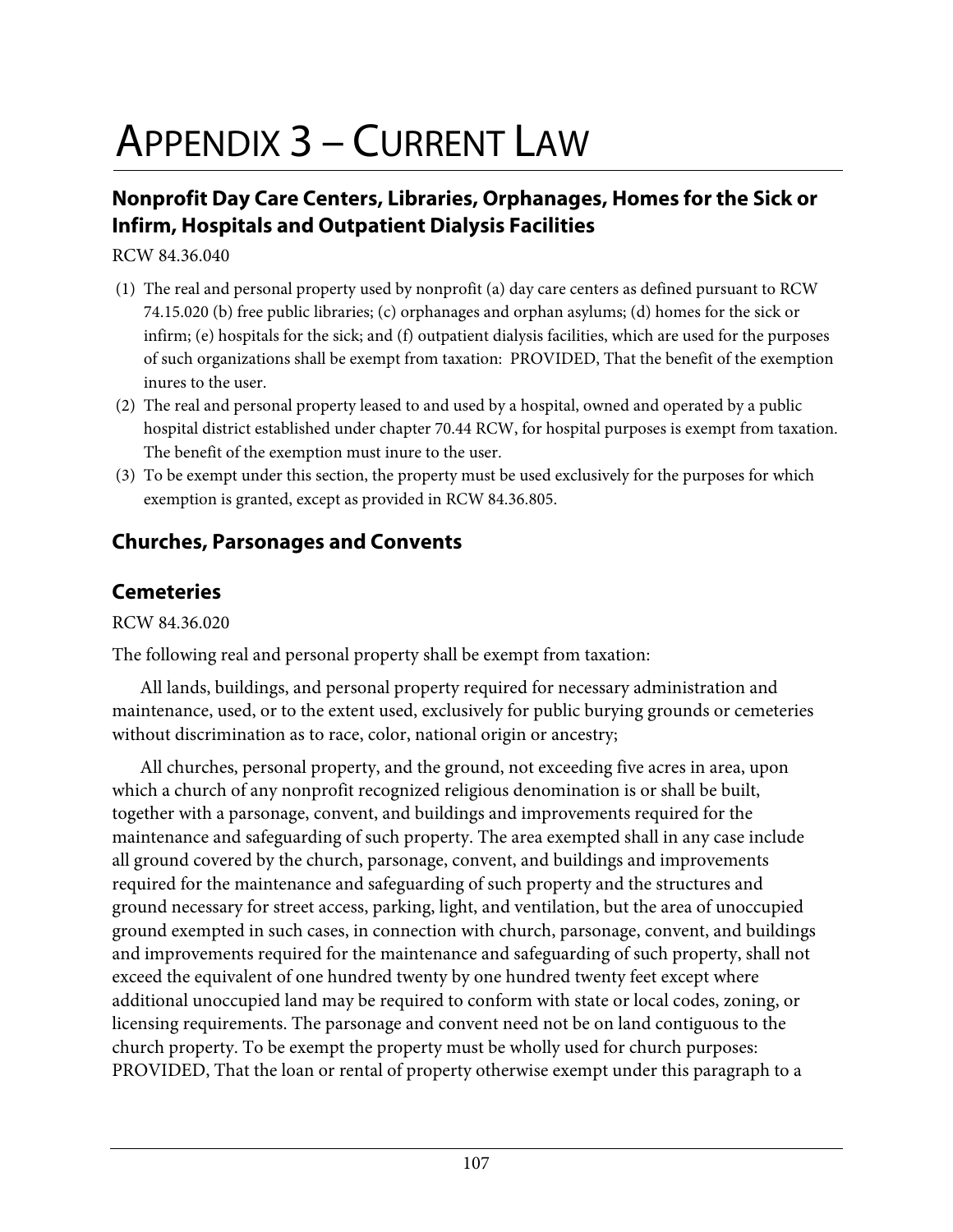nonprofit organization, association, or corporation, or school for use for an eleemosynary activity shall not nullify the exemption provided in this paragraph if the rental income, if any, is reasonable and is devoted solely to the operation and maintenance of the property.

#### **Nonsectarian Organizations**

RCW 84.40.030(1)

The following real and personal property shall be exempt from taxation:

 (1)(a) Property owned by nonprofit organizations or associations, organized and conducted for nonsectarian purposes, which shall be used for character-building, benevolent, protective or rehabilitative social services directed at persons of all ages.

 (b) The sale of donated merchandise shall not be considered a commercial use of the property under this section if the proceeds are devoted to the furtherance of the purposes of the selling organization or association as specified in this subsection (1).

 (c) In a county with a population of less than twenty thousand, the rental or use of property, owned by a nonprofit organization or association described in (a) of this subsection, by a person, group, or organization in one of the following ways shall not nullify the exemption:

 (i) The property may be rented or used for pecuniary gain or for business activities or by individuals, groups, and organizations for private purposes if the rental or use:

(A) Does not exceed fifteen days each assessment year;

 (B) No comparable private for-profit facility exists within ten miles of the property that could be used for the same purpose for which the property is loaned or rented; and

 (C) All income from the rental or use of the exempt property is used for capital improvements to the exempt property, maintenance and operation of the exempt property, or for exempt purposes; or

 (ii) The property is rented or used by a nonprofit community group or other nonprofit organization that might not qualify for exemption if it owned the property as long as the rental or use of the property:

(A) Does not exceed fifteen days each assessment year;

(B) Does not result in pecuniary gain;

(C) Does not involve business activities;

(D) Is always for the general public good; and

 (E) All income from the rental or use of the exempt property is used for capital improvements to the exempt property, maintenance and operation of the exempt property, or for exempt purposes.

……

 (7) To be exempt under this section, the property must be used exclusively for the purposes for which exemption is granted, except as provided in RCW [84.36.805](http://wslsearch/wslrcw/RCW%20%2084%20%20TITLE/RCW%20%2084%20.%2036%20%20CHAPTER/RCW%20%2084%20.%2036%20.805.htm).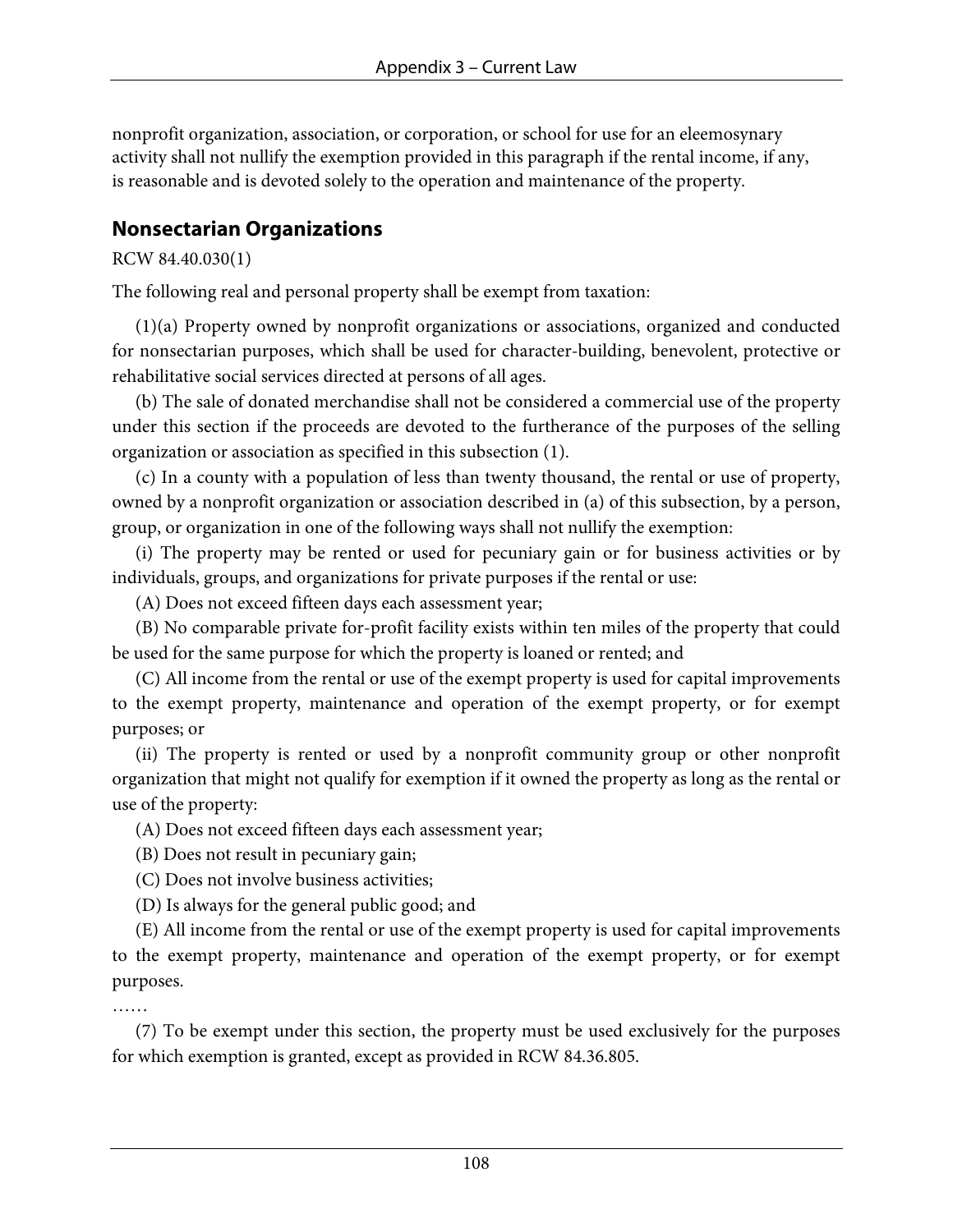(8) For the purposes of this section, "general public good" means members of the community derive a benefit from the rental or use of the property by the nonprofit community group or organization.

## **Household Goods**

#### RCW 84.36.110

The following property shall be exempt from taxation:

 (1) All household goods and furnishings in actual use by the owner thereof in equipping and outfitting his or her residence or place of abode and not for sale or commercial use, and all personal effects held by any person for his or her exclusive use and benefit and not for sale or commercial use.

 (2) The personal property, other than specified in subdivision (1) hereof, of each head of a family liable to assessment and taxation of which such individual is the actual and bona fide owner to an amount of three thousand dollars of actual values: PROVIDED, That this exemption shall not apply to any private motor vehicle, or mobile home, and: PROVIDED, FURTHER, That if the county assessor is satisfied that all of the personal property of any person is exempt from taxation under the provisions of this statute or any other statute providing exemptions for personal property, no listing of such property shall be required; but if the personal property described in this subsection exceeds in value the amount allowed as exempt, then a complete list of said personal property shall be made as provided by law, and the county assessor shall deduct the amount of the exemption authorized by this subsection from the total amount of the assessment and assess the remainder.

## **Refund of Fuel Tax for Exported Fuel**

#### **82.36.300**

Every person who shall export any motor vehicle fuel for use outside of this state and who has paid the motor vehicle fuel excise tax upon such motor vehicle fuel shall be entitled to and shall receive a refund of the amount of the motor vehicle fuel excise tax paid on each gallon of motor vehicle fuel so exported. For the purposes of this section, motor vehicle fuel distributed to a federally recognized Indian tribal reservation located within the state of Washington is not considered exported outside this state.

#### **RCW 82.38.180 as amended by SB 5272 (2007)**

Any person who has purchased special fuel on which tax has been paid ((a special fuel tax either directly or to the vendor from whom it was purchased)) may file a claim with the department for a refund of the tax ((so paid and shall be reimbursed and repaid the amount of))for:

(1) ((Any)) Taxes previously paid on special fuel used for purposes other than for the propulsion of motor vehicles upon the public highways in this state.

(2) ((Any)) Taxes previously paid on special fuel exported for use outside of this state. Special fuel carried from this state in the fuel tank of a motor vehicle is deemed to be exported from this state. Special fuel distributed to a federally recognized Indian tribal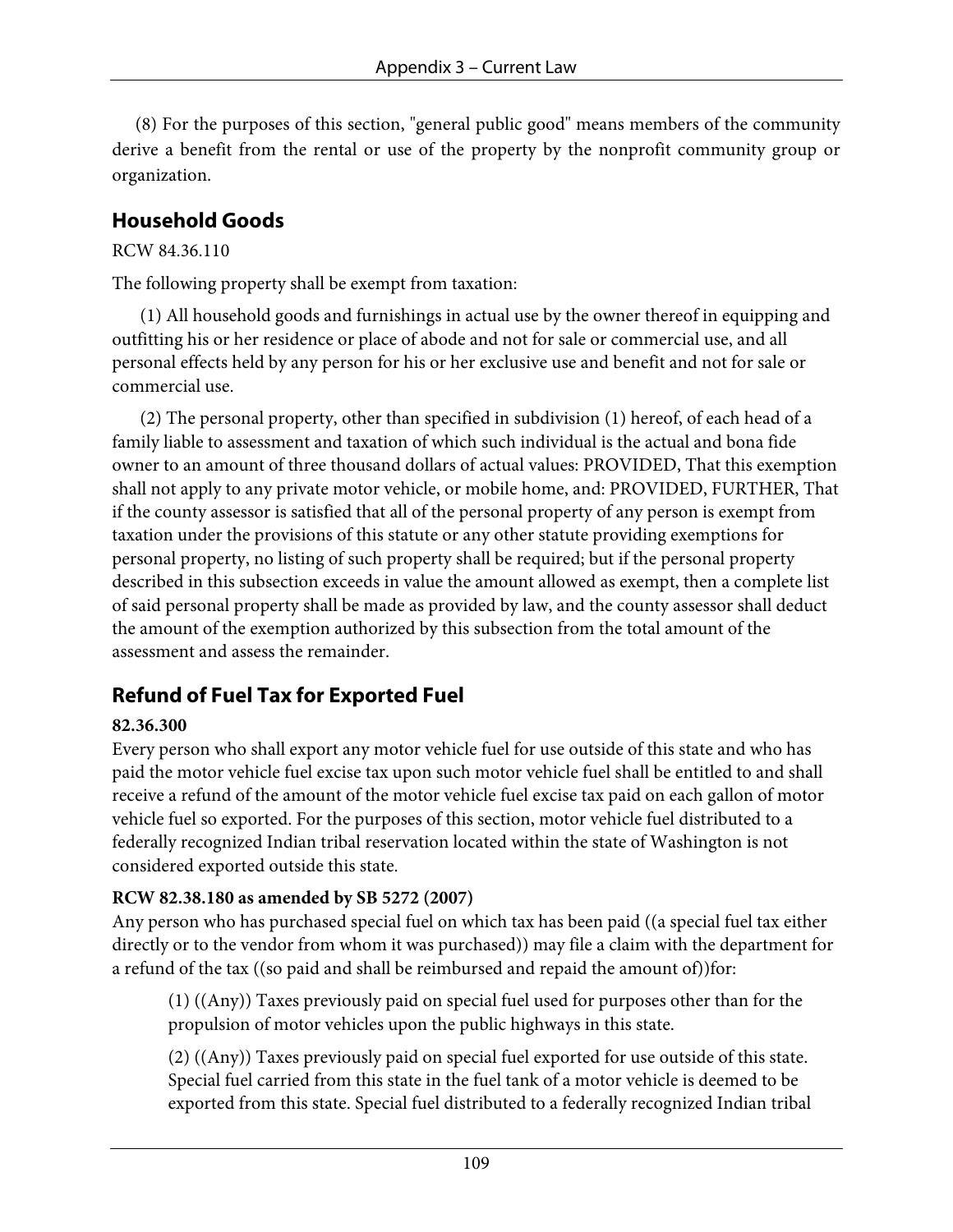reservation located within the state of Washington is not considered exported outside this state.

(3) ((Any)) Tax, penalty, or interest erroneously or illegally collected or paid.

(4) ((Any)) Taxes previously paid on all special fuel which is lost or destroyed, while ((applicant)) the licensee shall be the owner thereof, through fire, lightning, flood, wind storm, or explosion.

(5) ((Any)) Taxes previously paid on all special fuel of five 2 hundred gallons or more which is lost or destroyed while ((applicant)) the licensee shall be the owner thereof, through leakage or other casualty except evaporation, shrinkage, or unknown causes.

(6) ((Any)) Taxes previously paid on special fuel that is inadvertently mixed with dyed special fuel.

Recovery for such loss or destruction under either subsection (4), (5), or (6) of this section must be susceptible to positive proof thereby enabling the department to conduct such investigation and require such information as ((they)) it may deem necessary. In the event that the department is not satisfied that the fuel was lost, destroyed, or contaminated as claimed because information or proof as required hereunder is not sufficient to substantiate the accuracy of the claim, ((they)) it may deem such as sufficient cause to deny all right relating to the refund or credit for the excise tax paid on special fuel alleged to be lost or destroyed. No refund or claim for credit shall be approved by the department unless the gallons of special fuel claimed as nontaxable satisfy the conditions specifically set forth in this section and the nontaxable event or use occurred during the period covered by the refund claim. Refunds or claims for credit ((by sellers or users of special fuel)) shall not be allowed for anticipated nontaxable use or events.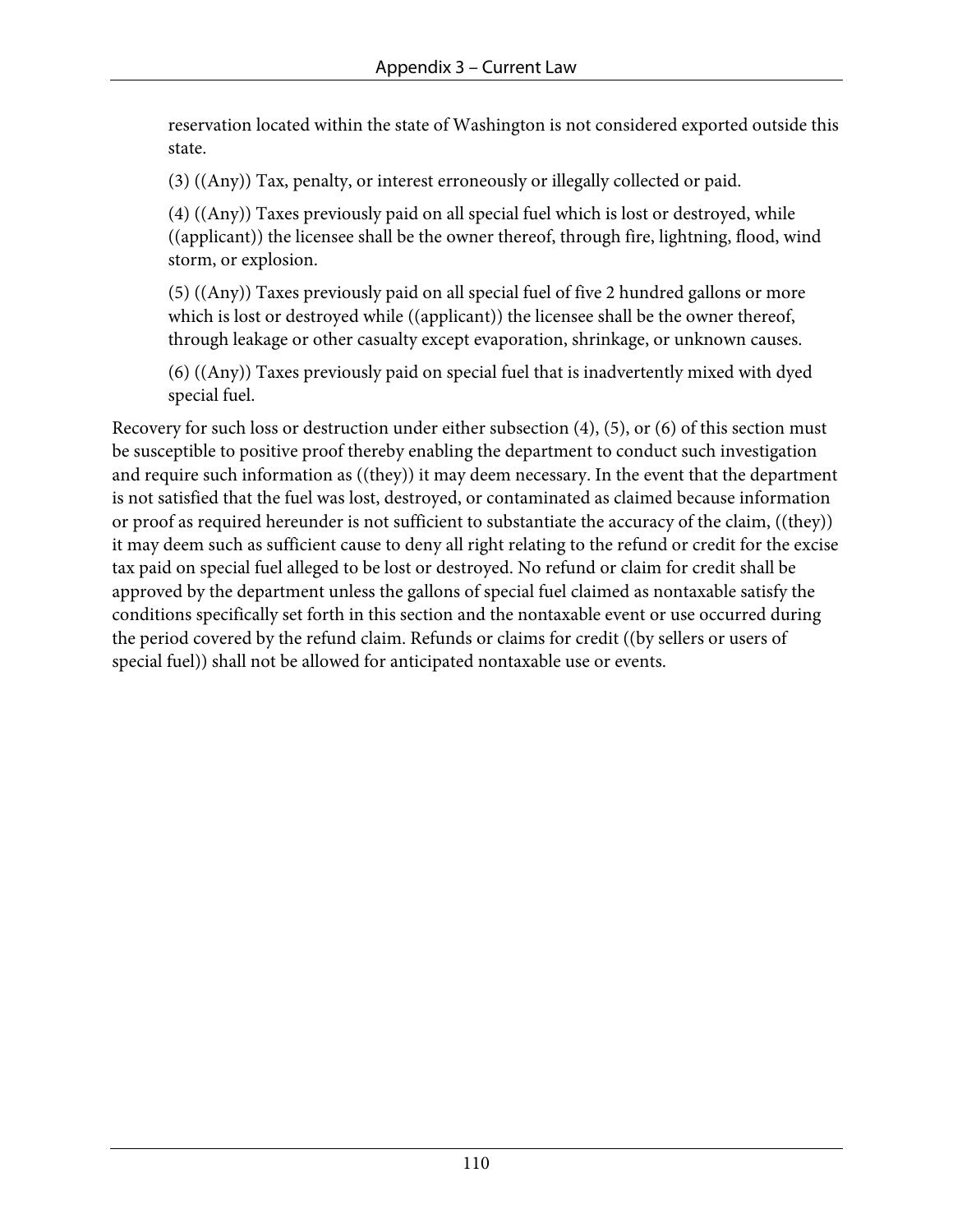# APPENDIX 4 – PROPERTY TAX ESTIMATION **PROCEDURE**

The following procedure was used for the following property tax exemptions for 2007: churches, cemeteries, nonsectarian organizations, youth organizations, nonprofit nursing homes, humane societies, nonprofit museums and collections, war veterans and orphanages. The value for all the exempt parcels for fire companies, nonprofit libraries and hospitals were attempted to be collected by all counties that quantified assessed value for those properties.

The Department of Revenue (DOR) requires certain taxpayers, in particular nonprofits, to file an application for a property tax exemption, which does not include information on the value of the property. DOR reviews and approves the property tax exemption for these taxpayers and then transfers the identified exempt parcel numbers to the county assessors. For exempt property in Washington, the county assessors are required by law to place a value on the county tax rolls, with only certain exemptions.<sup>[74](#page-114-0)</sup> DOR does not require the county assessors to report the value of the exempt value to them annually.

In order to estimate the assessed value of property tax preferences for nonprofits, the procedure by DOR in the past and JLARC in 2007 has been to get a sample of county tax roll data and match that data with DOR's nonprofit property exempt database. There were 14 counties that were included in this sample of counties used to estimate the value of the tax exemptions for the 2007 reviews.[75](#page-114-1) The exempt parcels in these 14 counties represented 60 percent of all exempt parcels in DOR nonprofit database. The real market value per exempt parcel by different types of exemptions was calculated for the sampled counties. Then, the sampled counties were divided into rural and urban counties. Counties with population of less than 100/sq. mile were considered rural and counties with population greater than 100/sq. mile were urban. The total value and parcels matched were calculated and the average value per exempt parcel was found for rural and urban counties for each type of property tax exemption. The average real market value per parcel was calculated for each county. The average value per exempt parcel was compared to the average value of all parcels in the county. A ratio was calculated as the average exempt value to the countywide value per parcel. This ratio representing the average exempt value per parcel to the overall countywide average real market value per parcel was created for each type of tax preference in urban and rural counties. For the remaining counties, not included in the sample, the countywide average real market value per parcel was calculated and multiplied by either the urban or rural ratio of average value per exempt parcel to countywide average value per parcel

 $\overline{a}$ 

<span id="page-114-0"></span><sup>74</sup> RCW 84.40.175.

<span id="page-114-1"></span> $75$  The counties included in the 2007 tax preference review study were the following: Asotin, Clark, Cowlitz, Ferry, Grant, Grays Harbor, King, Okanogan, Pierce, Spokane, Thurston, Walla Walla, Whitman and Yakima.